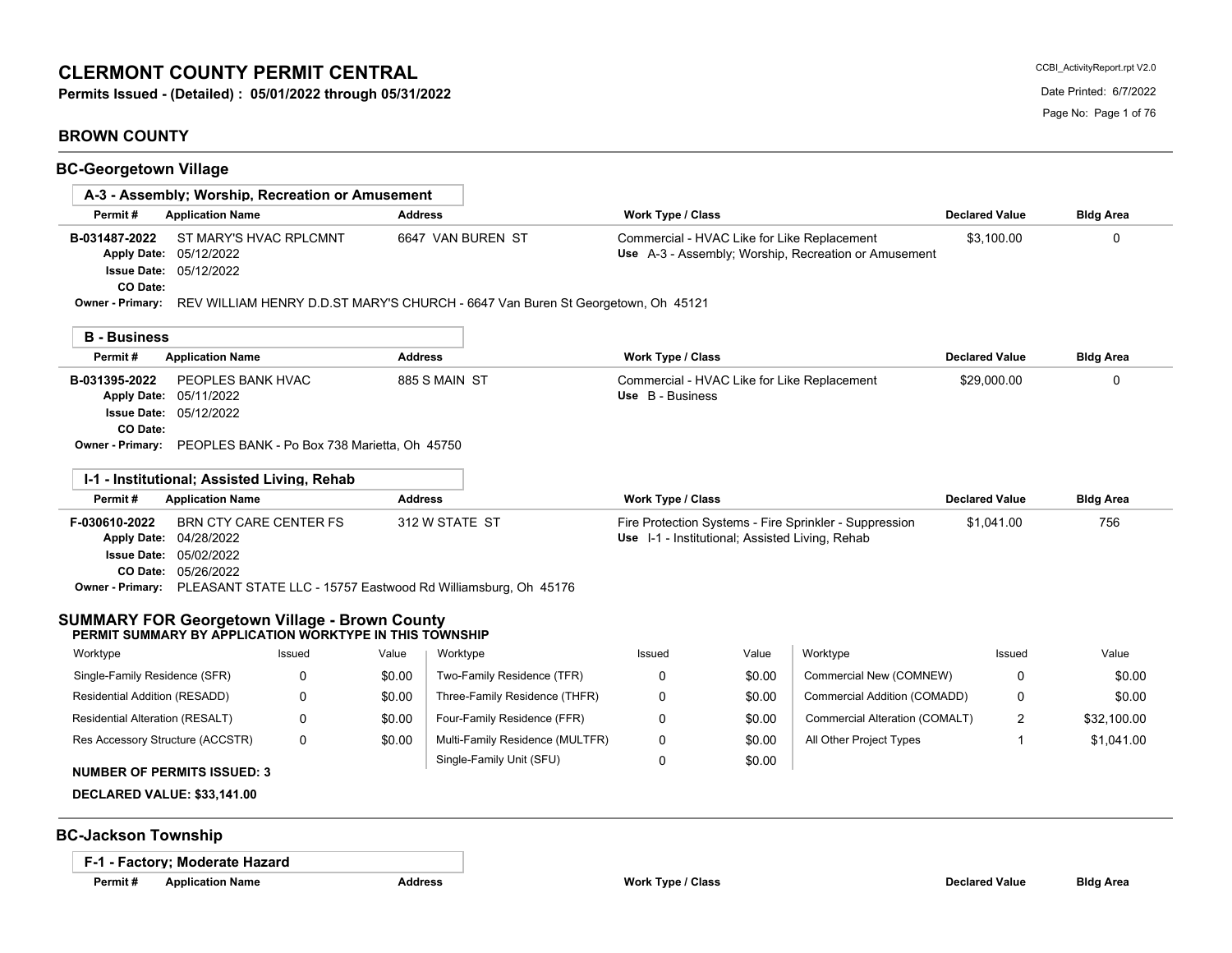| B-025570-2021                 | PAUL NOLT FURNITURE                                                          | 9483 RISCHFORTH RD | Commercial - New Structure         | \$600,000.00 | 9.464 |
|-------------------------------|------------------------------------------------------------------------------|--------------------|------------------------------------|--------------|-------|
| <b>Apply Date: 10/11/2021</b> |                                                                              |                    | Use F-1 - Factory; Moderate Hazard |              |       |
|                               | <b>Issue Date: 05/14/2022</b>                                                |                    |                                    |              |       |
| CO Date:                      |                                                                              |                    |                                    |              |       |
|                               | <b>Owner - Primary:</b> ALTA & PAUL NOLT JR - 513 Old Rd East Earl, Pa 17519 |                    |                                    |              |       |

#### **SUMMARY FOR Jackson Township - Brown County PERMIT SUMMARY BY APPLICATION WORKTYPE IN THIS TOWNSHIP**

| Worktype                           | Issued | Value  | Worktype                        | Issued | Value  | Worktype                       | Issued | Value        |
|------------------------------------|--------|--------|---------------------------------|--------|--------|--------------------------------|--------|--------------|
| Single-Family Residence (SFR)      | 0      | \$0.00 | Two-Family Residence (TFR)      |        | \$0.00 | Commercial New (COMNEW)        |        | \$600,000.00 |
| Residential Addition (RESADD)      |        | \$0.00 | Three-Family Residence (THFR)   |        | \$0.00 | Commercial Addition (COMADD)   |        | \$0.00       |
| Residential Alteration (RESALT)    | 0      | \$0.00 | Four-Family Residence (FFR)     |        | \$0.00 | Commercial Alteration (COMALT) |        | \$0.00       |
| Res Accessory Structure (ACCSTR)   | 0      | \$0.00 | Multi-Family Residence (MULTFR) |        | \$0.00 | All Other Project Types        |        | \$0.00       |
| <b>NUMBER OF PERMITS ISSUED: 1</b> |        |        | Single-Family Unit (SFU)        |        | \$0.00 |                                |        |              |

**DECLARED VALUE: \$600,000.00**

# **BC-Mt Orab Village**

| <b>B</b> - Business                                                   |                                                                         |                 |                                                                  |                       |                  |
|-----------------------------------------------------------------------|-------------------------------------------------------------------------|-----------------|------------------------------------------------------------------|-----------------------|------------------|
| Permit#                                                               | <b>Application Name</b>                                                 | <b>Address</b>  | <b>Work Type / Class</b>                                         | <b>Declared Value</b> | <b>Bldg Area</b> |
| B-030619-2022<br><b>Apply Date:</b><br><b>Issue Date:</b><br>CO Date: | <b>INVORGORATE PERFORMANCE</b><br>04/28/2022<br>05/12/2022              | 251 EASTWOOD RD | Commercial - Occupancy<br>Use B - Business                       | \$0.00                | 0                |
| Owner - Primary:                                                      | LAH PROPERTIES ENTERPRISES - 2280 Hales Way Williamsburg, Oh 45176      |                 |                                                                  |                       |                  |
| B-030620-2022<br><b>Apply Date:</b><br><b>Issue Date:</b><br>CO Date: | <b>INVORGORATE PERFORMANCE</b><br>04/28/2022<br>05/09/2022              | 301 EASTWOOD RD | Commercial - Occupancy<br>Use B - Business                       | \$0.00                | 0                |
| <b>Owner - Primary:</b>                                               | LAH PROPERTIES ENTERPRISES - 2280 Hales Way Williamsburg, Oh 45176      |                 |                                                                  |                       |                  |
| B-031107-2022<br><b>Apply Date:</b><br><b>Issue Date:</b><br>CO Date: | FIRST STATE BANK BLDG RPR<br>05/06/2022<br>05/23/2022                   | 501 W MAIN ST   | Commercial - Alteration<br>Use B - Business                      | \$0.00                | 64               |
| <b>Owner - Primary:</b>                                               | TOM WILSONFIRST STATE BANK - 19230 State Route 136 Winchester, Oh 45697 |                 |                                                                  |                       |                  |
|                                                                       | U - Utility & Miscellaneous                                             |                 |                                                                  |                       |                  |
| Permit#                                                               | <b>Application Name</b>                                                 | <b>Address</b>  | <b>Work Type / Class</b>                                         | <b>Declared Value</b> | <b>Bldg Area</b> |
| B-030585-2022<br><b>Apply Date:</b><br><b>Issue Date:</b><br>CO Date: | <b>ANTENNAS T-MOBILE</b><br>04/28/2022<br>05/13/2022                    | 107 HUGHES BLVD | Commercial - Tower Alteration<br>Use U - Utility & Miscellaneous | \$20,000.00           | 0                |
| <b>Owner - Primary:</b>                                               | 114 DEWEY LLC - Po Box 475 Mt Orab, Oh 45154                            |                 |                                                                  |                       |                  |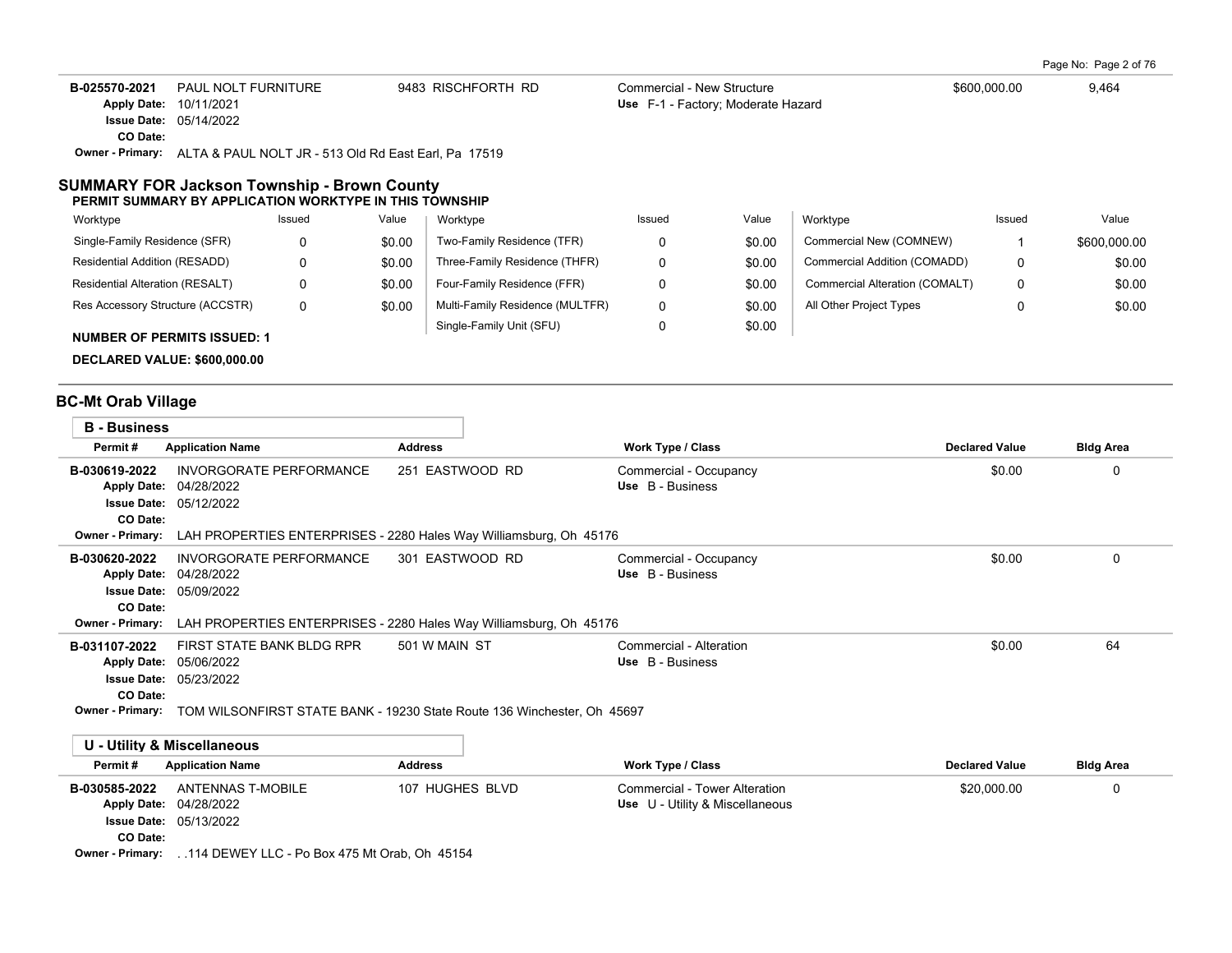#### **SUMMARY FOR Mt Orab Village - Brown County PERMIT SUMMARY BY APPLICATION WORKTYPE IN THIS TOWNSHIP**

| Worktype                                                                                                                                                                                                                                                                                                                                                                                                                                                   | Issued | Value  | Worktype                        | Issued | Value  | Worktype                       | Issued | Value       |
|------------------------------------------------------------------------------------------------------------------------------------------------------------------------------------------------------------------------------------------------------------------------------------------------------------------------------------------------------------------------------------------------------------------------------------------------------------|--------|--------|---------------------------------|--------|--------|--------------------------------|--------|-------------|
| Single-Family Residence (SFR)                                                                                                                                                                                                                                                                                                                                                                                                                              |        | \$0.00 | Two-Family Residence (TFR)      |        | \$0.00 | Commercial New (COMNEW)        | 0      | \$0.00      |
| Residential Addition (RESADD)                                                                                                                                                                                                                                                                                                                                                                                                                              |        | \$0.00 | Three-Family Residence (THFR)   |        | \$0.00 | Commercial Addition (COMADD)   | 0      | \$0.00      |
| <b>Residential Alteration (RESALT)</b>                                                                                                                                                                                                                                                                                                                                                                                                                     | 0      | \$0.00 | Four-Family Residence (FFR)     |        | \$0.00 | Commercial Alteration (COMALT) | 4      | \$20,000.00 |
| Res Accessory Structure (ACCSTR)                                                                                                                                                                                                                                                                                                                                                                                                                           | 0      | \$0.00 | Multi-Family Residence (MULTFR) |        | \$0.00 | All Other Project Types        | J      | \$20,000.00 |
| $\mathbf{1} \cup \mathbf{1} \cup \mathbf{2} \cup \mathbf{3} \cup \mathbf{4} \cup \mathbf{5} \cup \mathbf{6} \cup \mathbf{7} \cup \mathbf{8} \cup \mathbf{8} \cup \mathbf{1} \cup \mathbf{8} \cup \mathbf{1} \cup \mathbf{1} \cup \mathbf{1} \cup \mathbf{1} \cup \mathbf{1} \cup \mathbf{1} \cup \mathbf{1} \cup \mathbf{1} \cup \mathbf{1} \cup \mathbf{1} \cup \mathbf{1} \cup \mathbf{1} \cup \mathbf{1} \cup \mathbf{1} \cup \mathbf{1} \cup \mathbf{$ |        |        | Single-Family Unit (SFU)        |        | \$0.00 |                                |        |             |

## **NUMBER OF PERMITS ISSUED: 4**

**DECLARED VALUE: \$20,000.00**

## **BC-Perry Township**

|                         | A-2 - Assembly; Banguet Hall, Restaurant                       |                 |                                              |                       |                  |
|-------------------------|----------------------------------------------------------------|-----------------|----------------------------------------------|-----------------------|------------------|
| Permit#                 | <b>Application Name</b>                                        | <b>Address</b>  | <b>Work Type / Class</b>                     | <b>Declared Value</b> | <b>Bldg Area</b> |
| B-030884-2022           | PT COMM CTR COFFEE SHOP                                        | 19009 US RTE 68 | Commercial - Alteration                      | \$0.00                | 527              |
|                         | <b>Apply Date: 05/03/2022</b>                                  |                 | Use A-2 - Assembly; Banquet Hall, Restaurant |                       |                  |
|                         | <b>Issue Date: 05/18/2022</b>                                  |                 |                                              |                       |                  |
| CO Date:                |                                                                |                 |                                              |                       |                  |
| <b>Owner - Primary:</b> | JUDITH & MARK THIERGARTNER - Po Box 364 Fayetteville, Oh 45118 |                 |                                              |                       |                  |

# **SUMMARY FOR Perry Township - Brown County**

#### **PERMIT SUMMARY BY APPLICATION WORKTYPE IN THIS TOWNSHIP**

| Worktype                         | Issued | Value  | Worktype                        | Issued | Value  | Worktype                       | Issued | Value  |
|----------------------------------|--------|--------|---------------------------------|--------|--------|--------------------------------|--------|--------|
| Single-Family Residence (SFR)    |        | \$0.00 | Two-Family Residence (TFR)      |        | \$0.00 | Commercial New (COMNEW)        |        | \$0.00 |
| Residential Addition (RESADD)    |        | \$0.00 | Three-Family Residence (THFR)   |        | \$0.00 | Commercial Addition (COMADD)   |        | \$0.00 |
| Residential Alteration (RESALT)  |        | \$0.00 | Four-Family Residence (FFR)     |        | \$0.00 | Commercial Alteration (COMALT) |        | \$0.00 |
| Res Accessory Structure (ACCSTR) | 0      | \$0.00 | Multi-Family Residence (MULTFR) |        | \$0.00 | All Other Project Types        |        | \$0.00 |
|                                  |        |        | Single-Family Unit (SFU)        |        | \$0.00 |                                |        |        |

#### **NUMBER OF PERMITS ISSUED: 1**

**DECLARED VALUE: \$0.00**

## **BC-Pleasant Township**

| <b>B</b> - Business                            |                           |                |                                                |                       |                  |
|------------------------------------------------|---------------------------|----------------|------------------------------------------------|-----------------------|------------------|
| Permit#                                        | <b>Application Name</b>   | <b>Address</b> | Work Type / Class                              | <b>Declared Value</b> | <b>Bldg Area</b> |
| B-029197-2022<br><b>Apply Date: 03/23/2022</b> | BC LANDFILL MOBILE OFFICE | 9427 BEYERS RD | Commercial - New Structure<br>Use B - Business | \$134,000.00          | 3,450            |
| <b>Issue Date: 05/14/2022</b><br>CO Date:      |                           |                |                                                |                       |                  |

**Owner - Primary:** RUMPKE WASTE, INC. - 3990 Generation Dr Cincinnati, Oh 45251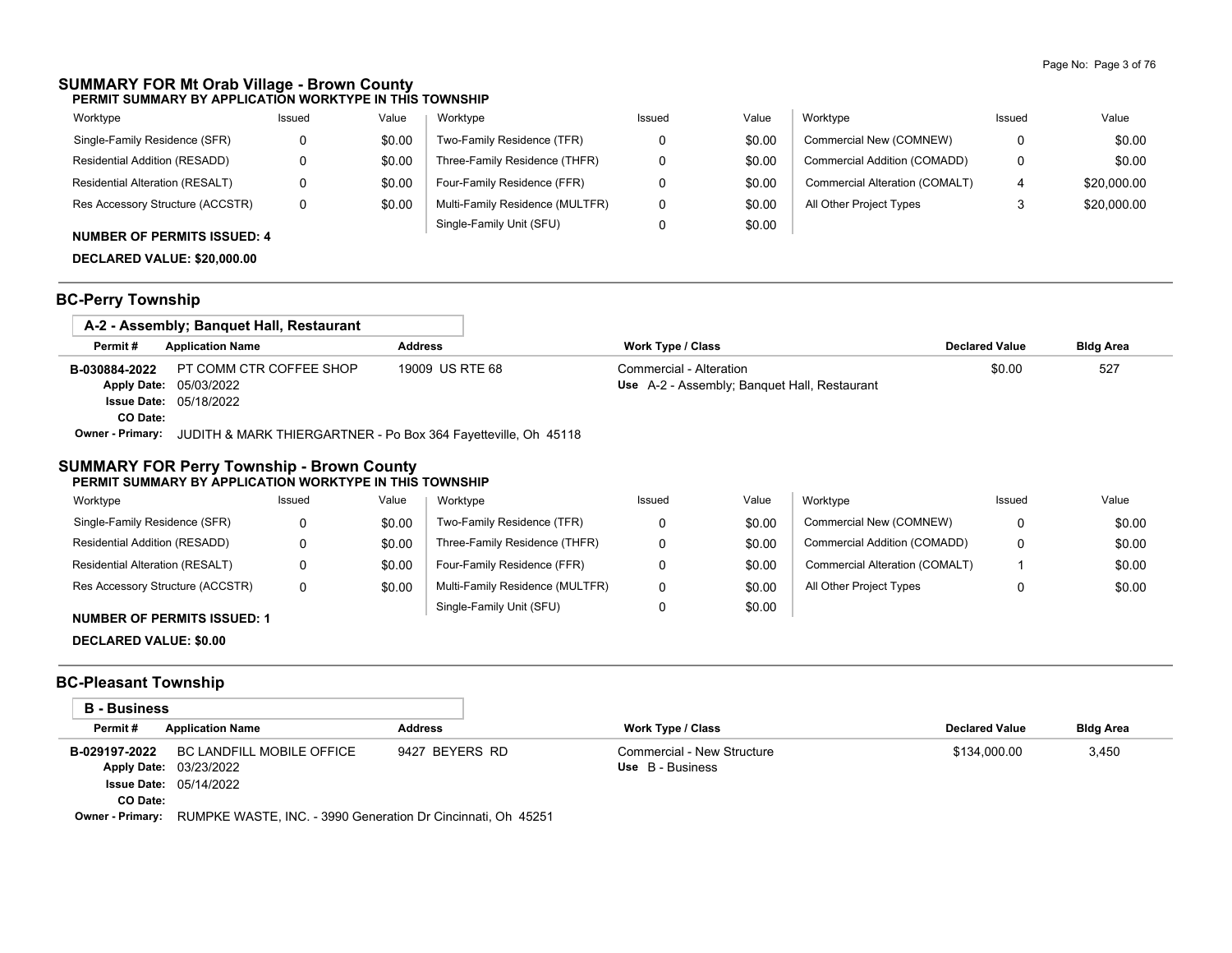Page No: Page 4 of 76

| B-029198-2022                       | BC LANDFILL MOBILE OFFICE<br>Apply Date: 03/23/2022<br><b>Issue Date: 05/14/2022</b> | 9427 BEYERS RD | Commercial - New Structure<br>Use B - Business | \$134,000.00          | 3,450            |
|-------------------------------------|--------------------------------------------------------------------------------------|----------------|------------------------------------------------|-----------------------|------------------|
| CO Date:<br><b>Owner - Primary:</b> | RUMPKE WASTE, INC. - 3990 Generation Dr Cincinnati, Oh 45251                         |                |                                                |                       |                  |
|                                     |                                                                                      |                |                                                |                       |                  |
|                                     | U - Utility & Miscellaneous                                                          |                |                                                |                       |                  |
| Permit#                             | <b>Application Name</b>                                                              | <b>Address</b> | <b>Work Type / Class</b>                       | <b>Declared Value</b> | <b>Bldg Area</b> |

05/03/2022 **Issue Date:**

**CO Date:**

**Owner - Primary:** RUMPKE WASTE, INC. - 3990 Generation Dr Cincinnati, Oh 45251

#### **SUMMARY FOR Pleasant Township - Brown County PERMIT SUMMARY BY APPLICATION WORKTYPE IN THIS TOWNSHIP**

| Worktype                           | Issued | Value  | Worktype                        | Issued | Value  | Worktype                       | Issued | Value        |
|------------------------------------|--------|--------|---------------------------------|--------|--------|--------------------------------|--------|--------------|
| Single-Family Residence (SFR)      |        | \$0.00 | Two-Family Residence (TFR)      |        | \$0.00 | Commercial New (COMNEW)        |        | \$268,000.00 |
| Residential Addition (RESADD)      |        | \$0.00 | Three-Family Residence (THFR)   |        | \$0.00 | Commercial Addition (COMADD)   |        | \$0.00       |
| Residential Alteration (RESALT)    |        | \$0.00 | Four-Family Residence (FFR)     |        | \$0.00 | Commercial Alteration (COMALT) |        | \$25,000.00  |
| Res Accessory Structure (ACCSTR)   |        | \$0.00 | Multi-Family Residence (MULTFR) |        | \$0.00 | All Other Project Types        |        | \$0.00       |
| <b>NUMBER OF PERMITS ISSUED: 3</b> |        |        | Single-Family Unit (SFU)        |        | \$0.00 |                                |        |              |

**DECLARED VALUE: \$293,000.00**

## **BC-Sterling Township**

| U - Utility & Miscellaneous                                     |                        |                                                                  |                       |                  |
|-----------------------------------------------------------------|------------------------|------------------------------------------------------------------|-----------------------|------------------|
| Permit#<br><b>Application Name</b>                              | <b>Address</b>         | Work Type / Class                                                | <b>Declared Value</b> | <b>Bldg Area</b> |
| ANTENNAS AT&T 100227<br>B-030895-2022<br>Apply Date: 05/03/2022 | 1894 GREENBUSH COBB RD | Commercial - Tower Alteration<br>Use U - Utility & Miscellaneous | \$15,000.00           |                  |
| <b>Issue Date: 05/03/2022</b>                                   |                        |                                                                  |                       |                  |
| CO Date:                                                        |                        |                                                                  |                       |                  |

**Owner - Primary:** GORDON SR FITZPATRICK - 7061 E Calle Tabara Tucson, Az 85750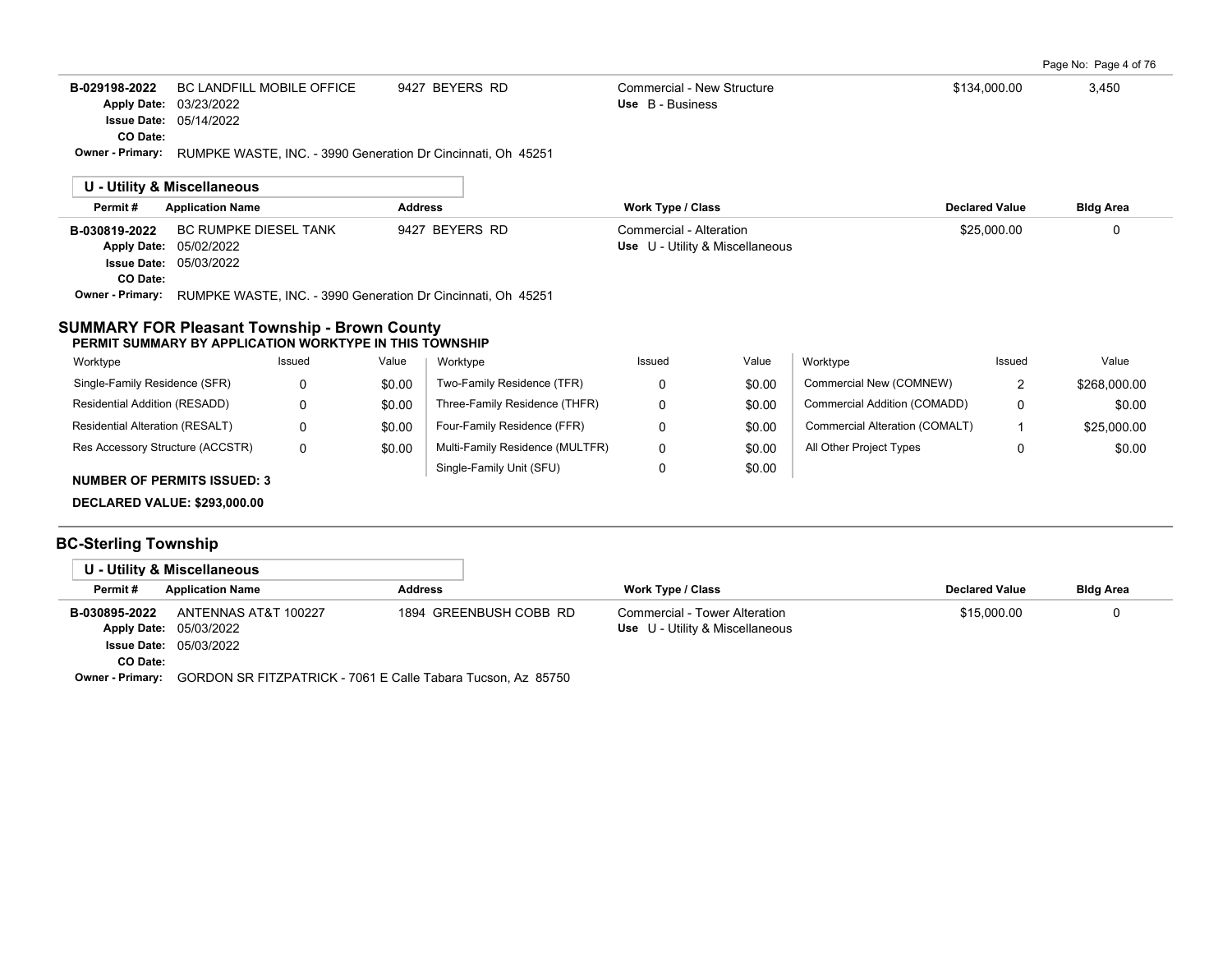### **SUMMARY FOR Sterling Township - Brown County PERMIT SUMMARY BY APPLICATION WORKTYPE IN THIS TOWNSHIP**

| Worktype                           | Issued | Value  | Worktype                        | Issued | Value  | Worktype                       | Issued | Value       |
|------------------------------------|--------|--------|---------------------------------|--------|--------|--------------------------------|--------|-------------|
| Single-Family Residence (SFR)      |        | \$0.00 | Two-Family Residence (TFR)      |        | \$0.00 | Commercial New (COMNEW)        |        | \$0.00      |
| Residential Addition (RESADD)      |        | \$0.00 | Three-Family Residence (THFR)   |        | \$0.00 | Commercial Addition (COMADD)   |        | \$0.00      |
| Residential Alteration (RESALT)    |        | \$0.00 | Four-Family Residence (FFR)     |        | \$0.00 | Commercial Alteration (COMALT) |        | \$15,000.00 |
| Res Accessory Structure (ACCSTR)   | 0      | \$0.00 | Multi-Family Residence (MULTFR) |        | \$0.00 | All Other Project Types        |        | \$15,000.00 |
| <b>NUMBER OF PERMITS ISSUED: 1</b> |        |        | Single-Family Unit (SFU)        |        | \$0.00 |                                |        |             |

## **DECLARED VALUE: \$15,000.00**

## **BC-Union Township**

| R - Residential RCO     |                                                    |                 |                                |                       |                  |
|-------------------------|----------------------------------------------------|-----------------|--------------------------------|-----------------------|------------------|
| Permit#                 | <b>Application Name</b>                            | Address         | <b>Work Type / Class</b>       | <b>Declared Value</b> | <b>Bldg Area</b> |
| B-032077-2022           | <b>HVAC REPLACEMENT</b>                            | 1862 PERKINS LN | Residential - HVAC Replacement | \$15.422.00           |                  |
|                         | <b>Apply Date: 05/23/2022</b>                      |                 | Use R - Residential RCO        |                       |                  |
|                         | <b>Issue Date: 05/23/2022</b>                      |                 |                                |                       |                  |
| CO Date:                |                                                    |                 |                                |                       |                  |
| <b>Owner - Primary:</b> | GLORIA WALKER - 1862 Clough Pike Batavia, Oh 45103 |                 |                                |                       |                  |

#### **SUMMARY FOR Union Township - Brown County PERMIT SUMMARY BY APPLICATION WORKTYPE IN THIS TOWNSHIP**

| Worktype                               | Issued | Value       | Worktype                        | Issued | Value  | Worktype                       | Issued | Value       |
|----------------------------------------|--------|-------------|---------------------------------|--------|--------|--------------------------------|--------|-------------|
| Single-Family Residence (SFR)          |        | \$0.00      | Two-Family Residence (TFR)      |        | \$0.00 | Commercial New (COMNEW)        |        | \$0.00      |
| Residential Addition (RESADD)          |        | \$0.00      | Three-Family Residence (THFR)   |        | \$0.00 | Commercial Addition (COMADD)   |        | \$0.00      |
| <b>Residential Alteration (RESALT)</b> |        | \$15,422.00 | Four-Family Residence (FFR)     |        | \$0.00 | Commercial Alteration (COMALT) |        | \$0.00      |
| Res Accessory Structure (ACCSTR)       |        | \$0.00      | Multi-Family Residence (MULTFR) |        | \$0.00 | All Other Project Types        |        | \$15.422.00 |
|                                        |        |             | Single-Family Unit (SFU)        |        | \$0.00 |                                |        |             |

#### **NUMBER OF PERMITS ISSUED: 1**

**DECLARED VALUE: \$15,422.00**

#### **Summary For BROWN COUNTY PERMIT SUMMARY BY APPLICATION WORKTYPE IN THIS COUNTY**

| Worktype                         | Issued | Value       | Worktype                        | Issued | Value  | Worktype                       | Issued | Value        |
|----------------------------------|--------|-------------|---------------------------------|--------|--------|--------------------------------|--------|--------------|
| Single-Family Residence (SFR)    | 0      | \$0.00      | Two-Family Residence (TFR)      |        | \$0.00 | Commercial New (COMNEW)        |        | \$868,000.00 |
| Residential Addition (RESADD)    | 0      | \$0.00      | Three-Family Residence (THFR)   |        | \$0.00 | Commercial Addition (COMADD)   |        | \$0.00       |
| Residential Alteration (RESALT)  |        | \$15.422.00 | Four-Family Residence (FFR)     |        | \$0.00 | Commercial Alteration (COMALT) | Ω      | \$92,100.00  |
| Res Accessory Structure (ACCSTR) | 0      | \$0.00      | Multi-Family Residence (MULTFR) | 0      | \$0.00 | All Other Project Types        |        | \$51,463.00  |
|                                  |        |             | Single-Family Unit (SFU)        |        | \$0.00 |                                |        |              |

**NUMBER OF PERMITS ISSUED: 14**

**DECLARED VALUE: \$976,563.00**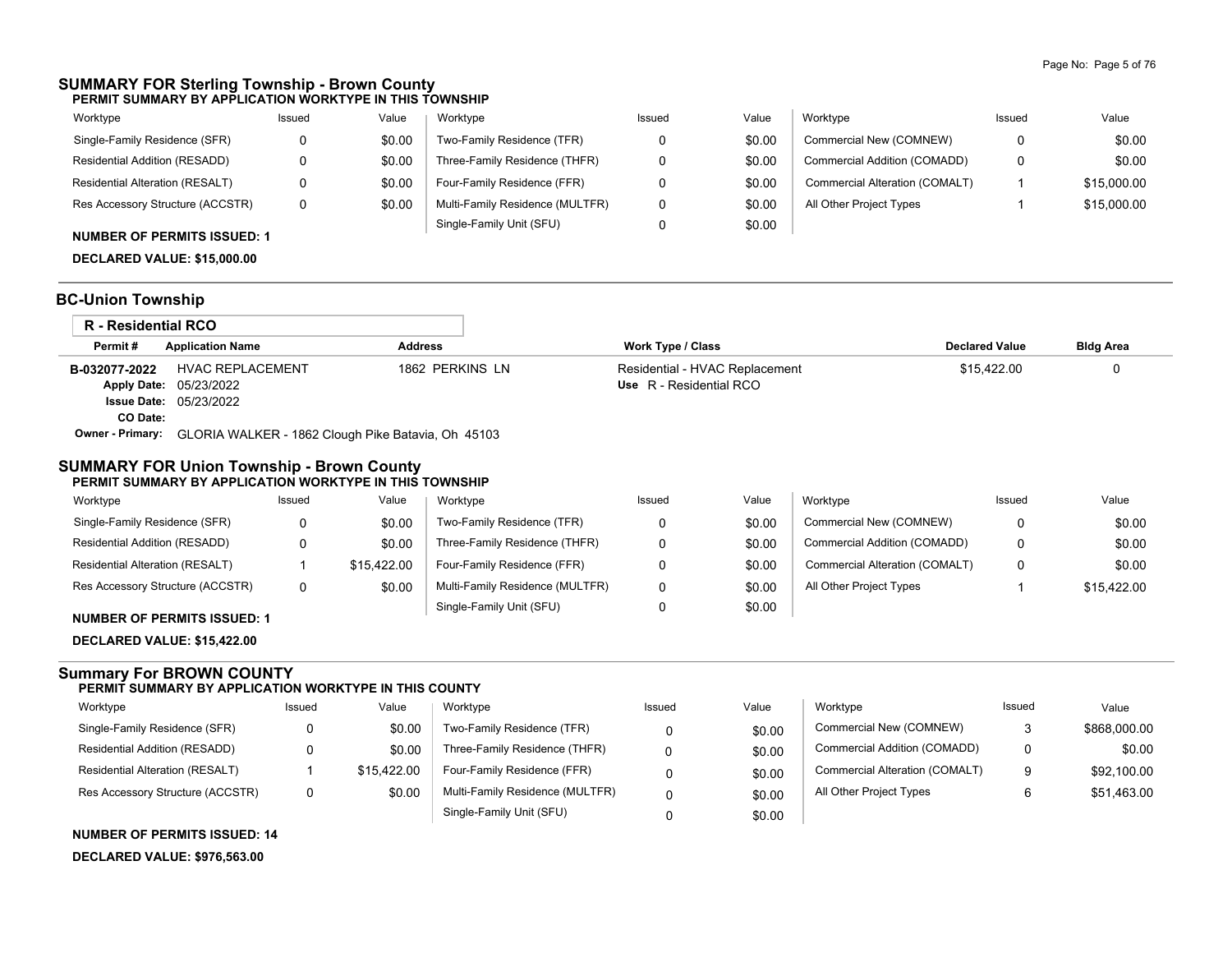## **CLERMONT COUNTY**

## **Amelia Village**

| R - Residential RCO                                  |                                                                                                                                          |                |                                                           |                       |                  |
|------------------------------------------------------|------------------------------------------------------------------------------------------------------------------------------------------|----------------|-----------------------------------------------------------|-----------------------|------------------|
| Permit #                                             | <b>Application Name</b>                                                                                                                  | <b>Address</b> | Work Type / Class                                         | <b>Declared Value</b> | <b>Bldg Area</b> |
| B-031877-2022<br>CO Date:<br><b>Owner - Primary:</b> | <b>HVAC REPLACEMENT</b><br><b>Apply Date: 05/19/2022</b><br><b>Issue Date: 05/20/2022</b><br>VICKI DAVIS - 14 Chapel Rd Amelia, Oh 45102 | 14 CHAPEL RD   | Residential - HVAC Replacement<br>Use R - Residential RCO | \$9.497.00            | 0                |

### **SUMMARY FOR Amelia Village**

**PERMIT SUMMARY BY APPLICATION WORKTYPE IN THIS TOWNSHIP**

| Worktype                           | Issued | Value      | Worktype                        | Issued | Value  | Worktype                       | Issued | Value      |
|------------------------------------|--------|------------|---------------------------------|--------|--------|--------------------------------|--------|------------|
| Single-Family Residence (SFR)      |        | \$0.00     | Two-Family Residence (TFR)      |        | \$0.00 | Commercial New (COMNEW)        |        | \$0.00     |
| Residential Addition (RESADD)      |        | \$0.00     | Three-Family Residence (THFR)   |        | \$0.00 | Commercial Addition (COMADD)   |        | \$0.00     |
| Residential Alteration (RESALT)    |        | \$9.497.00 | Four-Family Residence (FFR)     |        | \$0.00 | Commercial Alteration (COMALT) |        | \$0.00     |
| Res Accessory Structure (ACCSTR)   | 0      | \$0.00     | Multi-Family Residence (MULTFR) |        | \$0.00 | All Other Project Types        |        | \$9.497.00 |
| <b>NUMBER OF PERMITS ISSUED: 1</b> |        |            | Single-Family Unit (SFU)        |        | \$0.00 |                                |        |            |

# **DECLARED VALUE: \$9,497.00**

## **Batavia Township**

л

| Permit#                    | <b>Application Name</b>                                     | <b>Address</b>   | <b>Work Type / Class</b>                                     | <b>Declared Value</b> | <b>Bldg Area</b> |
|----------------------------|-------------------------------------------------------------|------------------|--------------------------------------------------------------|-----------------------|------------------|
| F-031350-2022              | CHIPOTLE HOOD SUPP                                          | 2029 HOSPITAL DR | Fire Protection Systems - Fire Sprinkler - Kitchen Hood Supp | \$2,300.00            | 2,325            |
| <b>Apply Date:</b>         | 05/10/2022                                                  |                  | Use                                                          |                       |                  |
| <b>Issue Date:</b>         | 05/22/2022                                                  |                  |                                                              |                       |                  |
| CO Date:                   |                                                             |                  |                                                              |                       |                  |
| <b>Owner - Primary:</b>    | MERCHANTS NATIONAL BANK - 100 N High St Hillsboro, Oh 45133 |                  |                                                              |                       |                  |
|                            |                                                             |                  |                                                              |                       |                  |
| <b>B</b> - Business        |                                                             |                  |                                                              |                       |                  |
| Permit#                    | <b>Application Name</b>                                     | <b>Address</b>   | Work Type / Class                                            | <b>Declared Value</b> | <b>Bldg Area</b> |
| B-030896-2022              | <b>HOLD FAST TATTOOS</b>                                    | 1794 SR 125      | Commercial - Alteration                                      | \$0.00                | $\Omega$         |
| <b>Apply Date:</b>         | 05/03/2022                                                  |                  | Use B - Business                                             |                       |                  |
| <b>Issue Date:</b>         | 05/02/2022                                                  |                  |                                                              |                       |                  |
| CO Date:                   | 05/06/2022                                                  |                  |                                                              |                       |                  |
| <b>Owner - Primary:</b>    | MSGR GERDES HOME CO - 1800 Ohio Pike Amelia, Oh 45102       |                  |                                                              |                       |                  |
|                            |                                                             |                  |                                                              |                       |                  |
| <b>R</b> - Residential RCO |                                                             |                  |                                                              |                       |                  |
| Permit#                    | <b>Application Name</b>                                     | <b>Address</b>   | Work Type / Class                                            | <b>Declared Value</b> | <b>Bldg Area</b> |
|                            |                                                             |                  |                                                              |                       |                  |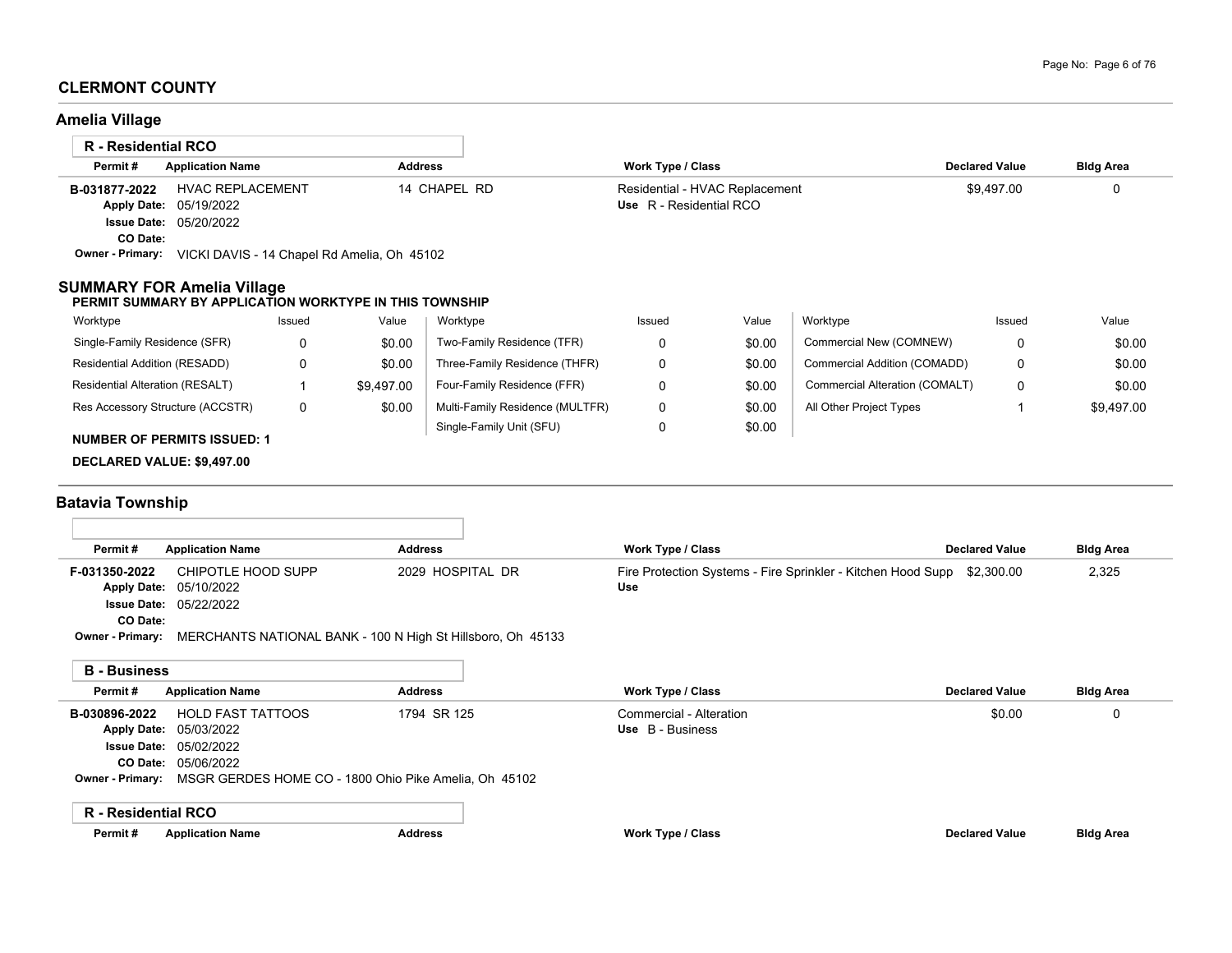**B-029909-2022** \$5,588.00 192 DECK 3871 ROSEWOOD DR Residential - Addition 05/02/2022 **Issue Date:** 04/15/2022 **Apply Date: Use** R - Residential RCO **CO Date: Owner - Primary:** STEPHEN & KIMBERLY EWAN - 3871 Rosewood Dr Amelia, Oh 45102 **B-029934-2022** \$2,288.00 0 GENERATOR ELEC & NG PP 4583 CITATION CT Residential - Alteration 05/26/2022 **Issue Date:** 04/16/2022 **Apply Date: Use** R - Residential RCO **CO Date: Owner - Primary:** DAVID ELBERFELD - 4583 Citation Ct Batavia, Oh 45103 **B-030386-2022** \$15,000.00 300 05/04/2022 **Issue Date:** 04/25/2022 DECK 1349 TIBURON DR Residential - Addition **Apply Date: Use** R - Residential RCO **CO Date: Owner - Primary:** DENISE & BRIAN GARNETT - 1349 Tiburon Dr Batavia, Oh 45103 **B-030405-2022** \$450,000.00 5,558 HNH HOMES 1744 CLOUGH PIKE Residential - Single Family Residence 05/11/2022 **Issue Date:** 04/26/2022 **Apply Date: Use** R - Residential RCO **CO Date: Owner - Primary:** ANDREW M & CHRISTINA G COLE - 4295 Fox Ridge Dr Batavia, Oh 45103 **B-030428-2022** \$20,000.00 283 05/10/2022 **Issue Date:** Apply Date: 04/26/2022 BASEMENT FINISH 3949 APPLEGATE CT Residential - Alteration **Apply Date: Use** R - Residential RCO **CO Date: Owner - Primary:** BRITTANY & JOE MORGAN - 3949 Applegate Ct Amelia, Oh 45102 **B-030490-2022** \$7,000.00 240 DECK 3962 APPLEGATE CT Residential - Addition 05/02/2022 **Issue Date:** Apply Date: 04/26/2022 **Apply Date: Use** R - Residential RCO **CO Date: Owner - Primary:** JASON & QUINISHA DAVIS - 3692 Applegage Ct Amelia, Oh 45102 B-030545-2022 RYAN HOMES 3878 ROSEWOOD DR Residential - Single Family Residence \$192,239.00 3,115 05/02/2022 **Issue Date:** Apply Date: 04/27/2022 **Apply Date: Use** R - Residential RCO **CO Date: Owner - Primary:** CKN CEVELOPMENT LLC - 1768 Happy Valley Dr Fairfield, Oh 45014 B-030550-2022 RYAN HOMES 3891 ROSEWOOD DR Residential - Single Family Residence \$218,928.00 4,120 05/02/2022 **Issue Date:** Apply Date: 04/27/2022 **Apply Date: Use** R - Residential RCO **CO Date: Owner - Primary:** CKN CEVELOPMENT LLC - 1768 Happy Valley Dr Fairfield, Oh 45014 B-030553-2022 RYAN HOMES 3873 ROSEWOOD DR Residential - Single Family Residence \$213,971.00 3,629 05/03/2022 **Issue Date:** 04/27/2022 **Apply Date: Use** R - Residential RCO **CO Date:**

Page No: Page 7 of 76

**Owner - Primary:** CKN CEVELOPMENT LLC - 1768 Happy Valley Dr Fairfield, Oh 45014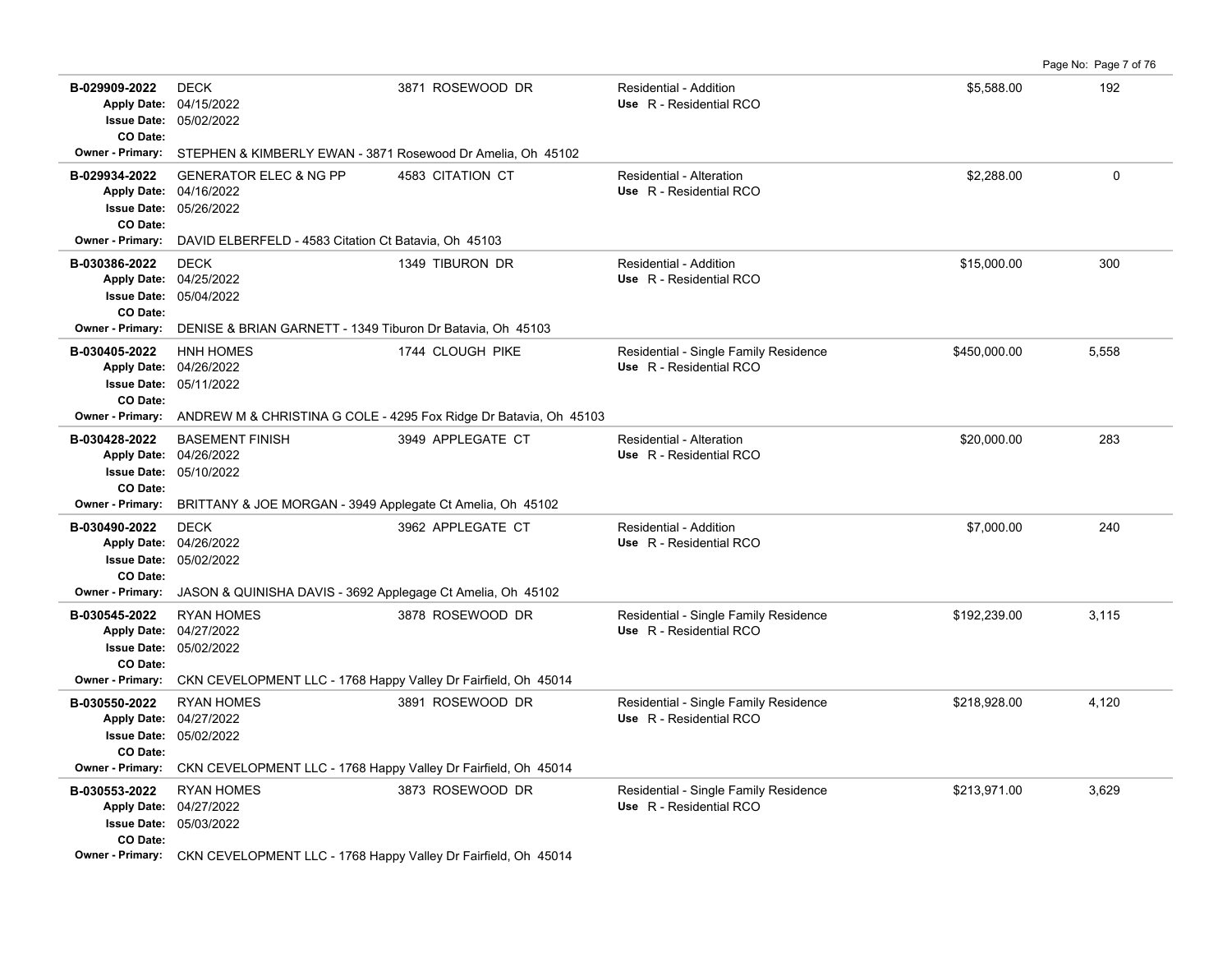| B-030596-2022<br><b>Apply Date:</b>                                   | <b>FISCHER HOMES</b><br>04/28/2022<br><b>Issue Date: 05/06/2022</b>                                                                                | 1385 OAKS TRL                                                            | Residential - Single Family Residence<br>Use R - Residential RCO | \$369,236.00   | 4,402       |
|-----------------------------------------------------------------------|----------------------------------------------------------------------------------------------------------------------------------------------------|--------------------------------------------------------------------------|------------------------------------------------------------------|----------------|-------------|
| CO Date:<br><b>Owner - Primary:</b>                                   |                                                                                                                                                    | GRAND COMMUNITIES LTD - 3940 Olympic BI, Ste 400 Erlanger, Ky 41018      |                                                                  |                |             |
| B-030633-2022<br><b>Apply Date:</b><br>Owner - Primary:               | <b>SOLAR PANELS</b><br>04/28/2022<br><b>Issue Date: 05/02/2022</b><br>CO Date: 05/23/2022<br>NICHOLAS R DARNELL - 393 Lucy Run Rd Amelia, Oh 45102 | 393 LUCY RUN RD                                                          | Residential - Solar Panels<br>Use R - Residential RCO            | \$8,900.00     | $\mathbf 0$ |
| B-030640-2022<br>CO Date:<br><b>Owner - Primary:</b>                  | <b>WALTERS SFR</b><br>Apply Date: 04/28/2022<br><b>Issue Date: 05/02/2022</b>                                                                      | 2142 ELKLICK RD                                                          | Residential - Single Family Residence<br>Use R - Residential RCO | \$1,500,000.00 | 6,666       |
| B-030662-2022<br>CO Date:                                             | DAVID WESLEY - 5180 Dry Run Rd Milford, Oh 45150<br><b>FISCHER HOMES</b><br>Apply Date: 04/29/2022<br><b>Issue Date: 05/02/2022</b>                | 4793 ROSES RN                                                            | Residential - Single Family Residence<br>Use R - Residential RCO | \$345,627.00   | 6,291       |
| Owner - Primary:                                                      |                                                                                                                                                    | GRAND COMMUNITIES LTD - 3940 Olympic BI, Ste 400 Erlanger, Ky 41018      |                                                                  |                |             |
| B-030718-2022<br><b>Apply Date:</b><br><b>Issue Date:</b><br>CO Date: | <b>BASEMENT FINISH</b><br>04/29/2022<br>05/14/2022                                                                                                 | 4769 DERBY PLACE RD                                                      | Residential - Alteration<br>Use R - Residential RCO              | \$5,850.00     | 1,200       |
| <b>Owner - Primary:</b>                                               | MATTHEW BREWER - 4769 Derby Place Batavia, Oh 45103                                                                                                |                                                                          |                                                                  |                |             |
| B-030730-2022<br>CO Date:                                             | <b>RYAN HOMES</b><br>Apply Date: 04/30/2022<br><b>Issue Date: 05/03/2022</b>                                                                       | 1585 CLEARBROOK LN                                                       | Residential - Single Family Residence<br>Use R - Residential RCO | \$231,086.00   | 4,120       |
| <b>Owner - Primary:</b>                                               |                                                                                                                                                    | JEFF HAYESCKN DEVELOPMENT LLC - 1768 Happy Valley Dr Fairfield, Oh 45014 |                                                                  |                |             |
| B-030732-2022<br><b>Apply Date:</b><br>CO Date:                       | <b>RYAN HOMES</b><br>04/30/2022<br><b>Issue Date: 05/03/2022</b>                                                                                   | 3897 ROSEWOOD DR                                                         | Residential - Single Family Residence<br>Use R - Residential RCO | \$172,974.00   | 3,355       |
| <b>Owner - Primary:</b>                                               | NVR INC - 8622 Jacquemin Dr West Chester, Oh 45069                                                                                                 |                                                                          |                                                                  |                |             |
| B-030734-2022<br><b>Apply Date:</b><br><b>Issue Date:</b><br>CO Date: | <b>RYAN HOMES</b><br>04/30/2022<br>05/03/2022                                                                                                      | 3899 ROSEWOOD DR                                                         | Residential - Single Family Residence<br>Use R - Residential RCO | \$195,135.00   | 3,481       |
| <b>Owner - Primary:</b>                                               | NVR INC - 8622 Jacquemin Dr West Chester, Oh 45069                                                                                                 |                                                                          |                                                                  |                |             |
| B-030740-2022<br>CO Date:                                             | <b>RYAN HOMES</b><br>Apply Date: 04/30/2022<br><b>Issue Date: 05/03/2022</b>                                                                       | 3900 ROSEWOOD DR                                                         | Residential - Single Family Residence<br>Use R - Residential RCO | \$207,632.00   | 3,475       |
|                                                                       | <b>Owner - Primary:</b> NVR INC - 8622 Jacquemin Dr West Chester, Oh 45069                                                                         |                                                                          |                                                                  |                |             |

Page No: Page 8 of 76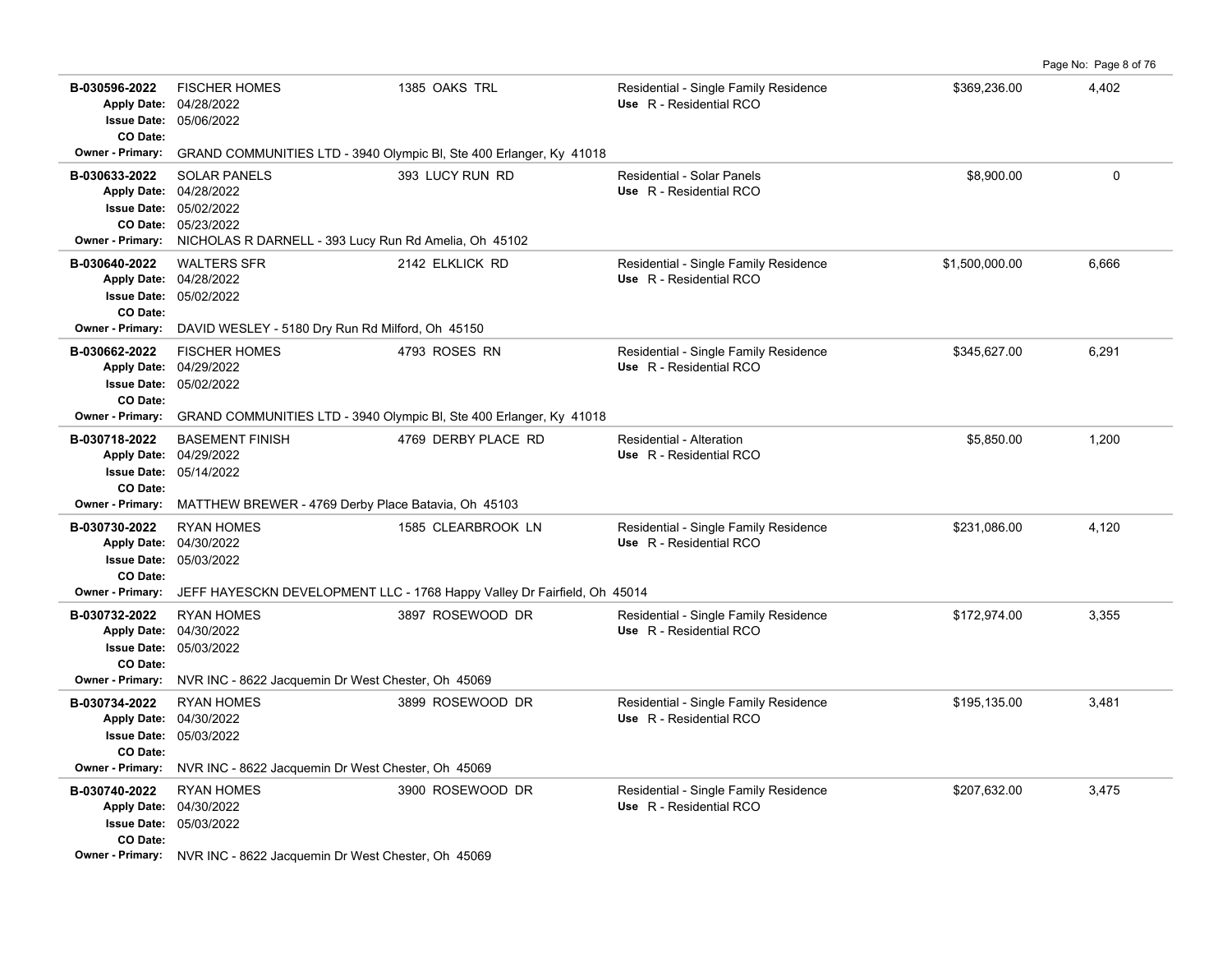|                                                                            |                                                                                                                 |                                                                                             |                                                                  |              | Page No: Page 9 of 76 |
|----------------------------------------------------------------------------|-----------------------------------------------------------------------------------------------------------------|---------------------------------------------------------------------------------------------|------------------------------------------------------------------|--------------|-----------------------|
| B-030778-2022<br><b>Apply Date:</b><br><b>Issue Date:</b><br>CO Date:      | <b>HVAC REPLACEMENT</b><br>05/02/2022<br>05/04/2022                                                             | 13 WOODLANDS DR                                                                             | Residential - HVAC Replacement<br>Use R - Residential RCO        | \$8,497.00   | 0                     |
| Owner - Primary:                                                           | JASON E & LESLIE K GENTIL - 13 Woodlands Dr Amelia, Oh 45102                                                    |                                                                                             |                                                                  |              |                       |
| B-030887-2022<br><b>Apply Date:</b><br><b>Issue Date:</b><br>CO Date:      | POOL INGROUND<br>05/03/2022<br>05/03/2022                                                                       | 4011 IVY WOOD DR                                                                            | Residential - Alteration<br>Use R - Residential RCO              | \$55,000.00  | 0                     |
| <b>Owner - Primary:</b>                                                    | DAVID & CHARANYA HARMS - 4011 Ivy Wood Dr Amelia, Oh 45102                                                      |                                                                                             |                                                                  |              |                       |
| B-030966-2022<br><b>Apply Date:</b><br>CO Date:<br><b>Owner - Primary:</b> | <b>DRIVEWAY</b><br>05/04/2022<br><b>Issue Date: 05/13/2022</b><br>ALEC CONWAY - 3999 Indigo Ct Amelia, Oh 45102 | 3999 INDIGO CT                                                                              | Residential - Site Development<br>Use R - Residential RCO        | \$5,000.00   | $\mathbf 0$           |
| B-030978-2022<br><b>Apply Date:</b><br><b>Issue Date:</b><br>CO Date:      | DREES HOMES<br>05/04/2022<br>05/07/2022                                                                         | 4291 PRESTON PL                                                                             | Residential - Single Family Residence<br>Use R - Residential RCO | \$484,220.00 | 4,624                 |
| <b>Owner - Primary:</b>                                                    |                                                                                                                 | THE DREES COMPANY - 211 Grandview Dr, Suite 100 Ft. Mitchell, Ky 45122                      |                                                                  |              |                       |
| B-031015-2022<br><b>Apply Date:</b><br>CO Date:                            | ROOF REPLACEMENT<br>05/04/2022<br><b>Issue Date: 05/04/2022</b>                                                 | 4205 CHRISTOPHER CT                                                                         | Residential - Roof Replacement<br>Use R - Residential RCO        | \$7,300.00   | 0                     |
| <b>Owner - Primary:</b>                                                    | THERESA & RYAN ADKINS - 4205 Christopher Ct Batavia, Oh 45103                                                   |                                                                                             |                                                                  |              |                       |
| B-031024-2022<br><b>Issue Date:</b><br>CO Date:                            | <b>SOLAR PANELS</b><br>Apply Date: 05/05/2022<br>05/10/2022                                                     | 4189 SUMMIT RD                                                                              | Residential - Solar Panels<br>Use R - Residential RCO            | \$14,800.00  | 0                     |
| <b>Owner - Primary:</b>                                                    | LAURA K & JAMES K SCHADLE - 4189 Summit Rd Batavia, Oh 45103                                                    |                                                                                             |                                                                  |              |                       |
| B-031181-2022<br>CO Date:                                                  | <b>HVAC REPLACEMENT</b><br>Apply Date: 05/09/2022<br><b>Issue Date: 05/10/2022</b>                              | 2402 GATETREE LN                                                                            | Residential - HVAC Replacement<br>Use R - Residential RCO        | \$7,169.00   | $\mathbf 0$           |
| <b>Owner - Primary:</b>                                                    |                                                                                                                 | TAMMY DIANE & ROBBEY EUGENE PARKS TAYLOR - 2402 Gatetree Ln Batavia, Oh 45103               |                                                                  |              |                       |
| B-031314-2022<br><b>Issue Date:</b><br>CO Date:                            | HVAC REPLACEMENT<br>Apply Date: 05/10/2022<br>05/10/2022                                                        | 3325 MEADOW GREEN CT                                                                        | Residential - HVAC Replacement<br>Use R - Residential RCO        | \$10,749.00  | 0                     |
| <b>Owner - Primary:</b>                                                    |                                                                                                                 | DAVID ALLAN & JANICE MARIE ILES - 1263 White Oak Rd Amelia, Oh 45102                        |                                                                  |              |                       |
| B-031321-2022<br>CO Date:                                                  | <b>SOLAR PANELS</b><br>Apply Date: 05/10/2022<br><b>Issue Date: 05/17/2022</b>                                  | 1561 CLEARBROOK LN                                                                          | Residential - Solar Panels<br>Use R - Residential RCO            | \$11,000.00  | $\mathbf 0$           |
|                                                                            |                                                                                                                 | <b>Owner - Primary:</b> WILLIAM G & DEBBIE L BOGGESS - 1561 Clearbrook Ln Amelia, Ob. 45102 |                                                                  |              |                       |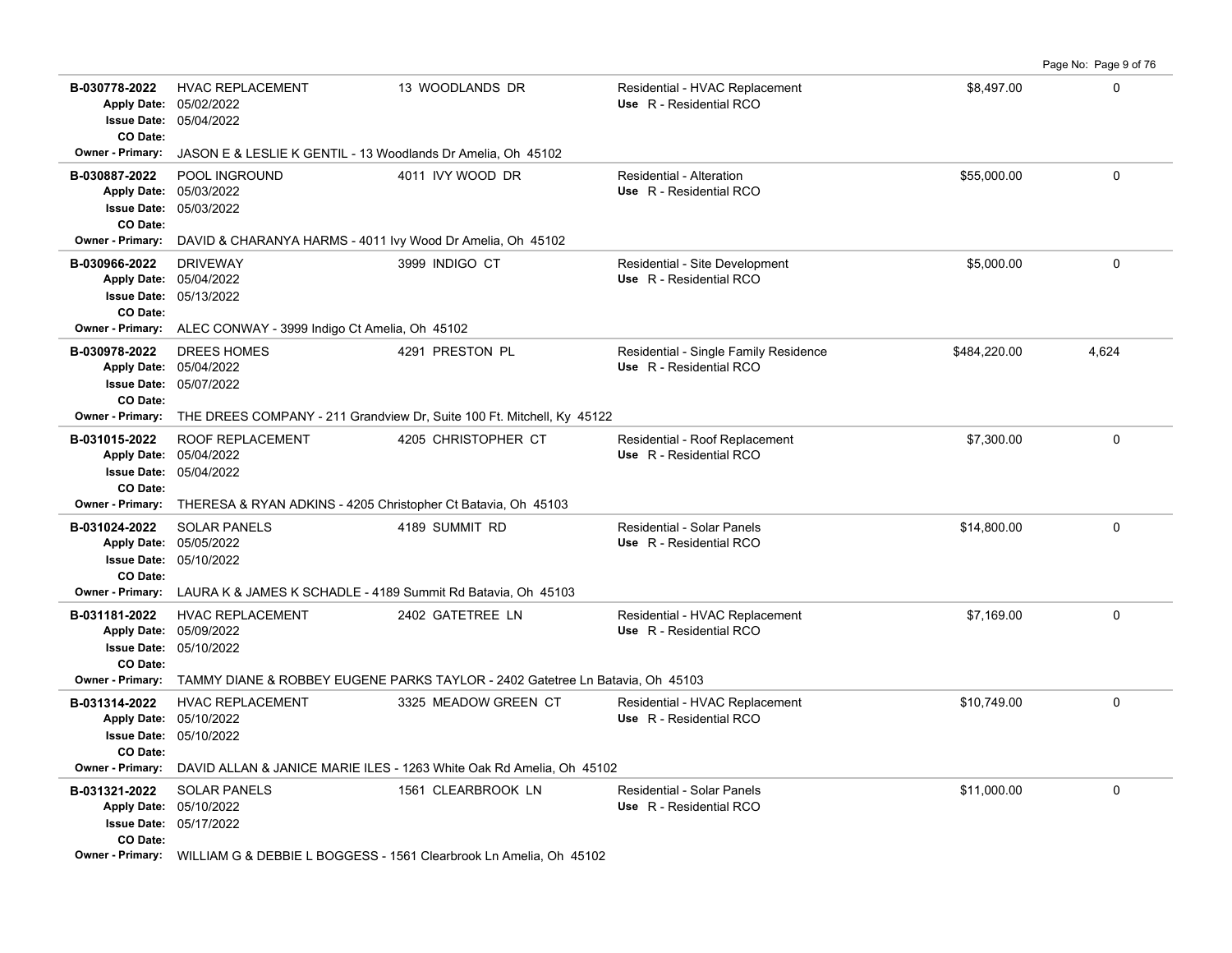**B-031328-2022** DRIVEWAY 1770 CLOUGH PI Residential - Site Development \$6,000.00 \$6,000.00 05/14/2022 **Issue Date:** Apply Date: 05/10/2022 **Apply Date: Use** R - Residential RCO **CO Date: Owner - Primary:** RAYMOND R & DONNA NEISER - 1708 Clough Pike Batavia, Oh 45103 **B-031332-2022** FRONTAGE 1213 NOTTINGHAM RD Residential - Site Development \$3,000.00 \$3,000.00 05/17/2022 **Issue Date:** 05/10/2022 **Apply Date: Use** R - Residential RCO **CO Date: Owner - Primary:** JOHN D & LISA ELLIS - 1213 Nottingham Rd Amelia, Oh 45102 **B-031348-2022** POOL INGROUND 4784 ROSES RUN Residential - Alteration \$80,000.00 0 05/12/2022 **Issue Date:** 05/10/2022 POOL INGROUND 4784 ROSES RUN Residential - Alteration **Apply Date: Use** R - Residential RCO **CO Date: Owner - Primary:** MICHAEL & JENNIFER LUNSFORD - 4006 Ivy Wood Dr Amelia, Oh 45102 B-031355-2022 HVAC REPLACEMENT 2029 WOOD BROOK DR Residential - HVAC Replacement \$4,520.00 \$4,520.00 05/20/2022 **CO Date:** 05/10/2022 **Issue Date:** Apply Date: 05/10/2022 **Apply Date: Use** R - Residential RCO **Owner - Primary:** DENNIS L & ANNE K SAXTON - 2029 Woodbrook Dr Amelia, Oh 45102 B-031371-2022 RYAN HOMES 1577 CLEARBROOK LN Residential - Single Family Residence \$255,573.00 4,301 05/17/2022 **Issue Date:** Apply Date: 05/11/2022 **Apply Date: Use** R - Residential RCO **CO Date: Owner - Primary:** ALAN SCHWARTZRYAN HOMES - 8622 Jacquemin Dr West Chester, Oh 45069 B-031373-2022 RYAN HOMES 1575 CLEARBROOK LN Residential - Single Family Residence \$220,809.00 3,643 05/18/2022 **Issue Date:** 05/11/2022 **Apply Date: Use** R - Residential RCO **CO Date: Owner - Primary:** NVR INC - 8622 Jacquemin Dr West Chester, Oh 45069 **B-031389-2022** ELECTRIC UPGRADE 520 CHAPEL RD Residential - Electric Service Upgrade \$750.00 \$750.00 05/31/2022 **CO Date:** 05/11/2022 **Issue Date:** Apply Date: 05/11/2022 **Apply Date: Use** R - Residential RCO **Owner - Primary:** DAVID J TRUSTEE TAYLOR - 520 Chapel Rd Amelia, Oh 45102 B-031393-2022 FISCHER SFH 4803 ROSES RUN RUN Residential - Single Family Residence \$581,056.00 7,290 05/14/2022 **Issue Date:** 05/11/2022 **Apply Date: Use** R - Residential RCO **CO Date: Owner - Primary:** GRAND COMMUNITIES LTD - 3940 Olympic Bl, Ste 400 Erlanger, Ky 41018 **B-031431-2022** HVAC REPLACEMENT 2544 BAUER RD Residential - HVAC Replacement \$9,948.00 \$9,948.00 0 05/11/2022 **Issue Date:** 05/11/2022 **Apply Date: Use** R - Residential RCO **CO Date: Owner - Primary:** DAVID H & DEBORAH BROCK - 2544 Bauer Rd Batavia, Oh 45103

Page No: Page 10 of 76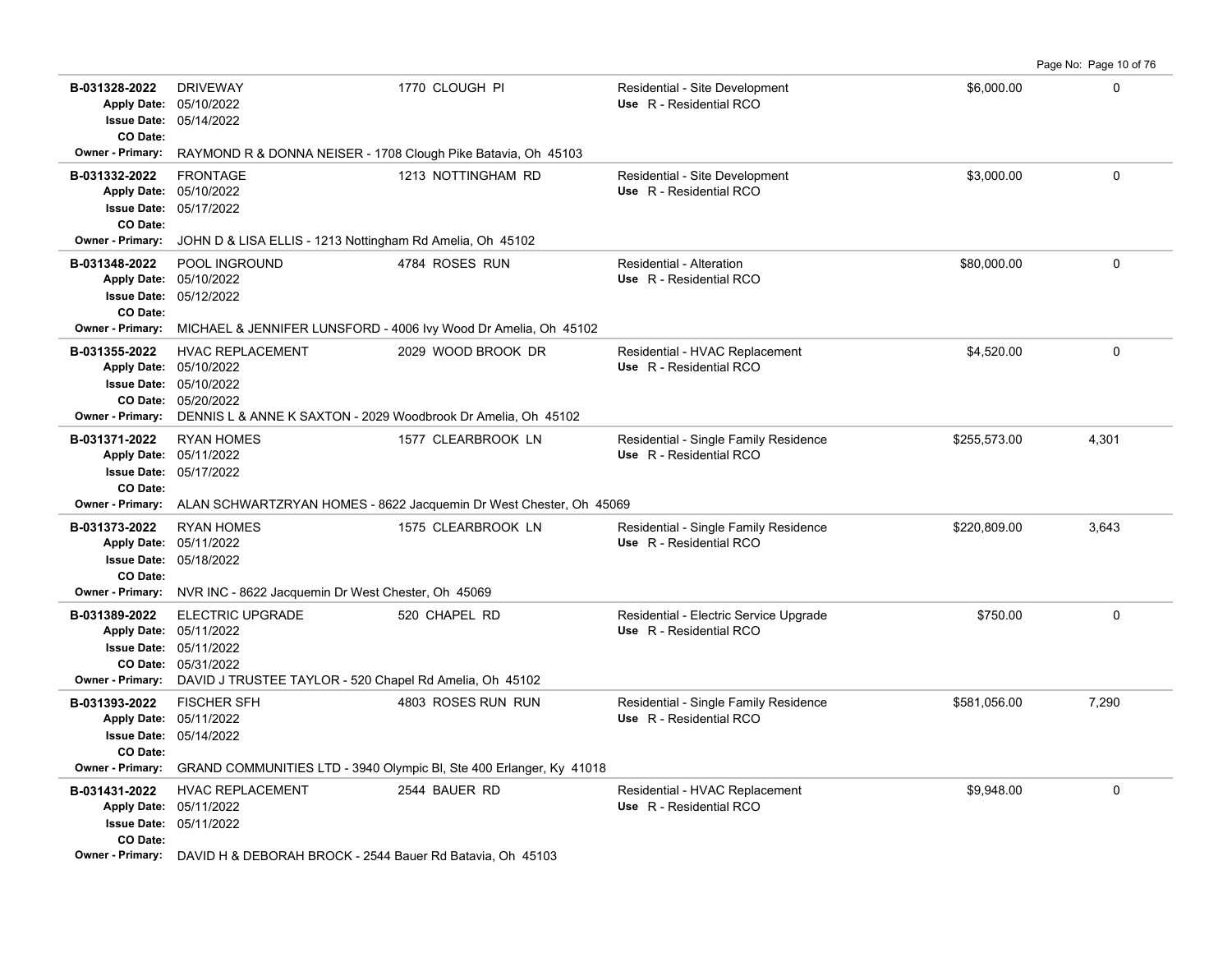Page No: Page 11 of 76

| CO Date:<br>Owner - Primary:<br>KENNETH R & MILDRED C TRUSTEES PRICE - 1668 Clough Pike Batavia, Oh 45103                                                                                                                                                                                                  | \$6,000.00   | $\mathbf 0$ |
|------------------------------------------------------------------------------------------------------------------------------------------------------------------------------------------------------------------------------------------------------------------------------------------------------------|--------------|-------------|
|                                                                                                                                                                                                                                                                                                            |              |             |
| 3346 MEADOW GREEN CT<br><b>HVAC REPLACEMENT</b><br>Residential - HVAC Replacement<br>B-031482-2022<br>Apply Date: 05/12/2022<br>Use R - Residential RCO<br>Issue Date: 05/12/2022<br>CO Date:                                                                                                              |              |             |
| Owner - Primary:<br>JOSHUA A & JENNIFER M WEBB - 3346 Meadow Green Ct Amelia, Oh 45102                                                                                                                                                                                                                     |              |             |
| B-031484-2022<br><b>DECK</b><br>4784 ROSES RUN<br><b>Residential - Addition</b><br>Apply Date: 05/12/2022<br>Use R - Residential RCO<br><b>Issue Date: 05/17/2022</b><br>CO Date:                                                                                                                          | \$20,000.00  | 256         |
| Owner - Primary:<br>JEN LUNSFORD - 4784 Roses Run Batavia, Oh 45103                                                                                                                                                                                                                                        |              |             |
| 37 APPLE RD<br>B-031570-2022<br><b>HVAC REPLACEMENT</b><br>Residential - HVAC Replacement<br>Use R - Residential RCO<br>Apply Date: 05/13/2022<br>Issue Date: 05/18/2022<br>CO Date: 06/07/2022<br>Owner - Primary:<br>BONNIE L MCDANIEL - 37 Apple Rd Amelia, Oh 45102                                    | \$7,800.00   | 0           |
| VOE BLDG 125 PARENT<br>B-031638-2022<br>1336 ANACAPA CT<br>Residential - Two Family Structure<br>Apply Date: 05/14/2022<br>Use R - Residential RCO<br><b>Issue Date: 05/18/2022</b><br>CO Date:<br>Owner - Primary:<br>M I HOMES OF CINCINNATI LLC - 9349 Waterstone By, Ste 100 Cincinnati, Oh 45249-8324 | \$217,415.00 | 5,501       |
| <b>DREES HOMES</b><br>4281 TALBOT PL<br>Residential - Single Family Residence<br>B-031671-2022<br>Apply Date: 05/16/2022<br>Use R - Residential RCO<br><b>Issue Date: 05/18/2022</b><br>CO Date:<br><b>Owner - Primary:</b><br>LINDA HUBERDREES HOMES - 211 Grandview Dr Ft Mitchell, Ky 41017             | \$549,184.00 | 5,127       |
| B-031672-2022<br>DREES HOMES<br>4288 TALBOT PL<br>Residential - Single Family Residence<br>Apply Date: 05/16/2022<br>Use R - Residential RCO<br>Issue Date: 05/18/2022<br>CO Date:                                                                                                                         | \$502,446.00 | 4,297       |
| Owner - Primary:<br>THE DREES COMPANY - 211 Grandview Dr Ft Mitchell, Ky 41017                                                                                                                                                                                                                             |              |             |
| <b>GARAGE DETACHED</b><br>2227 OLD SR 32<br>Residential - Accessory Structure<br>B-031765-2022<br>Apply Date: 05/17/2022<br>Use R - Residential RCO<br><b>Issue Date: 05/20/2022</b><br>CO Date:                                                                                                           | \$28,000.00  | 720         |
| Owner - Primary:<br>RAYMOND III LINE - 2227 Old State Route 32 Batavia, Oh 45103                                                                                                                                                                                                                           |              |             |
| B-031878-2022<br>VOE BLDG 125 UNIT A<br>Residential - Single Family Unit<br>1336 ANACAPA CT<br>Apply Date: 05/19/2022<br>Use R - Residential RCO<br>Issue Date: 05/19/2022<br>CO Date:<br>Owner - Primary: M I HOMES OF CINCINNATI LLC - 9349 Waterstone By, Ste 100 Cincinnati, Oh 45249-8324             | \$0.00       | 2,750       |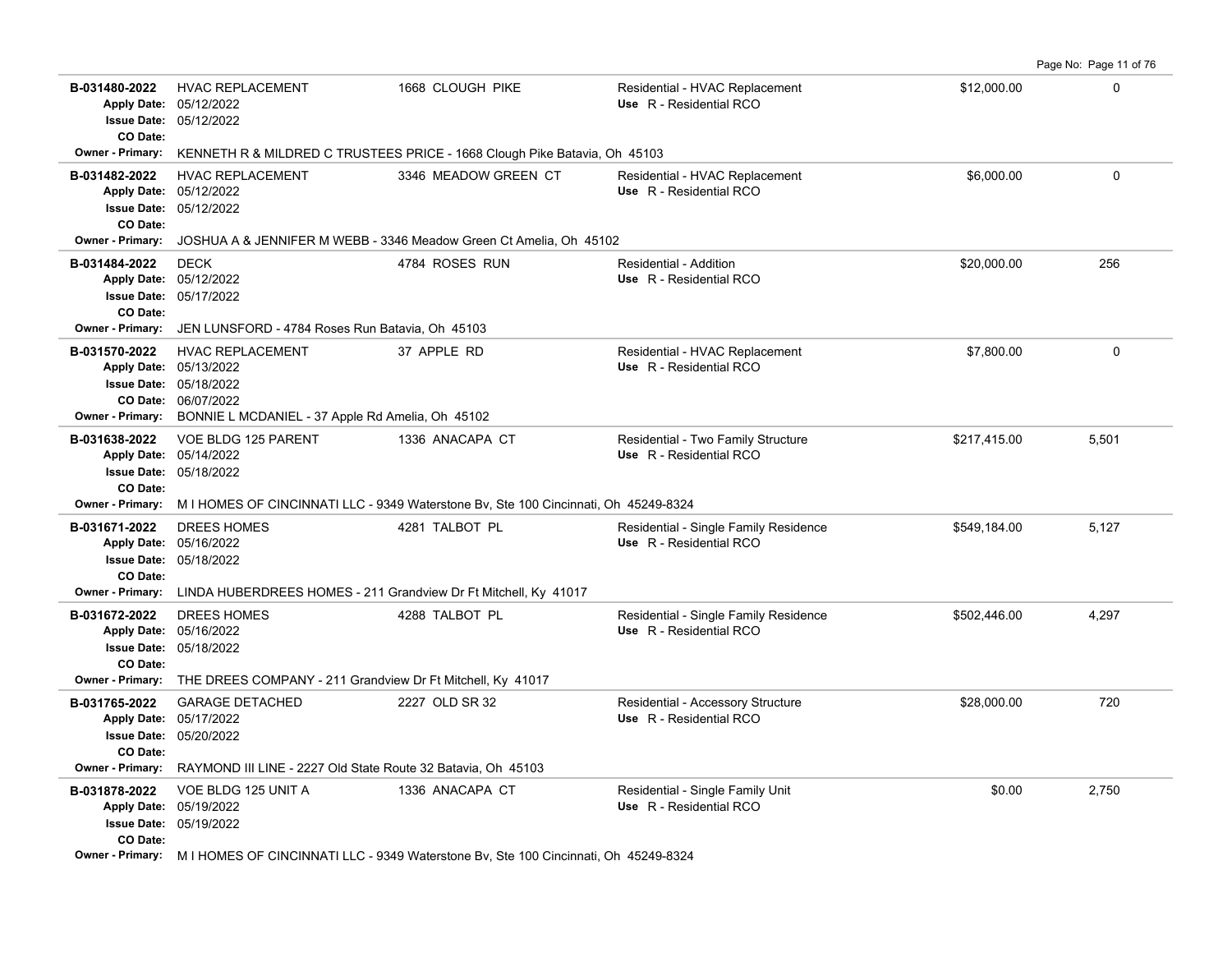|                                                                                                                 |                                                                                                                                                    |                       |                                                                   |             | Page No: Page 12 of 76 |
|-----------------------------------------------------------------------------------------------------------------|----------------------------------------------------------------------------------------------------------------------------------------------------|-----------------------|-------------------------------------------------------------------|-------------|------------------------|
| B-031879-2022<br>Apply Date: 05/19/2022<br>Issue Date: 05/19/2022<br>CO Date:                                   | VOE BLDG 125 UNIT B                                                                                                                                | 1338 ANACAPA CT       | Residential - Single Family Unit<br>Use R - Residential RCO       | \$0.00      | 2,750                  |
| <b>Owner - Primary:</b>                                                                                         | M I HOMES OF CINCINNATI LLC - 9349 Waterstone By, Ste 100 Cincinnati, Oh 45249-8324                                                                |                       |                                                                   |             |                        |
| B-031882-2022<br>Apply Date: 05/19/2022                                                                         | <b>HVAC REPLACEMENT</b><br>Issue Date: 05/20/2022<br>CO Date: 06/01/2022<br>Owner - Primary: STEVEN WELLS - 3829 Golden Meadow Ct Amelia, Oh 45102 | 3829 GOLDEN MEADOW CT | Residential - HVAC Replacement<br>Use R - Residential RCO         | \$14.950.00 | $\Omega$               |
| B-031892-2022<br>Apply Date: 05/19/2022<br><b>Issue Date: 05/25/2022</b><br>CO Date:<br><b>Owner - Primary:</b> | <b>GARAGE DETACHED</b><br>JACOB J & KAREN M KNAPP - 1741 Clough Pike Batavia, Oh 45103                                                             | 1741 CLOUGH PIKE      | Residential - Accessory Structure<br>Use R - Residential RCO      | \$11,000.00 | 480                    |
| B-031950-2022<br>Apply Date: 05/20/2022<br><b>Issue Date: 05/20/2022</b><br>CO Date:                            | <b>HVAC REPLACEMENT</b>                                                                                                                            | 8 WOODED RIDGE DR     | Residential - HVAC Replacement<br>Use R - Residential RCO         | \$7,818.00  | $\Omega$               |
| <b>Owner - Primary:</b>                                                                                         | CARL E & DOLORES J BURNS - 8 Wooded Ridge Dr Amelia, Oh 45102                                                                                      |                       |                                                                   |             |                        |
| B-031964-2022<br>Apply Date: 05/20/2022<br><b>Issue Date: 05/20/2022</b><br>CO Date:                            | <b>ELECTRIC REPAIR</b>                                                                                                                             | 1123 BILLINGSLEY DR   | Residential - Electric Service Upgrade<br>Use R - Residential RCO | \$500.00    | $\mathbf 0$            |
| Owner - Primary:                                                                                                | CAITLIN & WILLIAM BODZENSKI - 1123 Billingsley Dr Batavia, Oh 45103                                                                                |                       |                                                                   |             |                        |
| B-031968-2022<br>Apply Date: 05/20/2022<br><b>Issue Date: 05/20/2022</b><br>CO Date:                            | <b>HVAC REPLACEMENT</b>                                                                                                                            | 2060 NATCHEZ          | Residential - HVAC Replacement<br>Use R - Residential RCO         | \$10,000.00 | $\mathbf 0$            |
| Owner - Primary:                                                                                                | MAUREEN E RAMMEL - 2060 Natchez Trce Batavia, Oh 45103                                                                                             |                       |                                                                   |             |                        |
| B-032083-2022<br>Apply Date: 05/23/2022<br><b>Issue Date: 05/23/2022</b><br>CO Date:                            | <b>HVAC REPLACEMENT</b>                                                                                                                            | 3228 MAY APPLE DR     | Residential - HVAC Replacement<br>Use R - Residential RCO         | \$18,900.00 | $\mathbf 0$            |
| <b>Owner - Primary:</b>                                                                                         | JOHNATHON & HEATHER KATHRINE PENNINGTON - 3228 May Apple Dr Batavia, Oh 45103                                                                      |                       |                                                                   |             |                        |
| B-032156-2022<br>Apply Date: 05/24/2022<br>CO Date:<br><b>Owner - Primary:</b>                                  | POOL INGROUND<br><b>Issue Date: 05/26/2022</b><br>CHAD MYERS - 2528 Gadwall Ln Batavia, Oh 45103                                                   | 2528 GADWALL LN       | Residential - Alteration<br>Use R - Residential RCO               | \$50,000.00 | $\mathbf 0$            |
| B-032163-2022<br>Apply Date: 05/24/2022<br>CO Date:                                                             | <b>SOLAR PANELS</b><br>Issue Date: 05/25/2022<br><b>Owner - Primary:</b> MAHAMADOU TRAORE - 107 Wooded Ridge Dr Amelia, Oh 45102                   | 107 WOODED RIDGE DR   | Residential - Solar Panels<br>Use R - Residential RCO             | \$12,400.00 | $\Omega$               |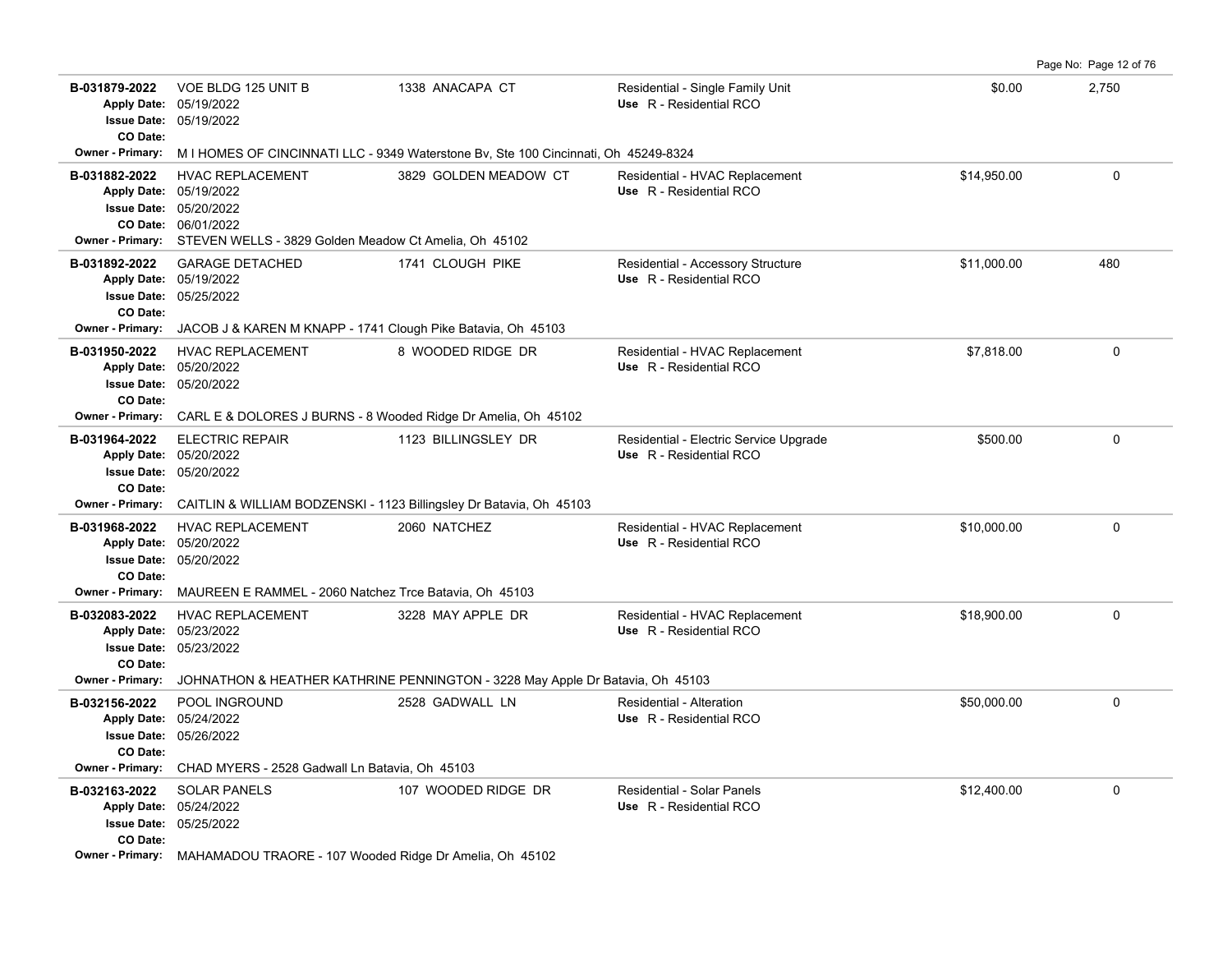Page No: Page 13 of 76

| B-032222-2022<br>CO Date:                            | POOL INGROUND<br>Apply Date: 05/25/2022<br><b>Issue Date: 05/26/2022</b>                                                                                                              | 4232 TRAIL OVERLOOK                                                      | <b>Residential - Alteration</b><br>Use R - Residential RCO                                  | \$44,000.00           | $\mathbf 0$      |
|------------------------------------------------------|---------------------------------------------------------------------------------------------------------------------------------------------------------------------------------------|--------------------------------------------------------------------------|---------------------------------------------------------------------------------------------|-----------------------|------------------|
| <b>Owner - Primary:</b>                              |                                                                                                                                                                                       | JOSEPH FISCHER & EMILY POLING - 4232 Trail Overlook Dr Batavia, Oh 45103 |                                                                                             |                       |                  |
| B-032368-2022                                        | <b>ELECTRIC UPGRADE</b><br>Apply Date: 05/31/2022<br>Issue Date: 05/31/2022<br>CO Date: 06/02/2022<br>Owner - Primary: CROWN STATION LLC - 7265 Kenwood Rd, #111 Cincinnati, Oh 45236 | 28 LUCY RUN RD                                                           | Commercial - Alteration<br>Use R - Residential RCO                                          | \$4,000.00            | $\Omega$         |
|                                                      | R-3 - Residential; Multi-family, Congregate Care                                                                                                                                      |                                                                          |                                                                                             |                       |                  |
| Permit#                                              | <b>Application Name</b>                                                                                                                                                               | <b>Address</b>                                                           | Work Type / Class                                                                           | <b>Declared Value</b> | <b>Bldg Area</b> |
| B-027289-2021<br>CO Date:                            | LITTLE CREEK BLDG 3 PARENT<br>Apply Date: 12/21/2021<br><b>Issue Date: 05/07/2022</b>                                                                                                 | 4301 OTTER CREEK DR                                                      | Commercial - Multi Family Structure<br>Use R-3 - Residential; Multi-family, Congregate Care | \$359,120.00          | 1,440            |
| <b>Owner - Primary:</b>                              | PAUL GRAMMAS FAMILY - 4165 Otter Creek Amelia, Oh 45102                                                                                                                               |                                                                          |                                                                                             |                       |                  |
| B-027290-2021<br>CO Date:                            | LITTLE CREEK BLDG 4 PARENT<br>Apply Date: 12/21/2021<br>Issue Date: 05/07/2022                                                                                                        | 4317 OTTER CREEK DR                                                      | Commercial - Multi Family Structure<br>Use R-3 - Residential; Multi-family, Congregate Care | \$359,120.00          | 1,440            |
| <b>Owner - Primary:</b>                              | PAUL GRAMMAS FAMILY - 4165 Otter Creek Amelia, Oh 45102                                                                                                                               |                                                                          |                                                                                             |                       |                  |
| B-030144-2022<br><b>Owner - Primary:</b>             | <b>PARKER ELEC REPAIR</b><br>Apply Date: 04/21/2022<br>Issue Date: 05/09/2022<br>CO Date: 05/11/2022<br>RANDY L & MARSHA L PARKER - 301 Heatherview St Batavia, Oh 45103              | 301 HEATHER VIEW DR                                                      | Commercial - Alteration<br>Use R-3 - Residential; Multi-family, Congregate Care             | \$4,000.00            | $\mathbf 0$      |
| B-031146-2022<br>CO Date:<br><b>Owner - Primary:</b> | LITTLE CREEK BLDG 3, UNIT 1<br>Apply Date: 05/07/2022<br>Issue Date: 05/07/2022<br>PAUL GRAMMAS FAMILY - 4165 Otter Creek Amelia, Oh 45102                                            | 4301 OTTER CREEK DR                                                      | Commercial - Single Family Unit<br>Use R-3 - Residential: Multi-family, Congregate Care     | \$0.00                | 1,440            |
| B-031147-2022<br>CO Date:<br><b>Owner - Primary:</b> | LITTLE CREEK BLDG 3, UNIT 2<br>Apply Date: 05/07/2022<br><b>Issue Date: 05/07/2022</b><br>PAUL GRAMMAS FAMILY - 4165 Otter Creek Amelia, Oh 45102                                     | 4303 OTTER CREEK DR                                                      | Commercial - Single Family Unit<br>Use R-3 - Residential; Multi-family, Congregate Care     | \$0.00                | 1.440            |
| B-031148-2022<br>CO Date:                            | LITTLE CREEK BLDG 3, UNIT 3<br>Apply Date: 05/07/2022<br><b>Issue Date: 05/07/2022</b><br><b>Owner - Primary:</b> PAUL GRAMMAS FAMILY - 4165 Otter Creek Amelia, Oh 45102             | 4305 OTTER CREEK DR                                                      | Commercial - Single Family Unit<br>Use R-3 - Residential; Multi-family, Congregate Care     | \$0.00                | 1,440            |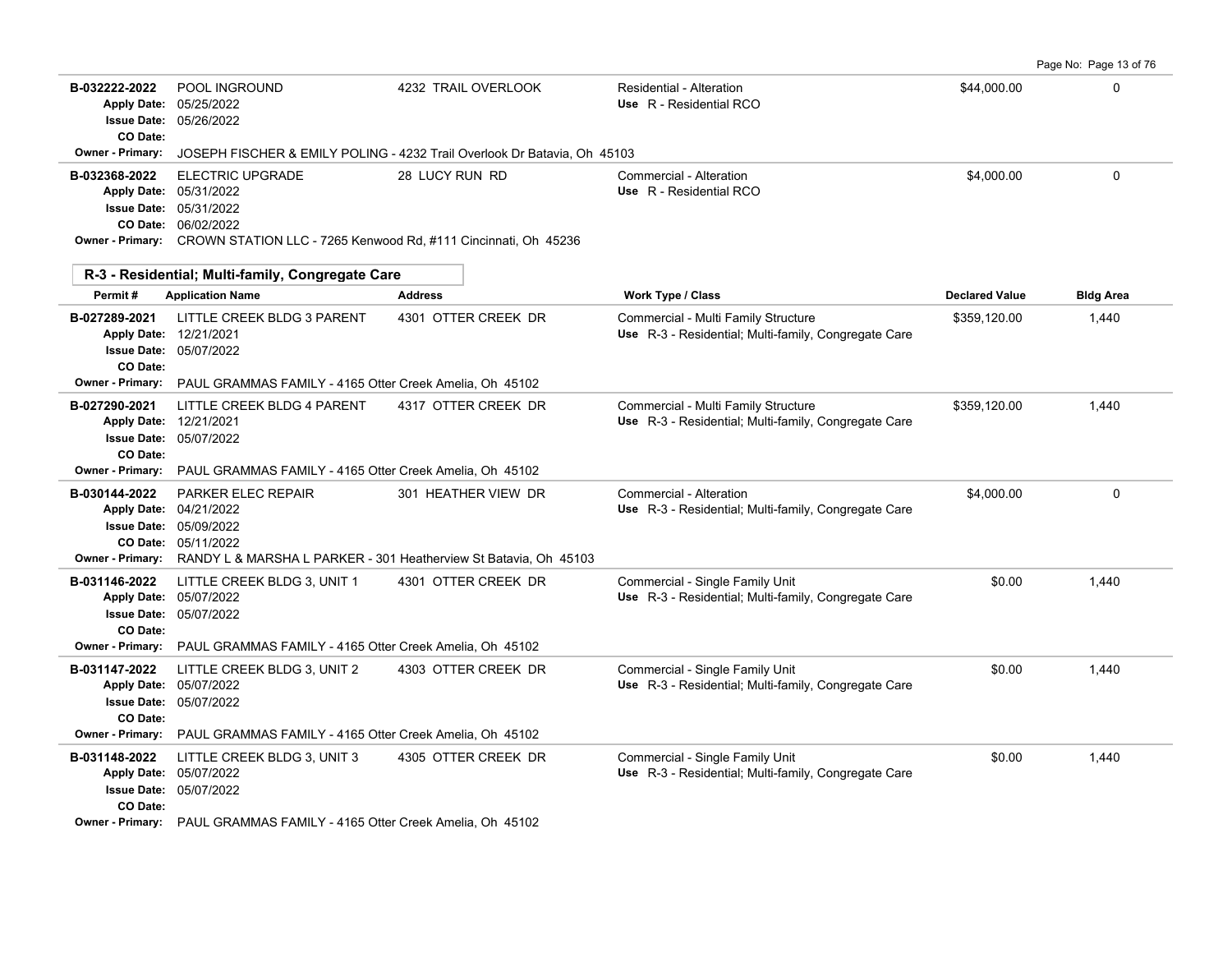| B-031149-2022<br>CO Date:                       | LITTLE CREEK BLDG 3, UNIT 4<br>Apply Date: 05/07/2022<br><b>Issue Date: 05/07/2022</b> | 4307 OTTER CREEK DR | Commercial - Single Family Unit<br>Use R-3 - Residential; Multi-family, Congregate Care | \$0.00 | 1,440 |
|-------------------------------------------------|----------------------------------------------------------------------------------------|---------------------|-----------------------------------------------------------------------------------------|--------|-------|
| <b>Owner - Primary:</b>                         | PAUL GRAMMAS FAMILY - 4165 Otter Creek Amelia, Oh 45102                                |                     |                                                                                         |        |       |
| B-031150-2022<br>CO Date:                       | LITTLE CREEK BLDG 3, UNIT 5<br>Apply Date: 05/07/2022<br><b>Issue Date: 05/07/2022</b> | 4309 OTTER CREEK DR | Commercial - Single Family Unit<br>Use R-3 - Residential; Multi-family, Congregate Care | \$0.00 | 1,440 |
| <b>Owner - Primary:</b>                         | PAUL GRAMMAS FAMILY - 4165 Otter Creek Amelia, Oh 45102                                |                     |                                                                                         |        |       |
| B-031151-2022<br>CO Date:                       | LITTLE CREEK BLDG 3, UNIT 6<br>Apply Date: 05/07/2022<br><b>Issue Date: 05/07/2022</b> | 4311 OTTER CREEK DR | Commercial - Single Family Unit<br>Use R-3 - Residential; Multi-family, Congregate Care | \$0.00 | 1,440 |
| <b>Owner - Primary:</b>                         | PAUL GRAMMAS FAMILY - 4165 Otter Creek Amelia, Oh 45102                                |                     |                                                                                         |        |       |
| B-031152-2022<br>CO Date:                       | LITTLE CREEK BLDG 3, UNIT 7<br>Apply Date: 05/07/2022<br><b>Issue Date: 05/07/2022</b> | 4313 OTTER CREEK DR | Commercial - Single Family Unit<br>Use R-3 - Residential; Multi-family, Congregate Care | \$0.00 | 1,440 |
| Owner - Primary:                                | PAUL GRAMMAS FAMILY - 4165 Otter Creek Amelia, Oh 45102                                |                     |                                                                                         |        |       |
| B-031153-2022<br><b>Apply Date:</b><br>CO Date: | LITTLE CREEK BLDG 3, UNIT 8<br>05/07/2022<br><b>Issue Date: 05/07/2022</b>             | 4315 OTTER CREEK DR | Commercial - Single Family Unit<br>Use R-3 - Residential; Multi-family, Congregate Care | \$0.00 | 1,440 |
| Owner - Primary:                                | PAUL GRAMMAS FAMILY - 4165 Otter Creek Amelia, Oh 45102                                |                     |                                                                                         |        |       |
| B-031154-2022<br>CO Date:                       | LITTLE CREEK BLDG 4, UNIT 1<br>Apply Date: 05/07/2022<br><b>Issue Date: 05/07/2022</b> | 4317 OTTER CREEK DR | Commercial - Single Family Unit<br>Use R-3 - Residential; Multi-family, Congregate Care | \$0.00 | 1,440 |
| <b>Owner - Primary:</b>                         | PAUL GRAMMAS FAMILY - 4165 Otter Creek Amelia, Oh 45102                                |                     |                                                                                         |        |       |
| B-031155-2022<br>CO Date:                       | LITTLE CREEK BLDG 4, UNIT 2<br>Apply Date: 05/07/2022<br><b>Issue Date: 05/07/2022</b> | 4319 OTTER CREEK DR | Commercial - Single Family Unit<br>Use R-3 - Residential; Multi-family, Congregate Care | \$0.00 | 1,440 |
| <b>Owner - Primary:</b>                         | PAUL GRAMMAS FAMILY - 4165 Otter Creek Amelia, Oh 45102                                |                     |                                                                                         |        |       |
| B-031156-2022<br>CO Date:                       | LITTLE CREEK BLDG 4, UNIT 3<br>Apply Date: 05/07/2022<br><b>Issue Date: 05/07/2022</b> | 4321 OTTER CREEK DR | Commercial - Single Family Unit<br>Use R-3 - Residential; Multi-family, Congregate Care | \$0.00 | 1,440 |
| Owner - Primary:                                | PAUL GRAMMAS FAMILY - 4165 Otter Creek Amelia, Oh 45102                                |                     |                                                                                         |        |       |
| B-031157-2022<br>CO Date:                       | LITTLE CREEK BLDG 4, UNIT 4<br>Apply Date: 05/07/2022<br><b>Issue Date: 05/07/2022</b> | 4323 OTTER CREEK DR | Commercial - Single Family Unit<br>Use R-3 - Residential; Multi-family, Congregate Care | \$0.00 | 1,440 |
|                                                 | Owner - Primary: PAUL GRAMMAS FAMILY - 4165 Otter Creek Amelia, Oh 45102               |                     |                                                                                         |        |       |

Page No: Page 14 of 76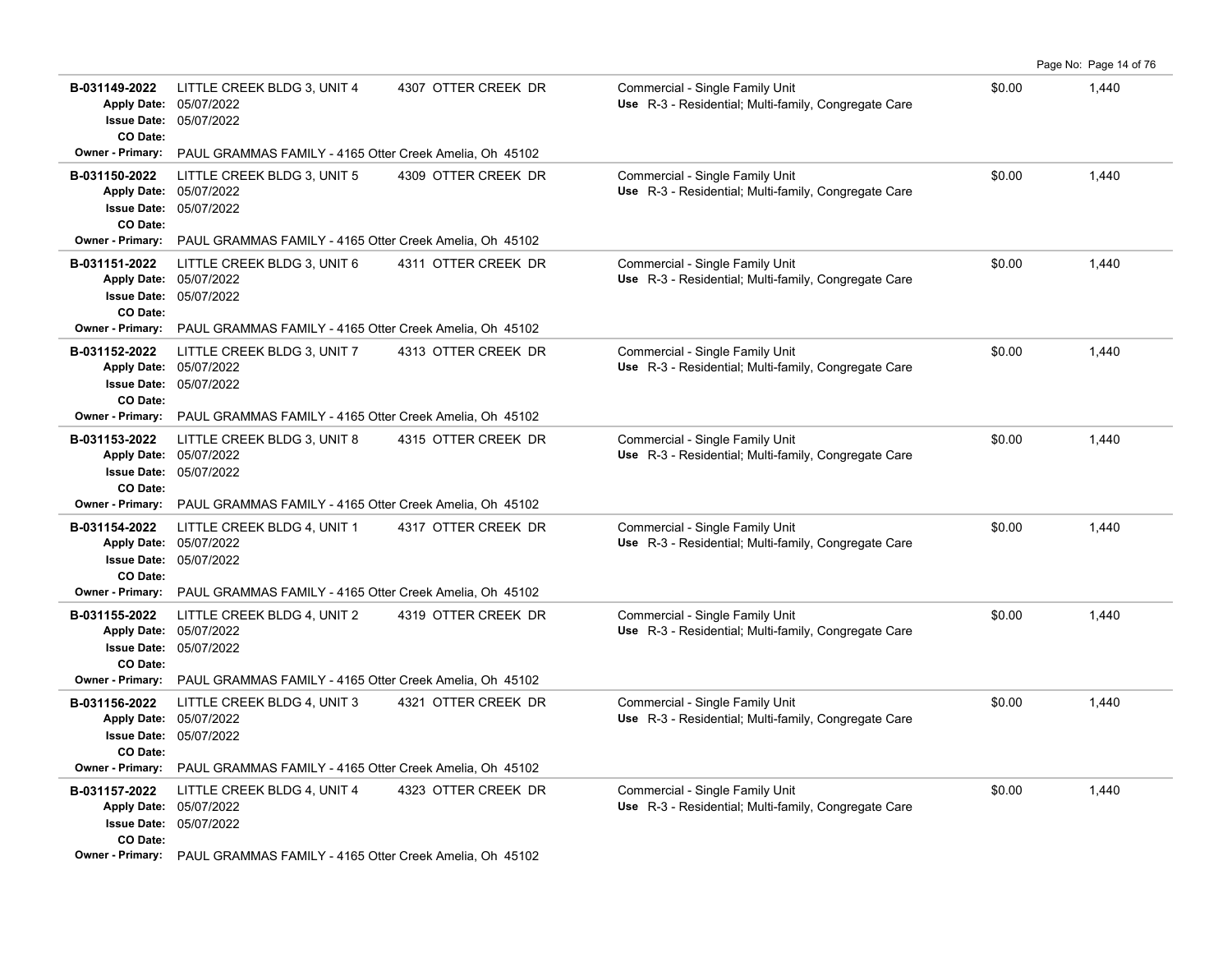|                                                      |                                                                                                                                                   |                                                                                                                       |                                                                                                     |            | Page No: Page 15 of 76 |
|------------------------------------------------------|---------------------------------------------------------------------------------------------------------------------------------------------------|-----------------------------------------------------------------------------------------------------------------------|-----------------------------------------------------------------------------------------------------|------------|------------------------|
| B-031158-2022<br>CO Date:                            | LITTLE CREEK BLDG 4, UNIT 5<br>Apply Date: 05/07/2022<br>Issue Date: 05/07/2022                                                                   | 4325 OTTER CREEK DR                                                                                                   | Commercial - Single Family Unit<br>Use R-3 - Residential; Multi-family, Congregate Care             | \$0.00     | 1,440                  |
| Owner - Primary:                                     | PAUL GRAMMAS FAMILY - 4165 Otter Creek Amelia, Oh 45102                                                                                           |                                                                                                                       |                                                                                                     |            |                        |
| B-031159-2022<br>CO Date:                            | LITTLE CREEK BLDG 4, UNIT 6<br>Apply Date: 05/07/2022<br>Issue Date: 05/07/2022                                                                   | 4327 OTTER CREEK DR                                                                                                   | Commercial - Single Family Unit<br>Use R-3 - Residential; Multi-family, Congregate Care             | \$0.00     | 1,440                  |
| <b>Owner - Primary:</b>                              | PAUL GRAMMAS FAMILY - 4165 Otter Creek Amelia, Oh 45102                                                                                           |                                                                                                                       |                                                                                                     |            |                        |
| B-031160-2022<br>CO Date:<br>Owner - Primary:        | LITTLE CREEK BLDG 4, UNIT 7<br>Apply Date: 05/07/2022<br><b>Issue Date: 05/07/2022</b><br>PAUL GRAMMAS FAMILY - 4165 Otter Creek Amelia, Oh 45102 | 4329 OTTER CREEK DR                                                                                                   | Commercial - Single Family Unit<br>Use R-3 - Residential; Multi-family, Congregate Care             | \$0.00     | 1,440                  |
| B-031161-2022<br>CO Date:                            | LITTLE CREEK BLDG 4, UNIT 8<br>Apply Date: 05/07/2022<br><b>Issue Date: 05/07/2022</b>                                                            | 4331 OTTER CREEK DR                                                                                                   | Commercial - Single Family Unit<br>Use R-3 - Residential; Multi-family, Congregate Care             | \$0.00     | 1,440                  |
| Owner - Primary:                                     | PAUL GRAMMAS FAMILY - 4165 Otter Creek Amelia, Oh 45102                                                                                           |                                                                                                                       |                                                                                                     |            |                        |
| B-031695-2022<br>CO Date:                            | <b>ELECTRIC UPGRADE</b><br>Apply Date: 05/16/2022<br><b>Issue Date: 05/16/2022</b>                                                                | 28 LUCY RUN RD                                                                                                        | Commercial - Alteration<br>Use R-3 - Residential; Multi-family, Congregate Care                     | \$5,500.00 | $\mathbf 0$            |
| Owner - Primary:                                     | CROWN STATION LLC - 7265 Kenwood Rd, #111 Cincinnati, Oh 45236                                                                                    |                                                                                                                       |                                                                                                     |            |                        |
| B-032124-2022<br>CO Date:                            | <b>HVAC REPLACEMENT</b><br>Apply Date: 05/24/2022<br><b>Issue Date: 05/24/2022</b>                                                                | 804 STONELICK WOODS CIR                                                                                               | Commercial - HVAC Like for Like Replacement<br>Use R-3 - Residential; Multi-family, Congregate Care | \$3,218.00 | $\mathbf 0$            |
| Owner - Primary:                                     |                                                                                                                                                   | BATAVIA LEASED HOUSING ASSOCIATES I LLLP - 2905 Northwest Blvd, Ste 150 Plymouth, Mn 55441                            |                                                                                                     |            |                        |
| B-032126-2022<br>CO Date:                            | <b>HVAC REPLACEMENT</b><br>Apply Date: 05/24/2022<br><b>Issue Date: 05/24/2022</b>                                                                | 504 STONELICK WOODS CIR                                                                                               | Commercial - HVAC Like for Like Replacement<br>Use R-3 - Residential; Multi-family, Congregate Care | \$3,218.00 | $\mathbf 0$            |
| <b>Owner - Primary:</b>                              |                                                                                                                                                   | BATAVIA LEASED HOUSING ASSOCIATES I LLLP - 2905 Northwest Blvd, Ste 150 Plymouth, Mn 55441                            |                                                                                                     |            |                        |
| B-032127-2022<br>CO Date:<br><b>Owner - Primary:</b> | <b>HVAC REPLACEMENT</b><br>Apply Date: 05/24/2022<br><b>Issue Date: 05/24/2022</b>                                                                | 705 STONELICK WOODS CIR<br>BATAVIA LEASED HOUSING ASSOCIATES I LLLP - 2905 Northwest Blvd, Ste 150 Plymouth, Mn 55441 | Commercial - HVAC Like for Like Replacement<br>Use R-3 - Residential; Multi-family, Congregate Care | \$3,218.00 | $\mathbf 0$            |
| B-032185-2022<br>CO Date:                            | <b>HVAC REPLACEMENT</b><br>Apply Date: 05/25/2022<br>Issue Date: 05/26/2022                                                                       | 2108 STONELICK WOODS CT                                                                                               | Commercial - HVAC Like for Like Replacement<br>Use R-3 - Residential; Multi-family, Congregate Care | \$3,108.00 | $\mathbf 0$            |
|                                                      |                                                                                                                                                   | Owner - Primary: BATAVIA LEASED HOUSING ASSOCIATES I LLLP - 2905 Northwest Blvd, Ste 150 Plymouth, Mn 55441           |                                                                                                     |            |                        |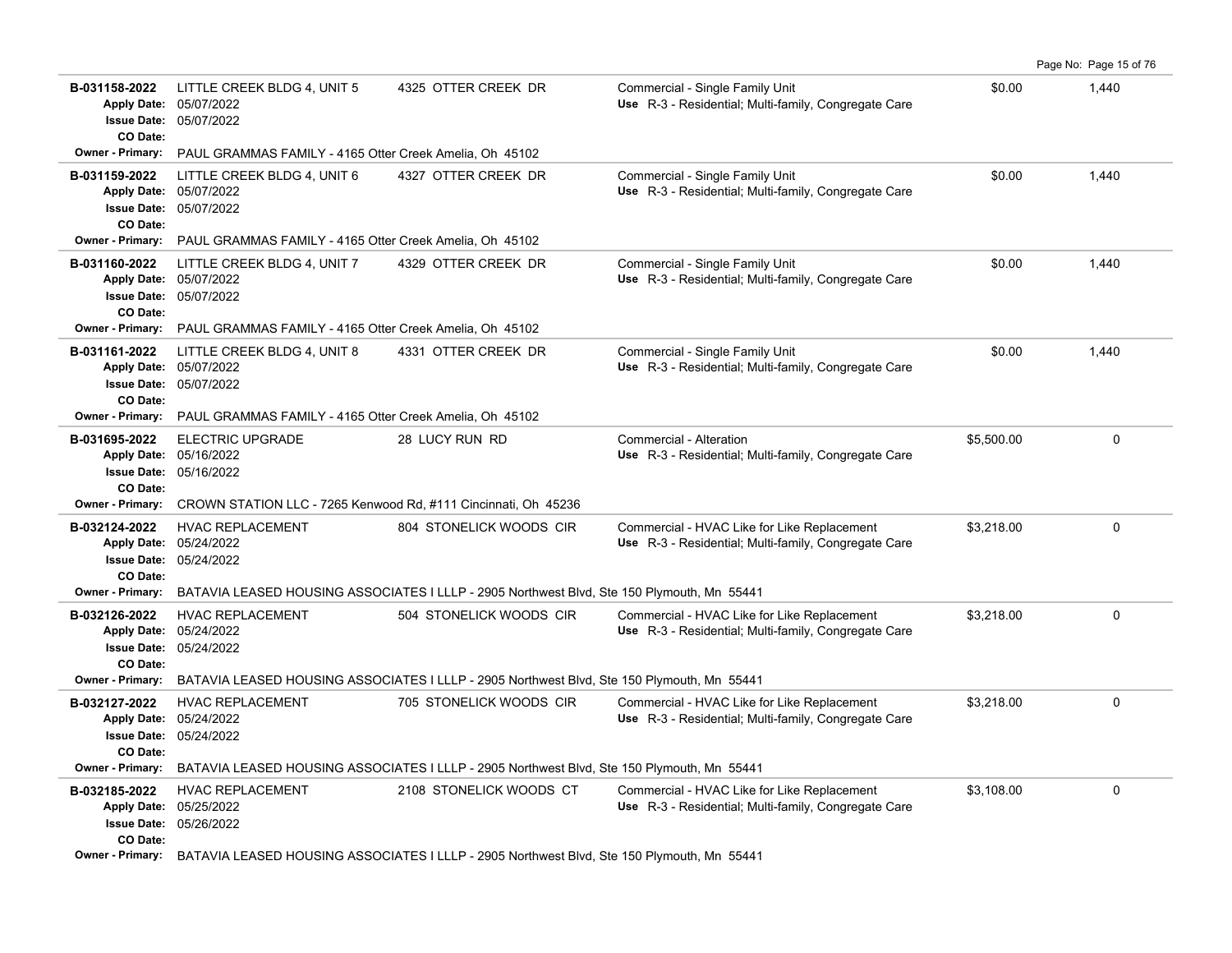| B-032186-2022<br><b>Apply Date:</b><br>CO Date:                              | <b>HVAC REPLACEMENT</b><br>05/25/2022<br><b>Issue Date: 05/26/2022</b>                      |                |                                                         | 807 STONELICK WOODS CIR                                                                         |                   | Commercial - HVAC Like for Like Replacement | Use R-3 - Residential: Multi-family, Congregate Care | \$2,022.00            | $\Omega$         |
|------------------------------------------------------------------------------|---------------------------------------------------------------------------------------------|----------------|---------------------------------------------------------|-------------------------------------------------------------------------------------------------|-------------------|---------------------------------------------|------------------------------------------------------|-----------------------|------------------|
| Owner - Primary:                                                             |                                                                                             |                |                                                         | BATAVIA LEASED HOUSING ASSOCIATES I LLLP - 2905 Northwest Blvd, Ste 150 Plymouth, Mn 55441      |                   |                                             |                                                      |                       |                  |
|                                                                              | <b>U - Utility &amp; Miscellaneous</b>                                                      |                |                                                         |                                                                                                 |                   |                                             |                                                      |                       |                  |
| Permit#                                                                      | <b>Application Name</b>                                                                     |                | <b>Address</b>                                          |                                                                                                 | Work Type / Class |                                             |                                                      | <b>Declared Value</b> | <b>Bldg Area</b> |
| B-029285-2022<br>CO Date:                                                    | EVERGREEN CTR MONU SIGN 1<br>Apply Date: 03/28/2022<br><b>Issue Date: 05/25/2022</b>        |                |                                                         | 1501 OLD SR 74                                                                                  | Commercial - Sign | Use U - Utility & Miscellaneous             |                                                      | \$5,000.00            | 45               |
| <b>Owner - Primary:</b>                                                      |                                                                                             |                |                                                         | ANGELO J TRUSTEE SANTORO - 315 Heatherview Batavia, Oh 45103                                    |                   |                                             |                                                      |                       |                  |
| B-029286-2022<br><b>Apply Date:</b><br>CO Date:                              | 03/28/2022<br><b>Issue Date: 05/25/2022</b>                                                 |                | THE EVERGREEN CTR WALL SIGN 1501 OLD SR 74              |                                                                                                 | Commercial - Sign | Use U - Utility & Miscellaneous             |                                                      | \$5.000.00            | 45               |
| <b>Owner - Primary:</b>                                                      |                                                                                             |                |                                                         | ANGELO J TRUSTEE SANTORO - 315 Heatherview Batavia. Oh 45103                                    |                   |                                             |                                                      |                       |                  |
| B-029287-2022<br>CO Date:                                                    | <b>EVERGREEN CTR MONU SIGN 2</b><br>Apply Date: 03/28/2022<br><b>Issue Date: 05/25/2022</b> |                |                                                         | 1501 OLD SR 74<br>Owner - Primary: ANGELO J TRUSTEE SANTORO - 315 Heatherview Batavia, Oh 45103 | Commercial - Sign | Use U - Utility & Miscellaneous             |                                                      | \$5.000.00            | 45               |
| <b>SUMMARY FOR Batavia Township</b>                                          |                                                                                             |                | PERMIT SUMMARY BY APPLICATION WORKTYPE IN THIS TOWNSHIP |                                                                                                 |                   |                                             |                                                      |                       |                  |
| Worktype                                                                     |                                                                                             | Issued         | Value                                                   | Worktype                                                                                        | Issued            | Value                                       | Worktype                                             | Issued                | Value            |
| Single-Family Residence (SFR)                                                |                                                                                             | 17             | \$6,690,116.00                                          | Two-Family Residence (TFR)                                                                      | 1                 | \$217,415.00                                | Commercial New (COMNEW)                              | 0                     | \$0.00           |
| Residential Addition (RESADD)                                                |                                                                                             | 4              | \$47,588.00                                             | Three-Family Residence (THFR)                                                                   | 0                 | \$0.00                                      | Commercial Addition (COMADD)                         | 0                     | \$0.00           |
| Residential Alteration (RESALT)                                              |                                                                                             | 26             | \$431,139.00                                            | Four-Family Residence (FFR)                                                                     | 0                 | \$0.00                                      | Commercial Alteration (COMALT)                       | 9                     | \$28,284.00      |
| Res Accessory Structure (ACCSTR)                                             |                                                                                             | $\overline{2}$ | \$39,000.00                                             | Multi-Family Residence (MULTFR)                                                                 | 2                 | \$718,240.00                                | All Other Project Types                              | 24                    | \$204,051.00     |
| <b>NUMBER OF PERMITS ISSUED: 86</b><br><b>DECLARED VALUE: \$8,203,082.00</b> |                                                                                             |                |                                                         | Single-Family Unit (SFU)                                                                        | 18                | \$0.00                                      |                                                      |                       |                  |
| <b>Batavia Village</b><br><b>R</b> - Residential RCO                         |                                                                                             |                |                                                         |                                                                                                 |                   |                                             |                                                      |                       |                  |

| N - NESIUBIILIAI NUU |                                                                                |                    |                                       |                       |                  |
|----------------------|--------------------------------------------------------------------------------|--------------------|---------------------------------------|-----------------------|------------------|
| Permit#              | <b>Application Name</b>                                                        | <b>Address</b>     | Work Type / Class                     | <b>Declared Value</b> | <b>Bldg Area</b> |
| B-030738-2022        | RYAN HOMES                                                                     | 2466 STREAMSIDE DR | Residential - Single Family Residence | \$289.774.00          | 5,405            |
|                      | <b>Apply Date: 04/30/2022</b>                                                  |                    | Use R - Residential RCO               |                       |                  |
|                      | <b>Issue Date: 05/09/2022</b>                                                  |                    |                                       |                       |                  |
| CO Date:             |                                                                                |                    |                                       |                       |                  |
|                      | Owner - Primary: HAL HOMES INC - 9545 Kenwood Rd, Ste 401 Cincinnati, Oh 45242 |                    |                                       |                       |                  |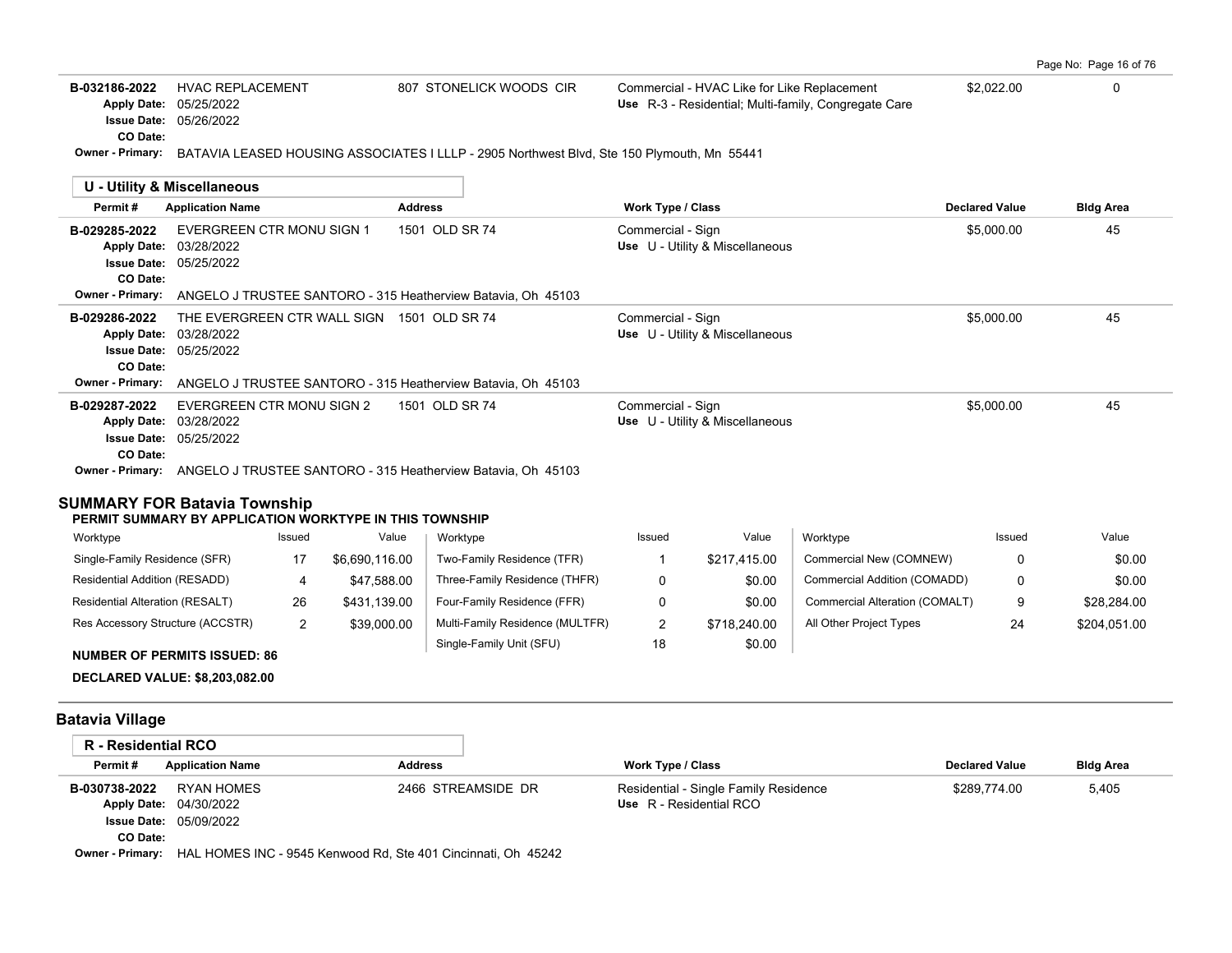|                                                                                                  |                                                                                                                                                                                                                |                                                                                          |                                                                   |              | Page No: Page 17 of 76 |
|--------------------------------------------------------------------------------------------------|----------------------------------------------------------------------------------------------------------------------------------------------------------------------------------------------------------------|------------------------------------------------------------------------------------------|-------------------------------------------------------------------|--------------|------------------------|
| B-030739-2022<br><b>Apply Date:</b><br><b>Issue Date:</b><br>CO Date:                            | <b>RYAN HOMES</b><br>04/30/2022<br>05/09/2022                                                                                                                                                                  | 2443 CARRIAGE CIR                                                                        | Residential - Single Family Residence<br>Use R - Residential RCO  | \$262,075.00 | 4,722                  |
| <b>Owner - Primary:</b>                                                                          | NVR INC - 8622 Jacquemin Dr West Chester, Oh 45069                                                                                                                                                             |                                                                                          |                                                                   |              |                        |
| B-031051-2022<br><b>Owner - Primary:</b>                                                         | <b>DECK</b><br>Apply Date: 05/05/2022<br><b>Issue Date: 05/09/2022</b><br>CO Date: 05/27/2022                                                                                                                  | 2217 STREAMSIDE DR<br>KEVIN & TERA LYNN WEISBRODT - 2217 Streamside Dr Batavia, Oh 45103 | Residential - Addition<br>Use R - Residential RCO                 | \$8,400.00   | 224                    |
| B-031374-2022<br><b>Apply Date:</b><br>CO Date:<br>Owner - Primary:                              | <b>RYAN HOMES</b><br>05/11/2022<br><b>Issue Date: 05/17/2022</b><br>HAL HOMES INC - 9545 Kenwood Rd, Ste 401 Cincinnati, Oh 45242                                                                              | 2553 BELLEVUE DR                                                                         | Residential - Single Family Residence<br>Use R - Residential RCO  | \$216,216.00 | 3,678                  |
| B-031376-2022<br><b>Apply Date:</b><br>CO Date:<br><b>Owner - Primary:</b>                       | <b>RYAN HOMES</b><br>05/11/2022<br><b>Issue Date: 05/17/2022</b><br>NVR INC - 8622 Jacquemin Dr West Chester, Oh 45069                                                                                         | 2490 STREAMSIDE DR                                                                       | Residential - Single Family Residence<br>Use R - Residential RCO  | \$260,603.00 | 4,971                  |
| B-031381-2022<br><b>Apply Date:</b><br><b>Issue Date:</b><br>CO Date:<br><b>Owner - Primary:</b> | <b>RYAN HOMES</b><br>05/11/2022<br>05/17/2022                                                                                                                                                                  | 2534 BELLEVUE DR                                                                         | Residential - Single Family Residence<br>Use R - Residential RCO  | \$220,077.00 | 4,128                  |
| B-031452-2022<br>CO Date:<br><b>Owner - Primary:</b>                                             | HAL HOMES INC - 9545 Kenwood Rd, Ste 401 Cincinnati, Oh 45242<br><b>RYAN HOMES</b><br>Apply Date: 05/12/2022<br><b>Issue Date: 05/18/2022</b><br>HAL HOMES INC - 9545 Kenwood Rd, Ste 401 Cincinnati, Oh 45242 | 2532 BELLEVUE DR                                                                         | Residential - Single Family Residence<br>Use R - Residential RCO  | \$218,774.00 | 3,918                  |
| B-031690-2022<br><b>Apply Date:</b><br><b>Issue Date:</b><br>CO Date:<br><b>Owner - Primary:</b> | <b>SHED</b><br>05/16/2022<br>05/19/2022<br>RICHARD & CLAUDIA SMITH - 120 West Charles St Batavia, Oh 45103                                                                                                     | 120 CHARLES ST                                                                           | Residential - Accessory Structure<br>Use R - Residential RCO      | \$9,200.00   | 288                    |
| B-031733-2022<br><b>Issue Date:</b><br>CO Date:<br>Owner - Primary:                              | <b>ROOF REPLACEMENT</b><br>Apply Date: 05/17/2022<br>05/17/2022                                                                                                                                                | 280 BROADWAY ST<br>MEGAN CULLEN & BRANDON DENSELER - 280 Broadway St Batavia, Oh 45103   | Residential - Roof Replacement<br>Use R - Residential RCO         | \$11,362.73  | $\pmb{0}$              |
| B-031862-2022<br>CO Date:<br><b>Owner - Primary:</b>                                             | <b>ELECTRIC REPAIR</b><br>Apply Date: 05/18/2022<br><b>Issue Date: 05/18/2022</b><br>JAY & DIANE HEALY - 2300 Bridgewater Dr Batavia, Oh 45103                                                                 | 2300 BRIDGEWATER DR                                                                      | Residential - Electric Service Upgrade<br>Use R - Residential RCO | \$500.00     | $\mathbf 0$            |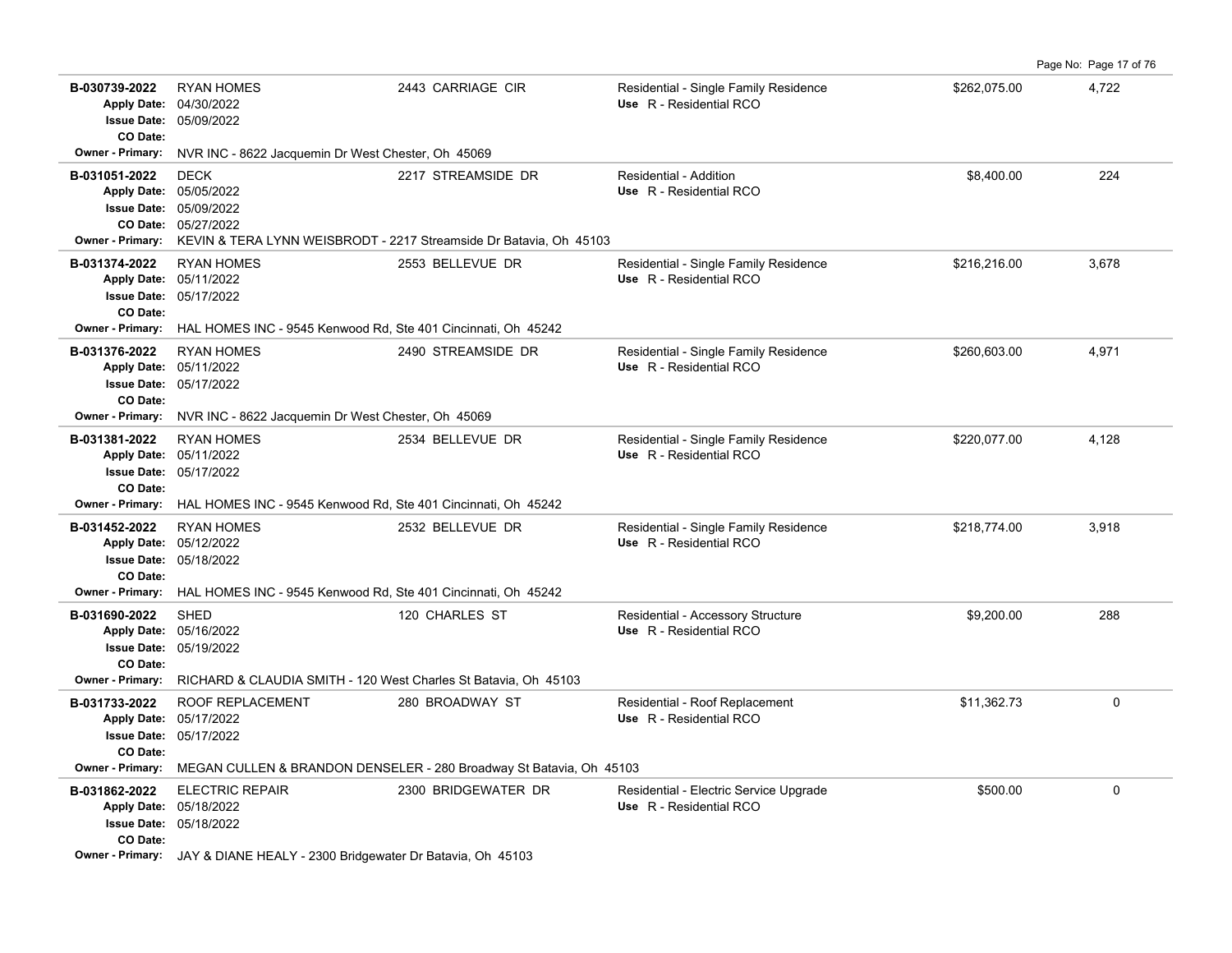|                                                                                                  |                                                                                                                                                                                 |                                                                                            |                                                                                                                                                                                        |                       | Page No: Page 18 of 76 |
|--------------------------------------------------------------------------------------------------|---------------------------------------------------------------------------------------------------------------------------------------------------------------------------------|--------------------------------------------------------------------------------------------|----------------------------------------------------------------------------------------------------------------------------------------------------------------------------------------|-----------------------|------------------------|
| B-031908-2022<br><b>Apply Date:</b><br><b>Issue Date:</b><br>CO Date:<br>Owner - Primary:        | <b>ELECTRIC UPGRADE</b><br>05/19/2022<br>05/19/2022<br>06/03/2022                                                                                                               | 280 BROADWAY ST<br>MEGAN CULLEN & BRANDON DENSELER - 280 Broadway St Batavia, Oh 45103     | Residential - Electric Service Upgrade<br>Use R - Residential RCO                                                                                                                      | \$2,765.00            | 0                      |
| B-032151-2022<br><b>Owner - Primary:</b>                                                         | <b>ELECTRIC REPAIR</b><br>Apply Date: 05/24/2022<br><b>Issue Date: 05/24/2022</b><br>CO Date: 06/07/2022                                                                        | 550 ELY ST<br>CHRISTOPHER T & MELISSA WRIGHT - 3718 Henningsmill Rd Williamsburg, Oh 45176 | Residential - Electric Service Upgrade<br>Use R - Residential RCO                                                                                                                      | \$400.00              | $\mathbf 0$            |
| B-032250-2022<br><b>Apply Date:</b><br><b>Issue Date:</b><br>CO Date:<br><b>Owner - Primary:</b> | <b>DECK</b><br>05/26/2022<br>05/31/2022<br>BRETT P & COLLEEN PHILLIPS - 2401 Valleybrook Ct Batavia, Oh 45103                                                                   | 2401 VALLEYBROOK CT                                                                        | Residential - Addition<br>Use R - Residential RCO                                                                                                                                      | \$8.900.00            | 120                    |
| B-032327-2022                                                                                    | <b>ELECTRIC UPGRADE</b><br>Apply Date: 05/27/2022<br><b>Issue Date: 05/27/2022</b><br>CO Date: 06/06/2022<br>Owner - Primary: CATHERINE E HOUK - 230 Edith Av Batavia, Oh 45103 | 230 EDITH AVE                                                                              | Residential - Electric Service Upgrade<br>Use R - Residential RCO                                                                                                                      | \$2,000.00            | $\Omega$               |
|                                                                                                  | S-1 - Storage; Moderate Hazard                                                                                                                                                  |                                                                                            |                                                                                                                                                                                        |                       |                        |
| Permit#                                                                                          | <b>Application Name</b>                                                                                                                                                         | <b>Address</b>                                                                             | <b>Work Type / Class</b>                                                                                                                                                               | <b>Declared Value</b> | <b>Bldg Area</b>       |
| B-029451-2022<br><b>Issue Date:</b><br>CO Date:                                                  | TRAILER OFFICE JUVENILE CT<br>Apply Date: 04/04/2022<br>05/25/2022                                                                                                              | 2340 CLERMONT CENTER DR                                                                    | Commercial - New Structure<br>Use S-1 - Storage; Moderate Hazard<br>Owner - Primary: WADE GRABOWSKICLERMONT COUNTY BOARD OF COMMISSIONERS - 101 E Main St, 3Rd Floor Batavia, Oh 45103 | \$4,200.00            | 400                    |
|                                                                                                  |                                                                                                                                                                                 |                                                                                            |                                                                                                                                                                                        |                       |                        |
| <b>U - Utility &amp; Miscellaneous</b><br>Permit#                                                | <b>Application Name</b>                                                                                                                                                         | <b>Address</b>                                                                             | Work Type / Class                                                                                                                                                                      | <b>Declared Value</b> | <b>Bldg Area</b>       |
| B-031848-2022<br><b>Apply Date:</b><br><b>Issue Date:</b><br>CO Date:                            | INCINERATOR ELECTRIC & NG PP<br>05/18/2022<br>05/18/2022                                                                                                                        | 4470 SR 222                                                                                | Commercial - Alteration<br>Use U - Utility & Miscellaneous                                                                                                                             | \$8,000.00            | $\Omega$               |

**Owner - Primary:** BG BRITTONCLERMONT COUNTY BOARD OF COMMISSIONERS - 101 E Main St, 3Rd Floor Batavia, Oh 45103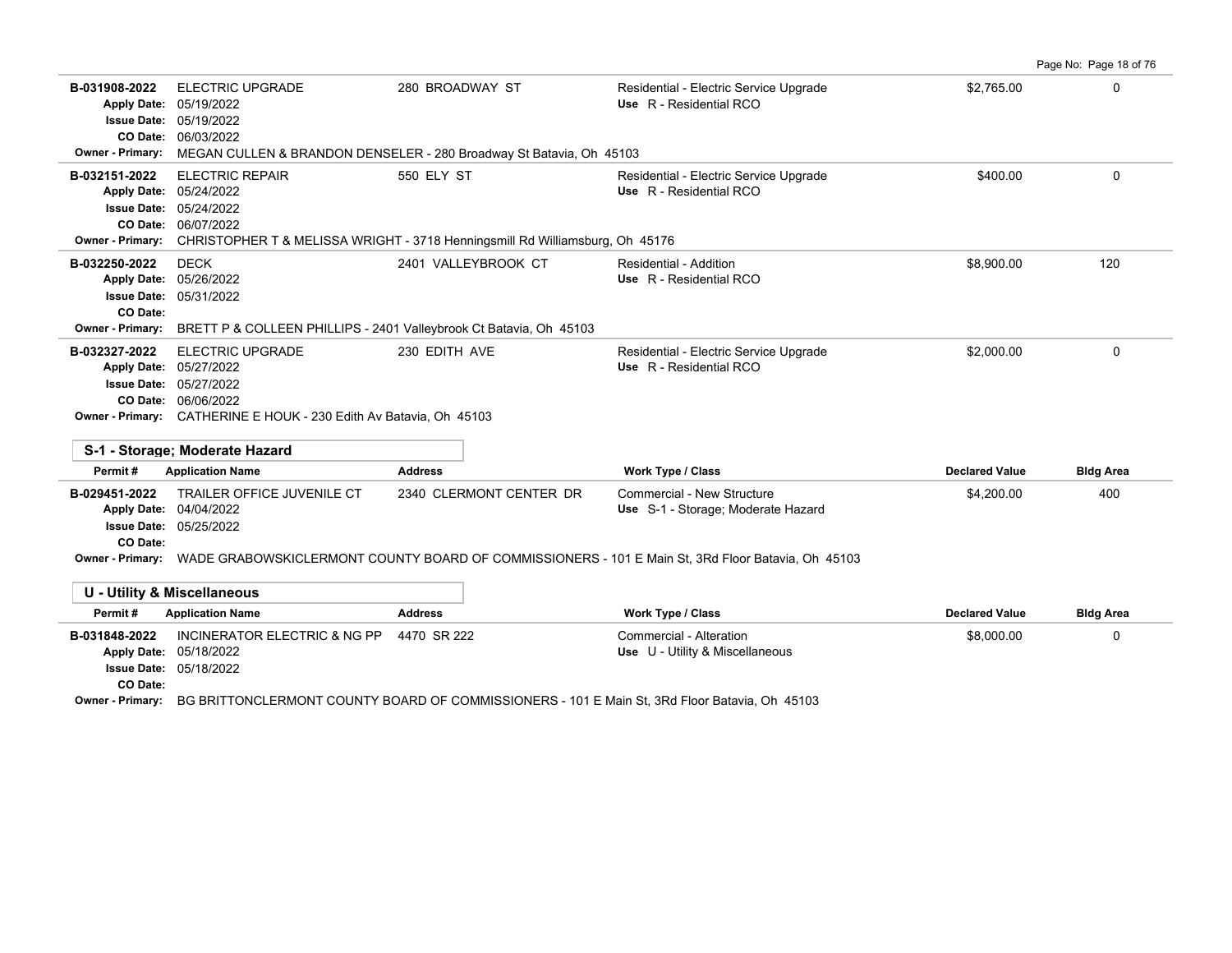# **SUMMARY FOR Batavia Village**

**PERMIT SUMMARY BY APPLICATION WORKTYPE IN THIS TOWNSHIP**

| Worktype                         | Issued | Value          | Worktype                        | Issued | Value  | Worktype                       | Issued | Value       |
|----------------------------------|--------|----------------|---------------------------------|--------|--------|--------------------------------|--------|-------------|
| Single-Family Residence (SFR)    | 6      | \$1.467.519.00 | Two-Family Residence (TFR)      |        | \$0.00 | Commercial New (COMNEW)        |        | \$4,200.00  |
| Residential Addition (RESADD)    |        | \$17.300.00    | Three-Family Residence (THFR)   |        | \$0.00 | Commercial Addition (COMADD)   |        | \$0.00      |
| Residential Alteration (RESALT)  |        | \$17.027.73    | Four-Family Residence (FFR)     |        | \$0.00 | Commercial Alteration (COMALT) |        | \$8,000.00  |
| Res Accessory Structure (ACCSTR) |        | \$9,200.00     | Multi-Family Residence (MULTFR) |        | \$0.00 | All Other Project Types        |        | \$11,362.73 |
|                                  |        |                | Single-Family Unit (SFU)        |        | \$0.00 |                                |        |             |

#### **NUMBER OF PERMITS ISSUED: 16**

**DECLARED VALUE: \$1,523,246.73**

## **Bethel Village**

| <b>R</b> - Residential RCO                                            |                                                                                              |                |                            |                                                    |                                       |                         |                       |                  |
|-----------------------------------------------------------------------|----------------------------------------------------------------------------------------------|----------------|----------------------------|----------------------------------------------------|---------------------------------------|-------------------------|-----------------------|------------------|
| Permit#                                                               | <b>Application Name</b>                                                                      | <b>Address</b> |                            | Work Type / Class                                  |                                       |                         | <b>Declared Value</b> | <b>Bldg Area</b> |
| B-030535-2022                                                         | <b>HAGOOD SFR</b>                                                                            | 622 BLAIR CT   |                            |                                                    | Residential - Single Family Residence |                         | \$619,000.00          | 6,636            |
| <b>Apply Date:</b>                                                    | 04/27/2022                                                                                   |                |                            | Use R - Residential RCO                            |                                       |                         |                       |                  |
| <b>Issue Date:</b>                                                    | 05/02/2022                                                                                   |                |                            |                                                    |                                       |                         |                       |                  |
| CO Date:                                                              |                                                                                              |                |                            |                                                    |                                       |                         |                       |                  |
| Owner - Primary:                                                      | MICHAEL & MISCHELE HAGOOD - 6743 Bayberry Ct Maineville, Oh 45039                            |                |                            |                                                    |                                       |                         |                       |                  |
| B-030786-2022<br><b>Apply Date:</b><br><b>Issue Date:</b><br>CO Date: | KITCHEN, BATH, ROOF, PORCH<br>05/02/2022<br>05/06/2022                                       |                | 323 CHARITY ST S           | Residential - Addition<br>Use R - Residential RCO  |                                       |                         | \$0.00                | 1,640            |
| <b>Owner - Primary:</b>                                               | JERRI MERRILL - Po Box 178 Bethel, Oh 45106                                                  |                |                            |                                                    |                                       |                         |                       |                  |
| B-031541-2022<br><b>Apply Date:</b><br><b>Issue Date:</b><br>CO Date: | <b>DEMO</b><br>05/12/2022<br>05/12/2022                                                      | 644 PLANE ST   |                            | Commercial - Alteration<br>Use R - Residential RCO |                                       |                         | \$13,800.00           | 0                |
| <b>Owner - Primary:</b>                                               | AMPLER DEVELOPMENT LLC - 1850 Parkway Place, Suite 1150 Marietta, Ga 30067                   |                |                            |                                                    |                                       |                         |                       |                  |
|                                                                       | <b>SUMMARY FOR Bethel Village</b><br>PERMIT SUMMARY BY APPLICATION WORKTYPE IN THIS TOWNSHIP |                |                            |                                                    |                                       |                         |                       |                  |
| Worktype                                                              | Issued                                                                                       | Value          | Worktype                   | Issued                                             | Value                                 | Worktype                | Issued                | Value            |
| Single-Family Residence (SFR)                                         |                                                                                              | \$619,000.00   | Two-Family Residence (TFR) | 0                                                  | \$0.00                                | Commercial New (COMNEW) | 0                     | \$0.00           |

\$0.00 \$0.00 \$0.00 \$0.00

Single-Family Unit (SFU) Multi-Family Residence (MULTFR) Four-Family Residence (FFR) Three-Family Residence (THFR)

Commercial Addition (COMADD) Commercial Alteration (COMALT)  0 1 0

\$0.00 \$13,800.00 \$0.00

All Other Project Types

| <b>DECLARED VALUE: \$632,800.00</b> |  |
|-------------------------------------|--|
| hila Villaga                        |  |

 1 0 0

\$0.00 \$0.00 \$0.00

Residential Addition (RESADD)

Res Accessory Structure (ACCSTR) Residential Alteration (RESALT)

**NUMBER OF PERMITS ISSUED: 3**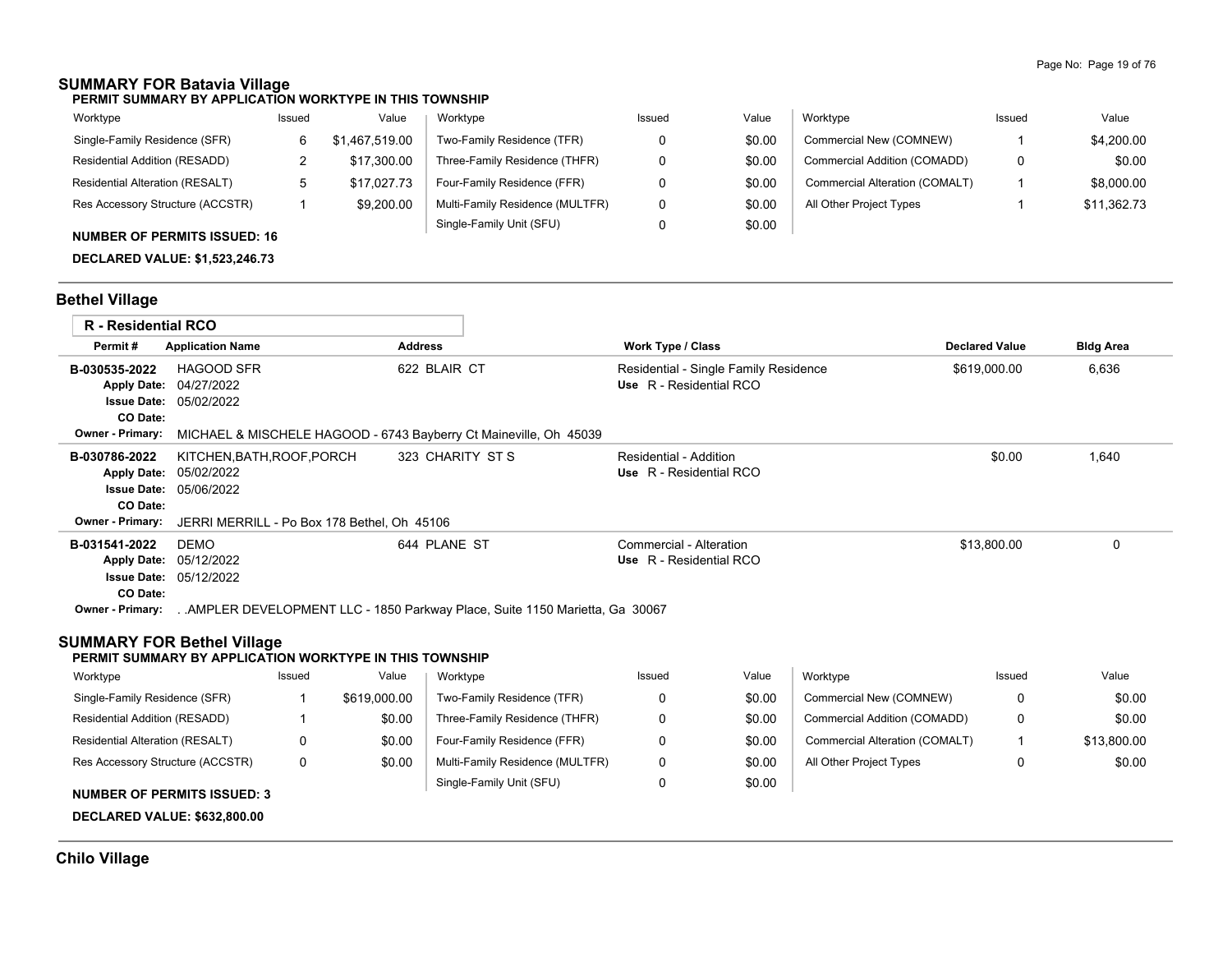| <b>B</b> - Business                   |                                                         |        |                |                                                            |                          |        |                                |                       |                  |
|---------------------------------------|---------------------------------------------------------|--------|----------------|------------------------------------------------------------|--------------------------|--------|--------------------------------|-----------------------|------------------|
| Permit#                               | <b>Application Name</b>                                 |        | <b>Address</b> |                                                            | <b>Work Type / Class</b> |        |                                | <b>Declared Value</b> | <b>Bldg Area</b> |
| B-022706-2021                         | 52 PICKUP CARRYOUT                                      |        |                | 2836 US 52                                                 | Commercial - Alteration  |        |                                | \$0.00                | 0                |
| <b>Apply Date:</b>                    | 06/22/2021                                              |        |                |                                                            | Use B - Business         |        |                                |                       |                  |
| <b>Issue Date:</b>                    | 05/11/2022                                              |        |                |                                                            |                          |        |                                |                       |                  |
| CO Date:                              | 05/25/2022                                              |        |                |                                                            |                          |        |                                |                       |                  |
| <b>Owner - Primary:</b>               |                                                         |        |                | BURCAL PROPERTIES LLC - 2884 Sugartree Rd Bethel, Oh 45106 |                          |        |                                |                       |                  |
| SUMMARY FOR Chilo Village<br>Worktype | PERMIT SUMMARY BY APPLICATION WORKTYPE IN THIS TOWNSHIP | Issued | Value          | Worktype                                                   | Issued                   | Value  | Worktype                       | Issued                | Value            |
| Single-Family Residence (SFR)         |                                                         | 0      | \$0.00         | Two-Family Residence (TFR)                                 | 0                        | \$0.00 | Commercial New (COMNEW)        | $\mathbf 0$           | \$0.00           |
| Residential Addition (RESADD)         |                                                         | 0      | \$0.00         | Three-Family Residence (THFR)                              | 0                        | \$0.00 | Commercial Addition (COMADD)   | 0                     | \$0.00           |
| Residential Alteration (RESALT)       |                                                         | 0      | \$0.00         | Four-Family Residence (FFR)                                | 0                        | \$0.00 | Commercial Alteration (COMALT) |                       | \$0.00           |
| Res Accessory Structure (ACCSTR)      |                                                         | 0      | \$0.00         | Multi-Family Residence (MULTFR)                            | 0                        | \$0.00 | All Other Project Types        | $\mathbf 0$           | \$0.00           |
|                                       | <b>NUMBER OF PERMITS ISSUED: 1</b>                      |        |                | Single-Family Unit (SFU)                                   | 0                        | \$0.00 |                                |                       |                  |
| <b>DECLARED VALUE: \$0.00</b>         |                                                         |        |                |                                                            |                          |        |                                |                       |                  |

# **Franklin Township**

| Permit#                                                                                           | <b>Application Name</b>                                                                                                    | <b>Address</b>                                                                                   | <b>Work Type / Class</b>                                          | <b>Declared Value</b> | <b>Bldg Area</b> |
|---------------------------------------------------------------------------------------------------|----------------------------------------------------------------------------------------------------------------------------|--------------------------------------------------------------------------------------------------|-------------------------------------------------------------------|-----------------------|------------------|
| FLD-031928-202<br><b>Apply Date:</b><br><b>Issue Date:</b><br>CO Date:<br><b>Owner - Primary:</b> | BROADWELL SFR<br>05/19/2022<br>05/26/2022                                                                                  | 156 FELICITY CEDRON RURAL RD<br>ANGELA BROADWELL & MIKE SWINFORD - 158 Sr 133 Felicity, Oh 45120 | Flood - Residential<br>Use                                        | \$320,000.00          | 4,580            |
| <b>R</b> - Residential RCO                                                                        |                                                                                                                            |                                                                                                  |                                                                   |                       |                  |
| Permit#                                                                                           | <b>Application Name</b>                                                                                                    | <b>Address</b>                                                                                   | <b>Work Type / Class</b>                                          | <b>Declared Value</b> | <b>Bldg Area</b> |
| B-031556-2022<br><b>Apply Date:</b><br><b>Issue Date:</b><br>CO Date:<br><b>Owner - Primary:</b>  | <b>GARAGE &amp; BEDROOM</b><br>05/12/2022<br>05/14/2022<br>ERINN NEWMAN - 1736 Swings Corner Pt Isabel Rd Bethel, Oh 45106 | 1736 SWINGS CORNER POINT                                                                         | Residential - Addition<br>Use R - Residential RCO                 | \$100,000.00          | 1,186            |
| B-031709-2022<br><b>Apply Date:</b><br><b>Issue Date:</b><br>CO Date:                             | <b>ELECTRIC UPGRADE</b><br>05/16/2022<br>05/27/2022                                                                        | 1781 SWINGS CORNER POINT                                                                         | Residential - Electric Service Upgrade<br>Use R - Residential RCO | \$0.00                | $\Omega$         |
| <b>Owner - Primary:</b>                                                                           |                                                                                                                            | DOUGLAS & LINDA SCOTT - 1781 Swings Corner Pt Isabel Rd Bethel, Oh 45106                         |                                                                   |                       |                  |
| B-031927-2022<br><b>Apply Date:</b><br><b>Issue Date:</b><br>CO Date:                             | <b>BROADWELL SFR</b><br>05/19/2022<br>05/26/2022                                                                           | 156 FELICITY CEDRON RURAL RD                                                                     | Residential - Single Family Residence<br>Use R - Residential RCO  | \$320,000.00          | 4.580            |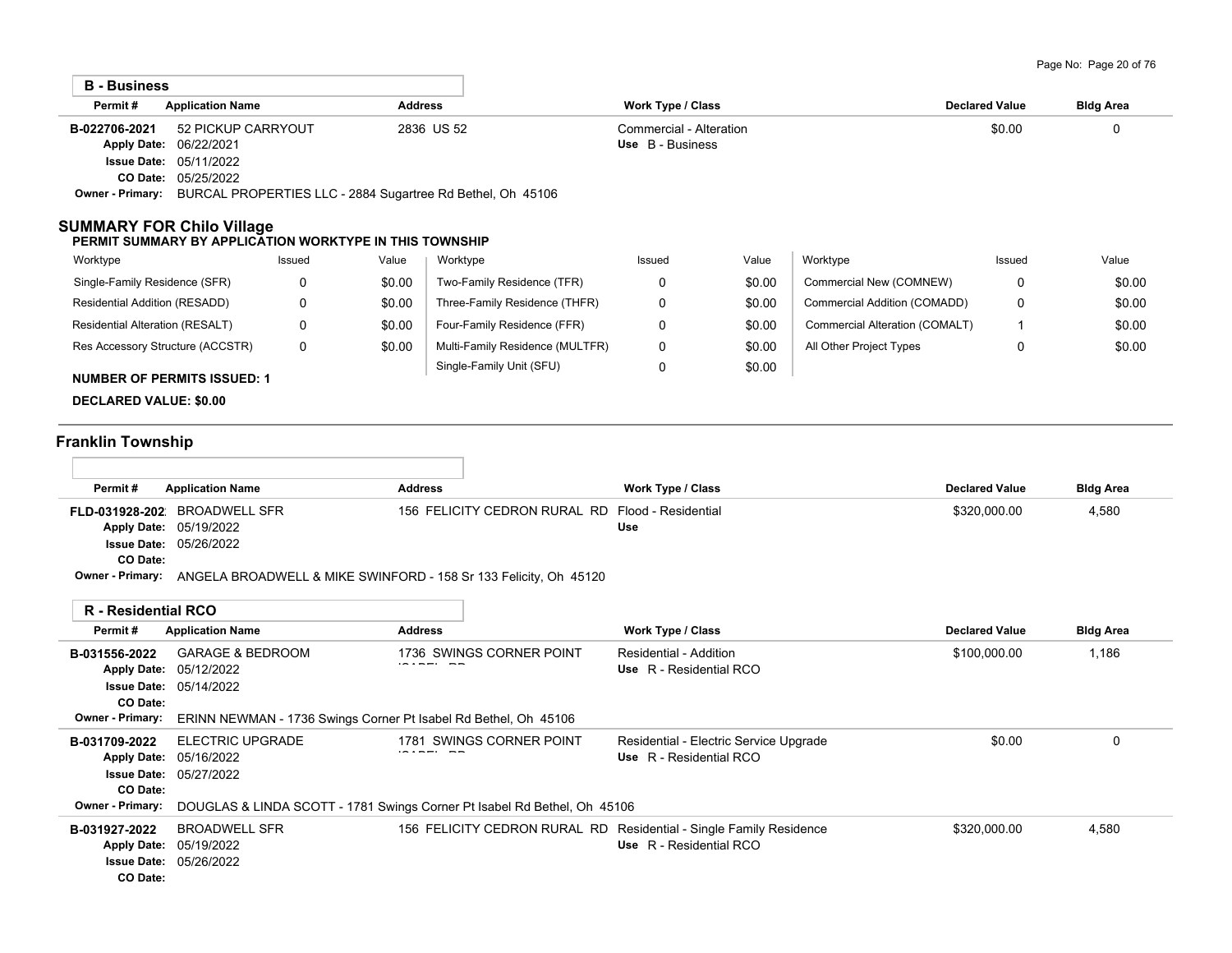### **SUMMARY FOR Franklin Township**

**PERMIT SUMMARY BY APPLICATION WORKTYPE IN THIS TOWNSHIP**

| Worktype                         | Issued | Value        | Worktype                        | Issued | Value  | Worktype                       | Issued | Value        |
|----------------------------------|--------|--------------|---------------------------------|--------|--------|--------------------------------|--------|--------------|
| Single-Family Residence (SFR)    |        | \$320,000.00 | Two-Family Residence (TFR)      |        | \$0.00 | Commercial New (COMNEW)        |        | \$0.00       |
| Residential Addition (RESADD)    |        | \$100,000.00 | Three-Family Residence (THFR)   |        | \$0.00 | Commercial Addition (COMADD)   |        | \$0.00       |
| Residential Alteration (RESALT)  |        | \$0.00       | Four-Family Residence (FFR)     |        | \$0.00 | Commercial Alteration (COMALT) |        | \$0.00       |
| Res Accessory Structure (ACCSTR) | 0      | \$0.00       | Multi-Family Residence (MULTFR) |        | \$0.00 | All Other Project Types        |        | \$320,000.00 |
|                                  |        |              | Single-Family Unit (SFU)        |        | \$0.00 |                                |        |              |

#### **NUMBER OF PERMITS ISSUED: 4**

**DECLARED VALUE: \$740,000.00**

## **Goshen Township**

| <b>R</b> - Residential RCO                                                 |                                                                                                                                                                       |                                                                                          |                                                              |                       |                  |
|----------------------------------------------------------------------------|-----------------------------------------------------------------------------------------------------------------------------------------------------------------------|------------------------------------------------------------------------------------------|--------------------------------------------------------------|-----------------------|------------------|
| Permit#                                                                    | <b>Application Name</b>                                                                                                                                               | <b>Address</b>                                                                           | <b>Work Type / Class</b>                                     | <b>Declared Value</b> | <b>Bldg Area</b> |
| B-027700-2022<br><b>Owner - Primary:</b>                                   | <b>SOLAR PANELS</b><br>Apply Date: 01/21/2022<br><b>Issue Date: 05/10/2022</b><br>CO Date: 05/26/2022<br>CAROLYN ANN & MALCOLM FRY - 6484 Smith Rd Loveland, Oh 45140 | 6484 SMITH RD                                                                            | Residential - Solar Panels<br>Use R - Residential RCO        | \$76,282.00           | 0                |
| B-030603-2022<br>CO Date:<br><b>Owner - Primary:</b>                       | <b>SOLAR PANELS</b><br>Apply Date: 04/28/2022<br><b>Issue Date: 05/25/2022</b><br>JASON WINTER - 6530 Charles Snider Rd Loveland, Oh 45140                            | 6530 CHARLES SNIDER RD                                                                   | Residential - Solar Panels<br>Use R - Residential RCO        | \$30,000.00           | 0                |
| B-030710-2022<br>CO Date:<br><b>Owner - Primary:</b>                       | <b>SEWER CHANGEOVER</b><br>Apply Date: 04/29/2022<br><b>Issue Date: 05/12/2022</b><br>STACY TRAMMEL - 1800 Stumpy Ln Goshen, Oh 45122                                 | 1800 STUMPY LN                                                                           | Residential - Alteration<br>Use R - Residential RCO          | \$4,000.00            | 0                |
| B-030731-2022<br><b>Apply Date:</b><br>CO Date:<br><b>Owner - Primary:</b> | <b>SOLAR PANELS</b><br>04/30/2022<br><b>Issue Date: 05/02/2022</b><br>ERIC M & CHRISTINA DECAMPOS - 5926 Marsh Cir Loveland, Oh 45140                                 | 5926 MARSH CIR                                                                           | <b>Residential - Solar Panels</b><br>Use R - Residential RCO | \$45,000.00           | 0                |
| B-030733-2022<br><b>Apply Date:</b><br>CO Date:<br>Owner - Primary:        | <b>PAVILION</b><br>04/30/2022<br><b>Issue Date: 05/12/2022</b>                                                                                                        | 6884 SWEETFARM LN<br>KENNETH A & DEANNA M BROBERG - 6884 Sweetfarm Ln Loveland, Oh 45140 | Residential - Addition<br>Use R - Residential RCO            | \$10,000.00           | 196              |
| B-030900-2022<br><b>Apply Date:</b><br><b>Issue Date:</b><br>CO Date:      | POOL INGROUND<br>05/03/2022<br>05/03/2022                                                                                                                             | 1796 WOODVILLE PI                                                                        | Residential - Alteration<br>Use R - Residential RCO          | \$30,000.00           | 0                |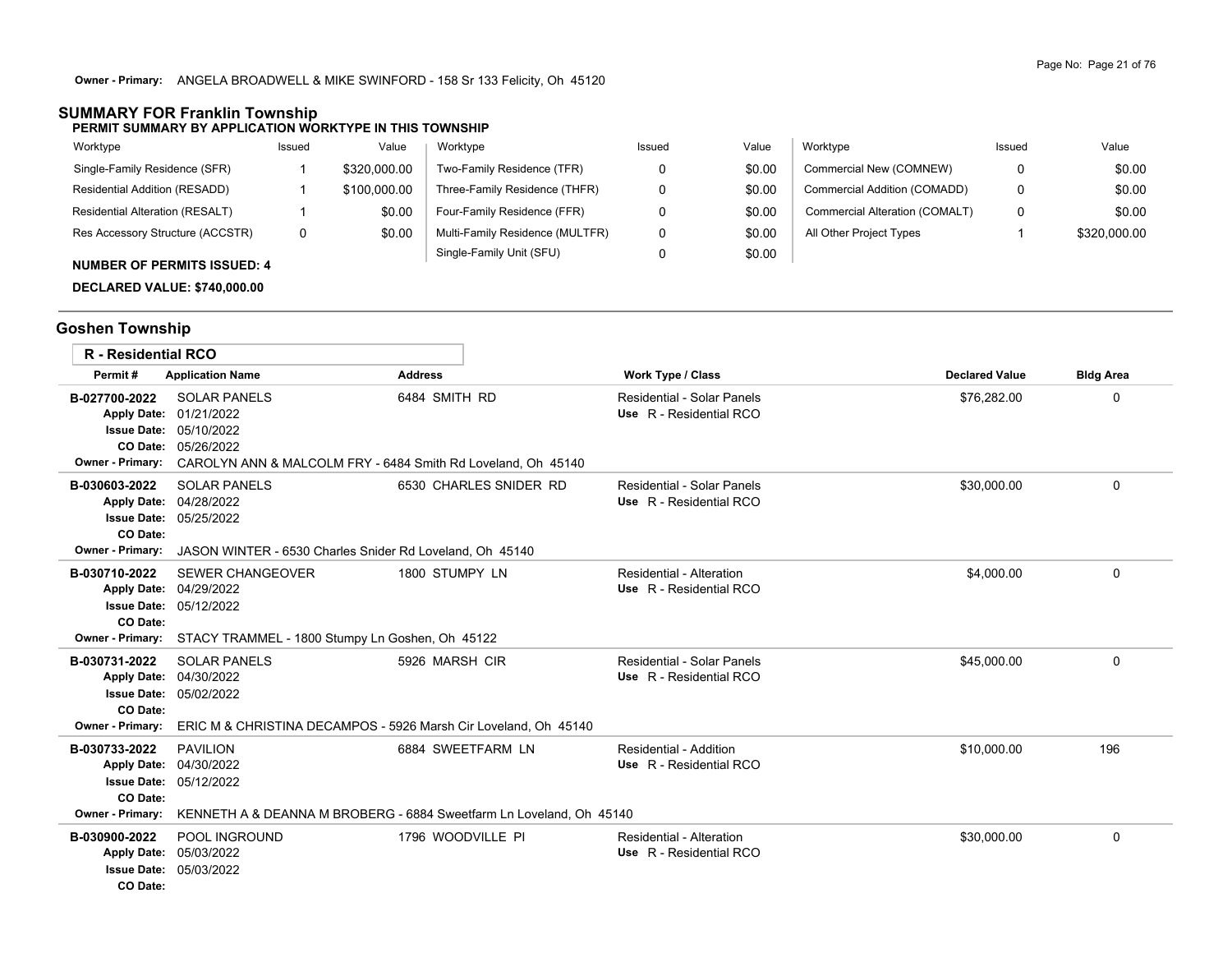**Owner - Primary:** GILBERT L & CATHY GIRARD - 1796 Woodville Pike Goshen, Oh 45122

| B-031002-2022<br><b>CO Date:</b>         | <b>SOLAR PANELS</b><br>Apply Date: 05/04/2022<br>Issue Date: 05/06/2022                                                                                          | 2191 WOODVILLE PI                                                                          | Residential - Solar Panels<br>Use R - Residential RCO            | \$30,000.00  | $\mathbf 0$ |
|------------------------------------------|------------------------------------------------------------------------------------------------------------------------------------------------------------------|--------------------------------------------------------------------------------------------|------------------------------------------------------------------|--------------|-------------|
| <b>Owner - Primary:</b>                  | WILLIAM & HOLLY MASON - 2191 Woodville Pi Goshen, Oh 45122                                                                                                       |                                                                                            |                                                                  |              |             |
| B-031096-2022<br>CO Date:                | <b>BASEMENT FINISH</b><br>Apply Date: 05/06/2022<br>Issue Date: 05/11/2022                                                                                       | 4101 IRONLEDGE CT                                                                          | Residential - Alteration<br>Use R - Residential RCO              | \$25,000.00  | 688         |
| Owner - Primary:                         | SHANE D COATES - 4101 Ironledge Ct Loveland, Oh 45140                                                                                                            |                                                                                            |                                                                  |              |             |
| B-031183-2022<br>CO Date:                | <b>HVAC REPLACEMENT</b><br>Apply Date: 05/09/2022<br>Issue Date: 05/09/2022                                                                                      | 3850 OAK CREEK LN                                                                          | Residential - HVAC Replacement<br>Use R - Residential RCO        | \$19,918.00  | $\mathbf 0$ |
| <b>Owner - Primary:</b>                  | KRISTIAN & TISHA EDWARDS - 3850 Oak Creek Ln Goshen, Oh 45122                                                                                                    |                                                                                            |                                                                  |              |             |
| B-031212-2022<br>CO Date:                | <b>HVAC REPLACEMENT</b><br>Apply Date: 05/09/2022<br><b>Issue Date: 05/09/2022</b>                                                                               | 1513 DORSET WAY                                                                            | Residential - HVAC Replacement<br>Use R - Residential RCO        | \$8,000.00   | $\Omega$    |
| <b>Owner - Primary:</b>                  | DEBORAH A & JOSEPH EDDY - 1513 Dorset Way Loveland, Oh 45140                                                                                                     |                                                                                            |                                                                  |              |             |
| B-031424-2022<br>CO Date:                | <b>RYAN HOMES</b><br>Apply Date: 05/11/2022<br>Issue Date: 05/17/2022                                                                                            | 6464 TRALEE LN                                                                             | Residential - Single Family Residence<br>Use R - Residential RCO | \$250,000.00 | 2,744       |
| Owner - Primary:                         | NVR INC - 8622 Jacquemin Dr West Chester, Oh 45069                                                                                                               |                                                                                            |                                                                  |              |             |
| B-031483-2022<br>CO Date:                | <b>HVAC REPLACEMENT</b><br>Apply Date: 05/12/2022<br>Issue Date: 05/12/2022                                                                                      | 2156 WOODVILLE PI                                                                          | Residential - HVAC Replacement<br>Use R - Residential RCO        | \$10,000.00  | $\mathbf 0$ |
| Owner - Primary:                         | TODD L WINEMILLER, ETAL - 6475 Taylor Pi Blanchester, Oh 45107                                                                                                   |                                                                                            |                                                                  |              |             |
| B-031673-2022<br>CO Date:                | <b>HVAC REPLACEMENT</b><br>Apply Date: 05/16/2022<br><b>Issue Date: 05/26/2022</b>                                                                               | 6646 SHILOH RD                                                                             | Residential - HVAC Replacement<br>Use R - Residential RCO        | \$13,300.00  | 0           |
| <b>Owner - Primary:</b>                  | CLINTON J II HINDS - 6646 Shiloh Rd Goshen, Oh 45122                                                                                                             |                                                                                            |                                                                  |              |             |
| B-031674-2022<br><b>Owner - Primary:</b> | <b>HVAC REPLACEMENT</b><br>Apply Date: 05/16/2022<br>Issue Date: 05/16/2022<br>CO Date: 05/24/2022<br>RONALD E NIEDERLEHNER - 5219 Woodtop Dr Loveland, Oh 45140 | 5219 WOODTOP DR                                                                            | Residential - HVAC Replacement<br>Use R - Residential RCO        | \$7,586.00   | $\mathbf 0$ |
| B-031687-2022<br>CO Date:                | <b>SOLAR PANELS</b><br>Apply Date: 05/16/2022<br><b>Issue Date: 05/17/2022</b>                                                                                   | 7105 TALLWOOD CT                                                                           | Residential - Solar Panels<br>Use R - Residential RCO            | \$12,000.00  | $\mathbf 0$ |
|                                          |                                                                                                                                                                  | Owner - Primary: APRIL L & CASHMAN JENNIFER KAMMERER - 7105 Tallwood Ct Loveland, Oh 45140 |                                                                  |              |             |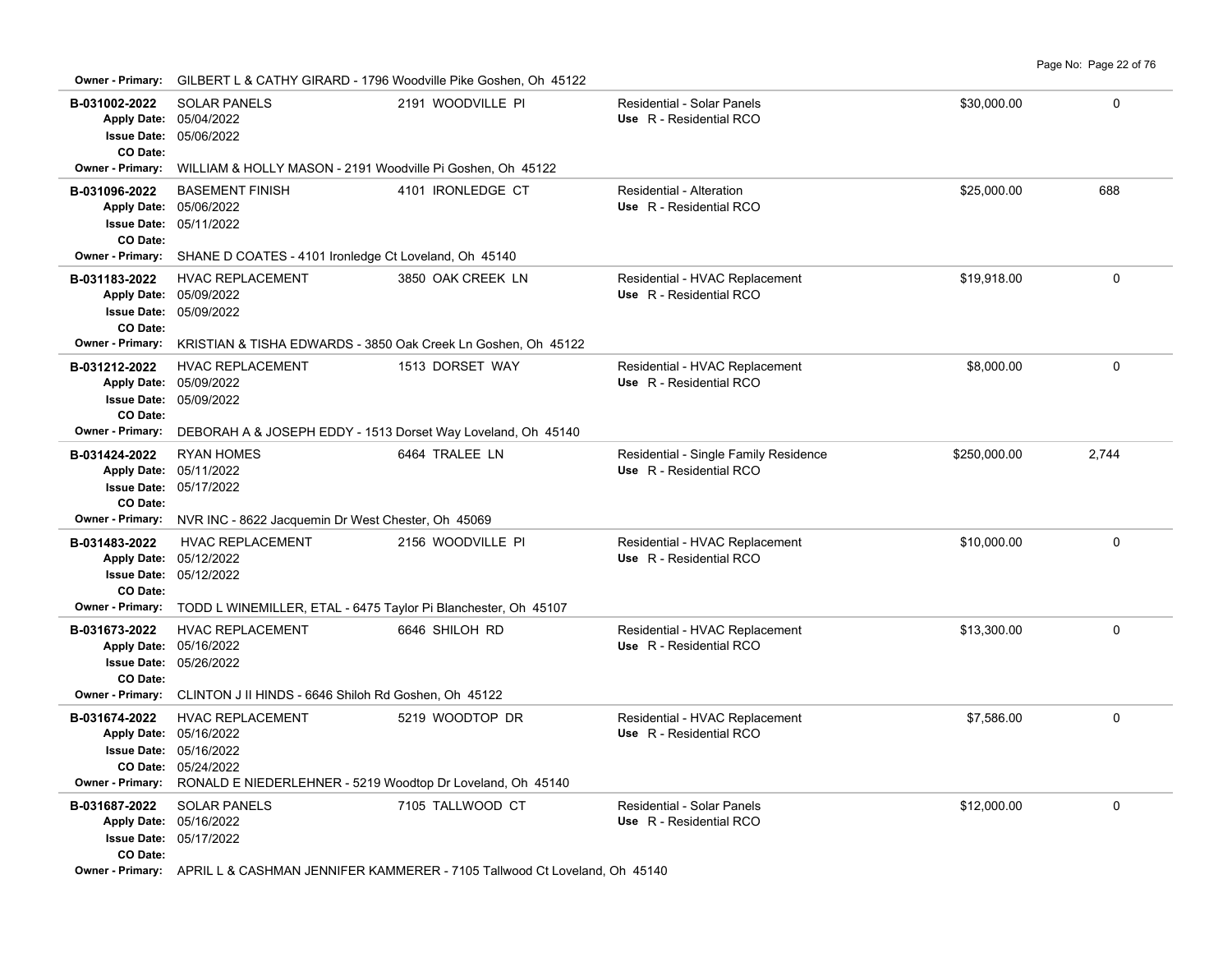Page No: Page 23 of 76

| B-031740-2022                       | POOL INGROUND<br>Apply Date: 05/17/2022<br><b>Issue Date: 05/17/2022</b><br>CO Date: 05/26/2022 | 1222 SILVERCREEK CIR                                                           | Residential - Alteration<br>Use R - Residential RCO               | \$70,000.00  | 0     |
|-------------------------------------|-------------------------------------------------------------------------------------------------|--------------------------------------------------------------------------------|-------------------------------------------------------------------|--------------|-------|
| <b>Owner - Primary:</b>             |                                                                                                 | KENNETH & MELISSA L SIMONE - 1222 Silvercreek Cir Loveland, Oh 45140           |                                                                   |              |       |
| B-031864-2022<br>CO Date:           | ROOF REPLACEMENT<br>Apply Date: 05/18/2022<br><b>Issue Date: 05/18/2022</b>                     | 1277 CROSS CREEK DR                                                            | Residential - Roof Replacement<br>Use R - Residential RCO         | \$11,500.00  | 0     |
| Owner - Primary:                    |                                                                                                 | ROBERT A & CAROL G MEYER - 1277 Cross Creek Dr Loveland, Oh 45140              |                                                                   |              |       |
|                                     |                                                                                                 |                                                                                |                                                                   |              |       |
| B-031876-2022                       | <b>HVAC REPLACEMENT</b><br>Apply Date: 05/19/2022<br><b>Issue Date: 05/20/2022</b>              | 1221 SILVERCREEK CIR                                                           | Residential - HVAC Replacement<br>Use R - Residential RCO         | \$8,500.00   | 0     |
| CO Date:                            |                                                                                                 |                                                                                |                                                                   |              |       |
| <b>Owner - Primary:</b>             |                                                                                                 | JACQUELINE & ERB CAROL A TODD - 1221 Silvercreek Cir Loveland, Oh 45140        |                                                                   |              |       |
| B-032096-2022<br>CO Date:           | <b>BURCH SFR</b><br>Apply Date: 05/23/2022<br>Issue Date: 05/25/2022                            | 1922 HICKORY LN                                                                | Residential - Single Family Residence<br>Use R - Residential RCO  | \$730,000.00 | 6,002 |
| Owner - Primary:                    | TIMOTHY BURCH - 3631 Nantucket Dr, F Loveland, Oh 45140                                         |                                                                                |                                                                   |              |       |
| B-032103-2022                       | POOL INGROUND<br>Apply Date: 05/23/2022                                                         | 6690 SUSAN DR                                                                  | Residential - Alteration<br>Use R - Residential RCO               | \$75,000.00  | 0     |
| CO Date:<br><b>Owner - Primary:</b> | <b>Issue Date: 05/23/2022</b>                                                                   | JOHN ALFORD & JENNIFER KOLSTO - 6690 Susan Dr Loveland, Oh 45140               |                                                                   |              |       |
|                                     |                                                                                                 |                                                                                |                                                                   |              |       |
| B-032115-2022                       | <b>HUMPHREY SFR</b>                                                                             | 2439 WOODVILLE PIKE                                                            | Residential - Single Family Residence                             | \$500,000.00 | 9,677 |
|                                     | Apply Date: 05/23/2022<br>Issue Date: 05/25/2022                                                |                                                                                | Use R - Residential RCO                                           |              |       |
| CO Date:                            |                                                                                                 |                                                                                |                                                                   |              |       |
|                                     | Owner - Primary: SCOTT HUMPHREY & AMY CAMPBELL - 2439 Woodville Pi Goshen, Oh 45122             |                                                                                |                                                                   |              |       |
|                                     |                                                                                                 |                                                                                |                                                                   |              |       |
| B-032140-2022                       | <b>ELECTRIC REPAIR</b><br>Apply Date: 05/24/2022                                                | 1 VALLEY LN                                                                    | Residential - Electric Service Upgrade<br>Use R - Residential RCO | \$500.00     | 0     |
|                                     | <b>Issue Date: 05/24/2022</b>                                                                   |                                                                                |                                                                   |              |       |
|                                     | CO Date: 05/31/2022                                                                             |                                                                                |                                                                   |              |       |
|                                     | Owner - Primary: JAMES L PEACE EXCHNG ACCMMDTR CAMELA JACOBS - Po Box 36 Newtonsville, Oh 45158 |                                                                                |                                                                   |              |       |
|                                     |                                                                                                 |                                                                                |                                                                   |              | 0     |
| B-032141-2022                       | <b>ELECTRIC REPAIR</b><br>Apply Date: 05/24/2022                                                | 2 VALLEY LN                                                                    | Residential - Electric Service Upgrade<br>Use R - Residential RCO | \$100.00     |       |
|                                     | <b>Issue Date: 05/24/2022</b>                                                                   |                                                                                |                                                                   |              |       |
|                                     | CO Date: 05/31/2022                                                                             |                                                                                |                                                                   |              |       |
| Owner - Primary:                    |                                                                                                 | JAMES L PEACE EXCHNG ACCMMDTR CAMELA JACOBS - Po Box 36 Newtonsville, Oh 45158 |                                                                   |              |       |
| B-032143-2022                       | <b>HVAC REPLACEMENT</b>                                                                         | 1403 STELLA DR                                                                 | Residential - HVAC Replacement                                    | \$1,500.00   | 0     |
|                                     | Apply Date: 05/24/2022                                                                          |                                                                                | Use R - Residential RCO                                           |              |       |
|                                     | <b>Issue Date: 05/24/2022</b>                                                                   |                                                                                |                                                                   |              |       |
| CO Date:                            |                                                                                                 |                                                                                |                                                                   |              |       |
|                                     | Owner - Primary: OLA S SMITH - 1403 Stella Dr Loveland, Oh 45140-8481                           |                                                                                |                                                                   |              |       |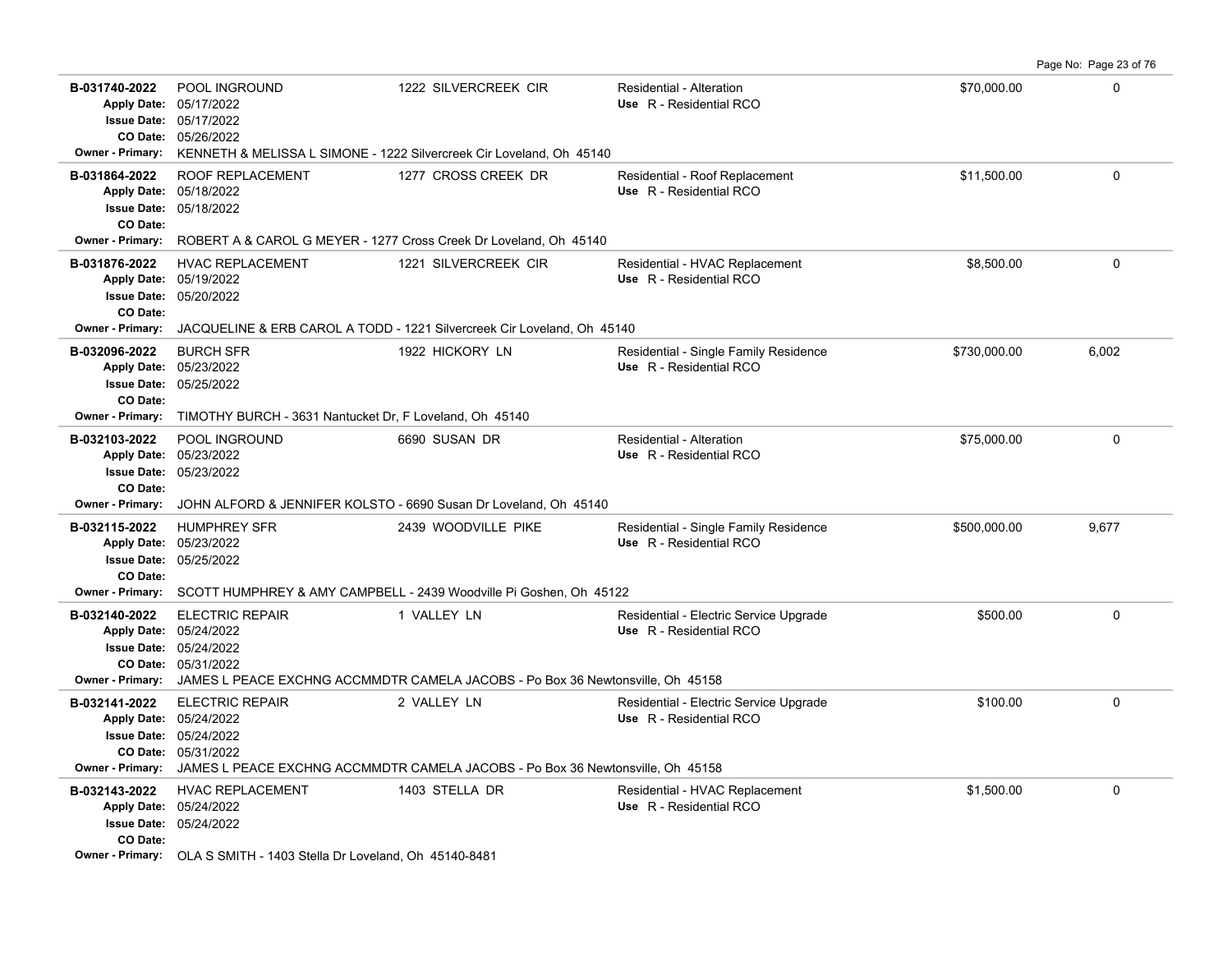|                                                                                          |                                                                                                       |                                                                                                                                    |                                                                                                     |                       | Page No: Page 24 of 76 |
|------------------------------------------------------------------------------------------|-------------------------------------------------------------------------------------------------------|------------------------------------------------------------------------------------------------------------------------------------|-----------------------------------------------------------------------------------------------------|-----------------------|------------------------|
| B-032199-2022<br>Apply Date: 05/25/2022<br>Issue Date: 05/25/2022<br>CO Date: 05/27/2022 | <b>ELECTRIC REPAIR</b><br>Owner - Primary: GAIL ROHNE - 6061 Sr 132 Goshen, Oh 45122                  | 6061 SR 132                                                                                                                        | Residential - Electric Service Upgrade<br>Use R - Residential RCO                                   | \$100.00              | 0                      |
| B-032224-2022<br>Apply Date: 05/25/2022<br><b>Issue Date: 05/25/2022</b><br>CO Date:     | POOL INGROUND                                                                                         | 6854 CLUBSIDE DR                                                                                                                   | Residential - Alteration<br>Use R - Residential RCO                                                 | \$75,000.00           | 0                      |
|                                                                                          |                                                                                                       | Owner - Primary: ALEX TORRES6S ORLY GEORGETOWN OH LLC - 17311 Dallas Pkwy, 220 Dallas, Tx 75248                                    |                                                                                                     |                       |                        |
| B-032382-2022<br>Apply Date: 05/31/2022<br>Issue Date: 05/31/2022<br>CO Date:            | POOL INGROUND                                                                                         | 1945 WOODVILLE PIKE                                                                                                                | Residential - Alteration<br>Use R - Residential RCO                                                 | \$40,000.00           | 0                      |
|                                                                                          |                                                                                                       | Owner - Primary: WILLIAM L & LEIS LISA M HODGE - 1945 Woodville Pi Goshen, Oh 45122                                                |                                                                                                     |                       |                        |
| B-032403-2022<br>Apply Date: 05/31/2022<br><b>Issue Date: 05/31/2022</b><br>CO Date:     | <b>HVAC REPLACEMENT</b><br><b>Owner - Primary:</b> JOSHUA MORALES - 5930 Marsh Cir Loveland, Oh 45140 | 5930 MARSH CIR                                                                                                                     | Residential - HVAC Replacement<br>Use R - Residential RCO                                           | \$9,000.00            | 0                      |
|                                                                                          | R-3 - Residential; Multi-family, Congregate Care                                                      |                                                                                                                                    |                                                                                                     |                       |                        |
| Permit#                                                                                  | <b>Application Name</b>                                                                               | <b>Address</b>                                                                                                                     | Work Type / Class                                                                                   | <b>Declared Value</b> | <b>Bldg Area</b>       |
| B-032128-2022<br>Apply Date: 05/24/2022<br>Issue Date: 05/24/2022<br>CO Date:            | <b>HVAC REPLACEMENT</b>                                                                               | 401 COUNTRY LAKE CIR<br>Owner - Primary: GOSHEN LEASED HOUSING ASSOCIATES I LLLP - 2905 Northwest Blvd, Ste 150 Plymouth, Mn 55441 | Commercial - HVAC Like for Like Replacement<br>Use R-3 - Residential; Multi-family, Congregate Care | \$3,218.00            | $\Omega$               |
| <b>U - Utility &amp; Miscellaneous</b>                                                   |                                                                                                       |                                                                                                                                    |                                                                                                     |                       |                        |
| Permit#                                                                                  | <b>Application Name</b>                                                                               | <b>Address</b>                                                                                                                     | Work Type / Class                                                                                   | <b>Declared Value</b> | <b>Bldg Area</b>       |
| B-029985-2022<br>Apply Date: 04/18/2022<br><b>Issue Date: 05/03/2022</b><br>CO Date:     | TMobile CI 3501A                                                                                      | 6933 COZADDALE RD                                                                                                                  | Commercial - Tower Alteration<br>Use U - Utility & Miscellaneous                                    | \$15,000.00           | 0                      |
|                                                                                          | Owner - Primary: IRENE STURGILL - 6933 Cozaddale Rd Goshen, Oh 45122                                  |                                                                                                                                    |                                                                                                     |                       |                        |
| B-030889-2022<br>Apply Date: 05/03/2022<br><b>Issue Date: 05/03/2022</b><br>CO Date:     | ANTENNA T-MOBILE CI13065A                                                                             | 2132 CEDARVILLE RD                                                                                                                 | Commercial - Tower Alteration<br>Use U - Utility & Miscellaneous                                    | \$15,000.00           | 0                      |
|                                                                                          |                                                                                                       | Owner Primary: PDC MICROMAVE, Bo Roy 702507 CIO American Tower Atlanta Co. 21120                                                   |                                                                                                     |                       |                        |

**Owner - Primary:** RDC MICROWAVE - Po Box 723597, C/O American Tower Atlanta, Ga 31139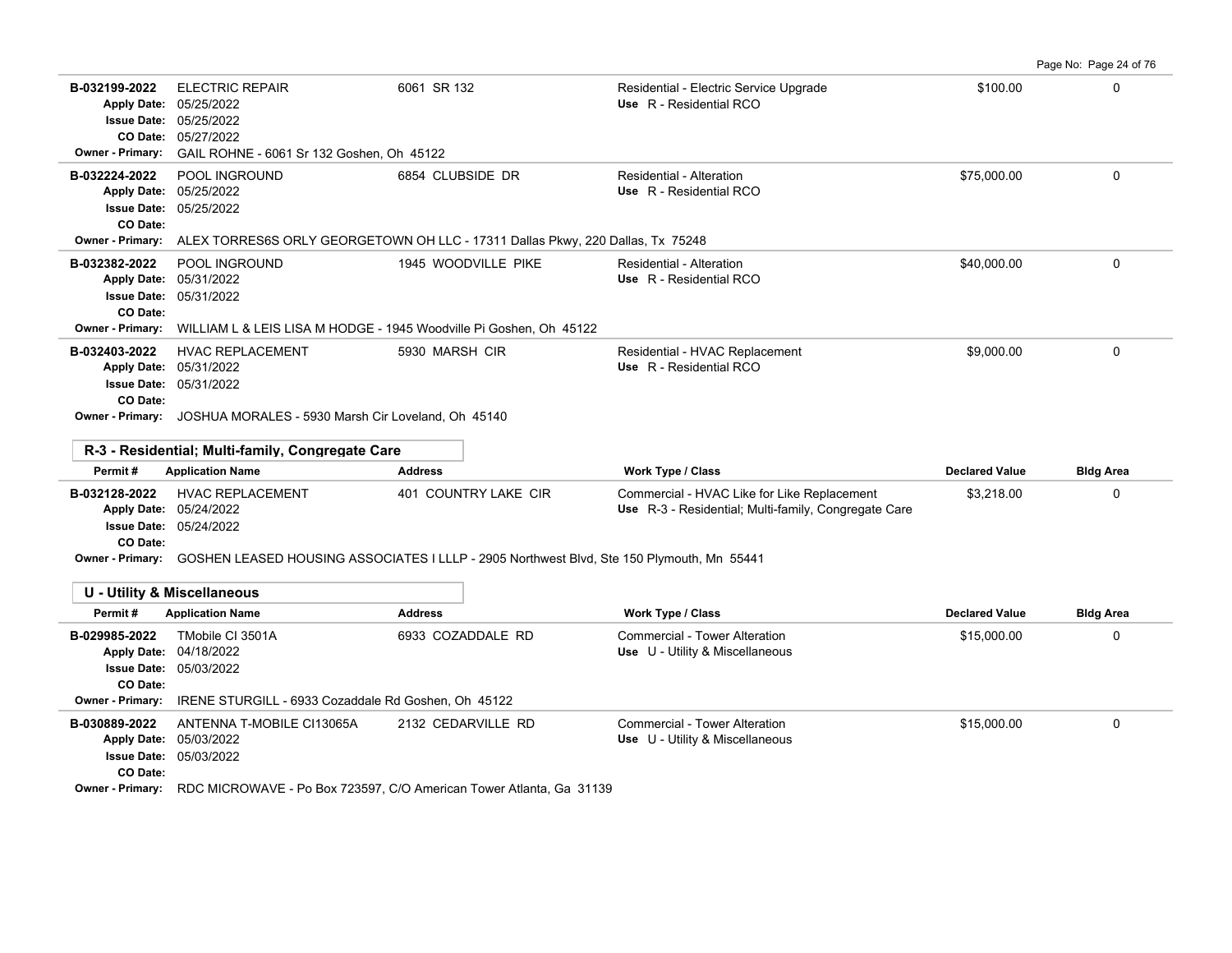## **SUMMARY FOR Goshen Township**

**PERMIT SUMMARY BY APPLICATION WORKTYPE IN THIS TOWNSHIP**

| Worktype                            | Issued | Value          | Worktype                        | Issued | Value  | Worktype                       | Issued | Value        |
|-------------------------------------|--------|----------------|---------------------------------|--------|--------|--------------------------------|--------|--------------|
| Single-Family Residence (SFR)       |        | \$1.480.000.00 | Two-Family Residence (TFR)      |        | \$0.00 | Commercial New (COMNEW)        | 0      | \$0.00       |
| Residential Addition (RESADD)       |        | \$10,000.00    | Three-Family Residence (THFR)   |        | \$0.00 | Commercial Addition (COMADD)   | 0      | \$0.00       |
| Residential Alteration (RESALT)     | 24     | \$602,286.00   | Four-Family Residence (FFR)     |        | \$0.00 | Commercial Alteration (COMALT) | 3      | \$33,218.00  |
| Res Accessory Structure (ACCSTR)    | 0      | \$0.00         | Multi-Family Residence (MULTFR) |        | \$0.00 | All Other Project Types        | 16     | \$312,586.00 |
| <b>NUMBER OF PERMITS ISSUED: 31</b> |        |                | Single-Family Unit (SFU)        |        | \$0.00 |                                |        |              |

**DECLARED VALUE: \$2,125,504.00**

# **Jackson Township**

| <b>R</b> - Residential RCO                                          |                                                                                                                                                                                |                                                                                                    |                                                                   |                       |                  |
|---------------------------------------------------------------------|--------------------------------------------------------------------------------------------------------------------------------------------------------------------------------|----------------------------------------------------------------------------------------------------|-------------------------------------------------------------------|-----------------------|------------------|
| Permit#                                                             | <b>Application Name</b>                                                                                                                                                        | <b>Address</b>                                                                                     | <b>Work Type / Class</b>                                          | <b>Declared Value</b> | <b>Bldg Area</b> |
| B-031081-2022<br><b>Apply Date:</b><br>CO Date:<br>Owner - Primary: | <b>HVAC REPLACEMENT</b><br>05/06/2022<br><b>Issue Date: 05/06/2022</b>                                                                                                         | 5102 TECUMSEH LN<br>WILLIAM R JR & LAURA S MITCHELL - 5102 Tecumseh Ln Williamsburg, Oh 45176-8244 | Residential - HVAC Replacement<br>Use R - Residential RCO         | \$12,000.00           | 0                |
| B-031092-2022<br>CO Date:<br><b>Owner - Primary:</b>                | POOL ABOVE<br>Apply Date: 05/06/2022<br><b>Issue Date: 05/06/2022</b><br>MARK J & KATHERINE S SABO - 5031 State Route 133 Batavia, Oh 45103                                    | 5031 SR 133                                                                                        | Residential - Alteration<br>Use R - Residential RCO               | \$1.500.00            | 0                |
| B-031991-2022<br>CO Date:<br>Owner - Primary:                       | <b>SCHUMACHER HOMES</b><br>Apply Date: 05/20/2022<br><b>Issue Date: 05/25/2022</b><br>DAVID & ELIZABETH HUFF - 199 1/2 Hanley Ln Batavia, Oh 45103                             | 2647 FREEDOM TRL                                                                                   | Residential - Single Family Residence<br>Use R - Residential RCO  | \$635,000.00          | 6,350            |
| B-032086-2022<br>CO Date:<br><b>Owner - Primary:</b>                | <b>DECK</b><br>Apply Date: 05/23/2022<br><b>Issue Date: 05/27/2022</b><br>MARK J & KATHERINE S SABO - 5031 State Route 133 Batavia, Oh 45103                                   | 5031 SR 133                                                                                        | Residential - Addition<br>Use R - Residential RCO                 | \$10,000.00           | 1,100            |
| B-032137-2022<br><b>Owner - Primary:</b>                            | <b>FRENCH DRAIN</b><br>Apply Date: 05/24/2022<br><b>Issue Date: 05/24/2022</b><br>CO Date: 06/03/2022<br>JT & CT. - 5226 Burdsall` Rd Williamsburg, Oh 45176                   | 5226 BURDSALL RD                                                                                   | Residential - Site Development<br>Use R - Residential RCO         | \$500.00              | 0                |
| B-032193-2022<br>CO Date:                                           | ELECTRIC UPGRADE<br>Apply Date: 05/25/2022<br><b>Issue Date: 05/25/2022</b><br>Owner - Primary: WILLIAM R JR & LAURA S MITCHELL - 5102 Tecumseh Ln Williamsburg, Oh 45176-8244 | 5102 TECUMSEH LN                                                                                   | Residential - Electric Service Upgrade<br>Use R - Residential RCO | \$1,150.00            | 0                |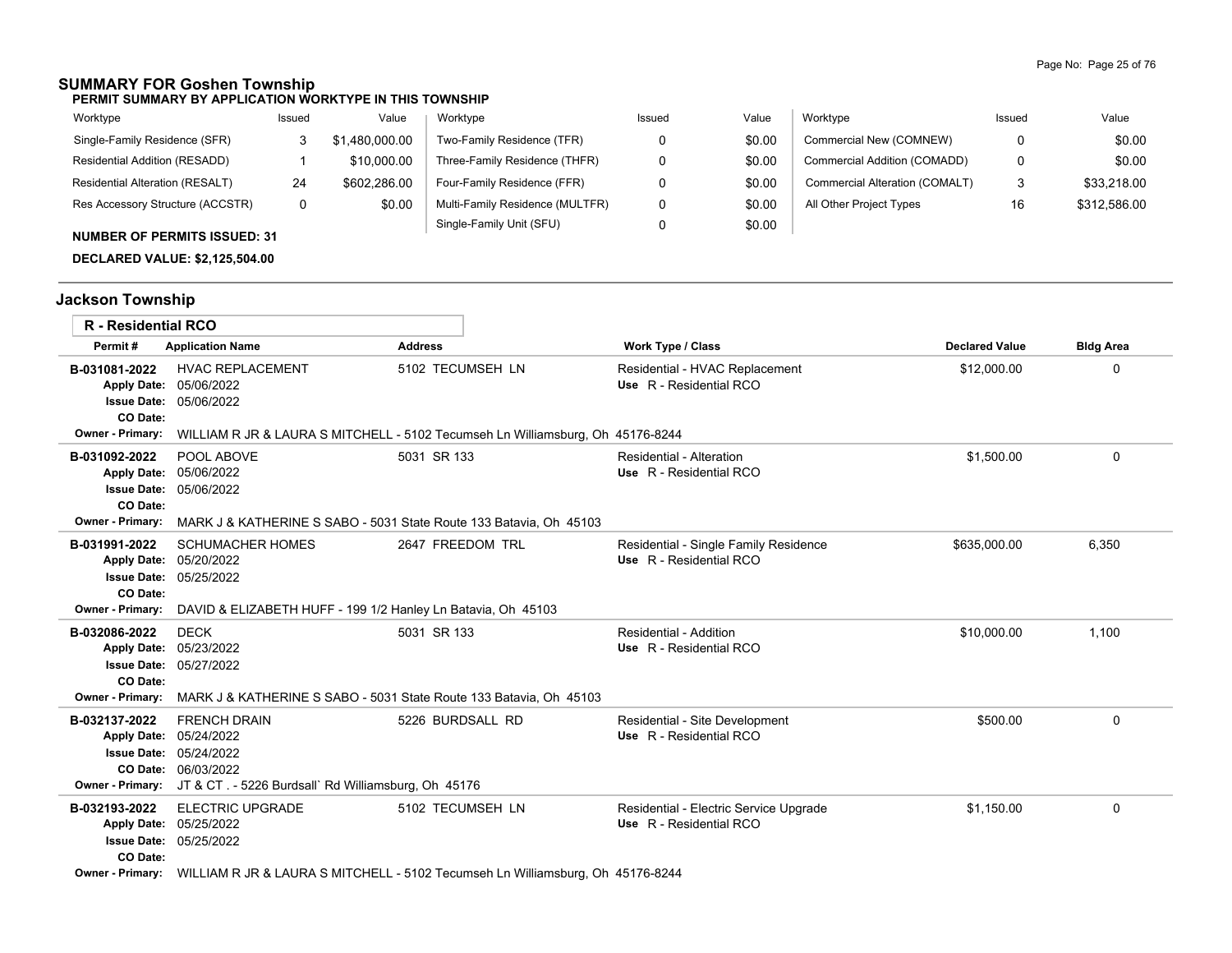|                                                 | R-3 - Residential: Multi-family, Congregate Care        |        |                |                                                                           |                          |        |                                                      |                       |                  |
|-------------------------------------------------|---------------------------------------------------------|--------|----------------|---------------------------------------------------------------------------|--------------------------|--------|------------------------------------------------------|-----------------------|------------------|
| Permit#                                         | <b>Application Name</b>                                 |        | <b>Address</b> |                                                                           | <b>Work Type / Class</b> |        |                                                      | <b>Declared Value</b> | <b>Bldg Area</b> |
| B-032114-2022                                   | DEMO. TP                                                |        |                | 4893 MONTEREY MAPLE GROVE                                                 | Residential - Alteration |        |                                                      | \$10,000.00           |                  |
| <b>Apply Date:</b>                              | 05/23/2022                                              |        | --             |                                                                           |                          |        | Use R-3 - Residential; Multi-family, Congregate Care |                       |                  |
| <b>Issue Date:</b>                              | 05/24/2022                                              |        |                |                                                                           |                          |        |                                                      |                       |                  |
| CO Date:                                        |                                                         |        |                |                                                                           |                          |        |                                                      |                       |                  |
| <b>Owner - Primary:</b>                         |                                                         |        |                | WALTER C & REBECCA DAVIS - 4893 Monterey Maple Grove Rd Batavia, Oh 45103 |                          |        |                                                      |                       |                  |
| <b>SUMMARY FOR Jackson Township</b><br>Worktype | PERMIT SUMMARY BY APPLICATION WORKTYPE IN THIS TOWNSHIP | Issued | Value          | Worktype                                                                  | Issued                   | Value  | Worktype                                             | Issued                | Value            |
| Single-Family Residence (SFR)                   |                                                         |        | \$635,000.00   | Two-Family Residence (TFR)                                                | 0                        | \$0.00 | Commercial New (COMNEW)                              | 0                     | \$0.00           |
| Residential Addition (RESADD)                   |                                                         |        | \$10,000.00    | Three-Family Residence (THFR)                                             | 0                        | \$0.00 | Commercial Addition (COMADD)                         | 0                     | \$0.00           |
| Residential Alteration (RESALT)                 |                                                         | 4      | \$24,650.00    | Four-Family Residence (FFR)                                               | $\Omega$                 | \$0.00 | Commercial Alteration (COMALT)                       | 0                     | \$0.00           |
| Res Accessory Structure (ACCSTR)                |                                                         | 0      | \$0.00         | Multi-Family Residence (MULTFR)                                           | 0                        | \$0.00 | All Other Project Types                              |                       | \$12,500.00      |
|                                                 | <b>NUMBER OF PERMITS ISSUED: 7</b>                      |        |                | Single-Family Unit (SFU)                                                  | 0                        | \$0.00 |                                                      |                       |                  |

**DECLARED VALUE: \$670,150.00**

# **Miami Township**

|                         | A-2 - Assembly: Banguet Hall, Restaurant |                                                                                    |                                              |                       |                  |
|-------------------------|------------------------------------------|------------------------------------------------------------------------------------|----------------------------------------------|-----------------------|------------------|
| Permit#                 | <b>Application Name</b>                  | <b>Address</b>                                                                     | <b>Work Type / Class</b>                     | <b>Declared Value</b> | <b>Bldg Area</b> |
| B-028461-2022           | DICKEYS BBO PIT                          | 1090 SR 28                                                                         | Commercial - Alteration                      | \$300,000.00          | 1,890            |
|                         | <b>Apply Date: 03/01/2022</b>            |                                                                                    | Use A-2 - Assembly: Banquet Hall, Restaurant |                       |                  |
|                         | <b>Issue Date: 05/25/2022</b>            |                                                                                    |                                              |                       |                  |
| CO Date:                |                                          |                                                                                    |                                              |                       |                  |
| <b>Owner - Primary:</b> |                                          | SPM REAL ESTATE COVINGTON LLC - 8044 Montgomery Rd, Suite 600 Cincinnati, Oh 45236 |                                              |                       |                  |

|                           | A-3 - Assembly: Worship, Recreation or Amusement                                                                                                                                   |                        |                                                                                       |                       |                  |
|---------------------------|------------------------------------------------------------------------------------------------------------------------------------------------------------------------------------|------------------------|---------------------------------------------------------------------------------------|-----------------------|------------------|
| Permit#                   | <b>Application Name</b>                                                                                                                                                            | <b>Address</b>         | <b>Work Type / Class</b>                                                              | <b>Declared Value</b> | <b>Bldg Area</b> |
| B-030745-2022<br>CO Date: | 1ST BAPT PRINT SHOP ROOF<br><b>Apply Date: 04/30/2022</b><br><b>Issue Date: 05/04/2022</b><br>Owner - Primary: FIRST BAPTIST CHURCH OF MILFORD - 12 Fleetwood Ln Milford, Oh 45150 | WOODVILLE PIKE<br>1367 | Commercial - Roof Replacement<br>Use A-3 - Assembly; Worship, Recreation or Amusement | \$44.184.00           |                  |
|                           |                                                                                                                                                                                    |                        |                                                                                       |                       |                  |
| <b>B</b> - Business       |                                                                                                                                                                                    |                        |                                                                                       |                       |                  |
| Permit#                   | <b>Application Name</b>                                                                                                                                                            | <b>Address</b>         | <b>Work Type / Class</b>                                                              | <b>Declared Value</b> | <b>Bldg Area</b> |

05/13/2022 **Issue Date: CO Date:**

**Owner - Primary:** ZJ HOLDINGS LLC - 977 State Route 28 Milford, Oh 45150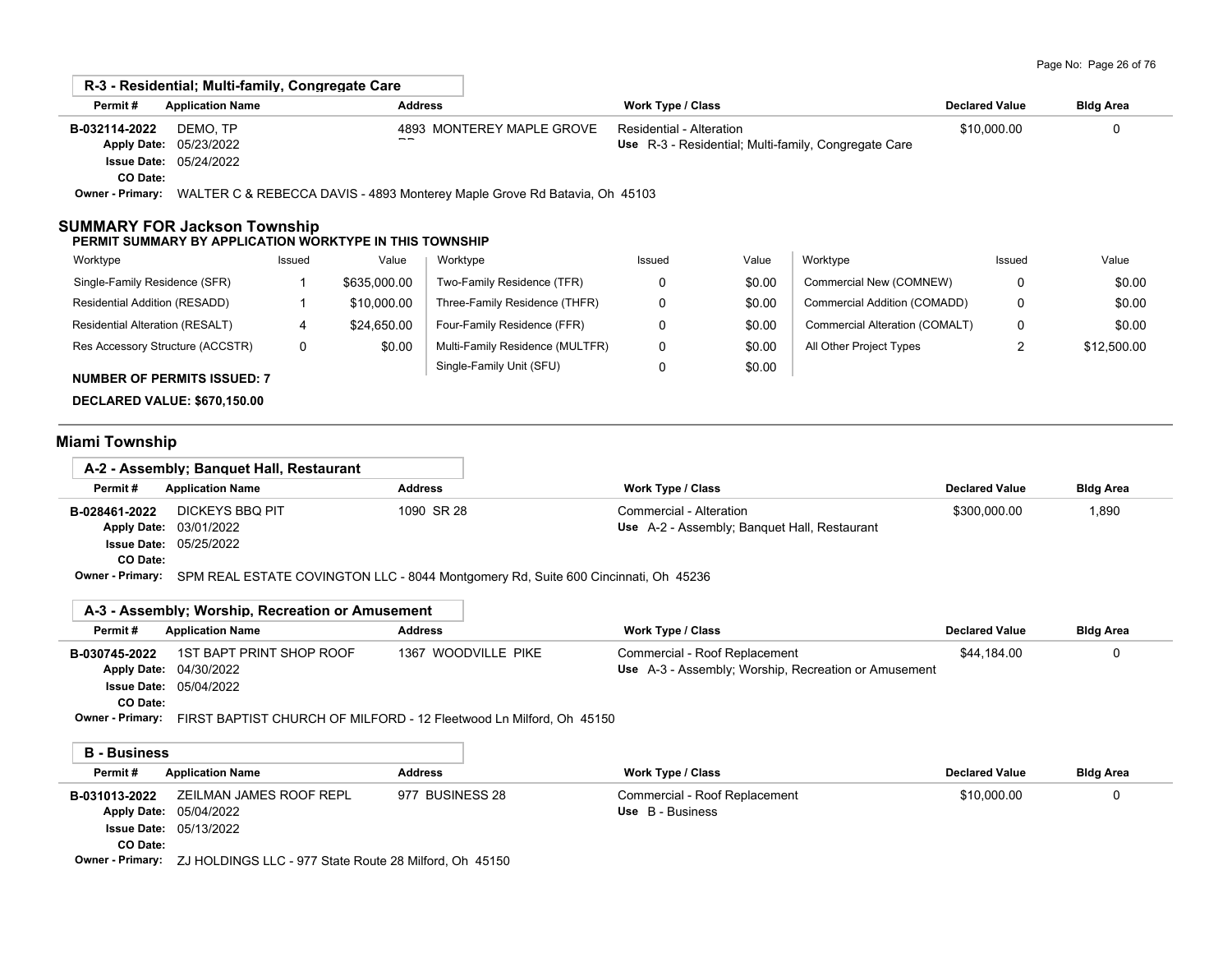| Page No: Page 27 of 76 |  |  |  |  |  |  |
|------------------------|--|--|--|--|--|--|
|------------------------|--|--|--|--|--|--|

| B-031403-2022<br><b>Apply Date:</b><br><b>Issue Date:</b><br>CO Date:                          | RSRV @ OASIS ELECTRIC<br>05/11/2022<br>05/12/2022                                                | 902 LOVELAND MIAMIVILLE RD                                                                                                  | Commercial - Alteration<br>Use B - Business                                                      | \$3,500.00            | 0                |  |  |  |  |
|------------------------------------------------------------------------------------------------|--------------------------------------------------------------------------------------------------|-----------------------------------------------------------------------------------------------------------------------------|--------------------------------------------------------------------------------------------------|-----------------------|------------------|--|--|--|--|
| <b>Owner - Primary:</b>                                                                        |                                                                                                  | CLERMONT GOLF LTD - 1250 Springfield Pike, Ste 400 Cincinnati, Oh 45215                                                     |                                                                                                  |                       |                  |  |  |  |  |
| F-030996-2022<br><b>Apply Date:</b><br><b>Issue Date:</b><br>CO Date:                          | KITCHEN HOOD DEMO<br>05/04/2022<br>05/17/2022                                                    | 934 BUSINESS 28<br>Owner - Primary: CLERMONT NURSING REALTY LLC - 25000 Country Club Blvd, Ste 255 Northe Olmsted, Oh 44070 | Fire Protection Systems - Fire Sprinkler - Kitchen Hood Supp<br>Use B - Business                 | \$400.00              | 0                |  |  |  |  |
|                                                                                                |                                                                                                  |                                                                                                                             |                                                                                                  |                       |                  |  |  |  |  |
| E - Education                                                                                  |                                                                                                  |                                                                                                                             |                                                                                                  |                       |                  |  |  |  |  |
| Permit#                                                                                        | <b>Application Name</b>                                                                          | <b>Address</b>                                                                                                              | Work Type / Class                                                                                | <b>Declared Value</b> | <b>Bldg Area</b> |  |  |  |  |
| F-030934-2022<br><b>Issue Date:</b><br>CO Date:                                                | LV OAKS HVY EQUIP BLDG FA<br>Apply Date: 05/03/2022<br>05/09/2022                                | 5956 BUCKWHEAT RD                                                                                                           | Fire Protection Systems - Fire Alarm<br>Use E - Education                                        | \$22,500.00           | 8,463            |  |  |  |  |
| Owner - Primary: HAMILTON COUNTY JOINT VOCATIONAL SCHOOL - 5956 Buckwheat Rd Milford, Oh 45150 |                                                                                                  |                                                                                                                             |                                                                                                  |                       |                  |  |  |  |  |
|                                                                                                | M - Mercantile; Dept. Store, Retail, Market                                                      |                                                                                                                             |                                                                                                  |                       |                  |  |  |  |  |
| Permit#                                                                                        | <b>Application Name</b>                                                                          | <b>Address</b>                                                                                                              | Work Type / Class                                                                                | <b>Declared Value</b> | <b>Bldg Area</b> |  |  |  |  |
| B-030967-2022<br><b>Apply Date:</b><br><b>Issue Date:</b><br>CO Date:                          | KROGER #921<br>05/04/2022<br>05/24/2022                                                          | 1093 SR 28<br>Owner - Primary: 3 MULBERRY LP SUSO - 121 King St W, Suite 200 Toronto, On M5H 3T9, On                        | Commercial - Alteration<br>Use M - Mercantile; Dept. Store, Retail, Market                       | \$35,347.00           | 0                |  |  |  |  |
| N/A                                                                                            |                                                                                                  |                                                                                                                             |                                                                                                  |                       |                  |  |  |  |  |
| Permit#                                                                                        | <b>Application Name</b>                                                                          | <b>Address</b>                                                                                                              | Work Type / Class                                                                                | <b>Declared Value</b> | <b>Bldg Area</b> |  |  |  |  |
| F-030957-2022<br><b>Issue Date:</b><br>CO Date:<br><b>Owner - Primary:</b>                     | <b>CLOVER SENIOR APTS FM</b><br>Apply Date: 05/03/2022<br>05/17/2022                             | 6350 TODD FARM LN<br>DAVID H TRUSTEE ET AL TODD - 201 E Fifth St, Ste 900 Cincinnati, Oh 45202                              | Fire Protection Systems - Fire Main<br>Use N/A                                                   | \$80,000.00           | 138,121          |  |  |  |  |
| R - Residential RCO                                                                            |                                                                                                  |                                                                                                                             |                                                                                                  |                       |                  |  |  |  |  |
| Permit#                                                                                        | <b>Application Name</b>                                                                          | <b>Address</b>                                                                                                              | Work Type / Class                                                                                | <b>Declared Value</b> | <b>Bldg Area</b> |  |  |  |  |
| B-025731-2021<br>CO Date:<br><b>Owner - Primary:</b>                                           | <b>ELECTRIC UPGRADE</b><br>Apply Date: 10/18/2021<br><b>Issue Date: 05/03/2022</b><br>05/13/2022 | NANCY WICKER & HARRY DAVID - 6288 Branch Hill Miamiville Rd Loveland, Oh 45140                                              | 6288 BRANCH HILL MIAMIVILLE RD Residential - Electric Service Upgrade<br>Use R - Residential RCO | \$3,684.00            | 0                |  |  |  |  |
| B-026263-2021<br>CO Date:                                                                      | DENTAL EXCEL PKNG LOT EXP<br>Apply Date: 11/04/2021<br><b>Issue Date: 05/19/2022</b>             | 1188 SR 131                                                                                                                 | Commercial - Site Development<br>Use R - Residential RCO                                         | \$75,000.00           | 0                |  |  |  |  |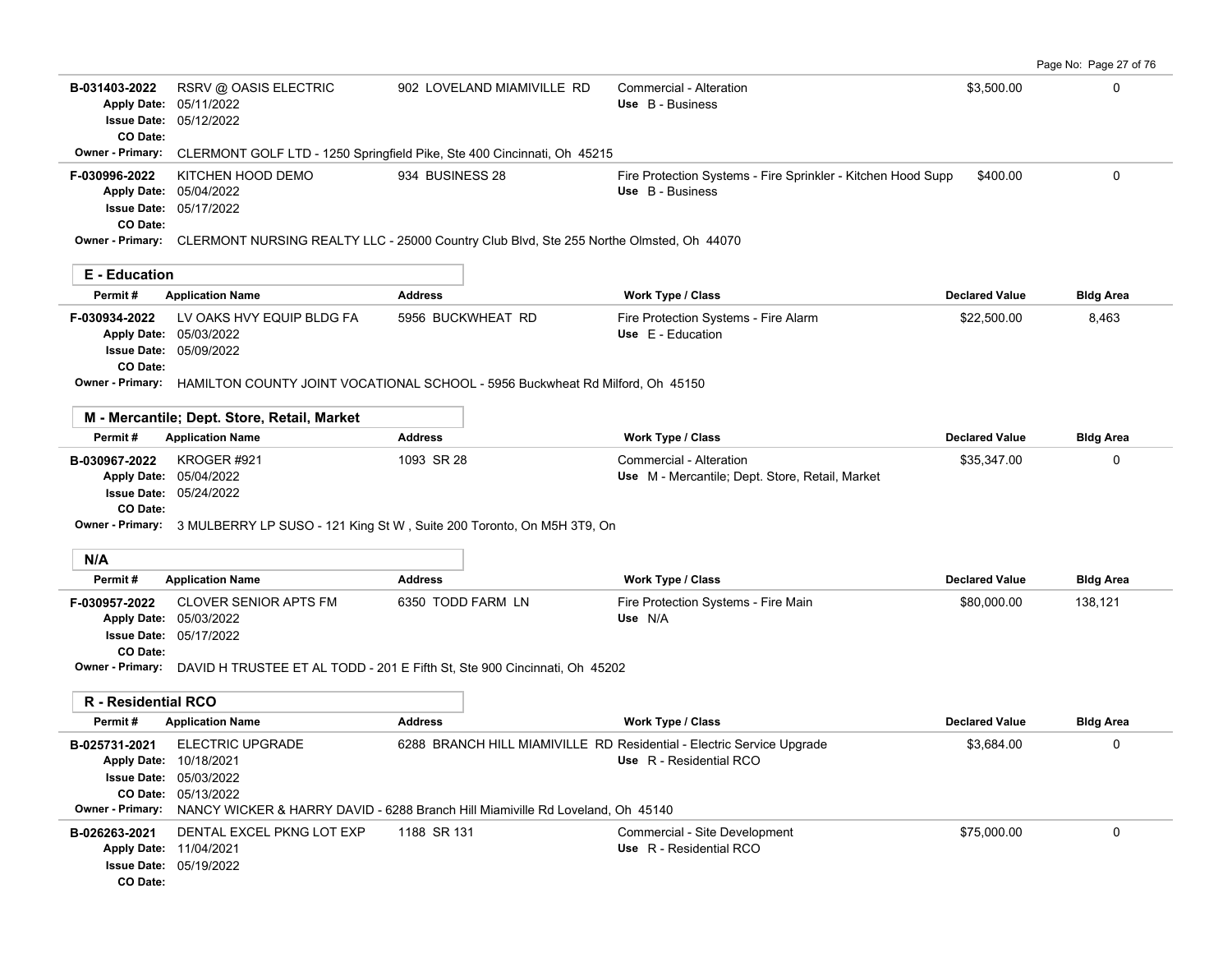| <b>Owner - Primary:</b>                              |                                                                                                                                                                       | MILFORD DENTAL EXCELLENCE REAL ESTATE - 1188 State Route 131 Milford, Oh 45150                        |                                                                  |              |             |  |  |  |
|------------------------------------------------------|-----------------------------------------------------------------------------------------------------------------------------------------------------------------------|-------------------------------------------------------------------------------------------------------|------------------------------------------------------------------|--------------|-------------|--|--|--|
| B-030080-2022<br>CO Date:                            | <b>HVAC REPLACEMENT</b><br>Apply Date: 04/20/2022<br><b>Issue Date: 05/04/2022</b>                                                                                    | 1206 TEAKWOOD DR                                                                                      | Residential - HVAC Replacement<br>Use R - Residential RCO        | \$6,880.00   | 0           |  |  |  |
| Owner - Primary:                                     |                                                                                                                                                                       | ROBT & BARBARA CHAMPLIN - 1206 Teakwood Dr Milford, Oh 45150                                          |                                                                  |              |             |  |  |  |
| B-030368-2022<br><b>Owner - Primary:</b>             | <b>DECK</b><br>Apply Date: 04/25/2022<br>Issue Date: 05/03/2022<br>CO Date: 05/27/2022<br>GARY P & MARY E COX - 5761 Barclay Ln Milford, Oh 45150                     | 5761 BARCLAY LN                                                                                       | Residential - Addition<br>Use R - Residential RCO                | \$10,000.00  | 216         |  |  |  |
| B-030528-2022<br>CO Date:<br><b>Owner - Primary:</b> | <b>BASEMENT FINISH</b><br>Apply Date: 04/27/2022<br>Issue Date: 05/07/2022<br>JONATHAN CRUSIE - 1182 Mcmills Dr Milford, Oh 45150                                     | 1182 MCMILLS DR                                                                                       | Residential - Alteration<br>Use R - Residential RCO              | \$2,362.00   | 367         |  |  |  |
| B-030568-2022<br>CO Date:<br>Owner - Primary:        | <b>RYAN HOMES</b><br>Apply Date: 04/27/2022<br><b>Issue Date: 05/03/2022</b>                                                                                          | 1156 DIEKMEYER LN<br>WILLOW BRK FARMS LOVELAND LLC - 6330 E 75Th St, Suite 156 Indianapolis, In 46250 | Residential - Single Family Residence<br>Use R - Residential RCO | \$281,087.00 | 4,808       |  |  |  |
| B-030584-2022<br>CO Date:<br>Owner - Primary:        | <b>RYAN HOMES</b><br>Apply Date: 04/28/2022<br><b>Issue Date: 05/03/2022</b><br>NVR INC - 8622 Jacquemin Dr West Chester, Oh 45069                                    | 1162 DIEKMEYER LN                                                                                     | Residential - Single Family Residence<br>Use R - Residential RCO | \$280,539.00 | 5,176       |  |  |  |
| B-030586-2022<br>CO Date:<br>Owner - Primary:        | <b>RYAN HOMES</b><br>Apply Date: 04/28/2022<br><b>Issue Date: 05/03/2022</b><br>NVR INC - 8622 Jacquemin Dr West Chester, Oh 45069                                    | 1164 DIEKMEYER LN                                                                                     | Residential - Single Family Residence<br>Use R - Residential RCO | \$280,368.00 | 4,862       |  |  |  |
| B-030661-2022<br>CO Date:<br><b>Owner - Primary:</b> | <b>BERKEY CUSTOM HOMES</b><br>Apply Date: 04/29/2022<br>Issue Date: 05/02/2022<br>WHILEAWAY LLC - 1768 Happy Valley Dr Fairfield, Oh 45014                            | 6187 WHILEAWAY DR                                                                                     | Residential - Single Family Residence<br>Use R - Residential RCO | \$431,000.00 | 5,281       |  |  |  |
| B-030728-2022<br><b>Owner - Primary:</b>             | <b>HVAC REPLACEMENT</b><br>Apply Date: 04/30/2022<br><b>Issue Date: 05/06/2022</b><br>CO Date: 05/20/2022<br>JAMES A BREYER - 6376 Pawnee Ridge St Loveland, Oh 45140 | 6376 PAWNEE RIDGE                                                                                     | Residential - HVAC Replacement<br>Use R - Residential RCO        | \$14,902.00  | $\mathbf 0$ |  |  |  |
| B-030790-2022<br>CO Date:                            | <b>RETAINING WALLS (2)</b><br>Apply Date: 05/02/2022<br><b>Issue Date: 05/04/2022</b>                                                                                 | 6319 EVERGREEN LN                                                                                     | Residential - Accessory Structure<br>Use R - Residential RCO     | \$14,500.00  | 0           |  |  |  |
|                                                      | Owner - Primary: ARVIND & STACEY ELANGOVAN - 7208 Silver Crest Dr Cincinnati, Oh 45236                                                                                |                                                                                                       |                                                                  |              |             |  |  |  |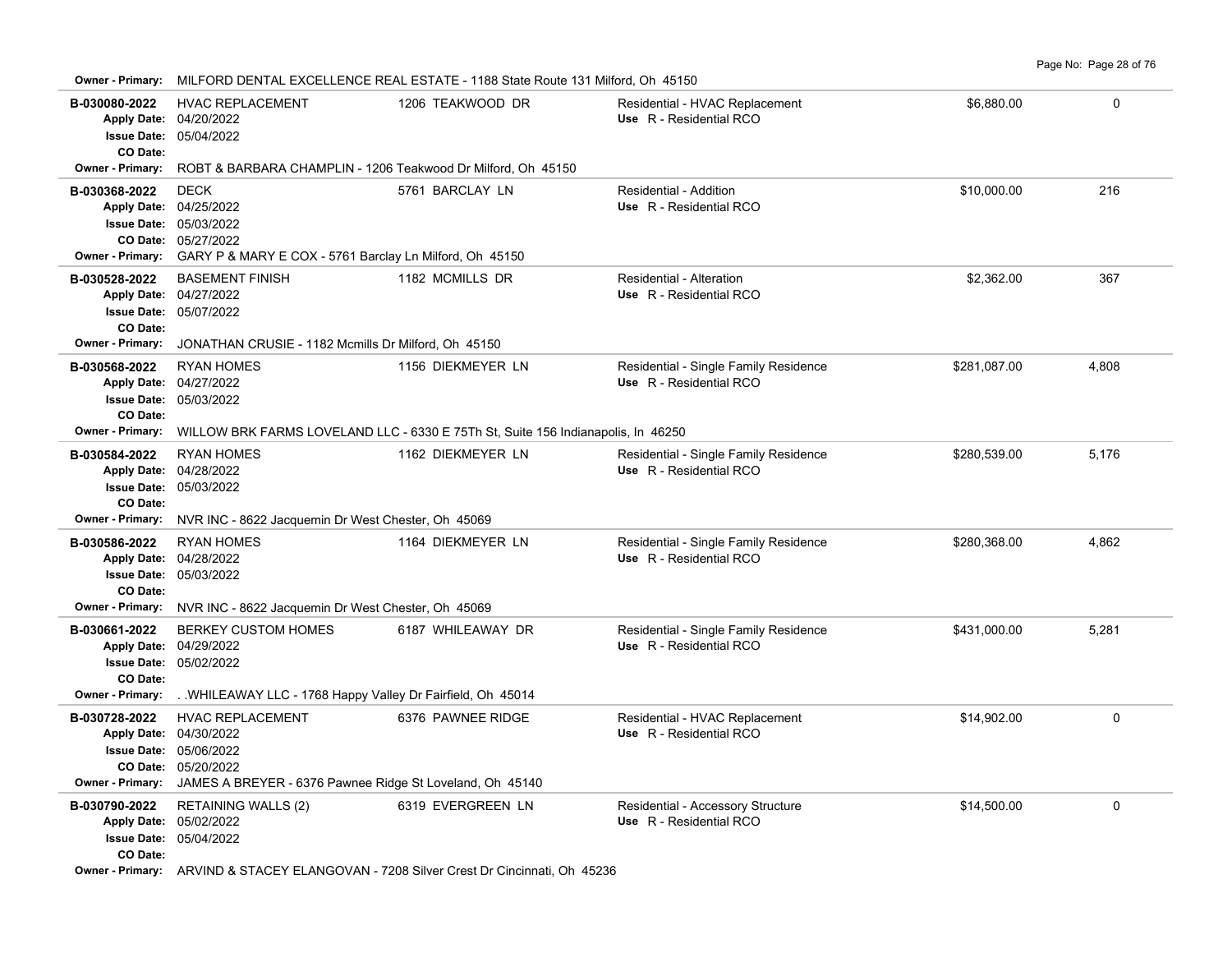| B-030845-2022<br><b>Apply Date:</b><br>CO Date:                       | <b>M/I HOMES</b><br>05/02/2022<br><b>Issue Date: 05/07/2022</b>                                                                                                                             | 1431 PALMA DR                                                                    | Residential - Single Family Residence<br>Use R - Residential RCO  | \$110,770.00 | 4.566       |  |  |  |
|-----------------------------------------------------------------------|---------------------------------------------------------------------------------------------------------------------------------------------------------------------------------------------|----------------------------------------------------------------------------------|-------------------------------------------------------------------|--------------|-------------|--|--|--|
| Owner - Primary:                                                      |                                                                                                                                                                                             | M/I HOMES OF CINCINNATI LLC - 9349 Waterstone Blvd, Ste 100 Cincinnati, Oh 45249 |                                                                   |              |             |  |  |  |
| B-030883-2022<br><b>Apply Date:</b><br><b>Issue Date:</b><br>CO Date: | ROOF REPLACEMENT<br>05/03/2022<br>05/06/2022                                                                                                                                                | 6421 PHEASANT RUN                                                                | Residential - Roof Replacement<br>Use R - Residential RCO         | \$9,884.07   | $\Omega$    |  |  |  |
| <b>Owner - Primary:</b>                                               |                                                                                                                                                                                             | AARON K & SANDRA A BOOTHBY - 6421 Pheasant Run St Loveland, Oh 45140             |                                                                   |              |             |  |  |  |
| B-030886-2022                                                         | <b>HVAC REPLACEMENT</b><br>Apply Date: 05/03/2022<br><b>Issue Date: 05/03/2022</b><br>CO Date: 05/16/2022<br>Owner - Primary: DANNIE S & MILDRED J DALY - 964 Tarragon Ln Milford, Oh 45150 | 964 TARRAGON LN                                                                  | Residential - HVAC Replacement<br>Use R - Residential RCO         | \$9,643.00   | $\mathbf 0$ |  |  |  |
| B-030893-2022<br>CO Date:                                             | <b>MI HOMES</b><br>Apply Date: 05/03/2022<br><b>Issue Date: 05/07/2022</b>                                                                                                                  | 1429 PALMA DR                                                                    | Residential - Single Family Residence<br>Use R - Residential RCO  | \$175,835.00 | 5,348       |  |  |  |
| <b>Owner - Primary:</b>                                               |                                                                                                                                                                                             | M/I HOMES OF CINCINNATI LLC - 9349 Waterstone Blvd, Ste 100 Cincinnati, Oh 45249 |                                                                   |              |             |  |  |  |
| B-030907-2022<br><b>Apply Date:</b><br>CO Date:                       | <b>DECK W/ROOF</b><br>05/03/2022<br><b>Issue Date: 05/11/2022</b>                                                                                                                           | 925 DUNTREATH LN                                                                 | Residential - Addition<br>Use R - Residential RCO                 | \$10,000.00  | 330         |  |  |  |
|                                                                       | <b>Owner - Primary:</b> RYAN D & MEGHANN L HENRY - 925 Duntreath Ln Loveland, Oh 45140                                                                                                      |                                                                                  |                                                                   |              |             |  |  |  |
| B-030914-2022                                                         | <b>ELECTRIC REPAIR</b><br>Apply Date: 05/03/2022<br><b>Issue Date: 05/03/2022</b><br>CO Date: 05/18/2022                                                                                    | 6128 PRICE RD                                                                    | Residential - Electric Service Upgrade<br>Use R - Residential RCO | \$3,075.08   | $\mathbf 0$ |  |  |  |
|                                                                       | <b>Owner - Primary:</b> DAVID T & SOWECKE JORDAN C LONNEMAN - 6128 Price Rd Loveland, Oh 45140                                                                                              |                                                                                  |                                                                   |              |             |  |  |  |
| B-030915-2022<br>CO Date:                                             | <b>MI HOMES</b><br>Apply Date: 05/03/2022<br><b>Issue Date: 05/07/2022</b>                                                                                                                  | 1434 PALMA DR                                                                    | Residential - Single Family Residence<br>Use R - Residential RCO  | \$153,340.00 | 4,853       |  |  |  |
| <b>Owner - Primary:</b>                                               | M/I HOMES OF CINCINNATI LLC - 9349 Waterstone Blvd, Ste 100 Cincinnati, Oh 45249                                                                                                            |                                                                                  |                                                                   |              |             |  |  |  |
| B-030943-2022<br><b>Issue Date:</b><br>CO Date:                       | <b>M/I HOMES</b><br>Apply Date: 05/03/2022<br>05/07/2022                                                                                                                                    | 1433 PALMA DR                                                                    | Residential - Single Family Residence<br>Use R - Residential RCO  | \$183,535.00 | 5,557       |  |  |  |
| <b>Owner - Primary:</b>                                               |                                                                                                                                                                                             | M/I HOMES OF CINCINNATI LLC - 9349 Waterstone Blvd, Ste 100 Cincinnati, Oh 45249 |                                                                   |              |             |  |  |  |
| B-030971-2022<br>CO Date:                                             | <b>M/I HOMES</b><br>Apply Date: 05/04/2022<br><b>Issue Date: 05/14/2022</b>                                                                                                                 | 1426 PALMA DR                                                                    | Residential - Single Family Residence<br>Use R - Residential RCO  | \$101,695.00 | 4,726       |  |  |  |
|                                                                       | Owner - Primary: M/I HOMES OF CINCINNATI LLC - 9349 Waterstone Blvd, Ste 100 Cincinnati, Oh 45249                                                                                           |                                                                                  |                                                                   |              |             |  |  |  |

Page No: Page 29 of 76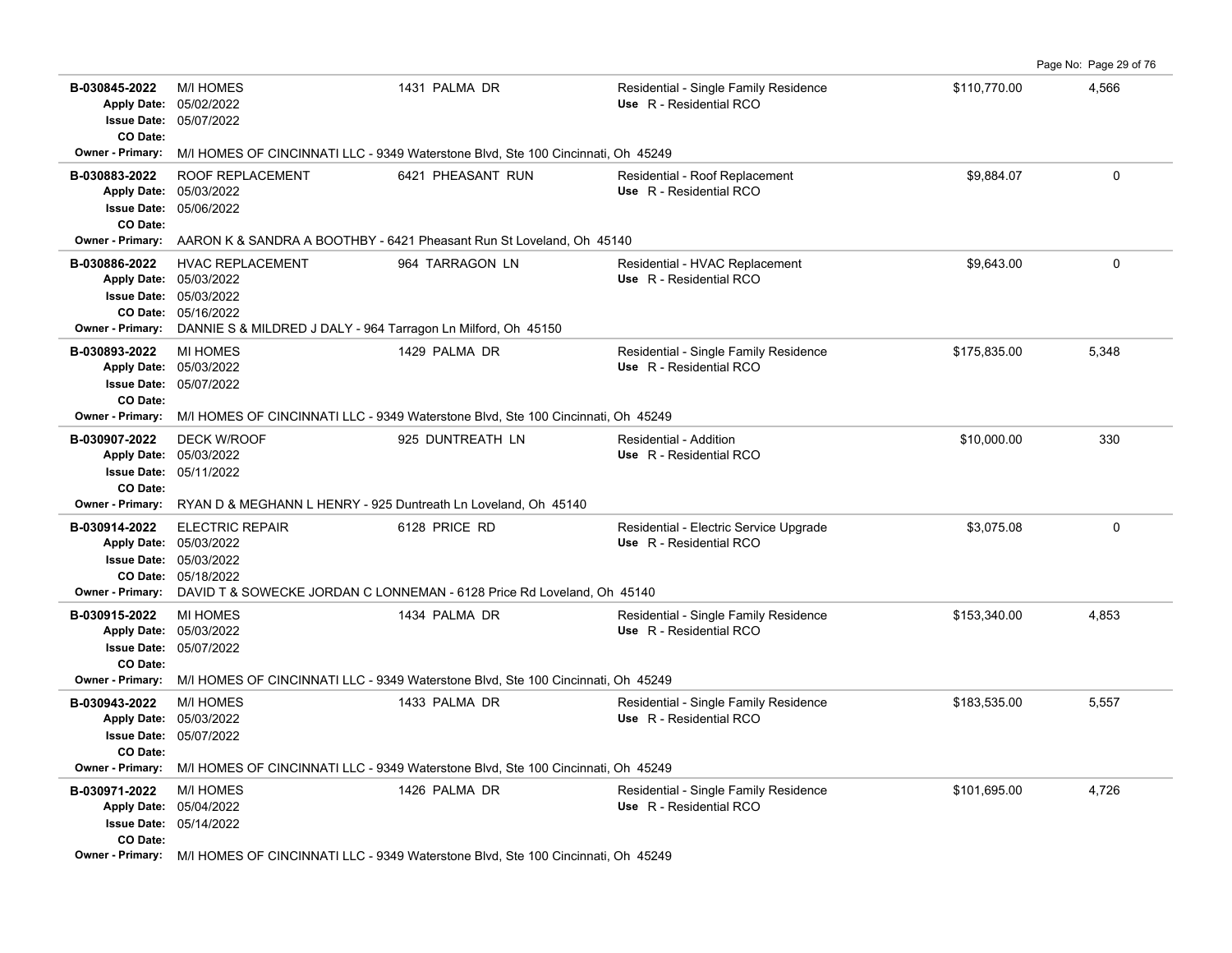|                                                                                |                                                                                                                                                           |                                                                                                                 |                                                                  |              | Page No: Page 30 of 76 |
|--------------------------------------------------------------------------------|-----------------------------------------------------------------------------------------------------------------------------------------------------------|-----------------------------------------------------------------------------------------------------------------|------------------------------------------------------------------|--------------|------------------------|
| B-030988-2022<br>Apply Date: 05/04/2022<br><b>Owner - Primary:</b>             | <b>DECK POOL</b><br><b>Issue Date: 05/12/2022</b><br>CO Date: 06/06/2022<br>MELISSA LEIGH & CARY S PARNES - 5903 Whippoorwill Hollow Dr Milford, Oh 45150 | 5903 WHIPPOORWILL HOLLOW                                                                                        | Residential - Accessory Structure<br>Use R - Residential RCO     | \$3,000.00   | 224                    |
| B-031017-2022<br>Apply Date: 05/04/2022<br><b>Owner - Primary:</b>             | ROOF REPLACEMENT<br><b>Issue Date: 05/04/2022</b><br>CO Date: 05/23/2022<br>YOLANDA L HUGHES - 5779 High View Dr Milford, Oh 45150                        | 5779 HIGH VIEW DR                                                                                               | Residential - Roof Replacement<br>Use R - Residential RCO        | \$11,928.60  | $\mathbf 0$            |
| B-031034-2022<br>Apply Date: 05/05/2022<br>CO Date:<br>Owner - Primary:        | 2ND FLR & REAR GARAGE<br><b>Issue Date: 05/20/2022</b><br>MARK & AMANDA OTTE - 6260 Shagbark Dr Loveland, Oh 45140                                        | 6260 SHAGBARK DR                                                                                                | Residential - Addition<br>Use R - Residential RCO                | \$127,000.00 | 670                    |
| B-031050-2022<br>Apply Date: 05/05/2022<br>CO Date:<br><b>Owner - Primary:</b> | POOL INGROUND<br><b>Issue Date: 05/09/2022</b><br>MICHAEL LADD JR & MARGARET MARIE HUNTING - 1129 Black Horse St Loveland, Oh 45140                       | 1129 BLACK HORSE RUN                                                                                            | Residential - Alteration<br>Use R - Residential RCO              | \$80,000.00  | $\mathbf 0$            |
| B-031052-2022<br>CO Date:<br><b>Owner - Primary:</b>                           | POOL INGROUND<br>Apply Date: 05/05/2022<br><b>Issue Date: 05/05/2022</b><br>JOHN B IV & SARAH E GRONNETT - 1221 Wintercrest Cir Milford, Oh 45150         | 1221 WINTERCREST CIR                                                                                            | Residential - Alteration<br>Use R - Residential RCO              | \$45,000.00  | $\Omega$               |
| B-031062-2022<br>CO Date:<br><b>Owner - Primary:</b>                           | POOL INGROUND<br>Apply Date: 05/05/2022<br><b>Issue Date: 05/05/2022</b><br>HILARY T & AMY DEBELAK - 6324 Evergreen Ln Loveland, Oh 45140                 | 6324 EVERGREEN LN                                                                                               | <b>Residential - Alteration</b><br>Use R - Residential RCO       | \$60,000.00  | $\Omega$               |
| B-031090-2022<br>Apply Date: 05/06/2022<br>CO Date:<br><b>Owner - Primary:</b> | <b>ROOF REPLACEMENT</b><br><b>Issue Date: 05/06/2022</b><br>ROBERT P & PATRICIA M BAECHTOLD - 5725 Willnean Dr Milford, Oh 45150                          | 5725 WILLNEAN DR                                                                                                | Residential - Roof Replacement<br>Use R - Residential RCO        | \$20,494.14  | $\Omega$               |
| B-031094-2022<br>Apply Date: 05/06/2022<br>CO Date:<br><b>Owner - Primary:</b> | <b>HVAC REPLACEMENT</b><br>Issue Date: 05/09/2022<br>JASON & RHONDA SCHUTTE - 1349 Ridge Crest Dr Milford, Oh 45150                                       | 1349 RIDGE CREST DR                                                                                             | Residential - HVAC Replacement<br>Use R - Residential RCO        | \$6,501.00   | $\Omega$               |
| B-031119-2022<br>Apply Date: 05/06/2022<br>CO Date:                            | <b>ZICKA HOMES</b><br>Issue Date: 05/10/2022                                                                                                              | 6575 LAURELSTONE CT<br>Owner - Primary: WILLOWS BEND DEVELOPMENT LLC - 7861 East Kemper Rd Cincinnati, Oh 45249 | Residential - Single Family Residence<br>Use R - Residential RCO | \$900,000.00 | 7,064                  |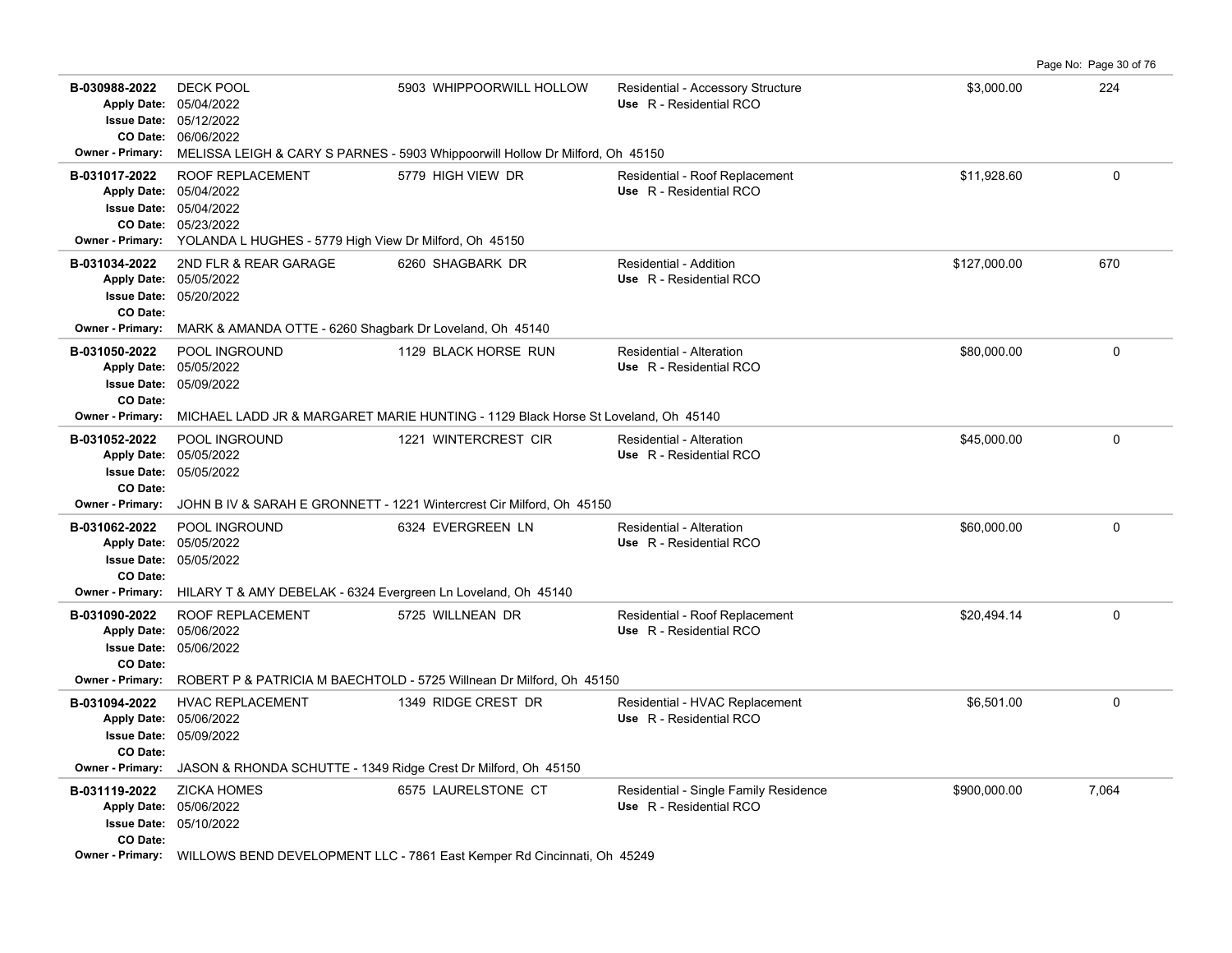|                                                                            |                                                                                                                                                                               |                          |                                                                   |              | Page No: Page 31 of 76 |  |  |  |
|----------------------------------------------------------------------------|-------------------------------------------------------------------------------------------------------------------------------------------------------------------------------|--------------------------|-------------------------------------------------------------------|--------------|------------------------|--|--|--|
| B-031122-2022<br><b>Issue Date:</b><br>CO Date:                            | <b>ELECTRIC REPAIR</b><br>Apply Date: 05/06/2022<br>05/06/2022                                                                                                                | 6457 LEWIS RD            | Residential - Electric Service Upgrade<br>Use R - Residential RCO | \$4,038.00   | 0                      |  |  |  |
| Owner - Primary:                                                           | PAUL E & REBEKAH SMITH - 6457 Lewis Rd Loveland, Oh 45140                                                                                                                     |                          |                                                                   |              |                        |  |  |  |
| B-031206-2022<br>CO Date:                                                  | <b>HVAC REPLACEMENT</b><br>Apply Date: 05/09/2022<br><b>Issue Date: 05/09/2022</b>                                                                                            | 1641 SQUIRES WOOD CT     | Residential - HVAC Replacement<br>Use R - Residential RCO         | \$11,500.00  | 0                      |  |  |  |
| Owner - Primary:                                                           | GREG MUELLER - 1641 Squires Wood Ct Milford, Oh 45150                                                                                                                         |                          |                                                                   |              |                        |  |  |  |
| B-031266-2022<br><b>Apply Date:</b><br>CO Date:<br><b>Owner - Primary:</b> | PORCH W/ROOF, DECK<br>05/09/2022<br>Issue Date: 05/19/2022<br>KARL J & SHANNON S TREIER - 1642 Squires Wood Ct Milford, Oh 45150                                              | 1642 SQUIRES WOOD CT     | Residential - Addition<br>Use R - Residential RCO                 | \$26,000.00  | 216                    |  |  |  |
| B-031273-2022<br>CO Date:                                                  | <b>DECK</b><br>Apply Date: 05/09/2022<br><b>Issue Date: 05/17/2022</b>                                                                                                        | 1170 CLOVER FIELD DR     | Residential - Addition<br>Use R - Residential RCO                 | \$6,000.00   | 320                    |  |  |  |
| <b>Owner - Primary:</b>                                                    | JASON & CRYSTAL WHITE - 1170 Clover Field Dr Loveland, Oh 45140                                                                                                               |                          |                                                                   |              |                        |  |  |  |
| B-031310-2022<br>CO Date:                                                  | <b>M/I HOMES</b><br>Apply Date: 05/10/2022<br><b>Issue Date: 05/16/2022</b>                                                                                                   | 1435 PALMA DR            | Residential - Single Family Residence<br>Use R - Residential RCO  | \$197,780.00 | 6,251                  |  |  |  |
| <b>Owner - Primary:</b>                                                    | M/I HOMES OF CINCINNATI LLC - 9349 Waterstone Blvd, Ste 100 Cincinnati, Oh 45249                                                                                              |                          |                                                                   |              |                        |  |  |  |
| B-031312-2022<br>CO Date:                                                  | <b>M/I HOMES</b><br>Apply Date: 05/10/2022<br><b>Issue Date: 05/17/2022</b>                                                                                                   | 1424 PALMA DR            | Residential - Single Family Residence<br>Use R - Residential RCO  | \$141,625.00 | 4,606                  |  |  |  |
| <b>Owner - Primary:</b>                                                    | M/I HOMES OF CINCINNATI LLC - 9349 Waterstone Blvd, Ste 100 Cincinnati, Oh 45249                                                                                              |                          |                                                                   |              |                        |  |  |  |
| B-031325-2022                                                              | ELECTRIC UPGRADE<br>Apply Date: 05/10/2022<br><b>Issue Date: 05/10/2022</b><br>CO Date: 05/17/2022<br>Owner - Primary: YOLANDA L HUGHES - 5779 High View Dr Milford, Oh 45150 | 5779 HIGH VIEW DR        | Residential - Electric Service Upgrade<br>Use R - Residential RCO | \$9,500.00   | $\mathbf 0$            |  |  |  |
| B-031330-2022                                                              | <b>HVAC REPLACEMENT</b>                                                                                                                                                       | 5879 WHIPPOORWILL HOLLOW | Residential - HVAC Replacement                                    | \$17,000.00  | 0                      |  |  |  |
| CO Date:                                                                   | Apply Date: 05/10/2022<br><b>Issue Date: 05/10/2022</b>                                                                                                                       |                          | Use R - Residential RCO                                           |              |                        |  |  |  |
| <b>Owner - Primary:</b>                                                    | SANDRA L DAHLING Po Box 501 Milford, Oh 45150                                                                                                                                 |                          |                                                                   |              |                        |  |  |  |
| B-031342-2022                                                              | <b>HVAC REPLACEMENT</b><br>Apply Date: 05/10/2022<br><b>Issue Date: 05/12/2022</b><br>CO Date: 05/18/2022                                                                     | 1050 BRIDLE PATH LN      | Residential - HVAC Replacement<br>Use R - Residential RCO         | \$12,995.00  | $\Omega$               |  |  |  |
|                                                                            | <b>Owner - Primary:</b> JOY C & STEVEN G PARKER - 1050 Bridlenath Ln Loveland, Oh, 45140                                                                                      |                          |                                                                   |              |                        |  |  |  |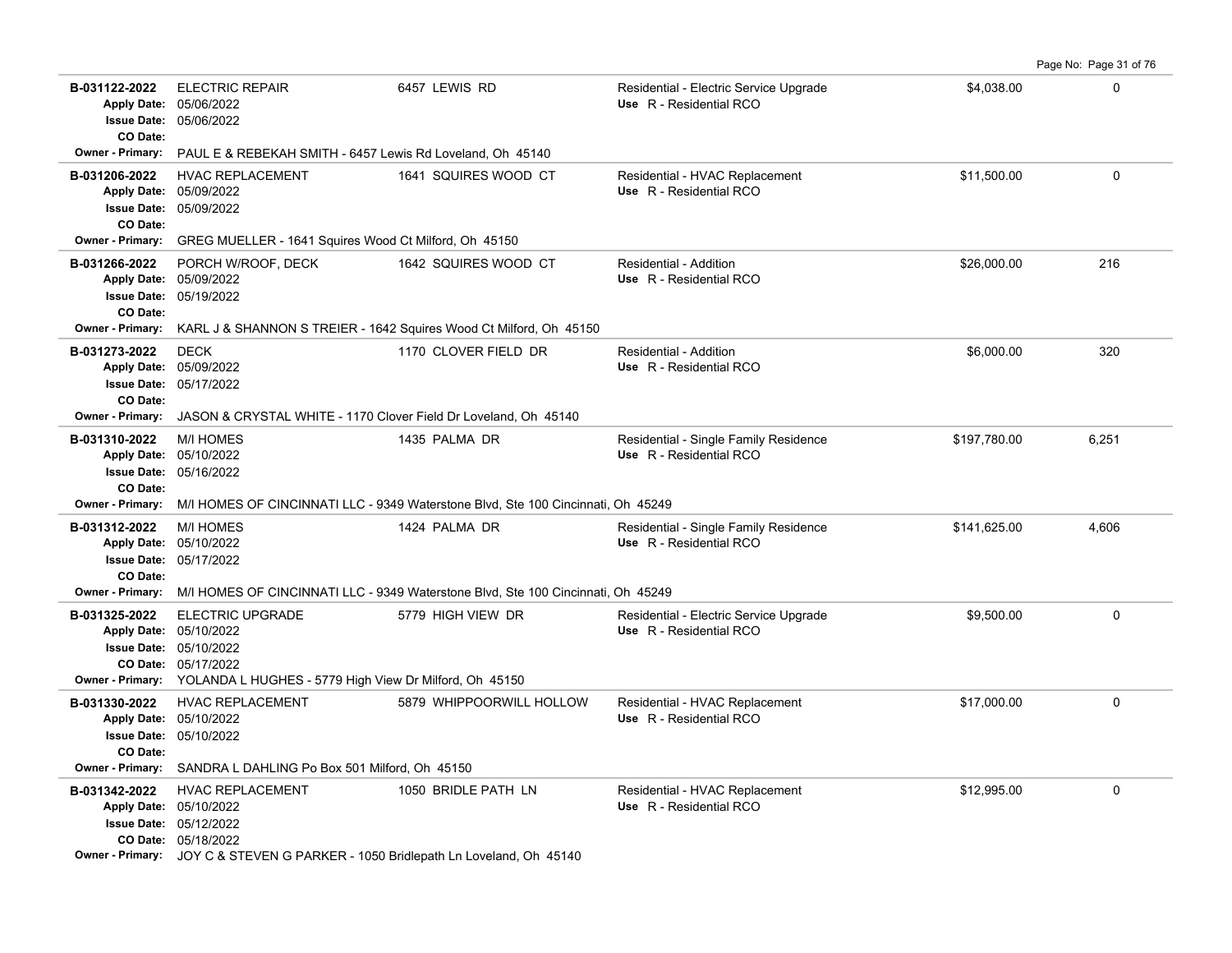| B-031399-2022                            | <b>ELECTRIC REPAIR</b>                                                                      | 6160 PRICE RD                                                                     | Residential - HVAC Replacement                                   | \$4,109.00   | 0           |  |
|------------------------------------------|---------------------------------------------------------------------------------------------|-----------------------------------------------------------------------------------|------------------------------------------------------------------|--------------|-------------|--|
| <b>Apply Date:</b>                       | 05/11/2022<br><b>Issue Date: 05/11/2022</b>                                                 |                                                                                   | Use R - Residential RCO                                          |              |             |  |
| CO Date:                                 |                                                                                             |                                                                                   |                                                                  |              |             |  |
| <b>Owner - Primary:</b>                  | EDWRD F & D M JAGODZINSKI - 6160 Price Rd Loveland, Oh 45140                                |                                                                                   |                                                                  |              |             |  |
| B-031401-2022                            | <b>ZICKA HOMES</b><br>Apply Date: 05/11/2022                                                | 6576 LAURELSTONE CT                                                               | Residential - Single Family Residence<br>Use R - Residential RCO | \$800,000.00 | 6,072       |  |
|                                          | <b>Issue Date: 05/14/2022</b>                                                               |                                                                                   |                                                                  |              |             |  |
| CO Date:                                 |                                                                                             |                                                                                   |                                                                  |              |             |  |
| <b>Owner - Primary:</b>                  |                                                                                             | WILLOWS BEND DEVELOPMENT LLC - 7861 East Kemper Rd Cincinnati, Oh 45249           |                                                                  |              |             |  |
| B-031407-2022                            | <b>HVAC REPLACEMENT</b><br>Apply Date: 05/11/2022                                           | 6160 PRICE RD                                                                     | Residential - HVAC Replacement<br>Use R - Residential RCO        | \$20,000.00  | $\mathbf 0$ |  |
|                                          | <b>Issue Date: 05/11/2022</b>                                                               |                                                                                   |                                                                  |              |             |  |
| CO Date:                                 |                                                                                             |                                                                                   |                                                                  |              |             |  |
| <b>Owner - Primary:</b>                  | EDWRD F & D M JAGODZINSKI - 6160 Price Rd Loveland, Oh 45140                                |                                                                                   |                                                                  |              |             |  |
| B-031415-2022                            | <b>DECK</b><br>Apply Date: 05/11/2022                                                       | 6602 KNOLLWOOD CIR                                                                | Residential - Addition<br>Use R - Residential RCO                | \$27,000.00  | 490         |  |
|                                          | <b>Issue Date: 05/13/2022</b>                                                               |                                                                                   |                                                                  |              |             |  |
| CO Date:                                 |                                                                                             |                                                                                   |                                                                  |              |             |  |
| <b>Owner - Primary:</b><br>B-031429-2022 | <b>HVAC REPLACEMENT</b>                                                                     | THOMAS M & KAREN E GUTERL - 6602 Knollwood Cir Loveland, Oh 45140<br>333 BEECH RD |                                                                  | \$14,700.00  | $\mathbf 0$ |  |
|                                          | Apply Date: 05/11/2022                                                                      |                                                                                   | Residential - HVAC Replacement<br>Use R - Residential RCO        |              |             |  |
|                                          | <b>Issue Date: 05/11/2022</b>                                                               |                                                                                   |                                                                  |              |             |  |
| CO Date:                                 | Owner - Primary: MARY BRIGID FERGUSON - 333 Beech Rd Loveland, Oh 45140                     |                                                                                   |                                                                  |              |             |  |
| B-031481-2022                            | <b>HVAC REPLACEMENT</b>                                                                     | 604 HANNA AV                                                                      | Residential - HVAC Replacement                                   | \$7,000.00   | $\mathbf 0$ |  |
|                                          | Apply Date: 05/12/2022                                                                      |                                                                                   | Use R - Residential RCO                                          |              |             |  |
|                                          | <b>Issue Date: 05/12/2022</b>                                                               |                                                                                   |                                                                  |              |             |  |
| CO Date:<br>Owner - Primary:             |                                                                                             | TIMOTHY M & THERESA J MCERLANE - 604 W Hanna Av Loveland, Oh 45140                |                                                                  |              |             |  |
| B-031491-2022                            | <b>ROOF REPLACEMENT</b>                                                                     | 5676 WERKSHIRE TER                                                                | Residential - Roof Replacement                                   | \$11.914.88  | $\mathbf 0$ |  |
| <b>Apply Date:</b>                       | 05/12/2022                                                                                  |                                                                                   | Use R - Residential RCO                                          |              |             |  |
|                                          | <b>Issue Date: 05/12/2022</b>                                                               |                                                                                   |                                                                  |              |             |  |
| CO Date:<br><b>Owner - Primary:</b>      | MARK KOONCE - 5676 Werkshire Ter Milford, Oh 45150                                          |                                                                                   |                                                                  |              |             |  |
| B-031496-2022                            | <b>M/I HOMES</b>                                                                            | 1432 PALMA DR                                                                     | Residential - Single Family Residence                            | \$170,115.00 | 5,318       |  |
|                                          | Apply Date: 05/12/2022                                                                      |                                                                                   | Use R - Residential RCO                                          |              |             |  |
|                                          | <b>Issue Date: 05/18/2022</b>                                                               |                                                                                   |                                                                  |              |             |  |
| CO Date:<br><b>Owner - Primary:</b>      |                                                                                             | M/I HOMES OF CINCINNATI LLC - 9349 Waterstone Blvd, Ste 100 Cincinnati, Oh 45249  |                                                                  |              |             |  |
| B-031500-2022                            | DECK, KITCHEN, ELEC, LAUNDRY                                                                | 6426 BIRCH CREEK DR                                                               | Residential - Addition                                           | \$94,000.00  | 918         |  |
|                                          | Apply Date: 05/12/2022                                                                      |                                                                                   | Use R - Residential RCO                                          |              |             |  |
|                                          | Issue Date: 05/16/2022                                                                      |                                                                                   |                                                                  |              |             |  |
| CO Date:                                 | <b>Owner - Primary:</b> PATRICK G & MARIA ODANIFL - 6426 Birch Creek Dr Loveland, Ob. 45140 |                                                                                   |                                                                  |              |             |  |

Page No: Page 32 of 76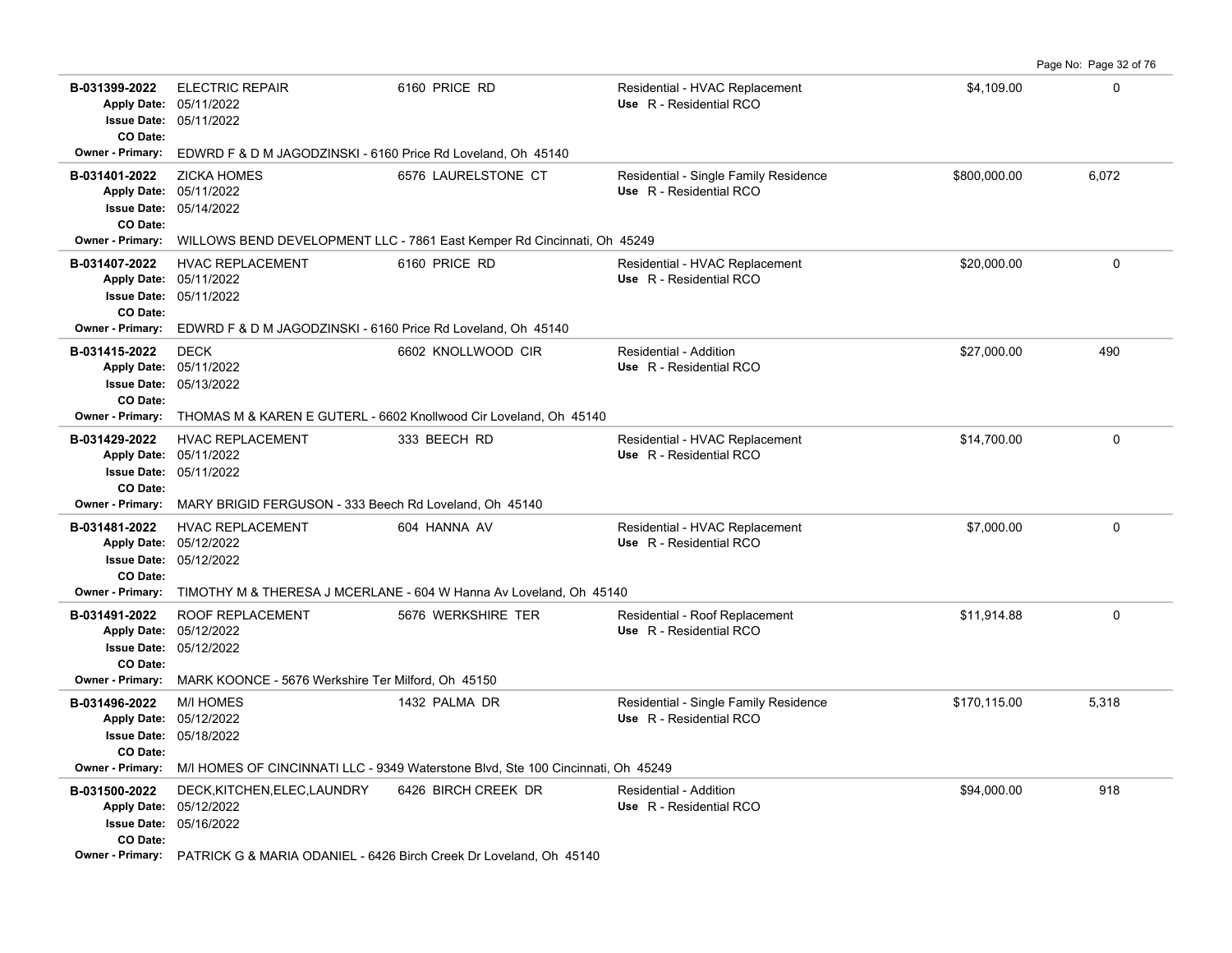|                                                      |                                                                                                                                                              |                                                                            |                                                                   |             | Page No: Page 33 of 76 |  |  |  |
|------------------------------------------------------|--------------------------------------------------------------------------------------------------------------------------------------------------------------|----------------------------------------------------------------------------|-------------------------------------------------------------------|-------------|------------------------|--|--|--|
| B-031572-2022<br>CO Date:                            | <b>HVAC REPLACEMENT</b><br>Apply Date: 05/13/2022<br>Issue Date: 05/13/2022                                                                                  | 5691 MELLIE AVE                                                            | Residential - HVAC Replacement<br>Use R - Residential RCO         | \$7,148.00  | $\mathbf 0$            |  |  |  |
| <b>Owner - Primary:</b>                              |                                                                                                                                                              | TRACY HOPE - 1379 Red Bud St Milford, Oh 45150                             |                                                                   |             |                        |  |  |  |
| B-031579-2022<br>CO Date:                            | <b>DECK ROOF</b><br>Apply Date: 05/13/2022<br>Issue Date: 05/17/2022                                                                                         | 1094 HAYWARD CIR                                                           | Residential - Addition<br>Use R - Residential RCO                 | \$37,000.00 | 144                    |  |  |  |
| <b>Owner - Primary:</b>                              |                                                                                                                                                              | BARRY D JR & KRISTINA M WASMUND - 1094 Hayward Cir Milford, Oh 45150       |                                                                   |             |                        |  |  |  |
| B-031590-2022<br>CO Date:<br><b>Owner - Primary:</b> | <b>ELECTRIC UPGRADE</b><br>Apply Date: 05/13/2022<br><b>Issue Date: 05/13/2022</b><br>DANNY & AMY KALB - 726 Windfield Dr Loveland, Oh 45140                 | 726 WINDFIELD DR                                                           | Residential - Electric Service Upgrade<br>Use R - Residential RCO | \$2,000.00  | 0                      |  |  |  |
| B-031644-2022<br>CO Date:                            | POOL INGROUND<br>Apply Date: 05/14/2022<br><b>Issue Date: 05/20/2022</b>                                                                                     | 5950 PRICE RD                                                              | Residential - Alteration<br>Use R - Residential RCO               | \$50,000.00 | $\Omega$               |  |  |  |
| <b>Owner - Primary:</b>                              | GORDON & HEATHER NIELSEN - 5950 Price Rd Milford, Oh 45150                                                                                                   |                                                                            |                                                                   |             |                        |  |  |  |
| B-031736-2022<br><b>Apply Date:</b><br>CO Date:      | <b>HVAC REPLACEMENT</b><br>05/17/2022<br><b>Issue Date: 05/18/2022</b>                                                                                       | 987 VALLEY VIEW DR                                                         | Residential - HVAC Replacement<br>Use R - Residential RCO         | \$3,500.00  | 0                      |  |  |  |
| <b>Owner - Primary:</b>                              |                                                                                                                                                              | JAMES DASHLEY & CHELSEA BIGGERSTAFF - 987 Valley View Dr Milford, Oh 45150 |                                                                   |             |                        |  |  |  |
| B-031745-2022<br>CO Date:                            | <b>HVAC REPLACEMENT</b><br>Apply Date: 05/17/2022<br><b>Issue Date: 05/17/2022</b>                                                                           | 6123 DOE CT                                                                | Residential - HVAC Replacement<br>Use R - Residential RCO         | \$6,000.00  | 0                      |  |  |  |
| Owner - Primary:                                     | KEEFE C & NORA L STANGER - 6123 Doe Ct Loveland, Oh 45140                                                                                                    |                                                                            |                                                                   |             |                        |  |  |  |
| B-031790-2022<br>CO Date:                            | <b>SOLAR PANELS</b><br>Apply Date: 05/17/2022<br><b>Issue Date: 05/19/2022</b>                                                                               | 455 CARSON WAY                                                             | Residential - Solar Panels<br>Use R - Residential RCO             | \$30,000.00 | $\mathbf 0$            |  |  |  |
| <b>Owner - Primary:</b>                              |                                                                                                                                                              | BART PATTON - 455 Carson Way Loveland, Oh 45140                            |                                                                   |             |                        |  |  |  |
| B-031853-2022<br><b>Owner - Primary:</b>             | <b>GAS LINE NG PP</b><br>Apply Date: 05/18/2022<br><b>Issue Date: 05/18/2022</b><br>CO Date: 05/20/2022<br>JESSICA ADAMS - 781 Twin Fox Dr Milford, Oh 45150 | 781 TWIN FOX DR                                                            | Residential - Alteration<br>Use R - Residential RCO               | \$1,200.00  | 0                      |  |  |  |
| B-031898-2022<br>CO Date:                            | <b>DRIVEWAY</b><br>Apply Date: 05/19/2022<br>Issue Date: 05/20/2022<br><b>Owner - Primary:</b> JAMES DENIKE - 6137 Branch Hill Guinea Pi Milford, Oh 45150   | 6137 BRANCH HILL GUINEA RD                                                 | Residential - Site Development<br>Use R - Residential RCO         | \$16,000.00 | $\Omega$               |  |  |  |
|                                                      |                                                                                                                                                              |                                                                            |                                                                   |             |                        |  |  |  |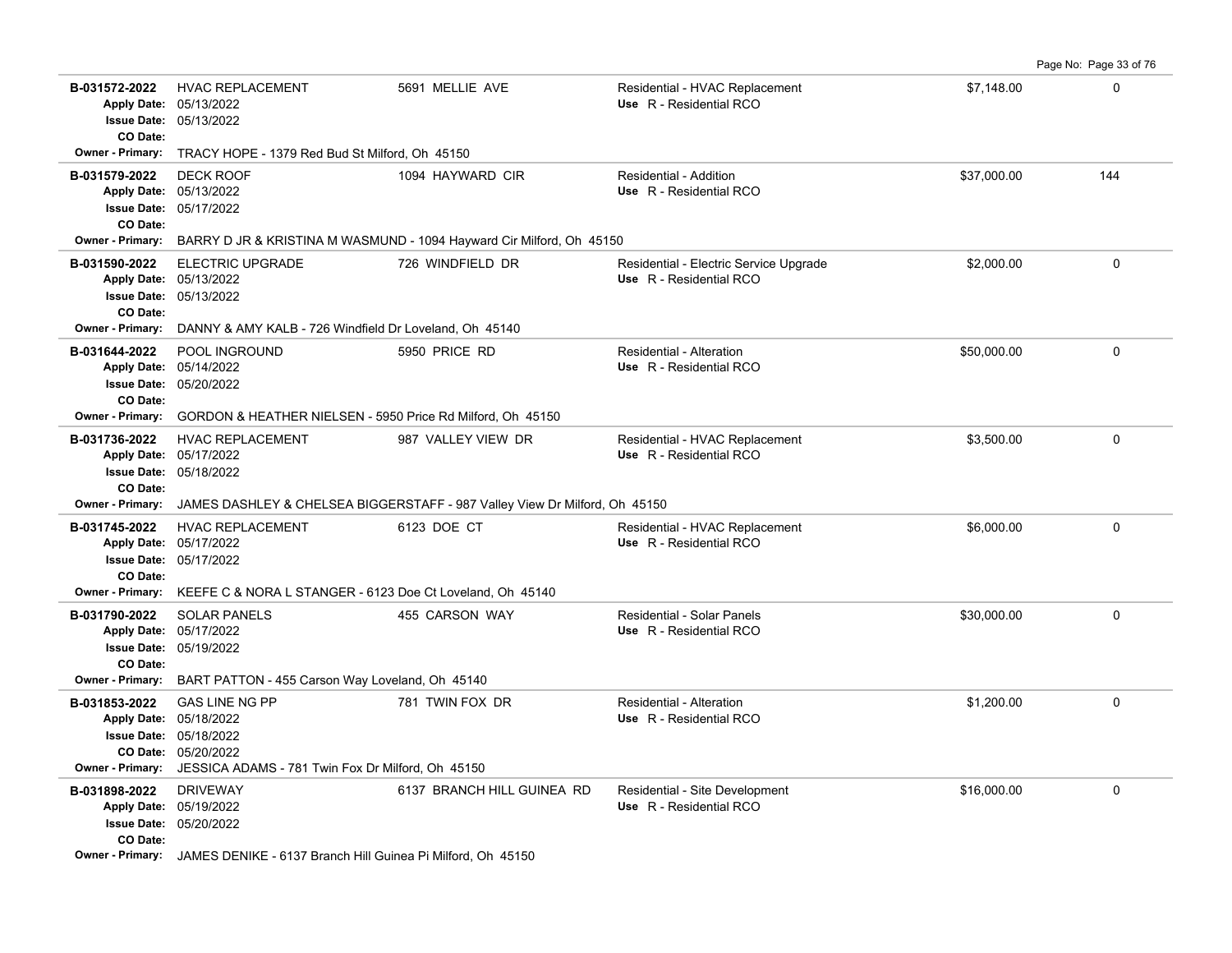**B-031900-2022** HVAC REPLACEMENT 249 APACHE TRL Residential - HVAC Replacement \$7,000.00 \$7,000.00 0 05/19/2022 **Issue Date:** Apply Date: 05/19/2022 **Apply Date: Use** R - Residential RCO **CO Date: Owner - Primary:** KENNETH R & KAREN VERKAMP - 249 Apache Trl Loveland, Oh 45140 **B-031929-2022** POOL INGROUND 1407 BLACKSTONE PL Residential - Alteration \$80,000.00 \$80,000.00 0 05/19/2022 **Issue Date:** 05/19/2022 **Apply Date: Use** R - Residential RCO **CO Date: Owner - Primary:** ANNE M & JARED J SCHINBECKLER - 1407 Blackstone Pl Loveland, Oh 45140 **B-031946-2022** \$12,420.00 0 HVAC REPLACEMENT 1243 DAY CIR Residential - HVAC Replacement 05/31/2022 **CO Date:** 05/26/2022 **Issue Date:** 05/20/2022 **Apply Date: Use** R - Residential RCO **Owner - Primary:** ROBIN A MEANS - 1243 E Day Cir Milford, Oh 45150 B-031948-2022 ROOF REPLACEMENT 6348 TRAILRIDGE CT Residential - Roof Replacement \$16,524.00 \$16,524.00 05/20/2022 **Issue Date:** Apply Date: 05/20/2022 **Apply Date: Use** R - Residential RCO **CO Date: Owner - Primary:** ANN WILSON TRUSTEE ELLIS - 6348 Trailridge Ct Loveland, Oh 45140 **B-031951-2022** ROOF REPLACEMENT 5737 WILLNEAN DR Residential - Roof Replacement \$24,640.84 \$24,640.84 05/20/2022 **Issue Date:** Apply Date: 05/20/2022 **Apply Date: Use** R - Residential RCO **CO Date: Owner - Primary:** JACOB C MAUCH - 5737 Willnean Dr Milford, Oh 45150 **B-031954-2022** \$70,000.00 0 POOL INGROUND 6314 TRAILRIDGE CT Residential - Alteration 05/23/2022 **Issue Date:** Apply Date: 05/20/2022 **Apply Date: Use** R - Residential RCO **CO Date: Owner - Primary:** JAMES K & KATHLEEN F HILL - 6314 Trailridge Ct Loveland, Oh 45140 **B-031969-2022** HVAC REPLACEMENT 1257 RIDGEWOOD DR Residential - HVAC Replacement \$6,000.00 \$6,000.00 0 05/20/2022 **Issue Date:** Apply Date: 05/20/2022 **Apply Date: Use** R - Residential RCO **CO Date: Owner - Primary:** ANDREW C & LORI A JEROME - 1257 Ridgewood Dr Loveland, Oh 45140 B-032000-2022 ELECTRIC UPGRADE 1193 MELLIE AVE Residential - Electric Service Upgrade \$1,750.00 \$1,750.00 05/25/2022 **CO Date:** 05/20/2022 **Issue Date:** 05/20/2022 **Apply Date: Use** R - Residential RCO **Owner - Primary:** JAMES R & ERIN A NORMAN - 1195 Mellie Ave Milford, Oh 45150 **B-032038-2022** \$40,000.00 0 POOL INGROUND 414 PINEBLUFF DR Residential - Alteration 05/23/2022 **Issue Date:** 05/21/2022 **Apply Date: Use** R - Residential RCO **CO Date: Owner - Primary:** MARSHALL BRENT & LEMLE - 414 Pinebluff Dr Loveland, Oh 45140

Page No: Page 34 of 76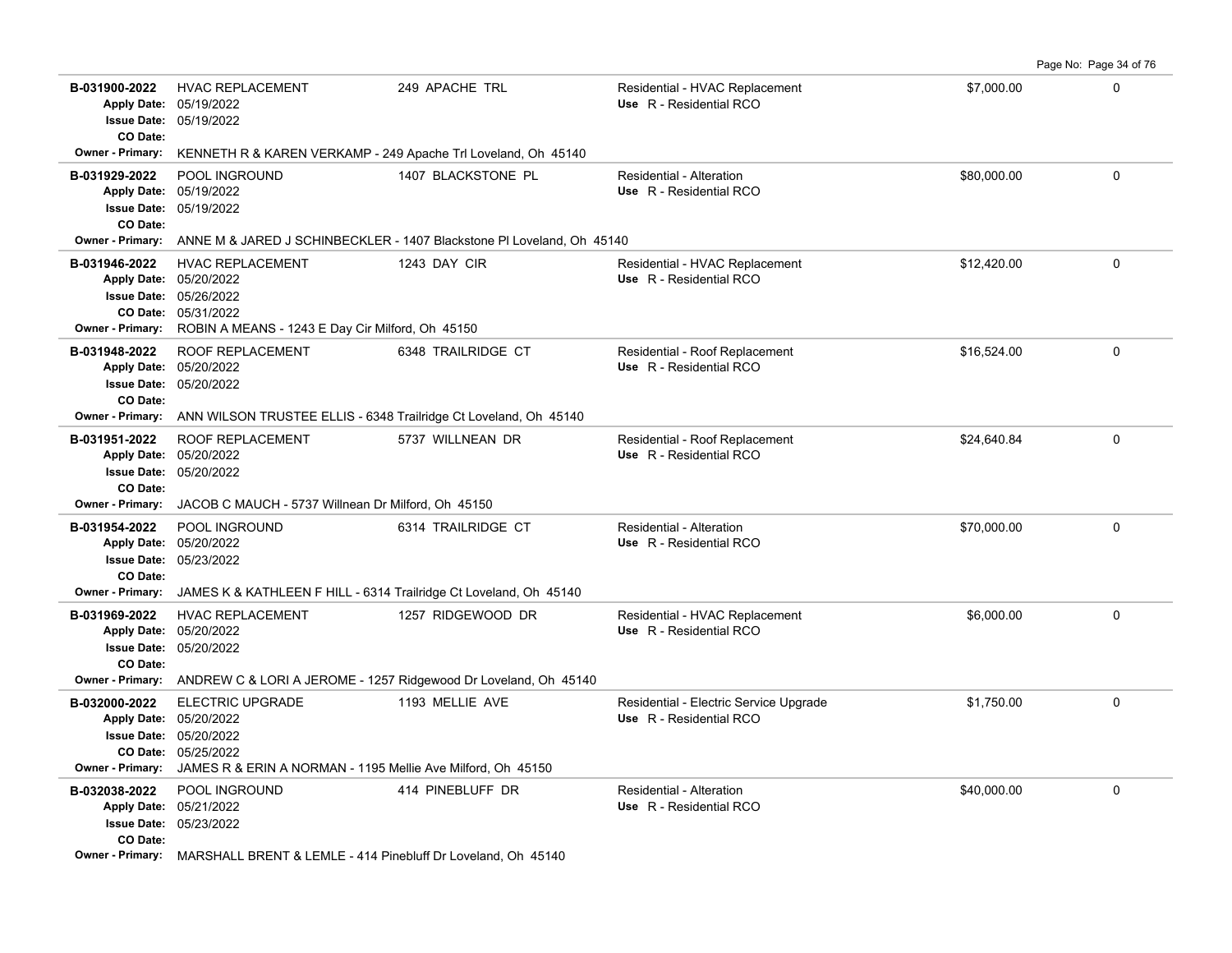**B-032044-2022** HVAC REPLACEMENT 5607 FLAGSTONE WAY Residential - HVAC Replacement \$10,570.00 \$10,570.00 0 05/21/2022 **Issue Date:** Apply Date: 05/21/2022 **Apply Date: Use** R - Residential RCO **CO Date: Owner - Primary:** ROBERT D & KATHLEEN HODGES - 5607 Flagstone Way Milford, Oh 45150 **B-032051-2022** \$10,000.00 25 FOUNDATION 5724 HILLTOP WAY Residential - Alteration 05/25/2022 **Issue Date:** 05/21/2022 **Apply Date: Use** R - Residential RCO **CO Date: Owner - Primary:** . .ROBERTSON AVENUE PROPERTIES - 5724 Hilltop Way Milford, Oh 45150 **B-032084-2022** ROOF REPLACEMENT 1114 HAYWARD CIR Residential - Roof Replacement \$18,000.00 \$18,000.00 0 05/26/2022 **CO Date:** 05/23/2022 **Issue Date:** 05/23/2022 **Apply Date: Use** R - Residential RCO **Owner - Primary:** CHRISTIAN & SEQUOIA TOWNER - 1114 Hayward Cir Milford, Oh 45150 **B-032093-2022** \$150,000.00 1,717 BDRM,BTH, DECK 6409 ROTH RIDGE DR Residential - Addition 05/24/2022 **Issue Date:** 05/23/2022 **Apply Date: Use** R - Residential RCO **CO Date: Owner - Primary:** JAMES P TRUSTEE BOWMAN - 6409 Roth Ridge Rd Loveland, Oh 45140 B-032094-2022 ELECTRIC UPGRADE 1020 OAK LAND DR Residential - Electric Service Upgrade \$10,000.00 \$10,000.00 0 05/23/2022 **Issue Date:** 05/23/2022 **Apply Date: Use** R - Residential RCO **CO Date: Owner - Primary:** ANNA B DAHLQUIST - 1020 Oak Land Dr Loveland, Oh 45140 **B-032165-2022** ELECTRIC REPAIR 1014 HEISERMAN RD Residential - Electric Service Upgrade \$300.00 \$300.00 0 05/25/2022 **CO Date:** 05/24/2022 **Issue Date:** 05/24/2022 **Apply Date: Use** R - Residential RCO **Owner - Primary:** THOMAS R & JUANITA RESER - 1014 Heiserman Rd Milford, Oh 45150 **B-032190-2022** HVAC REPLACEMENT 1108 BROADVIEW PL Residential - HVAC Replacement \$4,940.00 \$4,940.00 05/25/2022 **Issue Date:** Apply Date: 05/25/2022 **Apply Date: Use** R - Residential RCO **CO Date: Owner - Primary:** DENISE K & MICHAEL DEMPSEY - 3439 Franklin Rd Felicity, Oh 45120 **B-032212-2022** \$57,000.00 720 POLE BARN 6238 DEERHAVEN LN Residential - Accessory Structure 05/27/2022 **Issue Date:** 05/25/2022 **Apply Date: Use** R - Residential RCO **CO Date: Owner - Primary:** DARYL DISCHER - 6238 Deerhaven Ln Loveland, Oh 45140 **B-032298-2022** \$35,000.00 400 DECK W ROOF 6591 TRAILWOODS DR Residential - Addition 05/31/2022 **Issue Date:** 05/27/2022 **Apply Date: Use** R - Residential RCO **CO Date:**

Page No: Page 35 of 76

**Owner - Primary:** CHRIS WELSCH - 6591 Trailwoods Dr Loveland, Oh 45140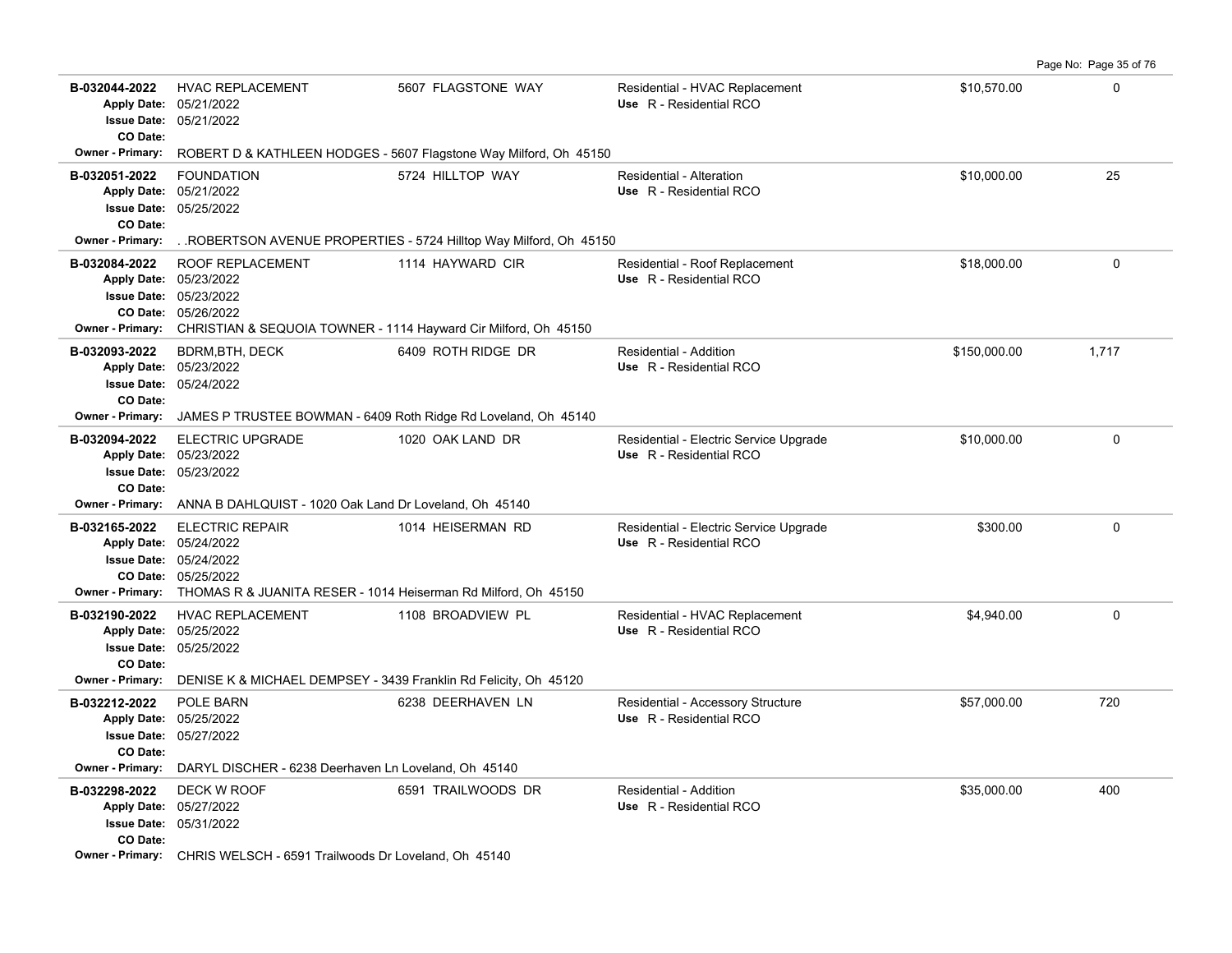Page No: Page 36 of 76

| B-032408-2022<br>CO Date:                | <b>HVAC REPLACEMENT</b><br>Apply Date: 05/31/2022<br>Issue Date: 05/31/2022                                                                                                               | 1702 SMOKE HOUSE WAY                                                                                     | Residential - HVAC Replacement<br>Use R - Residential RCO                                           | \$13,000.00           | $\Omega$         |  |  |  |  |
|------------------------------------------|-------------------------------------------------------------------------------------------------------------------------------------------------------------------------------------------|----------------------------------------------------------------------------------------------------------|-----------------------------------------------------------------------------------------------------|-----------------------|------------------|--|--|--|--|
|                                          | Owner - Primary: JOHN & NEVILLE KELCIE SHUFFLEBARGER - 1702 Smoke House Way Loveland, Oh 45140                                                                                            |                                                                                                          |                                                                                                     |                       |                  |  |  |  |  |
|                                          | R-3 - Residential; Multi-family, Congregate Care                                                                                                                                          |                                                                                                          |                                                                                                     |                       |                  |  |  |  |  |
| Permit#                                  | <b>Application Name</b>                                                                                                                                                                   | <b>Address</b>                                                                                           | <b>Work Type / Class</b>                                                                            | <b>Declared Value</b> | <b>Bldg Area</b> |  |  |  |  |
| B-031313-2022<br><b>Owner - Primary:</b> | <b>HVAC REPLACEMENT</b><br>Apply Date: 05/10/2022<br>Issue Date: 05/12/2022<br>CO Date: 06/06/2022<br>PATRICIA L TRUSTEE THOMAS - 826 Townscapes Ct Loveland, Oh 45140                    | 826 TOWN SCAPES CT                                                                                       | Commercial - HVAC Like for Like Replacement<br>Use R-3 - Residential; Multi-family, Congregate Care | \$7,198.00            | $\mathbf 0$      |  |  |  |  |
| B-031723-2022<br>CO Date:                | ARBERS MILFORD HVAC RPLC<br>Apply Date: 05/16/2022<br><b>Issue Date: 05/26/2022</b><br>Owner - Primary: MP RE I LLC - 744 Carle Ave Lewis Center, Oh 43035                                | 5900 MEADOWCREEK DR                                                                                      | Commercial - HVAC Like for Like Replacement<br>Use R-3 - Residential; Multi-family, Congregate Care | \$21,890.00           | $\mathbf 0$      |  |  |  |  |
|                                          | S-1 - Storage; Moderate Hazard                                                                                                                                                            |                                                                                                          |                                                                                                     |                       |                  |  |  |  |  |
| Permit#                                  | <b>Application Name</b>                                                                                                                                                                   | <b>Address</b>                                                                                           | Work Type / Class                                                                                   | <b>Declared Value</b> | <b>Bldg Area</b> |  |  |  |  |
| B-029152-2022<br>CO Date:                | PARK 50 POLE BARN #2<br>Apply Date: 03/22/2022<br>Issue Date: 05/09/2022<br><b>Owner - Primary:</b> PARK 50 INVESTMENTS LLC - 3883 Virginia Av Cincinnati, Oh 45227                       | 2002 FORD CR                                                                                             | Commercial - New Structure<br>Use S-1 - Storage; Moderate Hazard                                    | \$30,000.00           | 2,240            |  |  |  |  |
|                                          | <b>U - Utility &amp; Miscellaneous</b>                                                                                                                                                    |                                                                                                          |                                                                                                     |                       |                  |  |  |  |  |
| Permit#                                  | <b>Application Name</b>                                                                                                                                                                   | <b>Address</b>                                                                                           | Work Type / Class                                                                                   | <b>Declared Value</b> | <b>Bldg Area</b> |  |  |  |  |
| B-030027-2022<br><b>Owner - Primary:</b> | MOELLER COMPLEX SCOREBOARD 6123 SECOND ST<br>Apply Date: 04/19/2022<br>Issue Date: 05/05/2022<br>CO Date: 05/12/2022<br>MOELLER ATHLETIC CENTER - 375 Center St, 175 Miamiville, Oh 45147 |                                                                                                          | Commercial - Sign<br>Use U - Utility & Miscellaneous                                                | \$25,000.00           | 200              |  |  |  |  |
| B-030061-2022<br>CO Date:                | SHAREFAX WALL SIGNS<br>Apply Date: 04/19/2022<br>Issue Date: 05/02/2022                                                                                                                   | 5855 CINEMA DR<br>Owner - Primary: SHAREFAX CREDIT UNION INC - 1147 Old State Route 74 Batavia, Oh 45103 | Commercial - Sign<br>Use U - Utility & Miscellaneous                                                | \$7,500.00            | 24               |  |  |  |  |
| B-030206-2022                            | SPECTRUM POWER SUPPLY<br>Apply Date: 04/22/2022<br><b>Issue Date: 05/12/2022</b><br>CO Date: 05/25/2022                                                                                   | 6074B-UTL BRANCH HILL GUINEA Commercial - Alteration                                                     | Use U - Utility & Miscellaneous                                                                     | \$1,000.00            | $\Omega$         |  |  |  |  |

**Owner - Primary:** TIME WARNER CABLE MIDWEST LLC - 7820 Crescent Executive Dr, Attn Real Estate Dpt Charlotte, Nc 28217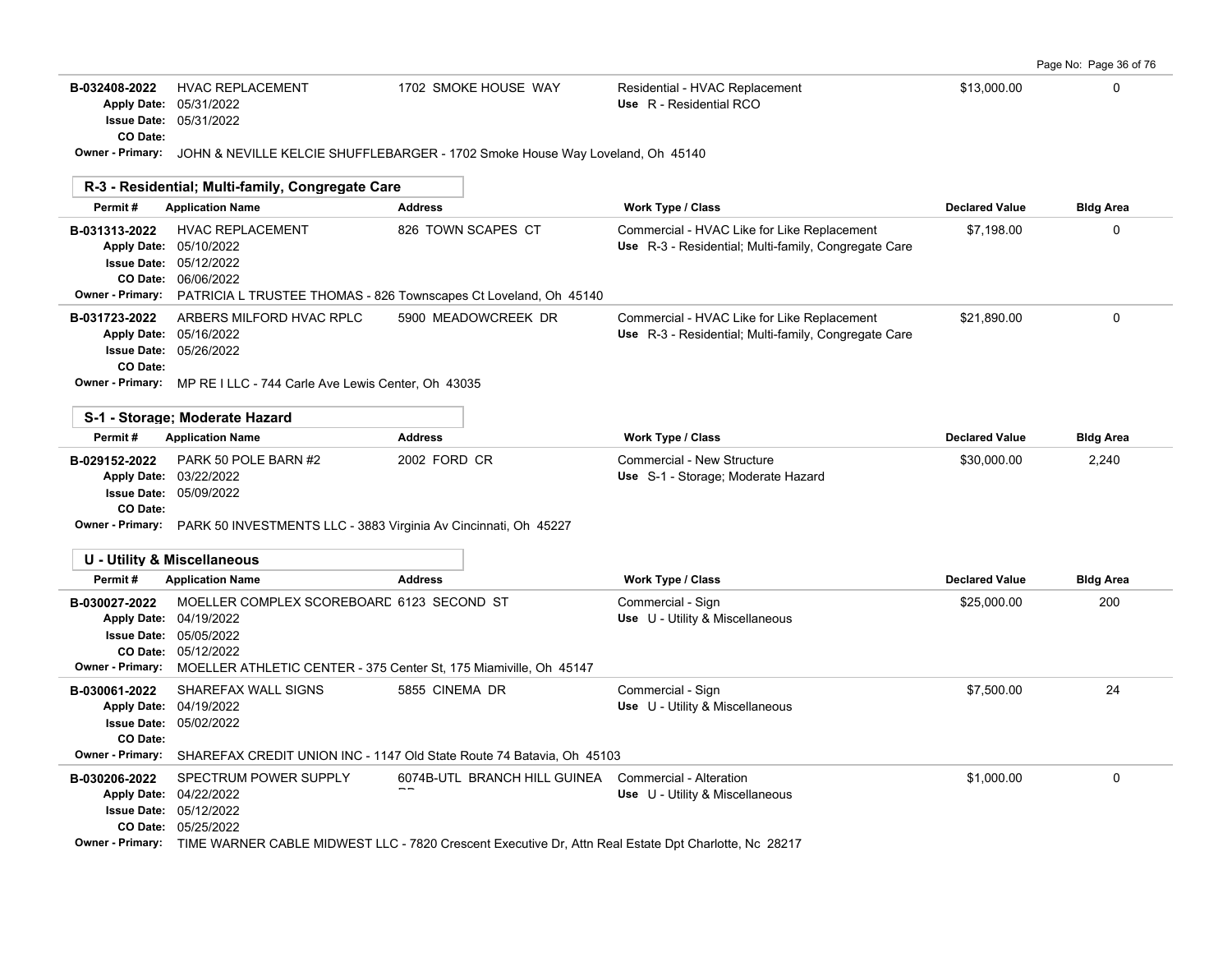| B-030583-2022<br>CO Date:<br>Owner - Primary: | LO M-SIGN W/ELEC, WMSC<br>Apply Date: 04/28/2022<br><b>Issue Date: 05/26/2022</b>  |        |                                                                        | 5956 BUCKWHEAT RD<br>HAMILTON COUNTY JOINT VOCATIONAL SCHOOL - 5956 Buckwheat Rd Milford, Oh 45150 | Commercial - Alteration<br>Use U - Utility & Miscellaneous       |        |                                | \$15,000.00           | 210              |
|-----------------------------------------------|------------------------------------------------------------------------------------|--------|------------------------------------------------------------------------|----------------------------------------------------------------------------------------------------|------------------------------------------------------------------|--------|--------------------------------|-----------------------|------------------|
| B-030787-2022<br>CO Date:                     | DANCE ETC MONUMENT SIGN<br>Apply Date: 05/02/2022<br><b>Issue Date: 05/04/2022</b> |        | Owner - Primary: AKT PROPERTIES INC - 5985 Meijer Dr Milford, Oh 45150 | 5985 MEIJER DR                                                                                     | Commercial - Sign<br>Use U - Utility & Miscellaneous             |        |                                | \$16,000.00           | 48               |
| <b>SUMMARY FOR Miami Township</b>             |                                                                                    |        | PERMIT SUMMARY BY APPLICATION WORKTYPE IN THIS TOWNSHIP                |                                                                                                    |                                                                  |        |                                |                       |                  |
| Worktype                                      |                                                                                    | Issued | Value                                                                  | Worktype                                                                                           | Issued                                                           | Value  | Worktype                       | Issued                | Value            |
| Single-Family Residence (SFR)                 |                                                                                    | 14     | \$4,207,689.00                                                         | Two-Family Residence (TFR)                                                                         | 0                                                                | \$0.00 | Commercial New (COMNEW)        | -1                    | \$30,000.00      |
| Residential Addition (RESADD)                 |                                                                                    | 10     | \$522,000.00                                                           | Three-Family Residence (THFR)                                                                      | 0                                                                | \$0.00 | Commercial Addition (COMADD)   | 0                     | \$0.00           |
| Residential Alteration (RESALT)               |                                                                                    | 46     | \$812,103.61                                                           | Four-Family Residence (FFR)                                                                        | 0                                                                | \$0.00 | Commercial Alteration (COMALT) | 9                     | \$438,119.00     |
| Res Accessory Structure (ACCSTR)              |                                                                                    | 3      | \$74,500.00                                                            | Multi-Family Residence (MULTFR)                                                                    | 0                                                                | \$0.00 | All Other Project Types        | 38                    | \$635,778.53     |
|                                               |                                                                                    |        |                                                                        | Single-Family Unit (SFU)                                                                           | $\mathbf 0$                                                      | \$0.00 |                                |                       |                  |
| <b>NUMBER OF PERMITS ISSUED: 91</b>           |                                                                                    |        |                                                                        |                                                                                                    |                                                                  |        |                                |                       |                  |
| <b>DECLARED VALUE: \$6,326,811.61</b>         |                                                                                    |        |                                                                        |                                                                                                    |                                                                  |        |                                |                       |                  |
|                                               |                                                                                    |        |                                                                        |                                                                                                    |                                                                  |        |                                |                       |                  |
|                                               |                                                                                    |        |                                                                        |                                                                                                    |                                                                  |        |                                |                       |                  |
| <b>Monroe Township</b>                        |                                                                                    |        |                                                                        |                                                                                                    |                                                                  |        |                                |                       |                  |
| <b>R</b> - Residential RCO                    |                                                                                    |        |                                                                        |                                                                                                    |                                                                  |        |                                |                       |                  |
| Permit#                                       | <b>Application Name</b>                                                            |        | <b>Address</b>                                                         |                                                                                                    | Work Type / Class                                                |        |                                | <b>Declared Value</b> | <b>Bldg Area</b> |
| B-030670-2022                                 | <b>MOSBAUGH SFR</b><br>Apply Date: 04/29/2022                                      |        |                                                                        | 2655 BOGGS RD                                                                                      | Residential - Single Family Residence<br>Use R - Residential RCO |        |                                | \$390,000.00          | 6,838            |
|                                               | <b>Issue Date: 05/09/2022</b>                                                      |        |                                                                        |                                                                                                    |                                                                  |        |                                |                       |                  |
| CO Date:                                      |                                                                                    |        |                                                                        |                                                                                                    |                                                                  |        |                                |                       |                  |
| <b>Owner - Primary:</b>                       |                                                                                    |        | ADAM MOSBAUGH - 2665 Boggs Rd Amelia, Oh 45102                         |                                                                                                    |                                                                  |        |                                |                       |                  |
| B-030858-2022                                 | POLE BARN W/ELEC                                                                   |        |                                                                        | 1953 WEST RD                                                                                       | Residential - Accessory Structure                                |        |                                | \$11,128.69           | $\mathbf 0$      |
|                                               | Apply Date: 05/02/2022<br><b>Issue Date: 05/06/2022</b>                            |        |                                                                        |                                                                                                    | Use R - Residential RCO                                          |        |                                |                       |                  |
| CO Date:                                      |                                                                                    |        |                                                                        |                                                                                                    |                                                                  |        |                                |                       |                  |
| <b>Owner - Primary:</b>                       |                                                                                    |        |                                                                        | MATTHEW & ALEXIS LITTLE - 1953 West Rd New Richmond, Oh 45157                                      |                                                                  |        |                                |                       |                  |
| B-030951-2022                                 | <b>JCB HOMES</b>                                                                   |        |                                                                        | 1705 TWELVEMILE RD                                                                                 | Residential - Single Family Residence                            |        |                                | \$568,000.00          | 3,078            |
|                                               | Apply Date: 05/03/2022                                                             |        |                                                                        |                                                                                                    | Use R - Residential RCO                                          |        |                                |                       |                  |
| CO Date:                                      | <b>Issue Date: 05/09/2022</b>                                                      |        |                                                                        |                                                                                                    |                                                                  |        |                                |                       |                  |
| <b>Owner - Primary:</b>                       |                                                                                    |        |                                                                        | ANDREW SHAFER & KENDRA SCHON - 1705 Twelve Mile Rd New Richmond, Oh 45157                          |                                                                  |        |                                |                       |                  |
| B-031006-2022                                 | <b>SOLAR PANELS</b>                                                                |        |                                                                        | 2307 ROLLING ACRES DR                                                                              | Residential - Solar Panels                                       |        |                                | \$9,600.00            | 0                |
|                                               | Apply Date: 05/04/2022                                                             |        |                                                                        |                                                                                                    | Use R - Residential RCO                                          |        |                                |                       |                  |
| CO Date:                                      | <b>Issue Date: 05/10/2022</b>                                                      |        |                                                                        |                                                                                                    |                                                                  |        |                                |                       |                  |

Page No: Page 37 of 76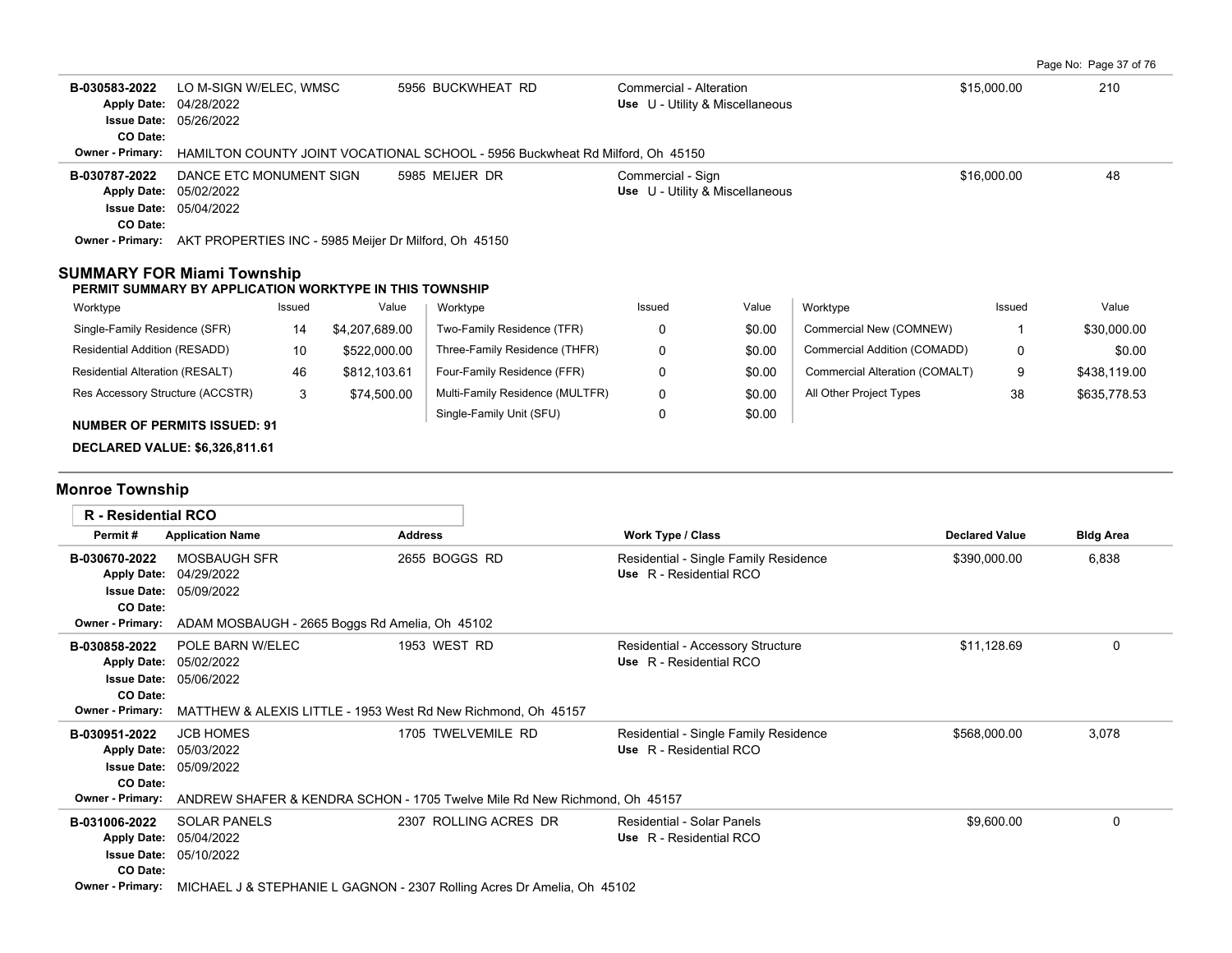Page No: Page 38 of 76

| B-031007-2022<br>CO Date: | <b>SOLAR PANELS</b><br>Apply Date: 05/04/2022<br><b>Issue Date: 05/06/2022</b>             | 2536 JETT HILL RD                                                         | <b>Residential - Solar Panels</b><br>Use R - Residential RCO | \$35,600.00 | $\Omega$            |  |  |  |  |  |
|---------------------------|--------------------------------------------------------------------------------------------|---------------------------------------------------------------------------|--------------------------------------------------------------|-------------|---------------------|--|--|--|--|--|
|                           | Owner - Primary: STACEY M HAAS ET AL - 2536 Jett Hill Rd New Richmond, Oh 45157            |                                                                           |                                                              |             |                     |  |  |  |  |  |
| B-031016-2022<br>CO Date: | ROOF REPLACEMENT<br>Apply Date: 05/04/2022<br><b>Issue Date: 05/04/2022</b>                | 2367 MICHAEL DR                                                           | Residential - Roof Replacement<br>Use R - Residential RCO    | \$13,320.00 | $\mathsf{O}\xspace$ |  |  |  |  |  |
| <b>Owner - Primary:</b>   |                                                                                            | ANDREW & KIMBERLY CHAMBERS - 2367-2 Michael Dr New Richmond, Oh 45157     |                                                              |             |                     |  |  |  |  |  |
| B-031083-2022<br>CO Date: | FIREPLACE, CHIMNEY<br>Apply Date: 05/06/2022<br><b>Issue Date: 05/06/2022</b>              | 2041 LAUREL LINDALE RD                                                    | Residential - Alteration<br>Use R - Residential RCO          | \$7,863.00  | 0                   |  |  |  |  |  |
| Owner - Primary:          |                                                                                            | KEN & DIANA RITTERHOLZ - 2041 Laurel Lindale Rd New Richmond, Oh 45157    |                                                              |             |                     |  |  |  |  |  |
| B-031180-2022<br>CO Date: | <b>HVAC REPLACEMENT</b><br>Apply Date: 05/09/2022<br><b>Issue Date: 05/09/2022</b>         | 2367 MICHAEL DR                                                           | Residential - HVAC Replacement<br>Use R - Residential RCO    | \$19,589.00 | $\mathbf 0$         |  |  |  |  |  |
| <b>Owner - Primary:</b>   |                                                                                            | JOSEPH & JAN E DENTON - 2367 1 Michael Dr New Richmond, Oh 45157          |                                                              |             |                     |  |  |  |  |  |
| B-031243-2022<br>CO Date: | <b>SOLAR PANELS</b><br>Apply Date: 05/09/2022<br><b>Issue Date: 05/17/2022</b>             | 1323 US 52                                                                | Residential - Solar Panels<br>Use R - Residential RCO        | \$12,000.00 | $\mathbf 0$         |  |  |  |  |  |
| <b>Owner - Primary:</b>   | DANIEL G HUBER - 1323 Us Route 52 New Richmond, Oh 45157                                   |                                                                           |                                                              |             |                     |  |  |  |  |  |
| B-031490-2022<br>CO Date: | <b>DECK</b><br>Apply Date: 05/12/2022<br><b>Issue Date: 05/18/2022</b>                     | 2929 FAIR OAK RD                                                          | Residential - Addition<br>Use R - Residential RCO            | \$1,000.00  | $\mathbf 0$         |  |  |  |  |  |
|                           | <b>Owner - Primary:</b> STEVEN M POPP & RECHEL MANTUHAC - 3463 Orchard Rd Amelia, Oh 45102 |                                                                           |                                                              |             |                     |  |  |  |  |  |
| B-031639-2022<br>CO Date: | <b>SOLAR PANELS</b><br>Apply Date: 05/14/2022<br><b>Issue Date: 05/20/2022</b>             | 3131 LINDALE MT HOLLY RD                                                  | Residential - Solar Panels<br>Use R - Residential RCO        | \$80,100.00 | $\mathbf 0$         |  |  |  |  |  |
| Owner - Primary:          | REBECCA ANDERSON - 3131 Lindale Mt Holly Rd Amelia, Oh 45102                               |                                                                           |                                                              |             |                     |  |  |  |  |  |
| B-032024-2022<br>CO Date: | POOL INGROUND<br>Apply Date: 05/20/2022<br><b>Issue Date: 05/23/2022</b>                   | 1811 FRANKLIN MEADOWS LN                                                  | Residential - Alteration<br>Use R - Residential RCO          | \$70,000.00 | $\mathbf 0$         |  |  |  |  |  |
| <b>Owner - Primary:</b>   |                                                                                            | DAVID Q & TAMMY A RAINS - 1811 Franklin Meadows Ln New Richmond, Oh 45157 |                                                              |             |                     |  |  |  |  |  |
| B-032134-2022<br>CO Date: | <b>HVAC REPLACEMENT</b><br>Apply Date: 05/24/2022<br><b>Issue Date: 05/31/2022</b>         | 2143 BERRY RD                                                             | Residential - HVAC Replacement<br>Use R - Residential RCO    | \$15,600.00 | $\mathbf 0$         |  |  |  |  |  |
|                           | Owner - Primary: KIMBERLY JO & RICHARD M JR WERNER - 2143 Berry Rd Amelia, Oh 45102        |                                                                           |                                                              |             |                     |  |  |  |  |  |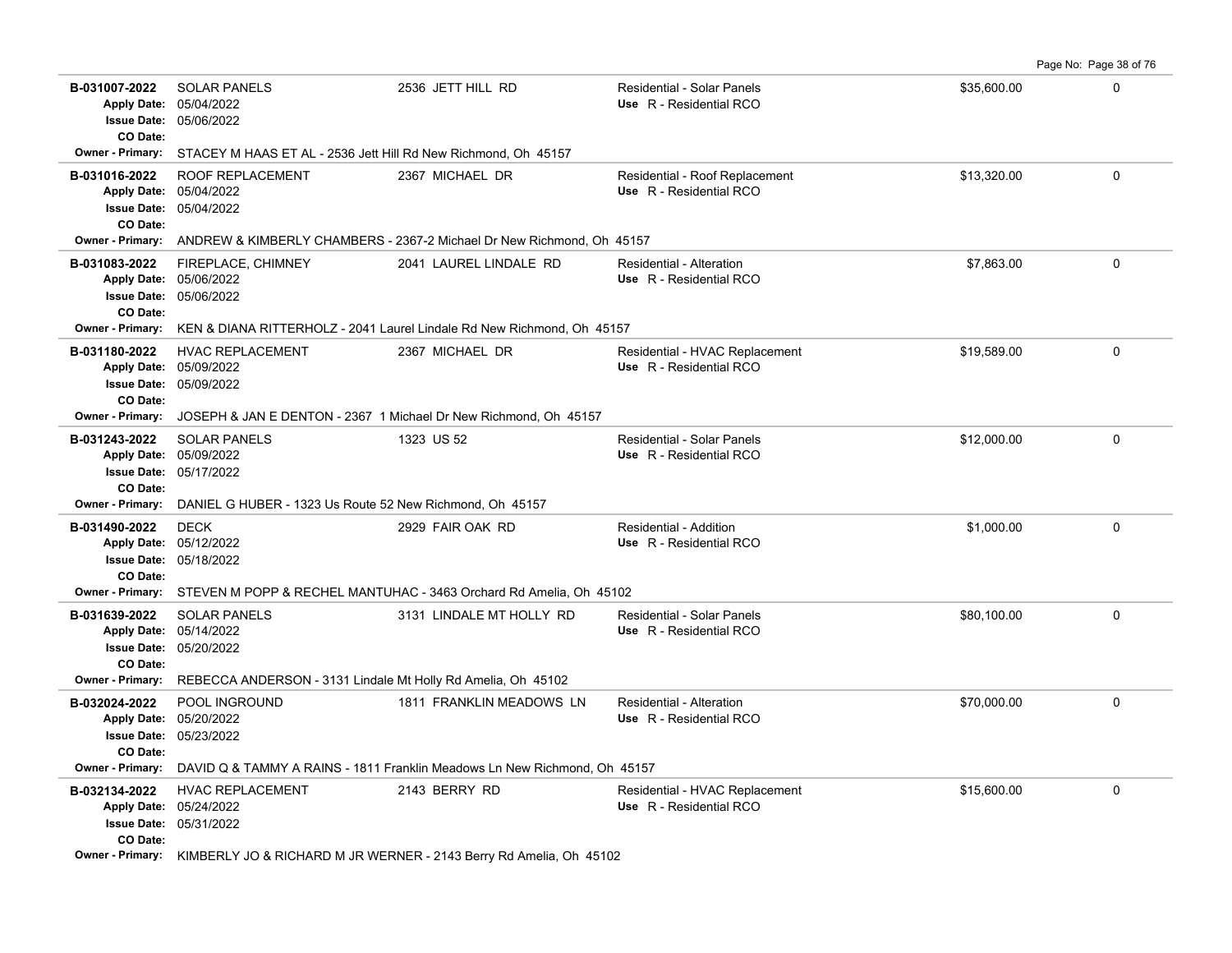Page No: Page 39 of 76

| B-032203-2022<br><b>Apply Date:</b><br>CO Date:                       | POOL INGROUND<br>05/25/2022<br><b>Issue Date: 05/25/2022</b>            |                |                | 1 CHEROKEE TRL                                                                                       | Residential - Alteration<br>Use R - Residential RCO               |        |                                                                          | \$55,000.00           | $\Omega$         |
|-----------------------------------------------------------------------|-------------------------------------------------------------------------|----------------|----------------|------------------------------------------------------------------------------------------------------|-------------------------------------------------------------------|--------|--------------------------------------------------------------------------|-----------------------|------------------|
| <b>Owner - Primary:</b>                                               |                                                                         |                |                | WILLIAM C & KELLY S GABRIEL - 1 Cherokee Trl New Richmond, Oh 45157                                  |                                                                   |        |                                                                          |                       |                  |
| B-032381-2022<br><b>Apply Date:</b><br><b>Issue Date:</b>             | <b>ELECTRIC UPGRADE</b><br>05/31/2022<br>05/31/2022                     |                |                | 1694 TWELVEMILE RD                                                                                   | Residential - Electric Service Upgrade<br>Use R - Residential RCO |        |                                                                          | \$8,000.00            | $\Omega$         |
| CO Date:<br><b>Owner - Primary:</b>                                   |                                                                         |                |                | JEREMY HENSLEY - 1694 Twelve Mile Rd New Richmond, Oh 45157                                          |                                                                   |        |                                                                          |                       |                  |
| SUMMARY FOR Monroe Township                                           |                                                                         |                |                |                                                                                                      |                                                                   |        |                                                                          |                       |                  |
| PERMIT SUMMARY BY APPLICATION WORKTYPE IN THIS TOWNSHIP               |                                                                         |                |                |                                                                                                      |                                                                   |        |                                                                          |                       |                  |
| Worktype                                                              |                                                                         | Issued         | Value          | Worktype                                                                                             | Issued                                                            | Value  | Worktype                                                                 | Issued                | Value            |
| Single-Family Residence (SFR)                                         |                                                                         | $\overline{c}$ | \$958,000.00   | Two-Family Residence (TFR)                                                                           | $\Omega$                                                          | \$0.00 | Commercial New (COMNEW)                                                  | $\mathbf 0$           | \$0.00           |
| Residential Addition (RESADD)                                         |                                                                         | $\mathbf{1}$   | \$1,000.00     | Three-Family Residence (THFR)                                                                        | 0                                                                 | \$0.00 | Commercial Addition (COMADD)                                             | 0                     | \$0.00           |
| Residential Alteration (RESALT)                                       |                                                                         | 11             | \$326,672.00   | Four-Family Residence (FFR)                                                                          | 0                                                                 | \$0.00 | Commercial Alteration (COMALT)                                           | 0                     | \$0.00           |
| Res Accessory Structure (ACCSTR)                                      |                                                                         | $\mathbf{1}$   | \$11,128.69    | Multi-Family Residence (MULTFR)                                                                      | 0                                                                 | \$0.00 | All Other Project Types                                                  | 7                     | \$185,809.00     |
|                                                                       |                                                                         |                |                | Single-Family Unit (SFU)                                                                             | 0                                                                 | \$0.00 |                                                                          |                       |                  |
| <b>NUMBER OF PERMITS ISSUED: 15</b>                                   |                                                                         |                |                |                                                                                                      |                                                                   |        |                                                                          |                       |                  |
| <b>DECLARED VALUE: \$1,296,800.69</b>                                 |                                                                         |                |                |                                                                                                      |                                                                   |        |                                                                          |                       |                  |
| <b>New Richmond Village</b>                                           |                                                                         |                |                |                                                                                                      |                                                                   |        |                                                                          |                       |                  |
|                                                                       | A-2 - Assembly; Banguet Hall, Restaurant                                |                |                |                                                                                                      |                                                                   |        |                                                                          |                       |                  |
| Permit#                                                               | <b>Application Name</b>                                                 |                | <b>Address</b> |                                                                                                      | <b>Work Type / Class</b>                                          |        |                                                                          | <b>Declared Value</b> | <b>Bldg Area</b> |
| F-032243-2022<br>CO Date:<br><b>Owner - Primary:</b>                  | EL BARRIO HS<br>Apply Date: 05/26/2022<br><b>Issue Date: 05/31/2022</b> |                |                | 1101 FRONT ST<br>JOE AMMERMANAMMERMAN INVESTMENTS LLC - 3233 Lindale Mount Holly Rd Amelia, Oh 45102 | Use A-2 - Assembly; Banquet Hall, Restaurant                      |        | Fire Protection Systems - Fire Sprinkler - Kitchen Hood Supp \$60,000.00 |                       | 0                |
| <b>R</b> - Residential RCO                                            |                                                                         |                |                |                                                                                                      |                                                                   |        |                                                                          |                       |                  |
| Permit#                                                               | <b>Application Name</b>                                                 |                | <b>Address</b> |                                                                                                      | <b>Work Type / Class</b>                                          |        |                                                                          | <b>Declared Value</b> | <b>Bldg Area</b> |
| B-030588-2022<br><b>Apply Date:</b><br>CO Date:                       | <b>RYAN HOMES</b><br>04/28/2022<br><b>Issue Date: 05/09/2022</b>        |                |                | 203 RIVERS BREEZE CT                                                                                 | Residential - Single Family Residence<br>Use R - Residential RCO  |        |                                                                          | \$191,070.00          | 3,540            |
| Owner - Primary:                                                      |                                                                         |                |                | GRAHAM PARLINNR DEVELOPMENT - 9091 Montgomery Rd Cincinnati, Oh 45242                                |                                                                   |        |                                                                          |                       |                  |
| B-030589-2022<br><b>Apply Date:</b><br><b>Issue Date:</b><br>CO Date: | <b>RYAN HOMES</b><br>04/28/2022<br>05/09/2022                           |                |                | 102 SUNRISE LN                                                                                       | Residential - Single Family Residence<br>Use R - Residential RCO  |        |                                                                          | \$150,125.00          | 2,324            |
| <b>Owner - Primary:</b>                                               |                                                                         |                |                | GRAHAM PARLINNR DEVELOPMENT - 9091 Montgomery Rd Cincinnati, Oh 45242                                |                                                                   |        |                                                                          |                       |                  |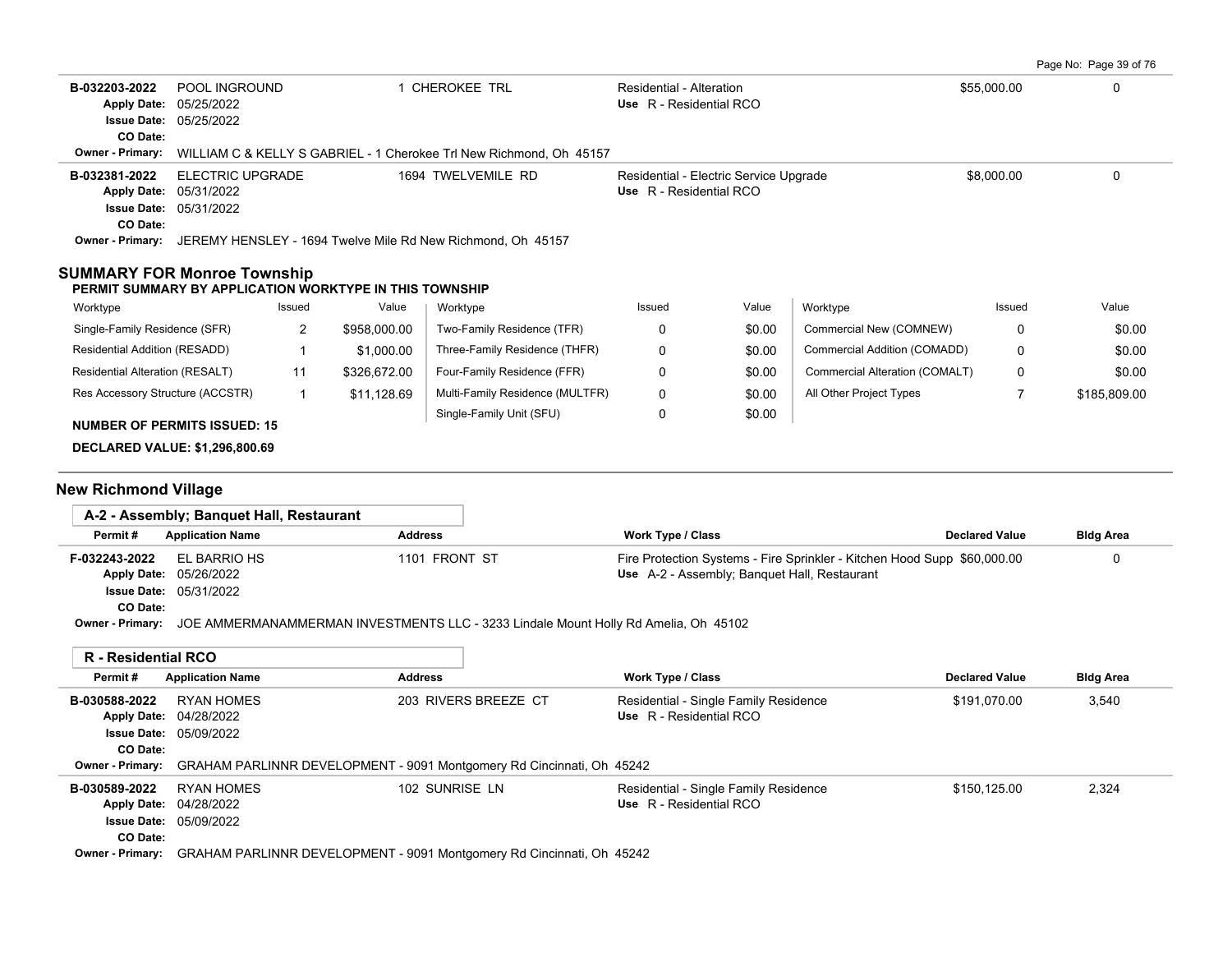|                                                                       |                                                                                                                                              |                                                                       |                                                                  |              | Page No: Page 40 of 76 |
|-----------------------------------------------------------------------|----------------------------------------------------------------------------------------------------------------------------------------------|-----------------------------------------------------------------------|------------------------------------------------------------------|--------------|------------------------|
| B-030590-2022<br><b>Apply Date:</b><br><b>Issue Date:</b><br>CO Date: | <b>RYAN HOMES</b><br>04/28/2022<br>05/09/2022                                                                                                | 112 SUNRISE LN                                                        | Residential - Single Family Residence<br>Use R - Residential RCO | \$137,240.00 | 1,852                  |
| <b>Owner - Primary:</b>                                               | NVR INC - 8622 Jacquemin Dr West Chester, Oh 45069                                                                                           |                                                                       |                                                                  |              |                        |
| B-030592-2022<br><b>Apply Date:</b><br>CO Date:                       | <b>RYAN HOMES</b><br>04/28/2022<br><b>Issue Date: 05/09/2022</b>                                                                             | 116 SUNRISE LN                                                        | Residential - Single Family Residence<br>Use R - Residential RCO | \$151,396.00 | 2,092                  |
| <b>Owner - Primary:</b>                                               | NVR INC - 8622 Jacquemin Dr West Chester, Oh 45069                                                                                           |                                                                       |                                                                  |              |                        |
| B-030602-2022<br><b>Apply Date:</b><br>CO Date:                       | <b>SOLAR PANELS</b><br>04/28/2022<br>Issue Date: 05/02/2022                                                                                  | 113 CROSSING CIRCLE CT                                                | Residential - Solar Panels<br>Use R - Residential RCO            | \$9,022.00   | $\mathbf 0$            |
| <b>Owner - Primary:</b>                                               |                                                                                                                                              | WILLIAM & YVONNE KING - 113 Crossing Circle Ct New Richmond, Oh 45157 |                                                                  |              |                        |
| B-030672-2022<br><b>Apply Date:</b><br>CO Date:                       | <b>RYAN HOMES</b><br>04/29/2022<br><b>Issue Date: 05/09/2022</b>                                                                             | 236 RIVERS BREEZE CT                                                  | Residential - Single Family Residence<br>Use R - Residential RCO | \$140,919.00 | 1,864                  |
| <b>Owner - Primary:</b>                                               | NVR INC - 8622 Jacquemin Dr West Chester, Oh 45069                                                                                           |                                                                       |                                                                  |              |                        |
| B-030742-2022<br><b>Apply Date:</b><br>CO Date:                       | <b>RYAN HOMES</b><br>04/30/2022<br><b>Issue Date: 05/09/2022</b>                                                                             | 205 RIVERS BREEZE CT                                                  | Residential - Single Family Residence<br>Use R - Residential RCO | \$182,195.00 | 3,548                  |
| <b>Owner - Primary:</b>                                               |                                                                                                                                              | GRAHAM PARLINNR DEVELOPMENT - 9091 Montgomery Rd Cincinnati, Oh 45242 |                                                                  |              |                        |
| B-030808-2022<br><b>Apply Date:</b><br><b>Issue Date:</b><br>CO Date: | <b>POLE BARN</b><br>05/02/2022<br>05/13/2022                                                                                                 | 844 OLD US 52                                                         | Residential - Accessory Structure<br>Use R - Residential RCO     | \$50,000.00  | 1,920                  |
| <b>Owner - Primary:</b>                                               | MARK & PAMELA HAIGHT - 975 Klondyke Rd Milford, Oh 45150                                                                                     |                                                                       |                                                                  |              |                        |
| B-031082-2022<br><b>Apply Date:</b><br><b>Issue Date:</b><br>CO Date: | <b>DECK</b><br>05/06/2022<br>05/18/2022                                                                                                      | 132 UNION STATION WAY                                                 | Residential - Addition<br>Use R - Residential RCO                | \$5,000.00   | 144                    |
| <b>Owner - Primary:</b>                                               |                                                                                                                                              | THERESA A KERSKER - 132 Union Station Way New Richmond, Oh 45157      |                                                                  |              |                        |
| B-031448-2022<br>CO Date:<br><b>Owner - Primary:</b>                  | <b>RYAN HOMES</b><br>Apply Date: 05/12/2022<br><b>Issue Date: 05/17/2022</b><br>NR DEVELOPMENT LLC - 9091 Montgomery Rd Cincinnati, Oh 45242 | 208 RIVERS BREEZE CT                                                  | Residential - Single Family Residence<br>Use R - Residential RCO | \$169,840.00 | 3,107                  |
| B-031449-2022                                                         | <b>RYAN HOMES</b>                                                                                                                            | 230 RIVERS BREEZE CT                                                  | Residential - Single Family Residence                            | \$145,433.00 | 2,424                  |
| <b>Issue Date:</b><br>CO Date:                                        | Apply Date: 05/12/2022<br>05/17/2022                                                                                                         |                                                                       | Use R - Residential RCO                                          |              |                        |
|                                                                       | Owner - Primary: NR DEVELOPMENT LLC - 9091 Montgomery Rd Cincinnati, Oh 45242                                                                |                                                                       |                                                                  |              |                        |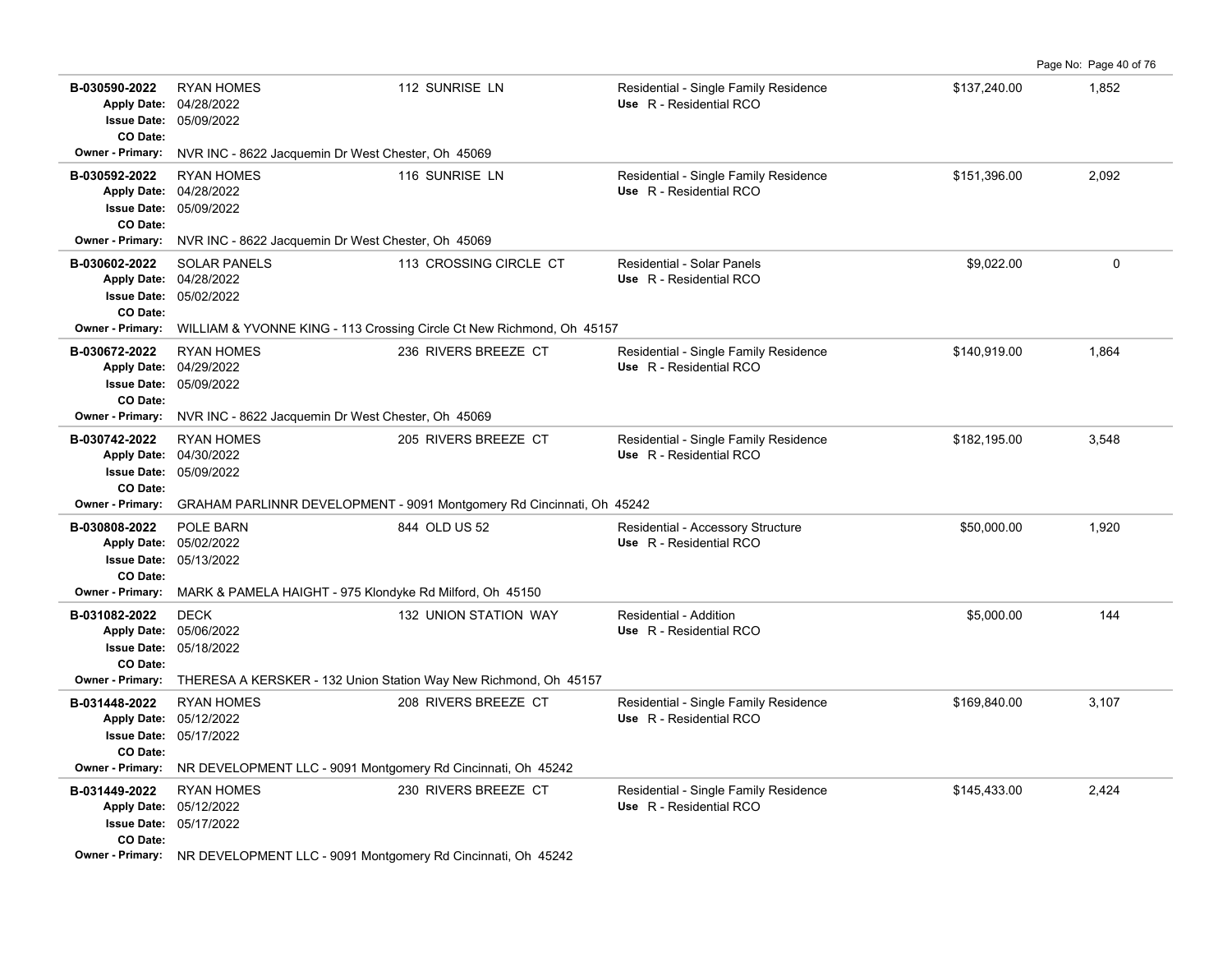|                                                |            |                |                                                                  |              | Page No: Page 41 of 76 |
|------------------------------------------------|------------|----------------|------------------------------------------------------------------|--------------|------------------------|
| B-031450-2022<br><b>Apply Date: 05/12/2022</b> | RYAN HOMES | 122 SUNRISE LN | Residential - Single Family Residence<br>Use R - Residential RCO | \$159 472 00 | 2.744                  |

| B-031450-2022<br>CO Date: | RYAN HOMES<br>Apply Date: 05/12/2022<br><b>Issue Date: 05/17/2022</b>                | 122 SUNRISE LN      | Residential - Single Family Residence<br>Use R - Residential RCO | \$159,472.00 | 2,744 |  |  |  |
|---------------------------|--------------------------------------------------------------------------------------|---------------------|------------------------------------------------------------------|--------------|-------|--|--|--|
| Owner - Primary:          | NR DEVELOPMENT LLC - 9091 Montgomery Rd Cincinnati, Oh 45242                         |                     |                                                                  |              |       |  |  |  |
| B-031451-2022<br>CO Date: | <b>RYAN HOMES</b><br>Apply Date: 05/12/2022<br><b>Issue Date: 05/17/2022</b>         | 226 RIVER BREEZE CT | Residential - Single Family Residence<br>Use R - Residential RCO | \$141,986.00 | 1,864 |  |  |  |
|                           | <b>Owner - Primary:</b> NR DEVELOPMENT LLC - 9091 Montgomery Rd Cincinnati, Oh 45242 |                     |                                                                  |              |       |  |  |  |
| B-032078-2022<br>CO Date: | SUNROOM, DECK<br>Apply Date: 05/23/2022<br><b>Issue Date: 05/26/2022</b>             | 226 COMPASS CT      | Residential - Addition<br>Use R - Residential RCO                | \$77,924.00  | 241   |  |  |  |
| <b>Owner - Primary:</b>   | ROGER SELLS - 226 Compass Ct New Richmond, Oh 45157                                  |                     |                                                                  |              |       |  |  |  |
| B-032302-2022<br>CO Date: | DECK, BR(2), BATH<br>Apply Date: 05/27/2022<br><b>Issue Date: 05/31/2022</b>         | 195 RACE ST         | Residential - Addition<br>Use R - Residential RCO                | \$10,000.00  | 2,000 |  |  |  |
|                           | <b>Owner - Primary:</b> BRANDIE LANHAM - 2541 State Route 232 New Richmond, Oh 45157 |                     |                                                                  |              |       |  |  |  |

#### **SUMMARY FOR New Richmond Village**

**PERMIT SUMMARY BY APPLICATION WORKTYPE IN THIS TOWNSHIP**

| Worktype                               | Issued | Value          | Worktype                        | Issued | Value  | Worktype                       | Issued | Value       |
|----------------------------------------|--------|----------------|---------------------------------|--------|--------|--------------------------------|--------|-------------|
| Single-Family Residence (SFR)          | 10     | \$1.569.676.00 | Two-Family Residence (TFR)      |        | \$0.00 | Commercial New (COMNEW)        | 0      | \$0.00      |
| Residential Addition (RESADD)          |        | \$92.924.00    | Three-Family Residence (THFR)   |        | \$0.00 | Commercial Addition (COMADD)   | 0      | \$0.00      |
| <b>Residential Alteration (RESALT)</b> |        | \$9.022.00     | Four-Family Residence (FFR)     |        | \$0.00 | Commercial Alteration (COMALT) | 0      | \$0.00      |
| Res Accessory Structure (ACCSTR)       |        | \$50,000.00    | Multi-Family Residence (MULTFR) |        | \$0.00 | All Other Project Types        |        | \$69.022.00 |
|                                        |        |                | Single-Family Unit (SFU)        |        | \$0.00 |                                |        |             |

**NUMBER OF PERMITS ISSUED: 16**

**DECLARED VALUE: \$1,781,622.00**

### **Ohio Township**

|                         | <b>R</b> - Residential RCO                                                                       |                   |                                                                  |                       |                  |
|-------------------------|--------------------------------------------------------------------------------------------------|-------------------|------------------------------------------------------------------|-----------------------|------------------|
| Permit#                 | <b>Application Name</b>                                                                          | <b>Address</b>    | <b>Work Type / Class</b>                                         | <b>Declared Value</b> | <b>Bldg Area</b> |
| B-030979-2022           | <b>PARAGON CUSTOM BUILDERS</b><br><b>Apply Date: 05/04/2022</b><br><b>Issue Date: 05/12/2022</b> | 2818 SUGARTREE LN | Residential - Single Family Residence<br>Use R - Residential RCO | \$544.000.00          | 4,854            |
| CO Date:                |                                                                                                  |                   |                                                                  |                       |                  |
| <b>Owner - Primary:</b> | GREG KELSO - 8737 Empire Ct Cincinnati, Oh 45231                                                 |                   |                                                                  |                       |                  |
| B-030984-2022           | <b>TUCKERS SFR</b><br><b>Apply Date: 05/04/2022</b>                                              | 2830 SUGARTREE LN | Residential - Single Family Residence<br>Use R - Residential RCO | \$344.036.00          | 4,183            |
|                         | <b>Issue Date: 05/17/2022</b>                                                                    |                   |                                                                  |                       |                  |
| CO Date:                |                                                                                                  |                   |                                                                  |                       |                  |
| <b>Owner - Primary:</b> | JON & STEPHANIE TUCKER - 7 Eastridge Dr Amelia, Oh 45102                                         |                   |                                                                  |                       |                  |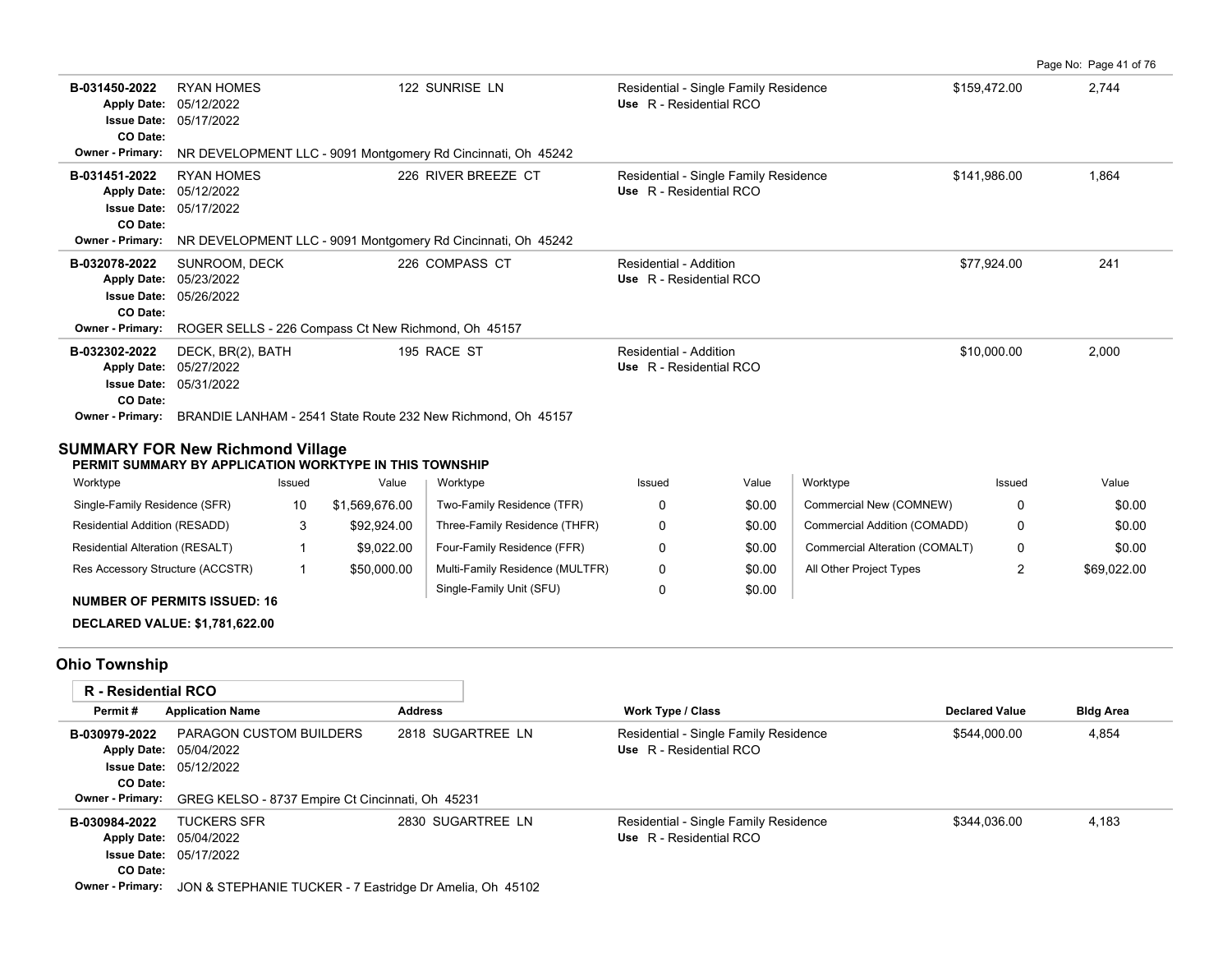\$0.00

0

|                                  | U - Utility & Miscellaneous                             |          |                |                                                                           |                          |                                 |                                |                       |                  |  |
|----------------------------------|---------------------------------------------------------|----------|----------------|---------------------------------------------------------------------------|--------------------------|---------------------------------|--------------------------------|-----------------------|------------------|--|
| Permit#                          | <b>Application Name</b>                                 |          | <b>Address</b> |                                                                           | <b>Work Type / Class</b> |                                 |                                | <b>Declared Value</b> | <b>Bldg Area</b> |  |
| B-031263-2022                    | TENT HONEYSUCKLE RANCH                                  |          |                | 1297 WILSON DUNHAM HILL RD                                                | Commercial - Alteration  |                                 |                                | \$100.00              | 1,200            |  |
| <b>Apply Date:</b>               | 05/09/2022                                              |          |                |                                                                           |                          | Use U - Utility & Miscellaneous |                                |                       |                  |  |
| <b>Issue Date:</b>               | 05/21/2022                                              |          |                |                                                                           |                          |                                 |                                |                       |                  |  |
| <b>CO Date:</b>                  | 05/27/2022                                              |          |                |                                                                           |                          |                                 |                                |                       |                  |  |
| <b>Owner - Primary:</b>          |                                                         |          |                | HENRY W & SUSAN M MCCUSKER - 1297 Wilson Dunham Rd New Richmond, Oh 45157 |                          |                                 |                                |                       |                  |  |
| <b>SUMMARY FOR Ohio Township</b> | PERMIT SUMMARY BY APPLICATION WORKTYPE IN THIS TOWNSHIP |          |                |                                                                           |                          |                                 |                                |                       |                  |  |
| Worktype                         |                                                         | Issued   | Value          | Worktype                                                                  | Issued                   | Value                           | Worktype                       | Issued                | Value            |  |
| Single-Family Residence (SFR)    |                                                         | 2        | \$888,036.00   | Two-Family Residence (TFR)                                                | 0                        | \$0.00                          | Commercial New (COMNEW)        | 0                     | \$0.00           |  |
| Residential Addition (RESADD)    |                                                         | $\Omega$ | \$0.00         | Three-Family Residence (THFR)                                             | 0                        | \$0.00                          | Commercial Addition (COMADD)   | 0                     | \$0.00           |  |
| Residential Alteration (RESALT)  |                                                         | 0        | \$0.00         | Four-Family Residence (FFR)                                               | 0                        | \$0.00                          | Commercial Alteration (COMALT) |                       | \$100.00         |  |

 0 0

\$0.00 \$0.00

Single-Family Unit (SFU) Multi-Family Residence (MULTFR) All Other Project Types

#### **NUMBER OF PERMITS ISSUED: 3**

Res Accessory Structure (ACCSTR)

**DECLARED VALUE: \$888,136.00**

## **Pierce Township**

| <b>B</b> - Business        |                                                                      |                                                                       |                                   |                       |                  |
|----------------------------|----------------------------------------------------------------------|-----------------------------------------------------------------------|-----------------------------------|-----------------------|------------------|
| Permit#                    | <b>Application Name</b>                                              | <b>Address</b>                                                        | <b>Work Type / Class</b>          | <b>Declared Value</b> | <b>Bldg Area</b> |
| B-031386-2022              | <b>B-YOND INK</b>                                                    | 1139 SR 125                                                           | Commercial - Alteration           | \$0.00                | 0                |
| <b>Apply Date:</b>         | 05/11/2022                                                           |                                                                       | Use B - Business                  |                       |                  |
| <b>Issue Date:</b>         | 05/24/2022                                                           |                                                                       |                                   |                       |                  |
| <b>CO Date:</b>            | 05/31/2022                                                           |                                                                       |                                   |                       |                  |
| <b>Owner - Primary:</b>    | JOHN ELLISELREGO PROPERTIES LLC - 1367 Dyer Ave Cincinnati, Oh 45230 |                                                                       |                                   |                       |                  |
|                            |                                                                      |                                                                       |                                   |                       |                  |
| <b>R</b> - Residential RCO |                                                                      |                                                                       |                                   |                       |                  |
| Permit#                    | <b>Application Name</b>                                              | <b>Address</b>                                                        | <b>Work Type / Class</b>          | <b>Declared Value</b> | <b>Bldg Area</b> |
|                            |                                                                      |                                                                       |                                   |                       |                  |
| B-029782-2022              | POOL INGROUND, SHED                                                  | 1012 LEGENDWOOD LN                                                    | Residential - Accessory Structure | \$70,000.00           | 314              |
| <b>Apply Date:</b>         | 04/14/2022                                                           |                                                                       | Use R - Residential RCO           |                       |                  |
| <b>Issue Date:</b>         | 05/14/2022                                                           |                                                                       |                                   |                       |                  |
| CO Date:                   |                                                                      |                                                                       |                                   |                       |                  |
| <b>Owner - Primary:</b>    |                                                                      | JAMES M & FEDORUK ALLA RYAN - 1012 Legendwood Ln Cincinnati, Oh 45245 |                                   |                       |                  |
| B-029834-2022              | DECK, FRONT HAND RAIL                                                | 72 GLEN MARY DR                                                       | Residential - Accessory Structure | \$15,783.36           | 288              |
| <b>Apply Date:</b>         | 04/14/2022                                                           |                                                                       | Use R - Residential RCO           |                       |                  |
| <b>Issue Date:</b>         | 05/10/2022                                                           |                                                                       |                                   |                       |                  |

**Owner - Primary:** PATRICIA A MARSHALL - 72 Glen Mary Dr Amelia, Oh 45102

0

\$0.00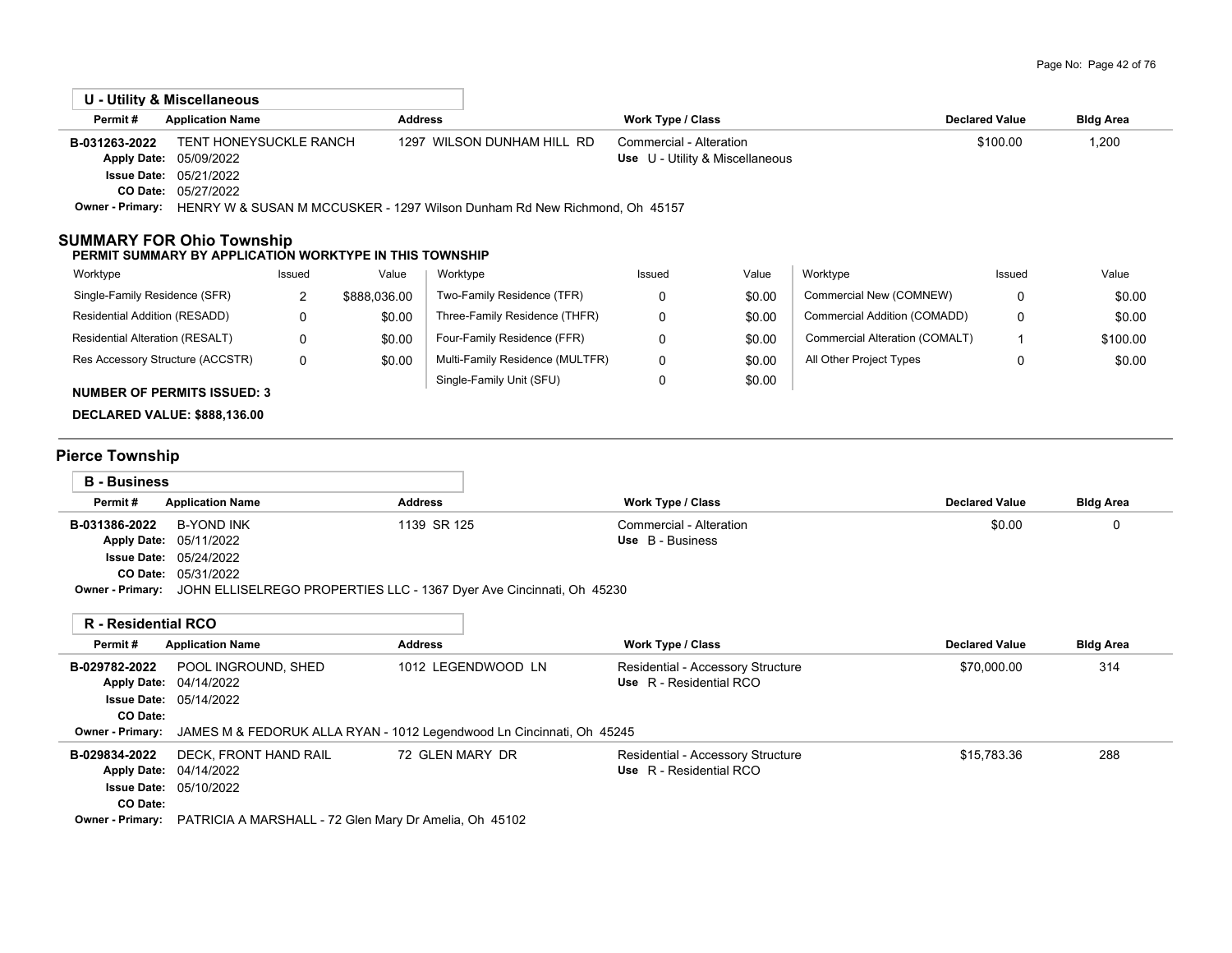**B-029943-2022** \$2,000.00 0 ELECTRIC CAR CHARGER 636 LOCUST CORNER RD Residential - Alteration 05/12/2022 **Issue Date:** Apply Date: 04/16/2022 **Apply Date: Use** R - Residential RCO **CO Date: Owner - Primary:** JEAN CAMPBELL & DOUGLAS GEVERTS - 636 Locust Corner Rd Cincinnati, Oh 45245 **B-030243-2022** \$30,000.00 576 GARAGE DETACHED 3524 BEHYMER RD Residential - Accessory Structure 05/21/2022 **Issue Date:** 04/22/2022 **Apply Date: Use** R - Residential RCO **CO Date: Owner - Primary:** JOHN PIERCE - 3524 Behymer Rd Cincinnati, Oh 45245 **B-030403-2022** \$2,500.00 256 05/02/2022 **Issue Date:** 04/26/2022 **Apply Date: Use** R - Residential RCO DECK 54 CEDARWOOD DR Residential - Addition **CO Date: Owner - Primary:** CHRISTINA EVE ATKINS - 54 Cedarwood Dr Amelia, Oh 45102 B-030520-2022 JUSTIN DOYLE HOMES 1325 RIVERWALK DR Residential - Single Family Residence \$700,000.00 3,300 05/09/2022 **Issue Date:** 04/27/2022 **Apply Date: Use** R - Residential RCO **CO Date: Owner - Primary:** MOLL TYLER R VON - 481 Harrison Woods Ct Cincinnati, Oh 45244 **B-030666-2022** HVAC REPLACEMENT 1091 CAMERON GLEN Residential - HVAC Replacement \$5,000.00 \$5,000.00 0 05/11/2022 **CO Date:** 05/04/2022 **Issue Date:** Apply Date: 04/29/2022 **Apply Date: Use** R - Residential RCO **Owner - Primary:** RICHARD J & PATRICIA A HARRMANN - 1091 Cameron Glen St Cincinnati, Oh 45245 B-030685-2022 TK CONSTRUCTORS 3782 FULTON GROVE RD Residential - Single Family Residence \$495,000.00 5,178 12/02/2020 **CO Date:** 05/02/2022 **Issue Date:** Apply Date: 04/29/2022 **Apply Date: Use** R - Residential RCO **Owner - Primary:** TEJAY & MARIE ASBURY - 4627 Summerside Rd Cincinnati, Oh 45244 **B-030735-2022** \$5,000.00 0 05/03/2022 **Issue Date:** Apply Date: 04/30/2022 DEMO 843 BRADBURY RD Residential - Alteration **Apply Date: Use** R - Residential RCO **CO Date: Owner - Primary:** THOMAS & MARCELLA MEYER - 3600 Slaven Rd Cincinnati, Oh 45245 B-030779-2022 FISCHER HOMES 3894 KIPPLING CROSSING Residential - Single Family Residence \$336,083.00 4,670 05/06/2022 **Issue Date:** 05/02/2022 **Apply Date: Use** R - Residential RCO **CO Date: Owner - Primary:** Permit TeamGRAND COMMUNITIES LTD - 3940 Olympic Bv, Ste 400 Erlanger, Ky 41018 B-030788-2022 FISCHER HOMES 3777 STURBRIDGE WAY Residential - Single Family Residence \$435,154.00 5,531 05/05/2022 **Issue Date:** 05/02/2022 **Apply Date: Use** R - Residential RCO **CO Date:**

Page No: Page 43 of 76

**Owner - Primary:** GRAND COMMUNITIES LTD - 3940 Olympic Bl, Ste 400 Erlanger, Ky 41018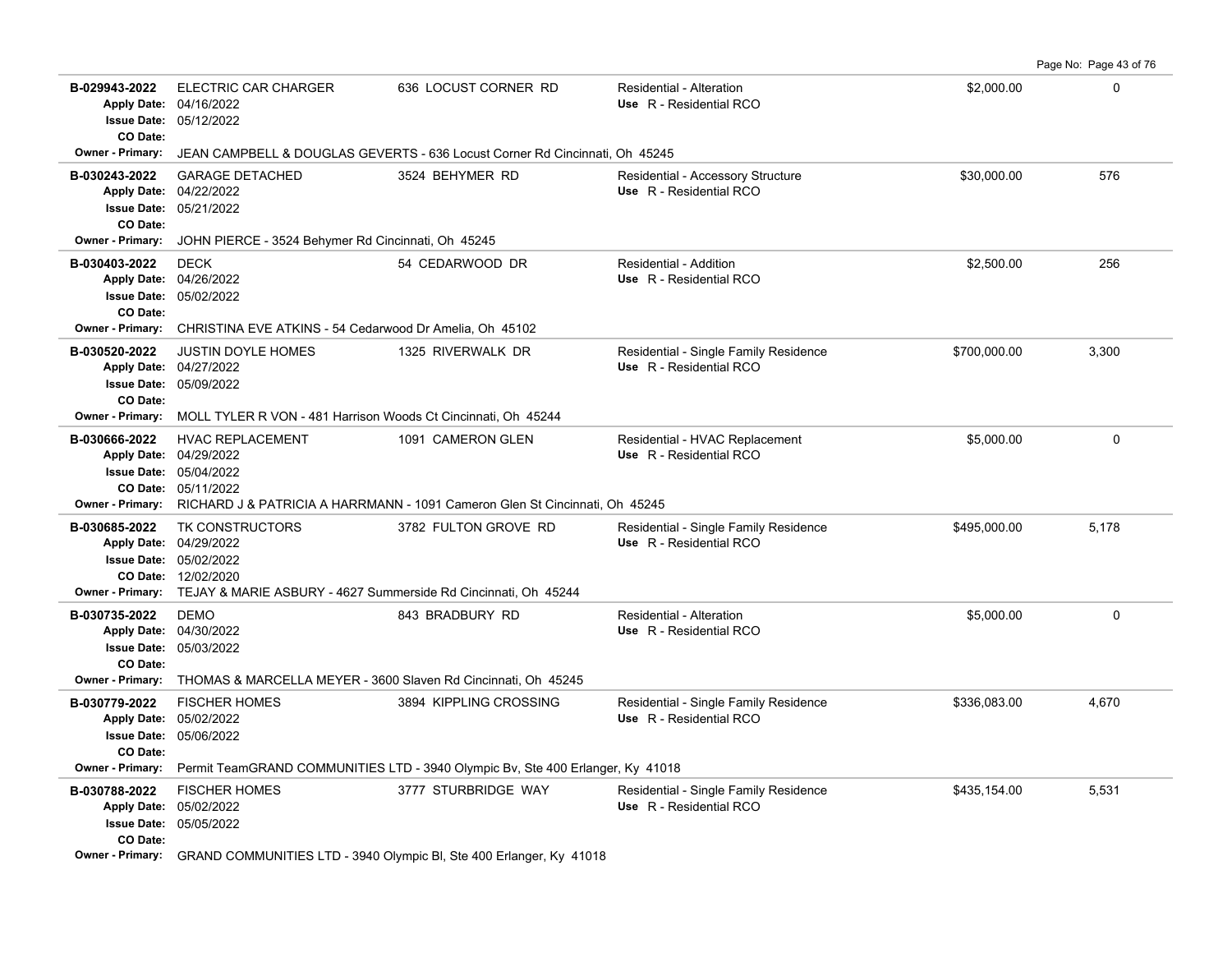|                                                                            |                                                                                                                                                                      |                                                                                                    |                                                                   |              | Page No: Page 44 of 76 |
|----------------------------------------------------------------------------|----------------------------------------------------------------------------------------------------------------------------------------------------------------------|----------------------------------------------------------------------------------------------------|-------------------------------------------------------------------|--------------|------------------------|
| B-030794-2022<br><b>Apply Date:</b><br><b>Issue Date:</b><br>CO Date:      | <b>FISCHER HOMES</b><br>05/02/2022<br>05/06/2022                                                                                                                     | 3872 KIPPLING CROSSING                                                                             | Residential - Single Family Residence<br>Use R - Residential RCO  | \$251,252.00 | 4,198                  |
| <b>Owner - Primary:</b>                                                    | FISCHER SFH - 3940 Olympic Blvd, Ste 400 Erlanger, Ky 41018                                                                                                          |                                                                                                    |                                                                   |              |                        |
| B-030837-2022<br><b>Apply Date:</b><br>CO Date:                            | <b>FISCHER HOMES</b><br>05/02/2022<br>Issue Date: 05/05/2022                                                                                                         | 3797 STURBRIDGE WAY                                                                                | Residential - Single Family Residence<br>Use R - Residential RCO  | \$468,036.00 | 5,029                  |
| <b>Owner - Primary:</b>                                                    |                                                                                                                                                                      | Permit TeamGRAND COMMUNITIES LTD - 3940 Olympic By, Ste 400 Erlanger, Ky 41018                     |                                                                   |              |                        |
| B-030843-2022<br><b>Apply Date:</b><br><b>Issue Date:</b><br>CO Date:      | <b>FISCHER HOMES</b><br>05/02/2022<br>05/05/2022                                                                                                                     | 3779 STURBRIDGE WAY                                                                                | Residential - Single Family Residence<br>Use R - Residential RCO  | \$436,610.00 | 5,717                  |
| <b>Owner - Primary:</b>                                                    |                                                                                                                                                                      | Permit TeamGRAND COMMUNITIES LTD - 3940 Olympic By, Ste 400 Erlanger, Ky 41018                     |                                                                   |              |                        |
| B-030946-2022<br>CO Date:                                                  | <b>WATER CHANGEOVER</b><br>Apply Date: 05/03/2022<br><b>Issue Date: 05/03/2022</b>                                                                                   | 849 BRADBURY RD                                                                                    | Residential - Alteration<br>Use R - Residential RCO               | \$5,000.00   | 0                      |
|                                                                            |                                                                                                                                                                      | Owner - Primary: DEWAYNE & TAMI BROUGHTON - 3745 White Chapel Ct Amelia, Oh 45102                  |                                                                   |              |                        |
| B-030953-2022<br><b>Apply Date:</b>                                        | <b>ELECTRIC UPGRADE</b><br>05/03/2022<br><b>Issue Date: 05/03/2022</b><br>CO Date: 05/12/2022                                                                        | 849 BRADBURY RD                                                                                    | Residential - Electric Service Upgrade<br>Use R - Residential RCO | \$1,500.00   | $\mathbf 0$            |
|                                                                            |                                                                                                                                                                      | Owner - Primary: DEWAYNE BROUGHTONBROUGHTON PROPERTIES LLC - 3745 White Chapel Ct Amelia, Oh 45102 |                                                                   |              |                        |
| B-030960-2022<br><b>Issue Date:</b><br>CO Date:                            | DR HORTON<br>Apply Date: 05/04/2022<br>05/14/2022                                                                                                                    | 66 MARIGOLD LN                                                                                     | Residential - Single Family Residence<br>Use R - Residential RCO  | \$142,310.00 | 3,501                  |
| <b>Owner - Primary:</b>                                                    | DR HORTON CINCINNATI - 8180 Corporate Park Dr Cincinnati, Oh 45242                                                                                                   |                                                                                                    |                                                                   |              |                        |
| B-030963-2022<br>CO Date:                                                  | DR HORTON<br>Apply Date: 05/04/2022<br><b>Issue Date: 05/14/2022</b>                                                                                                 | 64 SNAPDRAGON DR                                                                                   | Residential - Single Family Residence<br>Use R - Residential RCO  | \$204,725.00 | 3,521                  |
|                                                                            | <b>Owner - Primary:</b> DR HORTON CINCINNATI - 8180 Corporate Park Dr Cincinnati, Oh 45242                                                                           |                                                                                                    |                                                                   |              |                        |
| B-030965-2022<br><b>Issue Date:</b><br>CO Date:<br><b>Owner - Primary:</b> | DR HORTON<br>Apply Date: 05/04/2022<br>05/14/2022<br>DR HORTON CINCINNATI - 8180 Corporate Park Dr Cincinnati, Oh 45242                                              | 64 MARIGOLD LN                                                                                     | Residential - Single Family Residence<br>Use R - Residential RCO  | \$204,725.00 | 3,468                  |
| B-030972-2022<br>CO Date:                                                  | <b>GARAGE DETACHED</b><br>Apply Date: 05/04/2022<br><b>Issue Date: 05/17/2022</b><br><b>Owner - Primary:</b> Fred & Glen Billingsley - 3406 Cole Rd Amelia, Oh 45102 | 3406 COLE RD                                                                                       | Residential - Accessory Structure<br>Use R - Residential RCO      | \$45,000.00  | 1,200                  |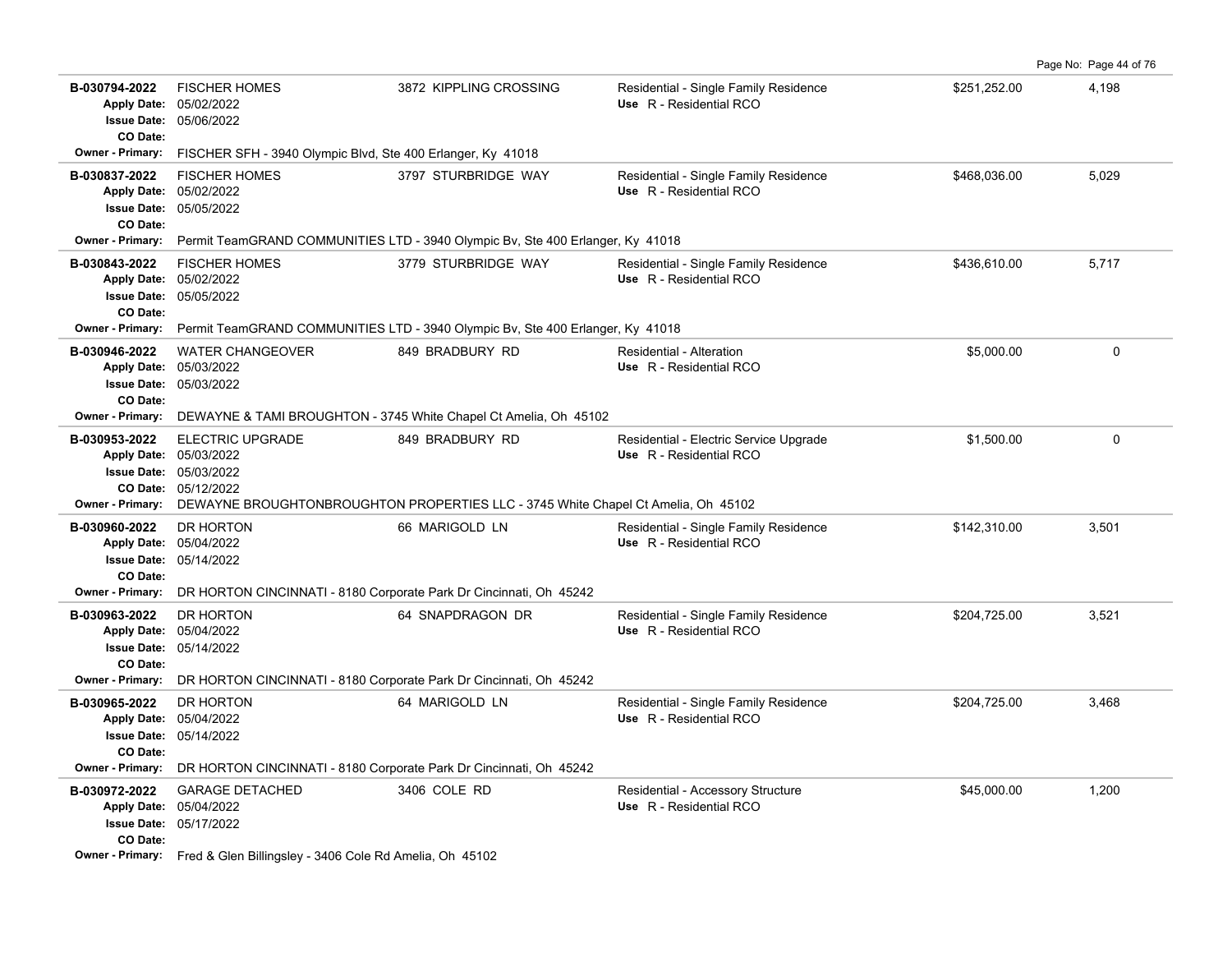| B-031014-2022<br><b>Apply Date:</b><br>CO Date:                       | <b>SOLAR PANELS</b><br>05/04/2022<br><b>Issue Date: 05/06/2022</b>                                        | 8 TICKET WAY                                                                                  | <b>Residential - Solar Panels</b><br>Use R - Residential RCO     | \$6.134.96   | $\mathbf{0}$ |
|-----------------------------------------------------------------------|-----------------------------------------------------------------------------------------------------------|-----------------------------------------------------------------------------------------------|------------------------------------------------------------------|--------------|--------------|
| <b>Owner - Primary:</b>                                               | WANDA JONES BEVINGTON - 8 Ticket Way Amelia, Oh 45102                                                     |                                                                                               |                                                                  |              |              |
| B-031027-2022<br><b>Apply Date:</b><br><b>Issue Date:</b><br>CO Date: | <b>FISCHER HOMES</b><br>05/05/2022<br>05/14/2022                                                          | 1006 PAISLEY CT                                                                               | Residential - Single Family Residence<br>Use R - Residential RCO | \$313,511.00 | 5,240        |
| <b>Owner - Primary:</b>                                               |                                                                                                           | Permit TeamGRAND COMMUNITIES LTD - 3940 Olympic Bv, Ste 400 Erlanger, Ky 41018                |                                                                  |              |              |
| B-031040-2022<br><b>Owner - Primary:</b>                              | <b>HVAC REPLACEMENT</b><br>Apply Date: 05/05/2022<br><b>Issue Date: 05/05/2022</b><br>CO Date: 06/02/2022 | 3652 HIGHLAND GREEN<br>PHILIP M & SUSAN K PRICE - 3652 Highland Green St Cincinnati, Oh 45245 | Residential - HVAC Replacement<br>Use R - Residential RCO        | \$12,000.00  | $\mathbf 0$  |
| B-031046-2022<br>CO Date:                                             | <b>FAMILY ROOM</b><br>Apply Date: 05/05/2022<br><b>Issue Date: 05/25/2022</b>                             | 1157 FAGINS RUN RD                                                                            | Residential - Addition<br>Use R - Residential RCO                | \$40,000.00  | 768          |
| Owner - Primary:                                                      |                                                                                                           | JEFFREY B & MELISSA F HAYWARD - 1157 Fagins Run Rd New Richmond, Oh 45157-9181                |                                                                  |              |              |
| B-031098-2022<br><b>Apply Date:</b><br>CO Date:                       | KITCHEN ALTERATION<br>05/06/2022<br><b>Issue Date: 05/10/2022</b>                                         | 839 COUNTRY CLUB DR                                                                           | Residential - Alteration<br>Use R - Residential RCO              | \$74,500.00  | 785          |
| <b>Owner - Primary:</b>                                               | SUAREZ GINGER LIPPMEIER - 839 Country Club Dr Cincinnati, Oh 45245                                        |                                                                                               |                                                                  |              |              |
| B-031100-2022<br><b>Issue Date:</b><br>CO Date:                       | <b>FIRE DAMAGE</b><br>Apply Date: 05/06/2022<br>05/14/2022                                                | 552 LOCUST RUN RD                                                                             | Residential - Alteration<br>Use R - Residential RCO              | \$100,000.00 | 6,700        |
| <b>Owner - Primary:</b>                                               | LORI R TAYLOR - 552 Locust Run Rd Cincinnati, Oh 45245-3130                                               |                                                                                               |                                                                  |              |              |
| B-031258-2022<br><b>Apply Date:</b><br>CO Date:                       | DR HORTON<br>05/09/2022<br><b>Issue Date: 05/14/2022</b>                                                  | 70 SNAPDRAGON DR                                                                              | Residential - Single Family Residence<br>Use R - Residential RCO | \$195,035.00 | 3,337        |
| Owner - Primary:                                                      | DR HORTON CINCINNATI - 8180 Corporate Park Dr Cincinnati, Oh 45242                                        |                                                                                               |                                                                  |              |              |
| B-031276-2022<br><b>Issue Date:</b><br>CO Date:                       | <b>DR HORTON</b><br>Apply Date: 05/09/2022<br>05/14/2022                                                  | 68 SNAPDRAGON DR                                                                              | Residential - Single Family Residence<br>Use R - Residential RCO | \$223,820.00 | 3,783        |
| <b>Owner - Primary:</b>                                               | DR HORTON CINCINNATI - 8180 Corporate Park Dr Cincinnati, Oh 45242                                        |                                                                                               |                                                                  |              |              |
| B-031290-2022<br><b>Issue Date:</b><br>CO Date:                       | DR HORTON<br>Apply Date: 05/09/2022<br>05/14/2022                                                         | 66 SNAPDRAGON DR                                                                              | Residential - Single Family Residence<br>Use R - Residential RCO | \$172,710.00 | 3,005        |
| <b>Owner - Primary:</b>                                               | DR HORTON CINCINNATI - 8180 Corporate Park Dr Cincinnati, Oh 45242                                        |                                                                                               |                                                                  |              |              |

Page No: Page 45 of 76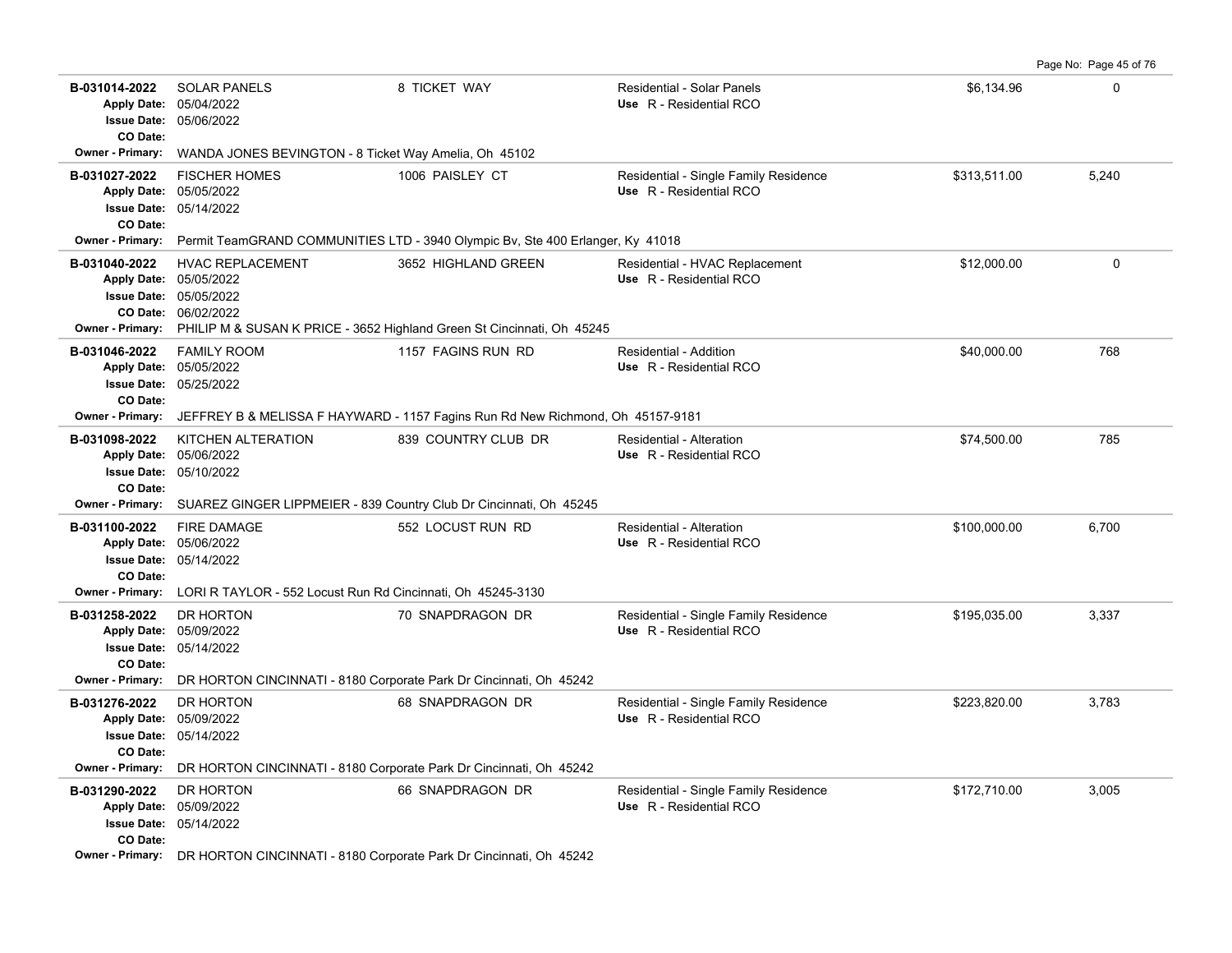|                                                           |                                                                                                                                                                           |                                                                                            |                                                                  |              | Page No: Page 46 of 76 |
|-----------------------------------------------------------|---------------------------------------------------------------------------------------------------------------------------------------------------------------------------|--------------------------------------------------------------------------------------------|------------------------------------------------------------------|--------------|------------------------|
| B-031297-2022<br><b>Issue Date:</b><br>CO Date:           | DR HORTON<br>Apply Date: 05/09/2022<br>05/14/2022                                                                                                                         | 62 SNAPDRAGON DR                                                                           | Residential - Single Family Residence<br>Use R - Residential RCO | \$195,035.00 | 3,337                  |
| <b>Owner - Primary:</b>                                   | DR HORTON CINCINNATI - 8180 Corporate Park Dr Cincinnati, Oh 45242                                                                                                        |                                                                                            |                                                                  |              |                        |
| B-031377-2022<br>CO Date:                                 | <b>RYAN HOMES</b><br>Apply Date: 05/11/2022<br><b>Issue Date: 05/17/2022</b>                                                                                              | 43 CEDARWOOD DR                                                                            | Residential - Single Family Residence<br>Use R - Residential RCO | \$161,028.00 | 2,724                  |
| <b>Owner - Primary:</b>                                   |                                                                                                                                                                           | WELSH DEVELOPMENT COMPANY INC - 5780 State Route 128 Cleves, Oh 45002                      |                                                                  |              |                        |
| B-031383-2022<br>CO Date:<br>Owner - Primary:             | <b>RYAN HOMES</b><br>Apply Date: 05/11/2022<br><b>Issue Date: 05/17/2022</b><br>NVR INC - 8622 Jacquemin Dr West Chester, Oh 45069                                        | 21 LOCUSTWOOD CT                                                                           | Residential - Single Family Residence<br>Use R - Residential RCO | \$146,930.00 | 3,150                  |
| B-031417-2022<br>CO Date:                                 | <b>RYAN HOMES</b><br>Apply Date: 05/11/2022<br><b>Issue Date: 05/17/2022</b>                                                                                              | 20 WOODBRIDGE CT                                                                           | Residential - Single Family Residence<br>Use R - Residential RCO | \$173,604.00 | 3,128                  |
| <b>Owner - Primary:</b>                                   |                                                                                                                                                                           | WELSH DEVELOPMENT COMPANY INC - 5780 State Route 128 Cleves, Oh 45002                      |                                                                  |              |                        |
| B-031515-2022<br>CO Date:                                 | <b>DR HORTON</b><br>Apply Date: 05/12/2022<br><b>Issue Date: 05/17/2022</b>                                                                                               | 60 MARIGOLD LN                                                                             | Residential - Single Family Residence<br>Use R - Residential RCO | \$8,271.51   | 3,782                  |
| <b>Owner - Primary:</b>                                   | DR HORTON CINCINNATI - 8180 Corporate Park Dr Cincinnati, Oh 45242                                                                                                        |                                                                                            |                                                                  |              |                        |
| B-031555-2022<br>Owner - Primary:                         | <b>ELECTRIC REPAIR</b><br>Apply Date: 05/12/2022<br><b>Issue Date: 05/12/2022</b><br>CO Date: 05/26/2022<br>WILLIAM M & LEILANI R PALMER - 3642 Lewis Rd Amelia, Oh 45102 | 3642 LEWIS RD                                                                              | Residential - Alteration<br>Use R - Residential RCO              | \$0.00       | 0                      |
| B-031571-2022<br>CO Date:<br><b>Owner - Primary:</b>      | <b>HVAC REPLACEMENT</b><br>Apply Date: 05/13/2022<br><b>Issue Date: 05/18/2022</b>                                                                                        | 3477 BALLYMORE CT<br>JENNIFER A & STEVEN E FOLKER - 3477 Ballymore Ct Cincinnati, Oh 45245 | Residential - HVAC Replacement<br>Use R - Residential RCO        | \$9,145.00   | $\mathbf 0$            |
| B-031574-2022                                             | DR HORTON                                                                                                                                                                 | 58 MARIGOLD LN                                                                             | Residential - Single Family Residence                            | \$155,325.00 | 3,792                  |
| <b>Issue Date:</b><br>CO Date:<br><b>Owner - Primary:</b> | Apply Date: 05/13/2022<br>05/17/2022<br>DR HORTON CINCINNATI - 8180 Corporate Park Dr Cincinnati, Oh 45242                                                                |                                                                                            | Use R - Residential RCO                                          |              |                        |
| B-031575-2022                                             | POOL INGROUND                                                                                                                                                             | 3639 LEGEND OAKS DR                                                                        | <b>Residential - Alteration</b>                                  | \$41,000.00  | 0                      |
| CO Date:                                                  | Apply Date: 05/13/2022<br><b>Issue Date: 05/17/2022</b>                                                                                                                   |                                                                                            | Use R - Residential RCO                                          |              |                        |
|                                                           | Owner - Primary: WILLIAM S & BEVERLY M CARTER - 3639 Legend Oaks Dr Amelia, Oh 45102                                                                                      |                                                                                            |                                                                  |              |                        |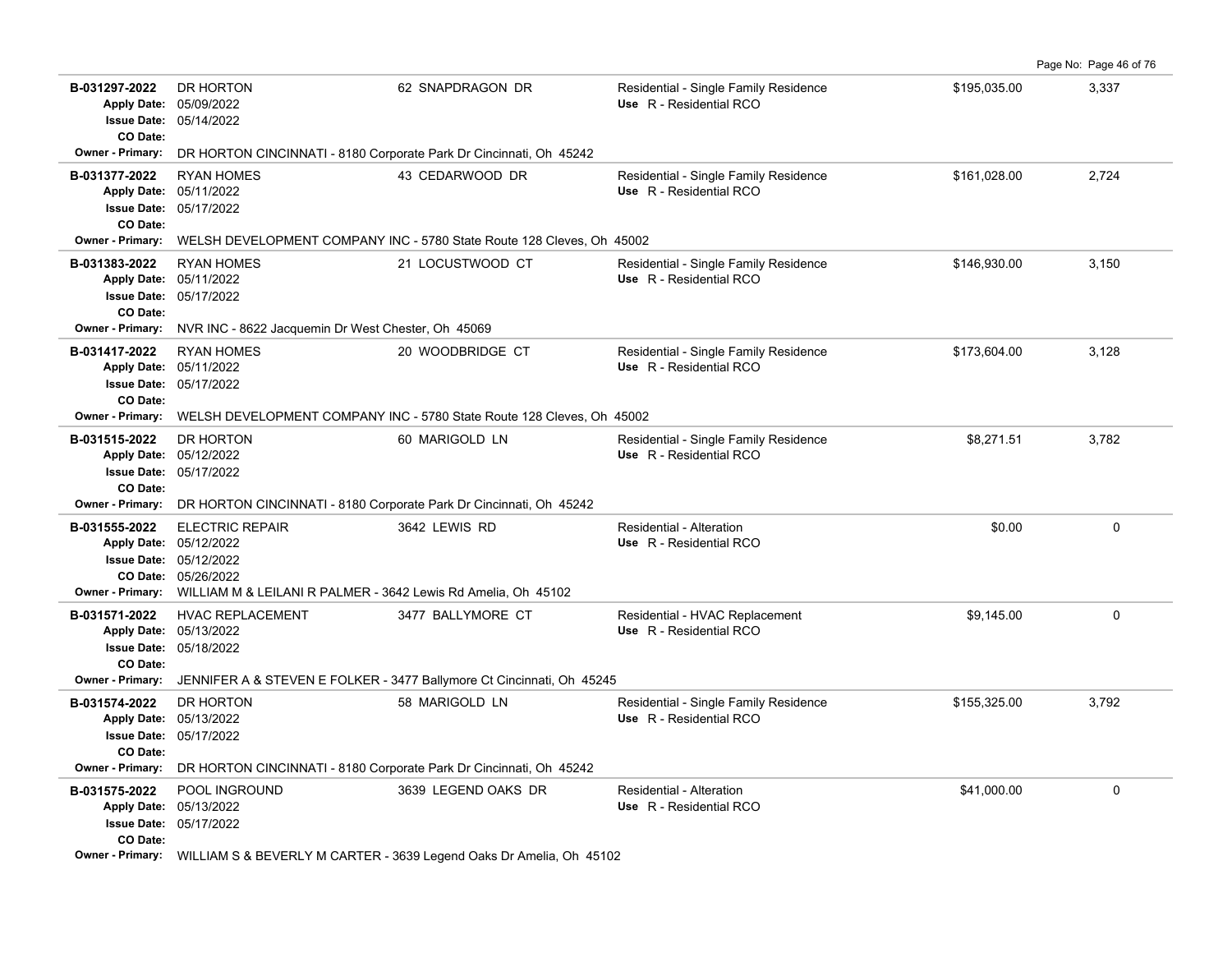| B-031578-2022<br><b>Apply Date:</b><br>CO Date: | DR HORTON<br>05/13/2022<br><b>Issue Date: 05/17/2022</b>                           | 62 MARIGOLD LN                                                         | Residential - Single Family Residence<br>Use R - Residential RCO | \$195,035.00 | 3,337       |
|-------------------------------------------------|------------------------------------------------------------------------------------|------------------------------------------------------------------------|------------------------------------------------------------------|--------------|-------------|
| <b>Owner - Primary:</b>                         | DR HORTON CINCINNATI - 8180 Corporate Park Dr Cincinnati, Oh 45242                 |                                                                        |                                                                  |              |             |
| B-031588-2022<br>CO Date:                       | DR HORTON<br>Apply Date: 05/13/2022<br><b>Issue Date: 05/17/2022</b>               | 60 SNAPDRAGON DR                                                       | Residential - Single Family Residence<br>Use R - Residential RCO | \$223,820.00 | 3,783       |
| <b>Owner - Primary:</b>                         | DR HORTON CINCINNATI - 8180 Corporate Park Dr Cincinnati, Oh 45242                 |                                                                        |                                                                  |              |             |
| B-031603-2022<br>CO Date:                       | DR HORTON<br>Apply Date: 05/13/2022<br><b>Issue Date: 05/17/2022</b>               | 58 SNAPDRAGON DR                                                       | Residential - Single Family Residence<br>Use R - Residential RCO | \$204,725.00 | 3,521       |
| <b>Owner - Primary:</b>                         | DR HORTON CINCINNATI - 8180 Corporate Park Dr Cincinnati, Oh 45242                 |                                                                        |                                                                  |              |             |
| B-031632-2022<br>CO Date:                       | <b>DECK</b><br>Apply Date: 05/14/2022<br><b>Issue Date: 05/19/2022</b>             | 995 LEGENDARY RUN                                                      | Residential - Addition<br>Use R - Residential RCO                | \$40,500.00  | 535         |
| Owner - Primary:                                |                                                                                    | JERRY W & SUSAN M MILLER - 995 E Legendary Run St Cincinnati, Oh 45245 |                                                                  |              |             |
| B-031634-2022<br>CO Date:                       | <b>SOLAR PANELS</b><br>Apply Date: 05/14/2022<br><b>Issue Date: 05/18/2022</b>     | 29 SANDPIPER CT                                                        | Residential - Solar Panels<br>Use R - Residential RCO            | \$14,300.00  | $\mathbf 0$ |
| <b>Owner - Primary:</b>                         | LUCAS ESHBAUGH - 29 Sandpiper Ct Amelia, Oh 45102                                  |                                                                        |                                                                  |              |             |
| B-031636-2022<br>CO Date:                       | SOLAR PANELS<br>Apply Date: 05/14/2022<br><b>Issue Date: 05/17/2022</b>            | 10 ASHWOOD PL                                                          | Residential - Solar Panels<br>Use R - Residential RCO            | \$12,900.00  | 0           |
| <b>Owner - Primary:</b>                         | ERIC A & ELIZABETH A JESCHKE - 10 Ashwood PI Amelia, Oh 45102                      |                                                                        |                                                                  |              |             |
| B-031637-2022<br>CO Date:                       | <b>SOLAR PANELS</b><br>Apply Date: 05/14/2022<br><b>Issue Date: 05/17/2022</b>     | 1150 HUNTERS RUN DR                                                    | <b>Residential - Solar Panels</b><br>Use R - Residential RCO     | \$10,000.00  | 0           |
| <b>Owner - Primary:</b>                         | BENJAMIN KOLLE - 1150 Hunters Run Dr Amelia, Oh 45102                              |                                                                        |                                                                  |              |             |
| B-031640-2022<br>CO Date:                       | <b>HVAC REPLACEMENT</b><br>Apply Date: 05/14/2022<br><b>Issue Date: 05/14/2022</b> | 3633 BLACK JACK TRL                                                    | Residential - HVAC Replacement<br>Use R - Residential RCO        | \$10,469.00  | $\mathbf 0$ |
| <b>Owner - Primary:</b>                         | JACOB CALAHAN - 3633 Black Jack Trl Amelia, Oh 45102                               |                                                                        |                                                                  |              |             |
| B-031645-2022<br>CO Date:                       | <b>HVAC REPLACEMENT</b><br>Apply Date: 05/14/2022<br><b>Issue Date: 05/14/2022</b> | 5 PARTRIDGE DR                                                         | Residential - HVAC Replacement<br>Use R - Residential RCO        | \$10,074.00  | 0           |
| <b>Owner - Primary:</b>                         | JEANNIE COLLINS - 5 Partridge Dr Amelia, Oh 45102                                  |                                                                        |                                                                  |              |             |

Page No: Page 47 of 76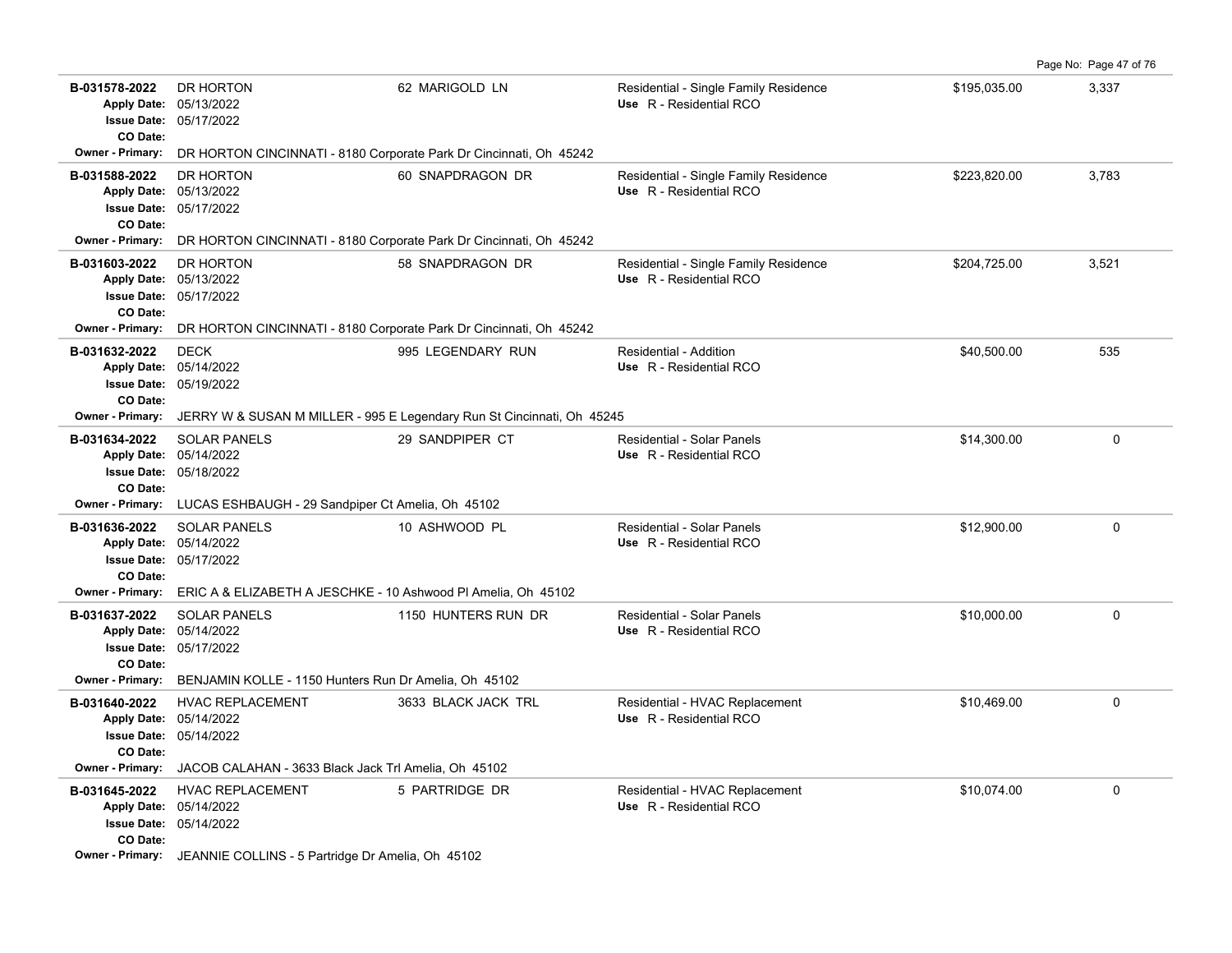**B-031897-2022** HVAC REPLACEMENT 3610 LEGEND OAKS DR Residential - HVAC Replacement \$9,000.00 \$9,000.00 0 05/19/2022 **Issue Date:** Apply Date: 05/19/2022 **Apply Date: Use** R - Residential RCO **CO Date: Owner - Primary:** SAMUEL P & KATHERINE M IVERS - 3610 Legend Oaks Dr Amelia, Oh 45102 **B-031924-2022** HVAC REPLACEMENT 131 WOODSIDE PARK DR Residential - HVAC Replacement \$12,595.00 \$12,595.00 06/06/2022 **CO Date:** 05/20/2022 **Issue Date:** 05/19/2022 **Apply Date: Use** R - Residential RCO **Owner - Primary:** CHARLES SLAUGHTER - 131 Woodside Park Dr Amelia, Oh 45102 **B-031947-2022** \$19,040.00 0 HVAC REPLACEMENT 955 LEGENDARY RUN Residential - HVAC Replacement 05/23/2022 **Issue Date:** 05/20/2022 **Apply Date: Use** R - Residential RCO **CO Date: Owner - Primary:** PAUL L JR & KAREN M LANKISCH - 955 East Legendary Run St Cincinnati, Oh 45245 **B-031953-2022** \$10,000.00 0 SOLAR PANELS 12 FLAMINGO CT Residential - Solar Panels 05/26/2022 **Issue Date:** Apply Date: 05/20/2022 **Apply Date: Use** R - Residential RCO **CO Date: Owner - Primary:** JOSHUA P VOLZ - 12 Flamingo Ct Amelia, Oh 45102 B-031955-2022 HVAC REPLACEMENT 6223 VINEYARD TRCE Residential - HVAC Replacement \$9,150.00 \$9,150.00 05/20/2022 **Issue Date:** 05/20/2022 **Apply Date: Use** R - Residential RCO **CO Date: Owner - Primary:** JAMIE FOSTER - 6223 Vineyard Xrds Amelia, Oh 45102 B-032106-2022 LEWIS & DURBIN SFR 3455 LEWIS RD Residential - Single Family Residence \$300,000.00 4,753 05/25/2022 **Issue Date:** 05/23/2022 **Apply Date: Use** R - Residential RCO **CO Date: Owner - Primary:** MARK E LEWIS - 1090 Rainbow Trl Milford, Oh 45150 **B-032131-2022** HVAC REPLACEMENT 21 WOODSONG CT Residential - HVAC Replacement \$15,655.00 \$15,655.00 05/31/2022 **Issue Date:** Apply Date: 05/24/2022 **Apply Date: Use** R - Residential RCO **CO Date: Owner - Primary:** RYAN MONK - 21 Woodsong Ct Amelia, Oh 45102 **B-032164-2022** BLD, ELEC, MECH 1422 EDGEWOOD RD Residential - Alteration **1,080** 1,080 05/26/2022 **Issue Date:** Apply Date: 05/24/2022 **Apply Date: Use** R - Residential RCO **CO Date: Owner - Primary:** CHARLES R SIMS - 948 Clough St Cincinnati, Oh 45245 **B-032191-2022** HVAC REPLACEMENT 61 ROBIN WAY Residential - HVAC Replacement \$13,741.00 \$13,741.00 06/03/2022 **CO Date:** 05/25/2022 **Issue Date:** Apply Date: 05/25/2022 **Apply Date: Use** R - Residential RCO **Owner - Primary:** HEATHER BELL - 61 Robin Way Amelia, Oh 45102

Page No: Page 48 of 76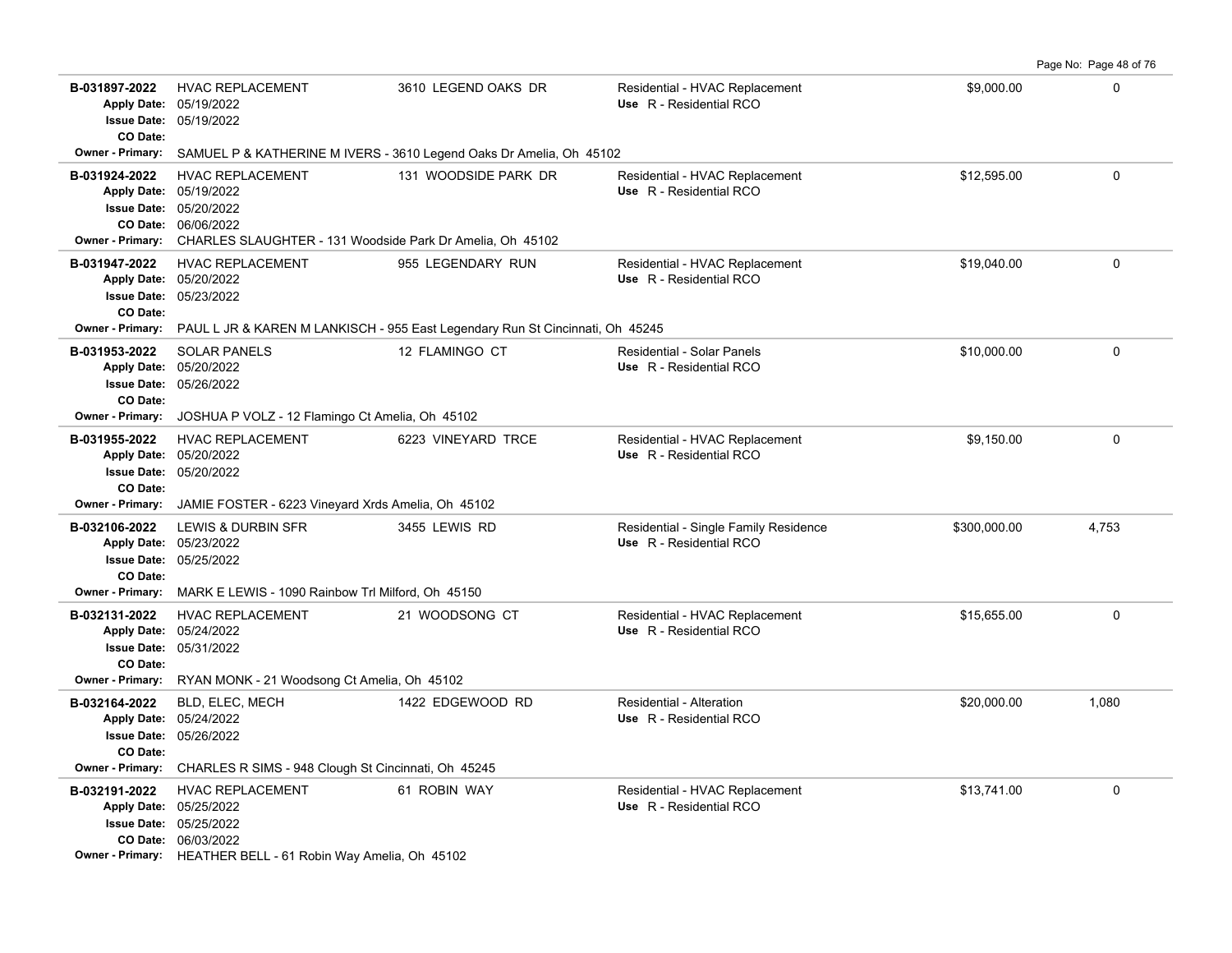Page No: Page 49 of 76 **B-032201-2022** RYAN HOMES 39 CEDARWOOD DR Residential - Single Family Residence \$147,924.00 2,424 05/26/2022 **Issue Date:** Apply Date: 05/25/2022 **Apply Date: Use** R - Residential RCO **CO Date: Owner - Primary:** WELSH DEVELOPMENT COMPANY INC - 5780 State Route 128 Cleves, Oh 45002 B-032242-2022 RYAN HOMES 22 LOCUSTWOOD CT Residential - Single Family Residence \$162,137.00 2,744 05/27/2022 **Issue Date:** 05/26/2022 **Apply Date: Use** R - Residential RCO **CO Date: Owner - Primary:** WELSH DEVELOPMENT COMPANY INC - 5780 State Route 128 Cleves, Oh 45002 **Owner - Primary:** WELSH DEVELOPMENT COMPANY INC - 5780 State Route 128 Cleves, Oh 45002 B-032244-2022 RYAN HOMES 34 CEDARWOOD DR Residential - Single Family Residence \$161,075.00 2,744 05/27/2022 **Issue Date:** 05/26/2022 **Apply Date: Use** R - Residential RCO **CO Date: Owner - Primary:** WELSH DEVELOPMENT COMPANY INC - 5780 State Route 128 Cleves, Oh 45002 **B-032328-2022** \$1,600.00 0 05/31/2022 **CO Date:** 05/27/2022 **Issue Date:** Apply Date: 05/27/2022 GAS LINE NG PP <sup>3905</sup> NICKLAUS CT Residential - Alteration **Apply Date: Use** R - Residential RCO **Owner - Primary:** RAYMOND G & MCGINNIS PATRICIA M YORK - 3905 Nicklaus Ct Cincinnati, Oh 45245 **S-1 - Storage; Moderate Hazard Permit # Application Name Address Work Type / Class Declared Value Bldg Area B-028687-2022** VALLEY COLLISION POLE BARN 100 MAIN ST Commercial - New Structure  $2,520$ 05/03/2022 **Issue Date:** Apply Date: 03/09/2022 Use S-1 - Storage; Moderate Hazard **CO Date: Owner - Primary:** TIM BACKVALLEY COLLISION CENTER INC - 100 E Main St Amelia, Oh 45102 **U - Utility & Miscellaneous Permit # Application Name Address Work Type / Class Declared Value Bldg Area B-032161-2022** \$2,500.00 0 GLEN MARY POND #2 ELEC 95 GLEN MARY DR Commercial - Alteration 05/26/2022 **Issue Date:** Apply Date: 05/24/2022 **Apply Date: Use** U - Utility & Miscellaneous **CO Date:**

**Owner - Primary:** GLEN MARY DETACHED HOUSING HOME OWNERS ASSOCIATION - 7861 E Kemper Rd Cincinnati, Oh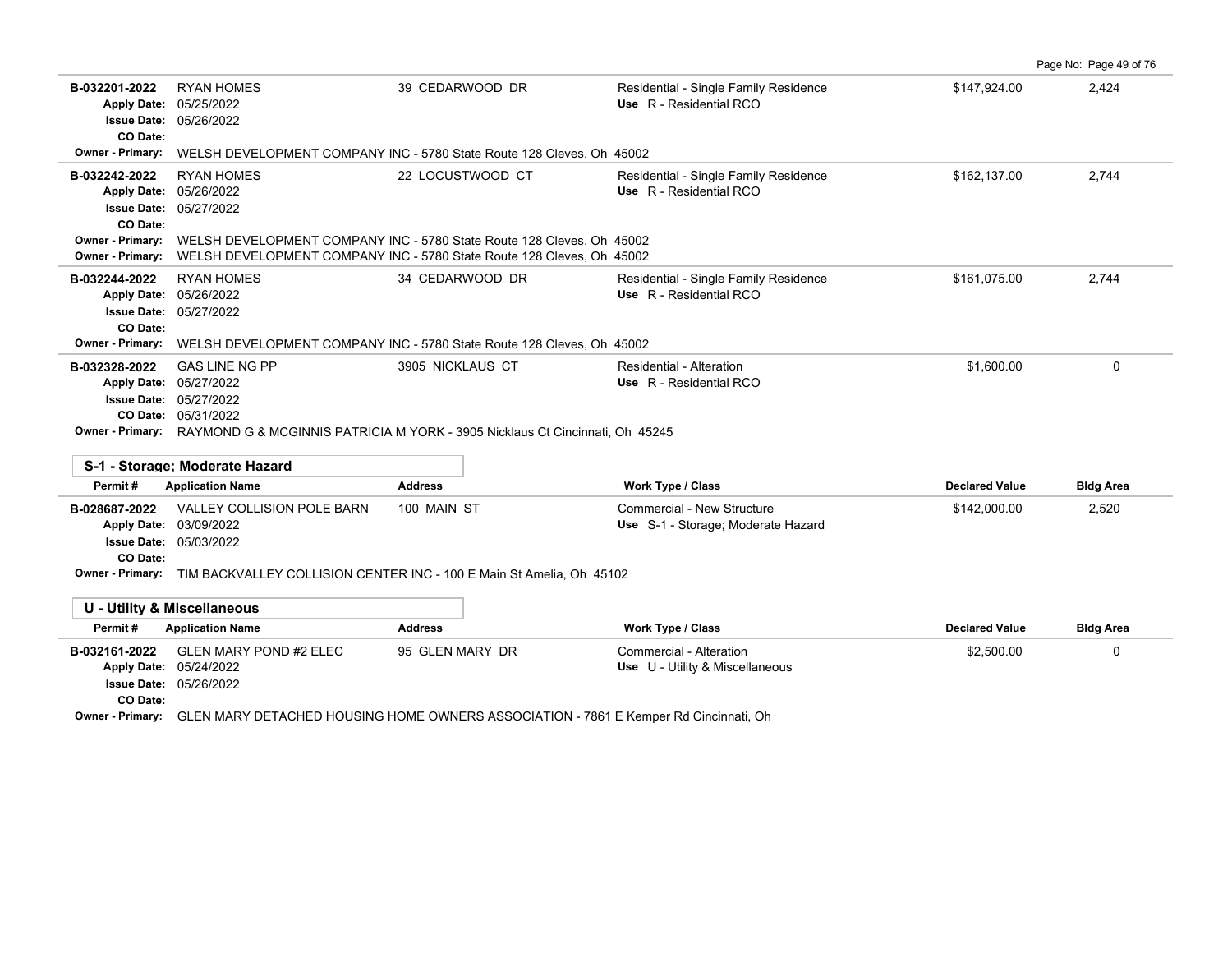### **SUMMARY FOR Pierce Township**

**PERMIT SUMMARY BY APPLICATION WORKTYPE IN THIS TOWNSHIP**

| Worktype                               | Issued | Value          | Worktype                        | Issued | Value  | Worktype                       | Issued        | Value        |
|----------------------------------------|--------|----------------|---------------------------------|--------|--------|--------------------------------|---------------|--------------|
| Single-Family Residence (SFR)          | 27     | \$6.976.017.51 | Two-Family Residence (TFR)      |        | \$0.00 | Commercial New (COMNEW)        |               | \$142,000.00 |
| Residential Addition (RESADD)          | ບ      | \$83,000.00    | Three-Family Residence (THFR)   |        | \$0.00 | Commercial Addition (COMADD)   | 0             | \$0.00       |
| <b>Residential Alteration (RESALT)</b> | 26     | \$429,803.96   | Four-Family Residence (FFR)     |        | \$0.00 | Commercial Alteration (COMALT) | າ<br><u>.</u> | \$2,500.00   |
| Res Accessory Structure (ACCSTR)       | 4      | \$160,783.36   | Multi-Family Residence (MULTFR) |        | \$0.00 | All Other Project Types        | 16            | \$179,203.96 |
| <b>NUMBER OF PERMITS ISSUED: 63</b>    |        |                | Single-Family Unit (SFU)        |        | \$0.00 |                                |               |              |

**DECLARED VALUE: \$7,794,104.83**

# **Stonelick Township**

|                         | A-3 - Assembly; Worship, Recreation or Amusement                        |                |                                                      |                       |                  |
|-------------------------|-------------------------------------------------------------------------|----------------|------------------------------------------------------|-----------------------|------------------|
| Permit#                 | <b>Application Name</b>                                                 | <b>Address</b> | Work Type / Class                                    | <b>Declared Value</b> | <b>Bldg Area</b> |
| B-032299-2022           | TENT BIBLE BAPTIST                                                      | 5968 SR 132    | Commercial - Alteration                              | \$1,000.00            |                  |
|                         | Apply Date: 05/27/2022                                                  |                | Use A-3 - Assembly; Worship, Recreation or Amusement |                       |                  |
|                         | <b>Issue Date: 05/31/2022</b>                                           |                |                                                      |                       |                  |
| CO Date:                |                                                                         |                |                                                      |                       |                  |
| <b>Owner - Primary:</b> | HARVEST POINTE CHRISTIAN CHURCH - 5968 State Route 132 Goshen, Oh 45122 |                |                                                      |                       |                  |

| <b>R</b> - Residential RCO                                                                                           |                                                                                                                                |                                                                                                                                                                    |                                                                  |                       |                  |
|----------------------------------------------------------------------------------------------------------------------|--------------------------------------------------------------------------------------------------------------------------------|--------------------------------------------------------------------------------------------------------------------------------------------------------------------|------------------------------------------------------------------|-----------------------|------------------|
| Permit#                                                                                                              | <b>Application Name</b>                                                                                                        | <b>Address</b>                                                                                                                                                     | <b>Work Type / Class</b>                                         | <b>Declared Value</b> | <b>Bldg Area</b> |
| B-030885-2022<br><b>Apply Date:</b><br><b>Issue Date:</b><br>CO Date:                                                | POOL INGROUND<br>05/03/2022<br>05/03/2022                                                                                      | 2610 BERGEN RD                                                                                                                                                     | Residential - Alteration<br>Use R - Residential RCO              | \$45,000.00           | 0                |
| <b>Owner - Primary:</b><br>B-031032-2022<br><b>Apply Date:</b><br><b>Issue Date:</b><br>CO Date:<br>Owner - Primary: | <b>CELL SFR</b><br>05/05/2022<br>05/31/2022                                                                                    | DAVID H & CINDY S MCDUFFORD - 8057 W Gate Park West Chester, Oh 45069<br>2554 BERGEN RD<br>CELL INVESTMENTS LLC - 1611 State Route 28,, Suite A Loveland, Oh 45140 | Residential - Single Family Residence<br>Use R - Residential RCO | \$265,000.00          | 2,400            |
| B-031129-2022<br><b>Apply Date:</b><br><b>Issue Date:</b><br>CO Date:<br><b>Owner - Primary:</b>                     | <b>ROOF REPLACEMENT</b><br>05/06/2022<br>05/06/2022<br>05/20/2022<br>RUSSEL C & MARY B WARD - 5238 Benton Rd Batavia, Oh 45103 | 5238 BENTON RD                                                                                                                                                     | Residential - Roof Replacement<br>Use R - Residential RCO        | \$16,870.00           | 0                |
| B-031182-2022<br><b>Apply Date:</b><br><b>Issue Date:</b><br>CO Date:<br>Owner - Primary:                            | <b>HVAC REPLACEMENT</b><br>05/09/2022<br>05/10/2022<br>05/24/2022                                                              | 5668 CHESTNUT VIEW LN<br>JAY & RUTH FISHER HALLGARTH - 5668 Chestnutview Ln Milford, Oh 45150                                                                      | Residential - HVAC Replacement<br>Use R - Residential RCO        | \$10,837.00           | 0                |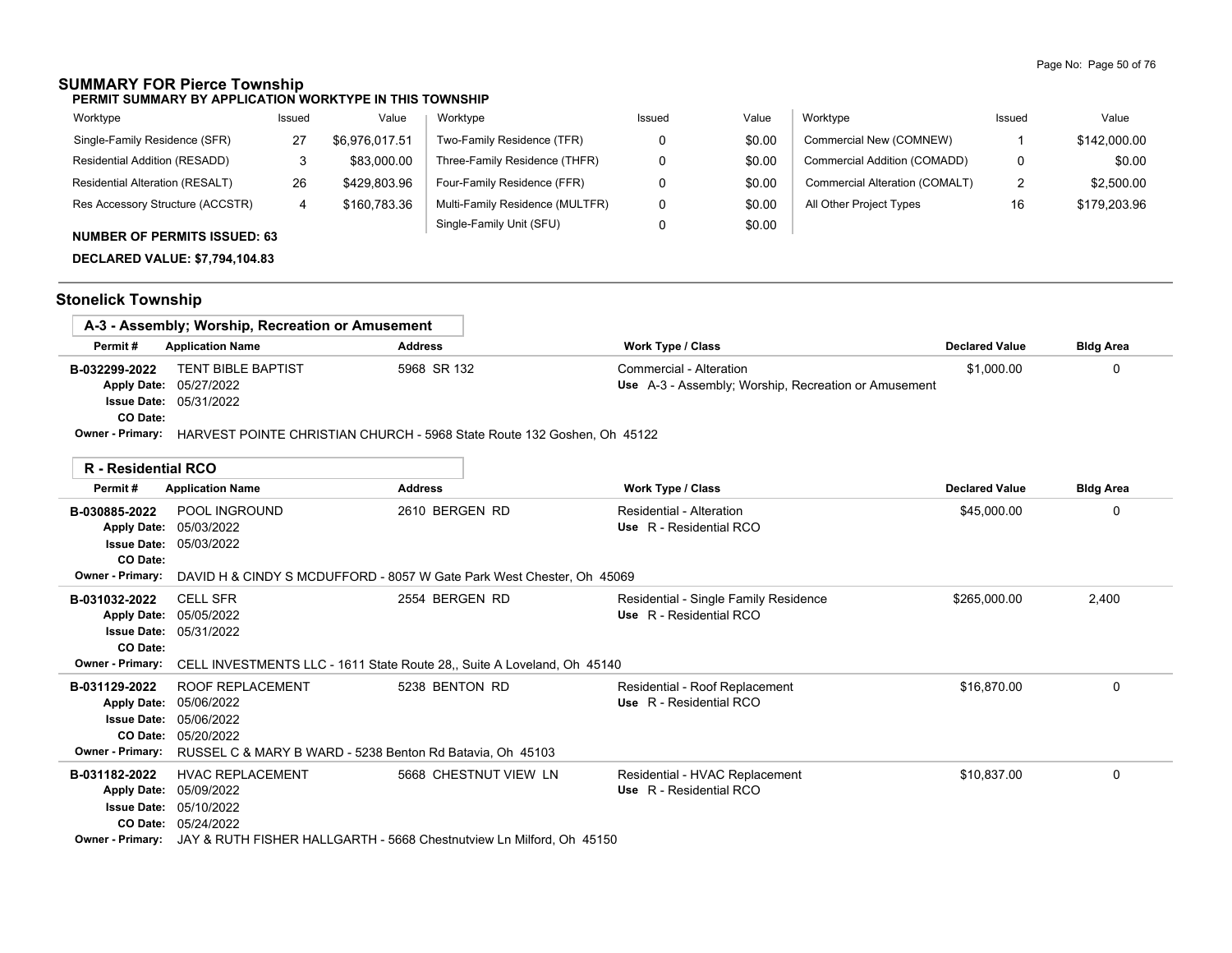Page No: Page 51 of 76

| B-031329-2022<br>CO Date:                | POLE BARN ELECTRIC<br>Apply Date: 05/10/2022<br><b>Issue Date: 05/10/2022</b>                                                                                                         | 2009 FREDA LN                                                                                                    | Residential - Alteration<br>Use R - Residential RCO               | \$2,500.00  | 0            |
|------------------------------------------|---------------------------------------------------------------------------------------------------------------------------------------------------------------------------------------|------------------------------------------------------------------------------------------------------------------|-------------------------------------------------------------------|-------------|--------------|
| Owner - Primary:                         | JACK R & TARA L BOWLING - 2009 Freda Lane Goshen, Oh 45122                                                                                                                            |                                                                                                                  |                                                                   |             |              |
| B-031358-2022<br>CO Date:                | <b>ELECTRIC UPGRADE</b><br>Apply Date: 05/10/2022<br><b>Issue Date: 05/12/2022</b>                                                                                                    | 2532 US 50                                                                                                       | Residential - Electric Service Upgrade<br>Use R - Residential RCO | \$3,000.00  | 0            |
| <b>Owner - Primary:</b>                  |                                                                                                                                                                                       | BRIAN DEAN & CONSTANCE MARIE JEWELL - 2532 Us Route 50 Batavia, Oh 45103                                         |                                                                   |             |              |
| B-031757-2022<br>CO Date:                | POLE BARN<br>Apply Date: 05/17/2022<br><b>Issue Date: 05/21/2022</b>                                                                                                                  | 2127 SR 131                                                                                                      | Residential - Accessory Structure<br>Use R - Residential RCO      | \$43,000.00 | 2,880        |
| <b>Owner - Primary:</b>                  |                                                                                                                                                                                       | RIPLEY & DEBBIE LEDBETTER - 2127 State Route 131 Batavia, Oh 45103                                               |                                                                   |             |              |
| B-031843-2022<br>CO Date:                | POOL ABOVEGROUND<br>Apply Date: 05/18/2022<br><b>Issue Date: 05/18/2022</b>                                                                                                           | 5699 CHESTNUT VIEW LN                                                                                            | Residential - Alteration<br>Use R - Residential RCO               | \$500.00    | $\mathbf{0}$ |
| <b>Owner - Primary:</b>                  | KATIE L KIST - 5699 Chestnut View Ln Milford, Oh 45150                                                                                                                                |                                                                                                                  |                                                                   |             |              |
| B-031861-2022<br>CO Date:                | <b>DRIVEWAY</b><br>Apply Date: 05/18/2022<br><b>Issue Date: 05/20/2022</b>                                                                                                            | 5832 RAPP LN                                                                                                     | Residential - Site Development<br>Use R - Residential RCO         | \$5,500.00  | $\mathbf 0$  |
| Owner - Primary:                         |                                                                                                                                                                                       | GREGORY A SR & MAOMAO GERBER - 4007 Woods Mill Rd Batavia, Oh 45103                                              |                                                                   |             |              |
| B-031869-2022<br>CO Date:                | <b>WATER CHANGEOVER</b><br>Apply Date: 05/18/2022<br><b>Issue Date: 05/18/2022</b>                                                                                                    | 5632 STONELICK WILLIAMS                                                                                          | Residential - Alteration<br>Use R - Residential RCO               | \$3,988.00  | 0            |
| <b>Owner - Primary:</b>                  |                                                                                                                                                                                       | MICHAEL L & ROBIN L MURPHY - 5632 Stonelick Williams Corner Rd Batavia, Oh 45103                                 |                                                                   |             |              |
| B-032092-2022<br><b>Owner - Primary:</b> | <b>ELECTRIC REPAIR</b><br>Apply Date: 05/23/2022<br><b>Issue Date: 05/23/2022</b><br>CO Date: 05/24/2022<br>THOMAS G & PATRICIA HALL - 59 Sutton Ln Goshen, Oh 45122                  | 59 SUTTON LN                                                                                                     | Residential - Electric Service Upgrade<br>Use R - Residential RCO | \$250.00    | 0            |
| B-032109-2022                            | <b>ELECTRIC UPGRADE</b><br>Apply Date: 05/23/2022<br><b>Issue Date: 05/24/2022</b><br>CO Date: 05/31/2022<br>Owner - Primary: TRAVIS J RUNYON - 5575 Brushy Fork Rd Batavia, Oh 45103 | 5575 BRUSHY FORK RD                                                                                              | Residential - Electric Service Upgrade<br>Use R - Residential RCO | \$1,000.00  | $\mathbf 0$  |
| B-032249-2022<br>CO Date:                | POOL INGROUND<br>Apply Date: 05/26/2022<br>Issue Date: 05/26/2022                                                                                                                     | 1760 MACKENZIE TRCE<br>Owner - Primary: SEAN & JENNIFER FRAUNFELTER - 1760 Mackenzie Xrds Batavia, Oh 45103-8670 | <b>Residential - Alteration</b><br>Use R - Residential RCO        | \$50,000.00 | $\mathbf 0$  |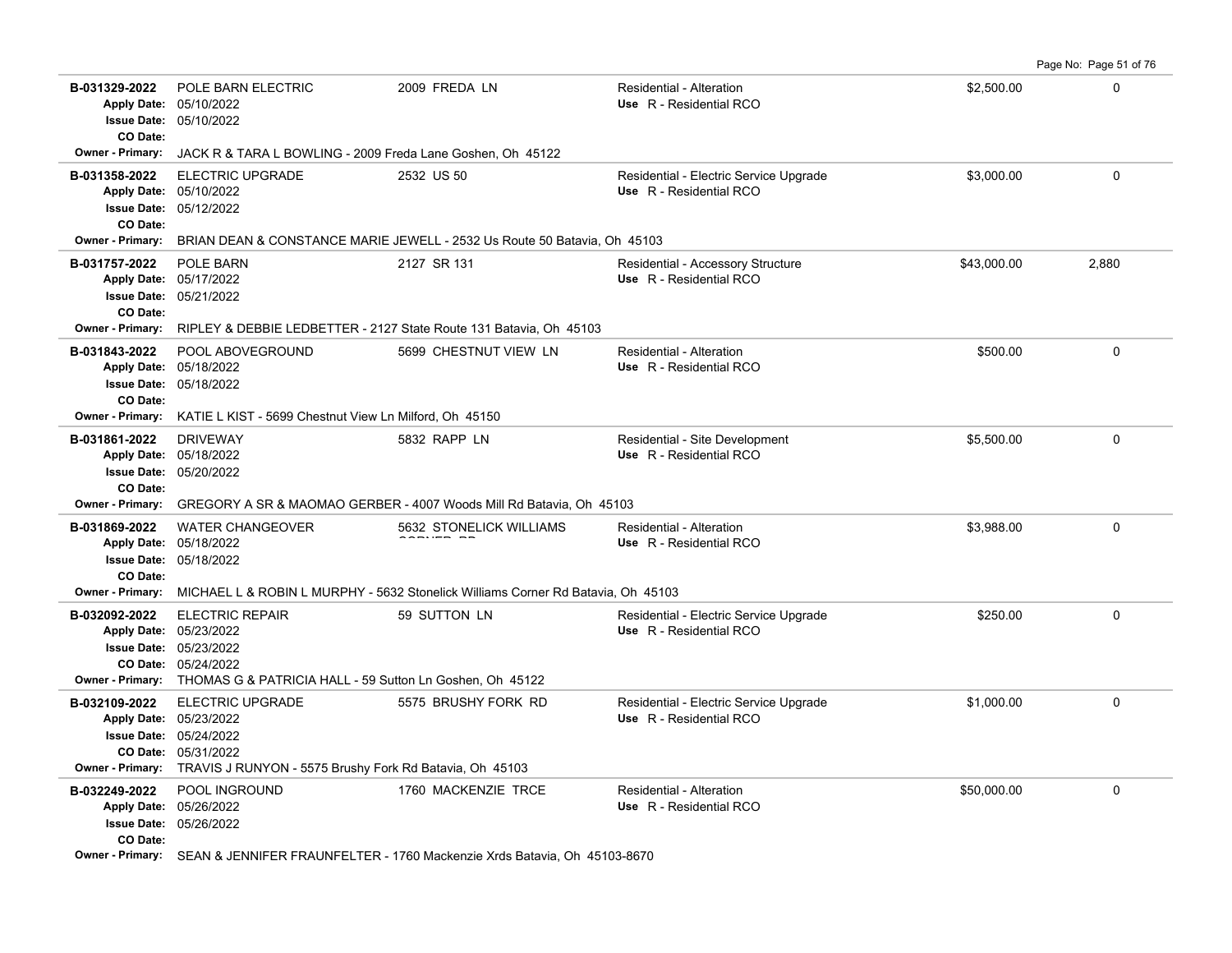|                                                     |                                                                               |                |                                                         |                                                                                                                                                                                                                              |                                                                  |        |                                |                       | Page No: Page 52 of 76 |
|-----------------------------------------------------|-------------------------------------------------------------------------------|----------------|---------------------------------------------------------|------------------------------------------------------------------------------------------------------------------------------------------------------------------------------------------------------------------------------|------------------------------------------------------------------|--------|--------------------------------|-----------------------|------------------------|
| B-032254-2022                                       | <b>POLE BARN</b><br>Apply Date: 05/26/2022<br><b>Issue Date: 05/27/2022</b>   |                |                                                         | 1776 STONELICK HILLS DR                                                                                                                                                                                                      | Residential - Accessory Structure<br>Use R - Residential RCO     |        |                                | \$25,000.00           | 640                    |
| CO Date:                                            |                                                                               |                |                                                         | Owner - Primary: CHRISTOPHER L & JENNIFE GAVETTE - 1776 Stonelick Hills Dr Batavia, Oh 45103                                                                                                                                 |                                                                  |        |                                |                       |                        |
|                                                     |                                                                               |                |                                                         |                                                                                                                                                                                                                              |                                                                  |        |                                |                       |                        |
|                                                     | <b>U - Utility &amp; Miscellaneous</b>                                        |                |                                                         |                                                                                                                                                                                                                              |                                                                  |        |                                |                       |                        |
| Permit#                                             | <b>Application Name</b>                                                       |                | <b>Address</b>                                          |                                                                                                                                                                                                                              | <b>Work Type / Class</b>                                         |        |                                | <b>Declared Value</b> | <b>Bldg Area</b>       |
| B-031875-2022<br>CO Date:                           | ANTENNA T-MOBILE CI13504A<br>Apply Date: 05/19/2022<br>Issue Date: 05/19/2022 |                |                                                         | 1000 LOCUST ST                                                                                                                                                                                                               | Commercial - Tower Alteration<br>Use U - Utility & Miscellaneous |        |                                | \$20,000.00           | $\Omega$               |
| Owner - Primary:                                    |                                                                               |                |                                                         | HAROLD HERRONCLERMONT CO AGRICULTURAL SOC - Po Box 369 Owensville, Oh 45160                                                                                                                                                  |                                                                  |        |                                |                       |                        |
| <b>SUMMARY FOR Stonelick Township</b>               |                                                                               |                | PERMIT SUMMARY BY APPLICATION WORKTYPE IN THIS TOWNSHIP |                                                                                                                                                                                                                              |                                                                  |        |                                |                       |                        |
| Worktype                                            |                                                                               | Issued         | Value                                                   | Worktype                                                                                                                                                                                                                     | Issued                                                           | Value  | Worktype                       | Issued                | Value                  |
| Single-Family Residence (SFR)                       |                                                                               | -1             | \$265,000.00                                            | Two-Family Residence (TFR)                                                                                                                                                                                                   | $\Omega$                                                         | \$0.00 | Commercial New (COMNEW)        | $\Omega$              | \$0.00                 |
| Residential Addition (RESADD)                       |                                                                               | 0              | \$0.00                                                  | Three-Family Residence (THFR)                                                                                                                                                                                                | 0                                                                | \$0.00 | Commercial Addition (COMADD)   | 0                     | \$0.00                 |
| Residential Alteration (RESALT)                     |                                                                               | 10             | \$133,945.00                                            | Four-Family Residence (FFR)                                                                                                                                                                                                  | 0                                                                | \$0.00 | Commercial Alteration (COMALT) | 2                     | \$21,000.00            |
| Res Accessory Structure (ACCSTR)                    |                                                                               | $\overline{2}$ | \$68,000.00                                             | Multi-Family Residence (MULTFR)                                                                                                                                                                                              | 0                                                                | \$0.00 | All Other Project Types        | 4                     | \$53,207.00            |
|                                                     |                                                                               |                |                                                         | Single-Family Unit (SFU)                                                                                                                                                                                                     | 0                                                                | \$0.00 |                                |                       |                        |
| <b>NUMBER OF PERMITS ISSUED: 16</b>                 |                                                                               |                |                                                         |                                                                                                                                                                                                                              |                                                                  |        |                                |                       |                        |
| DECLARED VALUE: \$493,445.00                        |                                                                               |                |                                                         |                                                                                                                                                                                                                              |                                                                  |        |                                |                       |                        |
| <b>Tate Township</b>                                |                                                                               |                |                                                         |                                                                                                                                                                                                                              |                                                                  |        |                                |                       |                        |
| R - Residential RCO                                 |                                                                               |                |                                                         |                                                                                                                                                                                                                              |                                                                  |        |                                |                       |                        |
| Permit#                                             | <b>Application Name</b>                                                       |                | <b>Address</b>                                          |                                                                                                                                                                                                                              | Work Type / Class                                                |        |                                | <b>Declared Value</b> | <b>Bldg Area</b>       |
| B-024728-2021<br>Apply Date: 09/15/2021<br>CO Date: | POLE BARN<br><b>Issue Date: 05/27/2022</b>                                    |                |                                                         | 3687 SR 125<br>$Q_{\text{unnew}}$ $D_{\text{unnew}}$ $D_{\text{FDDFT}}$ $D_{\text{C}}/Q_{\text{CMB}}$ $D_{\text{CMB}}$ $D_{\text{CMB}}$ $D_{\text{CMB}}$ $D_{\text{CMB}}$ $D_{\text{CMB}}$ $D_{\text{CMB}}$ $D_{\text{CMB}}$ | Residential - Accessory Structure<br>Use R - Residential RCO     |        |                                | \$38,000.00           | 2,400                  |

|               |                                                                                  | <b>Owner - Primary:</b> DEBRETT JACKSON JR - 3687 State Route 125 Bethel, Oh 45106 |                                   |              |       |  |  |  |  |
|---------------|----------------------------------------------------------------------------------|------------------------------------------------------------------------------------|-----------------------------------|--------------|-------|--|--|--|--|
| B-029506-2022 | GARAGE DETACHED                                                                  | 3110 BRANDI LN                                                                     | Residential - Accessory Structure | \$43.000.00  | 960   |  |  |  |  |
|               | Apply Date: 04/06/2022                                                           |                                                                                    | Use R - Residential RCO           |              |       |  |  |  |  |
|               | <b>Issue Date: 05/18/2022</b>                                                    |                                                                                    |                                   |              |       |  |  |  |  |
| CO Date:      |                                                                                  |                                                                                    |                                   |              |       |  |  |  |  |
|               | <b>Owner - Primary:</b> CHARLES & SHERYL GROFF - 3110 Brandt Ln Bethel, Oh 45106 |                                                                                    |                                   |              |       |  |  |  |  |
| B-029512-2022 | GARAGE DETACHED                                                                  | 193 MC MURCHY AVE                                                                  | Residential - Accessory Structure | \$105,000.00 | 3,000 |  |  |  |  |
|               | <b>Apply Date: 04/06/2022</b>                                                    |                                                                                    | Use R - Residential RCO           |              |       |  |  |  |  |
|               | <b>Issue Date: 05/18/2022</b>                                                    |                                                                                    |                                   |              |       |  |  |  |  |
| CO Date:      |                                                                                  |                                                                                    |                                   |              |       |  |  |  |  |
|               | Owner - Primary: DAVID & MARY MARSH - 193 Mcmurchy Av Bethel, Oh 45106           |                                                                                    |                                   |              |       |  |  |  |  |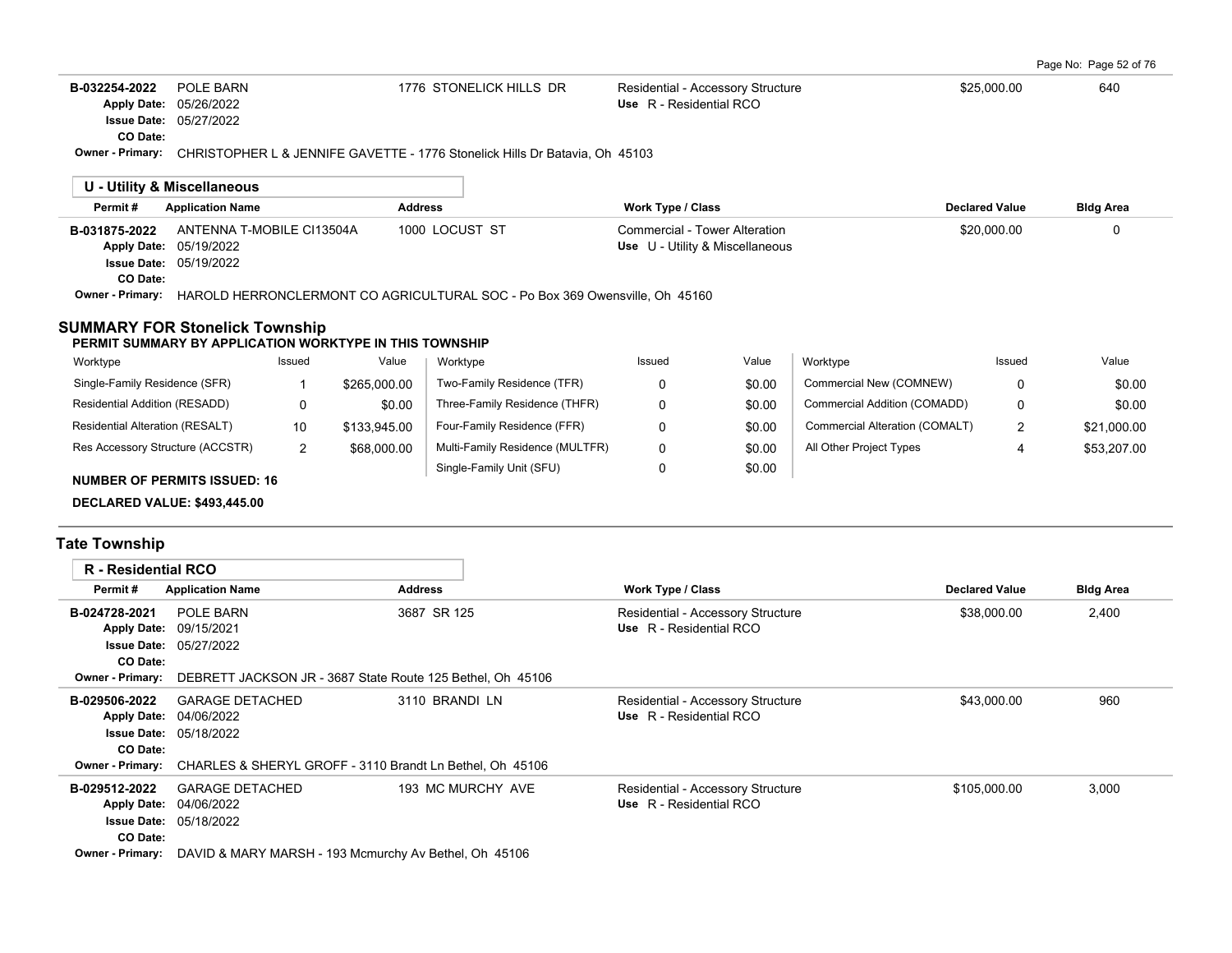| B-030158-2022<br><b>Apply Date:</b><br>CO Date:                            | POLE BARN<br>04/21/2022<br><b>Issue Date: 05/27/2022</b>                                                                                                       | 1768 SR 774                                                                                                              | Residential - Accessory Structure<br>Use R - Residential RCO      | \$40,000.00 | 2,560       |
|----------------------------------------------------------------------------|----------------------------------------------------------------------------------------------------------------------------------------------------------------|--------------------------------------------------------------------------------------------------------------------------|-------------------------------------------------------------------|-------------|-------------|
| <b>Owner - Primary:</b>                                                    |                                                                                                                                                                | GARRETT JR & KIM ANDERSON - 1768 State Route 774 Hamerville, Oh 45130                                                    |                                                                   |             |             |
| B-030259-2022<br>CO Date:                                                  | <b>GARAGE DETACHED</b><br>Apply Date: 04/22/2022<br><b>Issue Date: 05/11/2022</b>                                                                              | 2255 BETHEL HYGIENE RD                                                                                                   | Residential - Accessory Structure<br>Use R - Residential RCO      | \$50,000.00 | 1,728       |
|                                                                            | Owner - Primary: ANNETTE CROSLEY - 2255 Bethel Hygiene Rd Bethel, Oh 45106                                                                                     |                                                                                                                          |                                                                   |             |             |
| B-030621-2022                                                              | <b>SOLAR PANEL</b><br>Apply Date: 04/28/2022<br>Issue Date: 05/02/2022<br>CO Date: 05/13/2022                                                                  | 2316 BETHEL HYGIENE RD<br><b>Owner - Primary:</b> JEREMY E & BETHANY R JOHNSON - 2316 Bethel Hygiene Rd Bethel, Oh 45106 | Residential - Solar Panels<br>Use R - Residential RCO             | \$16,000.00 | $\mathbf 0$ |
| B-030736-2022<br><b>Owner - Primary:</b>                                   | <b>SOLAR PANELS</b><br>Apply Date: 04/30/2022<br><b>Issue Date: 05/02/2022</b><br>CO Date: 05/31/2022<br>LINDSEY ANN BEHYMER - 2215 Donald Rd Bethel, Oh 45106 | 2215 DONALD RD                                                                                                           | Residential - Solar Panels<br>Use R - Residential RCO             | \$65,427.00 | $\mathbf 0$ |
| B-030938-2022<br><b>Apply Date:</b><br>CO Date:<br><b>Owner - Primary:</b> | POOL ABOVE GROUND<br>05/03/2022<br><b>Issue Date: 05/03/2022</b>                                                                                               | 2477 BETHEL HYGIENE RD<br>DANIEL L STRUNK & GEORGE SIZEMORE, JR - 2477 Bethel Hygiene Rd Bethel, Oh 45106                | Residential - Alteration<br>Use R - Residential RCO               | \$1,200.00  | $\mathbf 0$ |
|                                                                            |                                                                                                                                                                |                                                                                                                          |                                                                   |             |             |
| B-030958-2022<br><b>Issue Date:</b><br>CO Date:                            | <b>SOLAR PANELS</b><br>Apply Date: 05/03/2022<br>05/10/2022                                                                                                    | 3620 HAPPY HOLLOW RD                                                                                                     | Residential - Solar Panels<br>Use R - Residential RCO             | \$19,570.00 | $\mathbf 0$ |
| <b>Owner - Primary:</b>                                                    |                                                                                                                                                                | JASON M & DUGLE VERA N HARDYMAN - 3620 Happy Hollow Rd Bethel, Oh 45106                                                  |                                                                   |             |             |
| B-031087-2022<br>CO Date:                                                  | POOL INGROUND<br>Apply Date: 05/06/2022<br><b>Issue Date: 05/12/2022</b>                                                                                       | 2606 SWINGS CORNER POINT                                                                                                 | Residential - Alteration<br>Use R - Residential RCO               | \$25,000.00 | $\mathbf 0$ |
| <b>Owner - Primary:</b>                                                    | BRANDI KNAPP - 2606 Swings Corner Pointe Isbel Rd Bethel, Oh 45106                                                                                             |                                                                                                                          |                                                                   |             |             |
| B-031128-2022<br><b>Apply Date:</b><br><b>Issue Date:</b><br>CO Date:      | POLE BARN<br>05/06/2022<br>05/26/2022                                                                                                                          | 2547 CRANE SCHOOL HOUSE RD                                                                                               | Residential - Accessory Structure<br>Use R - Residential RCO      | \$36,187.00 | 2,400       |
| <b>Owner - Primary:</b>                                                    | NITA M LINVILLE - 2547 Crane School House Rd Bethel, Oh 45106                                                                                                  |                                                                                                                          |                                                                   |             |             |
| B-031322-2022                                                              | <b>ELECTRIC REPAIR</b><br>Apply Date: 05/10/2022<br><b>Issue Date: 05/10/2022</b><br>CO Date: 05/18/2022                                                       | 2839 BURKE RD                                                                                                            | Residential - Electric Service Upgrade<br>Use R - Residential RCO | \$3,000.00  | $\mathbf 0$ |
|                                                                            | <b>Owner - Primary:</b> APRIL D & RYAN J NEWDIGATE - 2839 Burke Rd Bethel, Oh 45106                                                                            |                                                                                                                          |                                                                   |             |             |

Page No: Page 53 of 76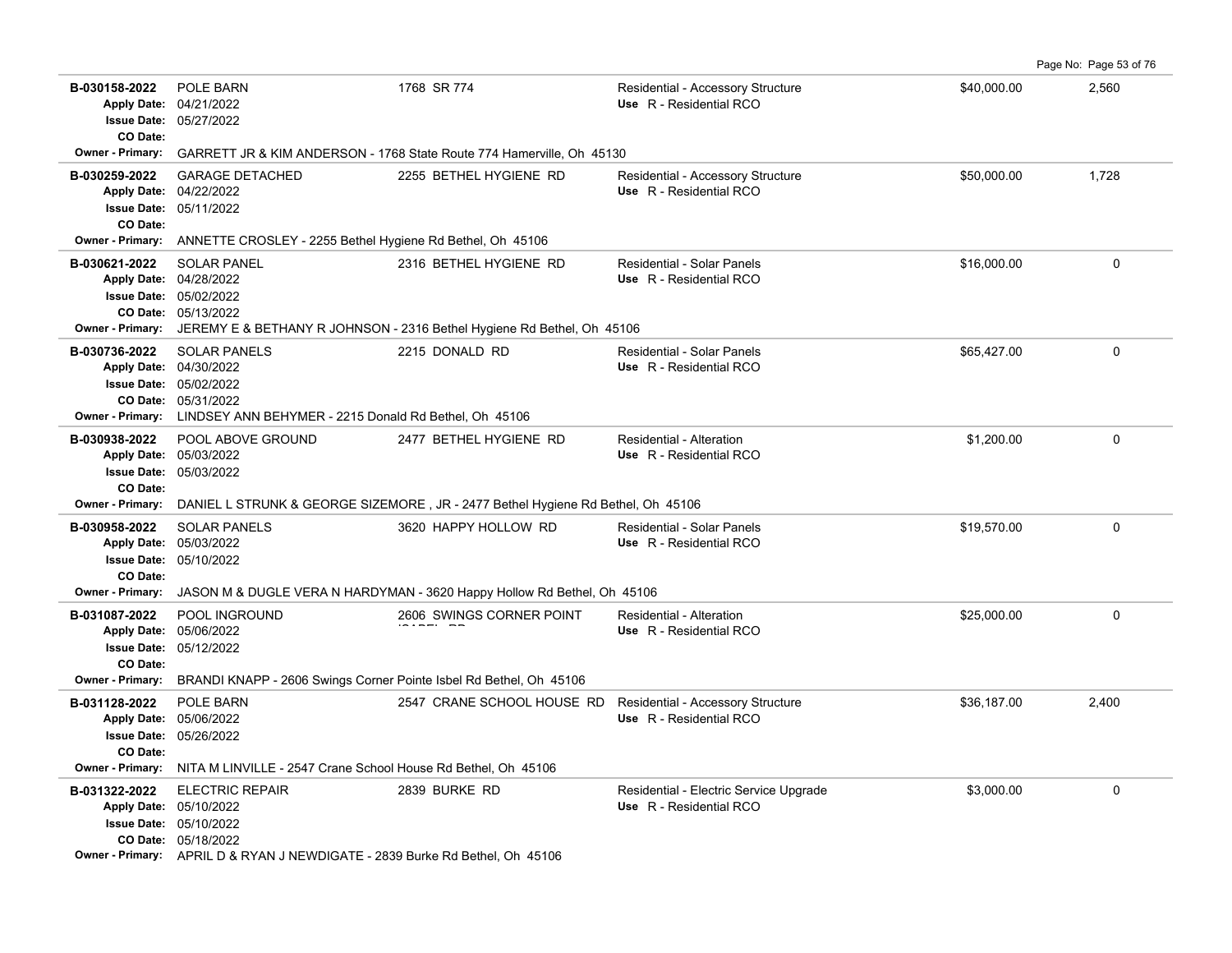|--|

| B-031607-2022<br>Apply Date: 05/13/2022<br>CO Date:                | <b>BLDG, ELECTRIC UPGRADE</b><br><b>Issue Date: 05/26/2022</b>                                                                                                     | 2656 SPRING ST                                                              | Residential - Alteration<br>Use R - Residential RCO               | \$6,000.00   | 864         |
|--------------------------------------------------------------------|--------------------------------------------------------------------------------------------------------------------------------------------------------------------|-----------------------------------------------------------------------------|-------------------------------------------------------------------|--------------|-------------|
| Owner - Primary:                                                   | KENT BRYANT - 4613 Stablehand Dr Batavia, Oh 45103                                                                                                                 |                                                                             |                                                                   |              |             |
| B-031701-2022<br>Apply Date: 05/16/2022<br><b>Owner - Primary:</b> | <b>ELECTRIC UPGRADE</b><br><b>Issue Date: 05/16/2022</b><br>CO Date: 05/19/2022<br>KELSEE MARIE LEE - 2570 Bethel Maple Rd Bethel, Oh 45106                        | 2570 BETHEL MAPLE RD                                                        | Residential - Electric Service Upgrade<br>Use R - Residential RCO | \$2,200.00   | $\Omega$    |
| B-031731-2022<br>Apply Date: 05/17/2022<br>CO Date:                | <b>ROOF REPLACEMENT</b><br><b>Issue Date: 05/17/2022</b>                                                                                                           | 1958 ANTIOCH RD                                                             | Residential - Roof Replacement<br>Use R - Residential RCO         | \$15,787.50  | $\mathbf 0$ |
| Owner - Primary:                                                   |                                                                                                                                                                    | RAYMOND & JENNIFER MONTGOMERY - 1958 Antioch Rd Hamersville, Oh 45130       |                                                                   |              |             |
| B-031920-2022<br>Apply Date: 05/19/2022<br>CO Date:                | <b>DRIVEWAY</b><br><b>Issue Date: 05/20/2022</b>                                                                                                                   | 2712 BETHEL NEW RICHMOND RD Residential - Site Development                  | Use R - Residential RCO                                           | \$900.00     | $\mathbf 0$ |
| Owner - Primary:                                                   |                                                                                                                                                                    | ARTHUR E III & LEIGH A WHITE - 2712 Bethel New Richmond Rd Bethel, Oh 45106 |                                                                   |              |             |
| B-031922-2022<br>Apply Date: 05/19/2022<br>CO Date:                | POOL INGROUND<br><b>Issue Date: 05/21/2022</b>                                                                                                                     | 2712 BETHEL NEW RICHMOND RD Residential - Alteration                        | Use R - Residential RCO                                           | \$70,000.00  | $\Omega$    |
| <b>Owner - Primary:</b>                                            |                                                                                                                                                                    | ARTHUR E III & LEIGH A WHITE - 2712 Bethel New Richmond Rd Bethel, Oh 45106 |                                                                   |              |             |
| B-031990-2022<br>Apply Date: 05/20/2022<br>CO Date:                | <b>SCHUMACHER HOMES</b><br><b>Issue Date: 05/24/2022</b>                                                                                                           | 2726 SR 125                                                                 | Residential - Single Family Residence<br>Use R - Residential RCO  | \$495,000.00 | 4,775       |
| Owner - Primary:                                                   |                                                                                                                                                                    | AHREN & KATELANE KIRSCHNER - 967 Shephard Woods Ct Batavia, Oh 45103        |                                                                   |              |             |
| B-032079-2022<br>Apply Date: 05/23/2022                            | <b>HVAC REPLACEMENT</b><br><b>Issue Date: 05/23/2022</b><br>CO Date: 06/07/2022<br>Owner - Primary: JAN & ERICA J MURRAY - 3515 Patterson Rd Bethel, Oh 45106-9405 | 3515 PATTERSON RD                                                           | Residential - HVAC Replacement<br>Use R - Residential RCO         | \$14,445.00  | $\mathbf 0$ |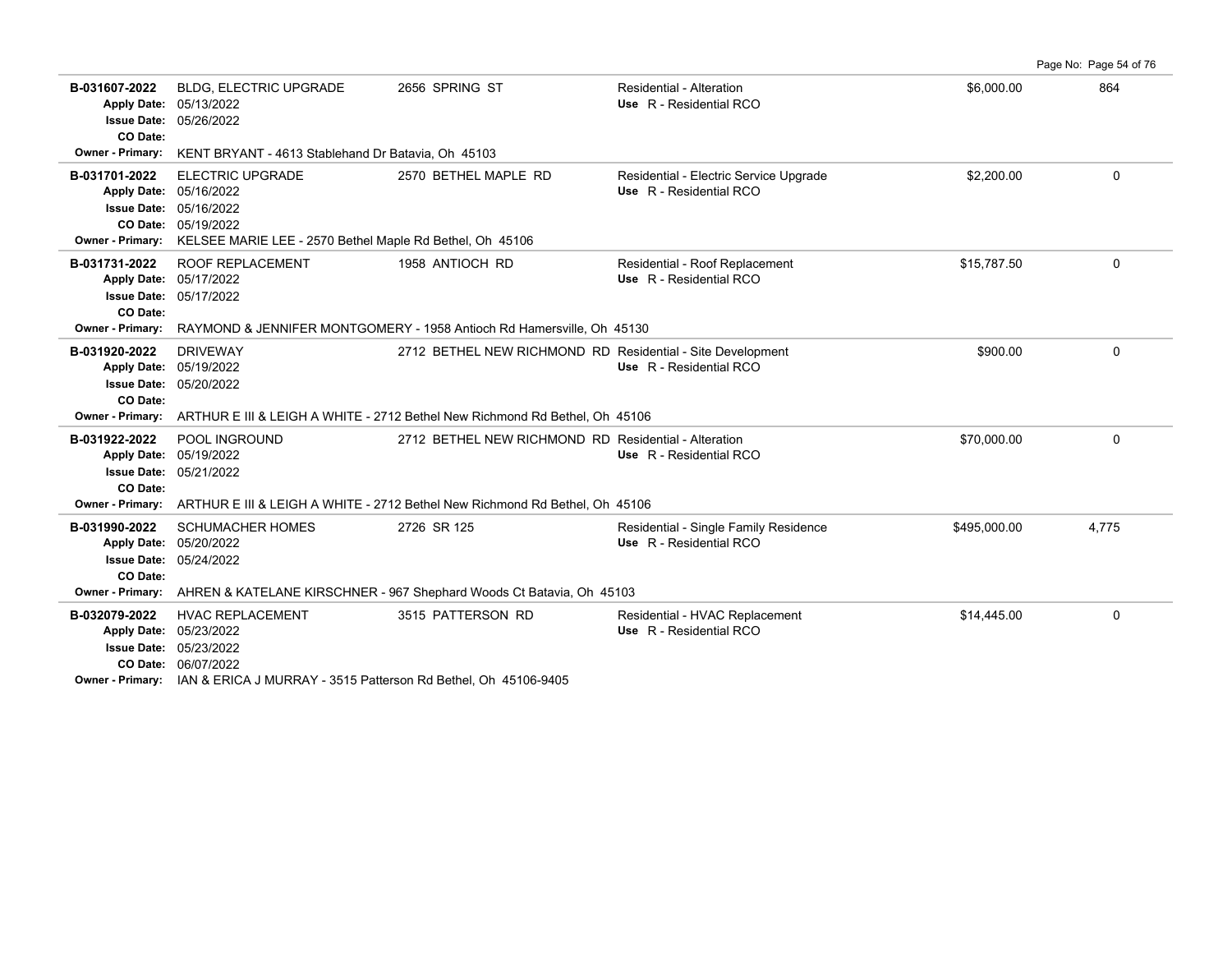## **SUMMARY FOR Tate Township**

**PERMIT SUMMARY BY APPLICATION WORKTYPE IN THIS TOWNSHIP**

| Worktype                               | Issued | Value        | Worktype                        | Issued | Value  | Worktype                       | Issued | Value        |
|----------------------------------------|--------|--------------|---------------------------------|--------|--------|--------------------------------|--------|--------------|
| Single-Family Residence (SFR)          |        | \$495,000.00 | Two-Family Residence (TFR)      |        | \$0.00 | Commercial New (COMNEW)        | 0      | \$0.00       |
| Residential Addition (RESADD)          |        | \$0.00       | Three-Family Residence (THFR)   |        | \$0.00 | Commercial Addition (COMADD)   | 0      | \$0.00       |
| <b>Residential Alteration (RESALT)</b> |        | \$238.629.50 | Four-Family Residence (FFR)     |        | \$0.00 | Commercial Alteration (COMALT) | 0      | \$0.00       |
| Res Accessory Structure (ACCSTR)       |        | \$312.187.00 | Multi-Family Residence (MULTFR) |        | \$0.00 | All Other Project Types        |        | \$132,129.50 |
| NUBLERED OF BEBRIER IOOUED. 10         |        |              | Single-Family Unit (SFU)        |        | \$0.00 |                                |        |              |

#### **NUMBER OF PERMITS ISSUED: 19**

**DECLARED VALUE: \$1,046,716.50**

# **Union Township**

| Permit#       | <b>Application Name</b>       | <b>Address</b>                                                                          | Work Type / Class                                      | <b>Declared Value</b> | <b>Bldg Area</b> |
|---------------|-------------------------------|-----------------------------------------------------------------------------------------|--------------------------------------------------------|-----------------------|------------------|
| F-032017-2022 | TQL 3RD FLOOR TI              | 4270 IVY POINTE BLVD                                                                    | Fire Protection Systems - Fire Sprinkler - Suppression | \$4,000.00            | 2,310            |
|               | <b>Apply Date: 05/20/2022</b> |                                                                                         | Use                                                    |                       |                  |
|               | <b>Issue Date: 05/20/2022</b> |                                                                                         |                                                        |                       |                  |
| CO Date:      |                               |                                                                                         |                                                        |                       |                  |
|               |                               | Ournox, Brimany. D. DOU CUC INVIECTMENTS U.C. 7442 Foot Kompos Dd Cincinnoti, Ob. 45240 |                                                        |                       |                  |

**Owner - Primary:** B. DOLLCUC INVESTMENTS LLC - 7143 East Kemper Rd Cincinnati, Oh 45249

|                                                                            | A-2 - Assembly; Banguet Hall, Restaurant                                                                                                        |                       |                                                                                                                         |                       |                  |
|----------------------------------------------------------------------------|-------------------------------------------------------------------------------------------------------------------------------------------------|-----------------------|-------------------------------------------------------------------------------------------------------------------------|-----------------------|------------------|
| Permit#                                                                    | <b>Application Name</b>                                                                                                                         | <b>Address</b>        | <b>Work Type / Class</b>                                                                                                | <b>Declared Value</b> | <b>Bldg Area</b> |
| B-031003-2022<br><b>Issue Date:</b><br>CO Date:<br><b>Owner - Primary:</b> | <b>SKYLINE</b><br>Apply Date: 05/04/2022<br>05/09/2022<br>DREW LEASING LLC - 5860 Graves Lake Dr Cincinnati. Oh 45243                           | 856 EASTGATE SOUTH DR | Commercial - Alteration<br>Use A-2 - Assembly; Banquet Hall, Restaurant                                                 | \$1,000.00            | 0                |
| F-031279-2022<br><b>Issue Date:</b><br>CO Date:<br><b>Owner - Primary:</b> | LONG JOHN SILVER HS<br>Apply Date: 05/09/2022<br>05/12/2022<br>SHERMAN PARTNERS RUBY LLC - 505 Westview Av Nashville, Tn 37205                  | 842 EASTGATE SOUTH DR | Fire Protection Systems - Fire Sprinkler - Kitchen Hood Supp \$4,250.00<br>Use A-2 - Assembly; Banquet Hall, Restaurant |                       | 0                |
| F-031712-2022<br><b>Apply Date:</b><br><b>Issue Date:</b><br>CO Date:      | <b>GOLD STAR HOOD FS</b><br>05/16/2022<br>05/26/2022<br><b>Owner - Primary:</b> LAILA DAVID ET AL - 582 Old State Route 74 Cincinnati, Oh 45244 | 4620 AICHOLTZ RD      | Fire Protection Systems - Fire Sprinkler - Kitchen Hood Supp \$1,425.00<br>Use A-2 - Assembly; Banquet Hall, Restaurant |                       | 1,787            |
|                                                                            |                                                                                                                                                 |                       |                                                                                                                         |                       |                  |
| <b>B</b> - Business                                                        |                                                                                                                                                 |                       |                                                                                                                         |                       |                  |
| Permit#                                                                    | <b>Application Name</b>                                                                                                                         | <b>Address</b>        | <b>Work Type / Class</b>                                                                                                | <b>Declared Value</b> | <b>Bldg Area</b> |
| B-030518-2022<br>CO Date:                                                  | MH SURGICAL CTR HVAC<br>Apply Date: 04/27/2022<br><b>Issue Date: 05/03/2022</b>                                                                 | 4415 AICHOLTZ RD      | Commercial - HVAC Like for Like Replacement<br>Use B - Business                                                         | \$400,000.00          | 0                |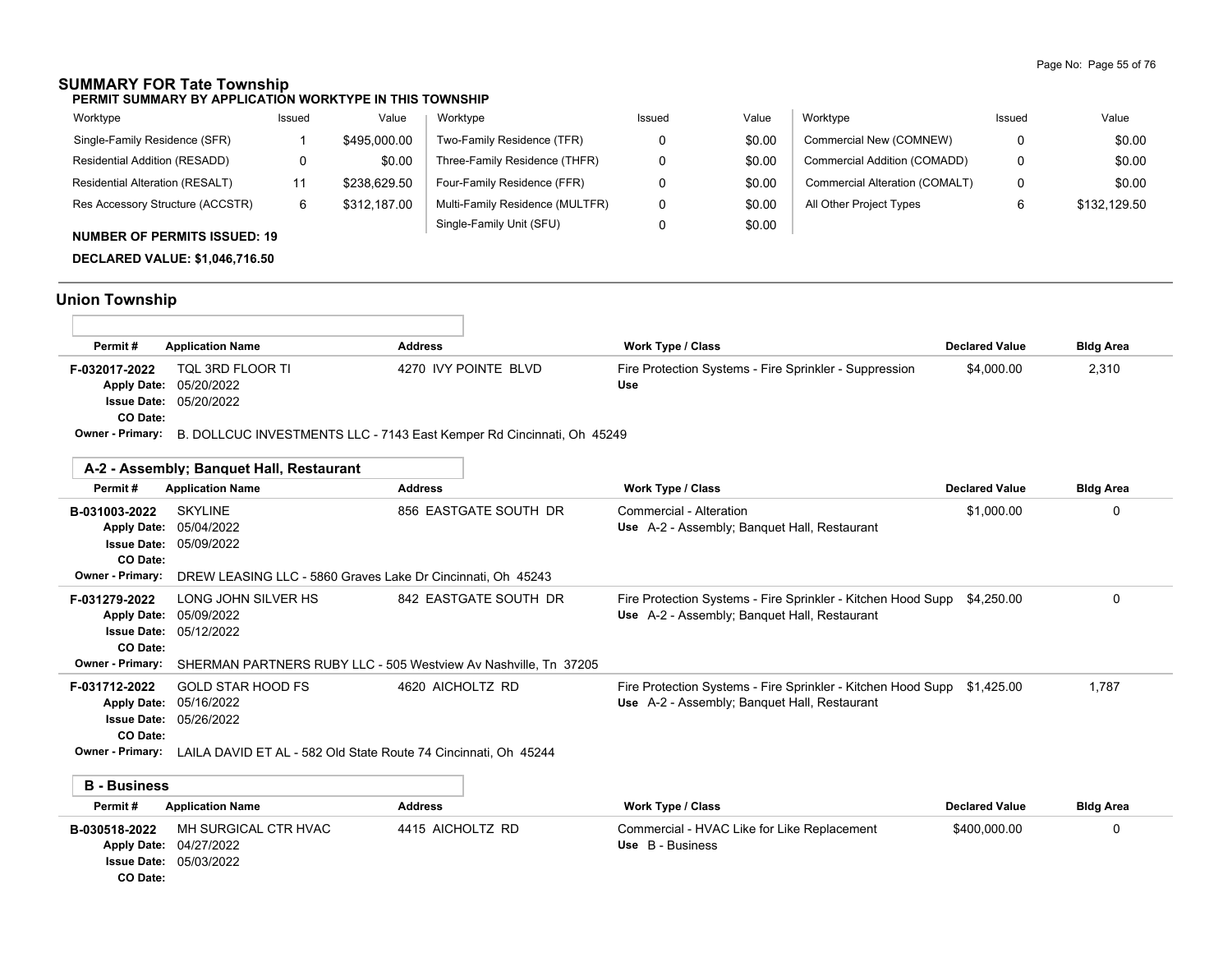**Owner - Primary:** 4415 AICHOLTZ LLC - 8289 Jordan Rd Cleves, Oh 45002

| B-031840-2022<br>CO Date:                            | <b>HOLMAN ELECTRIC</b><br>Apply Date: 05/18/2022<br><b>Issue Date: 05/26/2022</b>                                                                                                   | 4387 ELICK LN         | Commercial - Alteration<br>Use B - Business                                                               | \$1,000.00            | $\mathbf 0$      |
|------------------------------------------------------|-------------------------------------------------------------------------------------------------------------------------------------------------------------------------------------|-----------------------|-----------------------------------------------------------------------------------------------------------|-----------------------|------------------|
| Owner - Primary:                                     | HOLMAN BROTHERS REAL ESTATE LLC - 4387 Elick Ln Batavia, Oh 45103                                                                                                                   |                       |                                                                                                           |                       |                  |
| B-032215-2022<br>CO Date:                            | UNION SVINGS FIRE DMG<br>Apply Date: 05/25/2022<br><b>Issue Date: 05/26/2022</b>                                                                                                    | 843 EASTGATE SOUTH DR | Commercial - Alteration<br>Use B - Business                                                               | \$97,000.00           | 64               |
| <b>Owner - Primary:</b>                              | UNION SAVINGS BANK - 8534 E Kemper Rd Cincinnati, Oh 45249                                                                                                                          |                       |                                                                                                           |                       |                  |
| F-029485-2022<br>CO Date:                            | AFFORDABLE DENTURES FA<br>Apply Date: 04/05/2022<br><b>Issue Date: 05/06/2022</b>                                                                                                   | 700 EASTGATE SOUTH DR | Fire Protection Systems - Fire Alarm<br>Use B - Business                                                  | \$4,500.00            | 5,487            |
|                                                      | Owner - Primary: 32 EAST CENTER DELAWARE LLC - 629 Euclid Av, Suite 1300 Cleveland, Oh 44114                                                                                        |                       |                                                                                                           |                       |                  |
| <b>E</b> - Education                                 |                                                                                                                                                                                     |                       |                                                                                                           |                       |                  |
| Permit#                                              | <b>Application Name</b>                                                                                                                                                             | <b>Address</b>        | Work Type / Class                                                                                         | <b>Declared Value</b> | <b>Bldg Area</b> |
| B-031633-2022<br>CO Date:                            | <b>WILD ABOUT KIDS</b><br>Apply Date: 05/14/2022<br><b>Issue Date: 05/27/2022</b><br><b>Owner - Primary:</b> GEHBAUER MASSNER PROPERTIES - 4401 Elmwood Rd Batavia, Oh 45103        | 4250 IVY POINTE BLVD  | Commercial - Alteration<br>Use E - Education                                                              | \$0.00                | 0                |
|                                                      | M - Mercantile; Dept. Store, Retail, Market                                                                                                                                         |                       |                                                                                                           |                       |                  |
| Permit#                                              | <b>Application Name</b>                                                                                                                                                             | <b>Address</b>        | <b>Work Type / Class</b>                                                                                  | <b>Declared Value</b> | <b>Bldg Area</b> |
| B-027958-2022<br>CO Date:<br><b>Owner - Primary:</b> | JUNGLE JIM'S WALK IN FREEZER<br>Apply Date: 02/08/2022<br><b>Issue Date: 05/17/2022</b><br>UNION TOWNSHIP CLERMONT COUNTY CIC INC - 4350 Aicholtz Rd Cincinnati, Oh 45245           | 4450 EASTGATE BV      | Commercial - Alteration<br>Use M - Mercantile; Dept. Store, Retail, Market                                | \$200,000.00          | 0                |
| F-030020-2022<br><b>Owner - Primary:</b>             | KOHLS EASTGATE FS<br>Apply Date: 04/19/2022<br><b>Issue Date: 05/19/2022</b><br>CO Date: 06/02/2022<br>EASTGATE MALL CMBS LLC - 2030 Hamilton Blvd, Suite 500 Chattanooga, Tn 37421 | 4607 EASTGATE BLVD    | Fire Protection Systems - Fire Sprinkler - Suppression<br>Use M - Mercantile; Dept. Store, Retail, Market | \$5,000.00            | 2,500            |
| F-031121-2022<br>CO Date:                            | HOBBY LOBBY MEZZANINE FS<br>Apply Date: 05/06/2022<br><b>Issue Date: 05/10/2022</b>                                                                                                 | 822 EASTGATE NORTH DR | Fire Protection Systems - Fire Sprinkler - Suppression<br>Use M - Mercantile; Dept. Store, Retail, Market | \$227,000.00          | 2,087            |
|                                                      | Owner - Primary: NET LEASE PORTFOLIO V DST AEI - 30 E Seventh St, Suite 1300 St Paul, Mn 55101                                                                                      |                       |                                                                                                           |                       |                  |
| <b>R</b> - Residential RCO                           |                                                                                                                                                                                     |                       |                                                                                                           |                       |                  |
| Permit#                                              | <b>Application Name</b>                                                                                                                                                             | <b>Address</b>        | <b>Work Type / Class</b>                                                                                  | <b>Declared Value</b> | <b>Bldg Area</b> |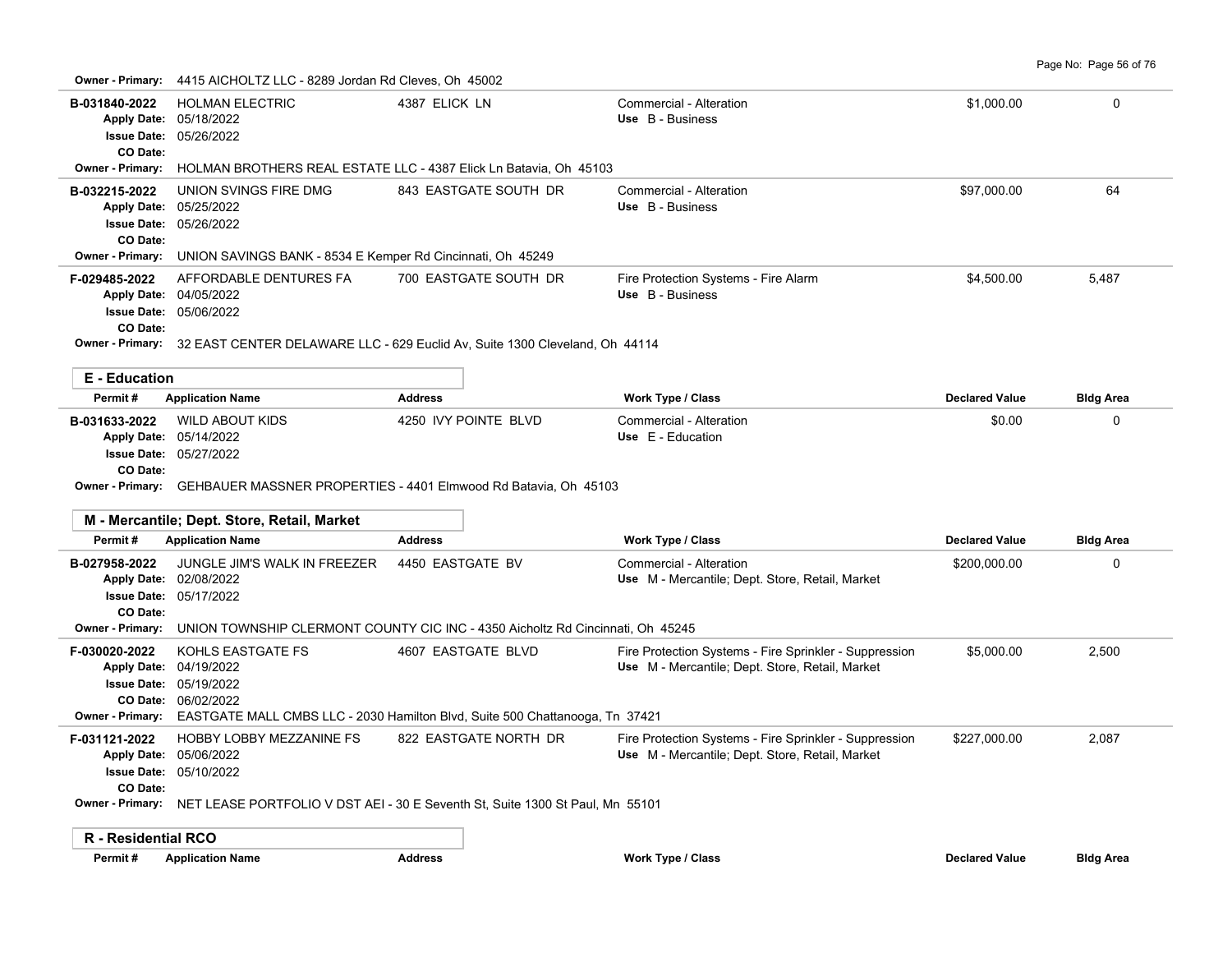Page No: Page 57 of 76

| B-029844-2022<br>CO Date: | <b>DECK W/PERGOLA</b><br>Apply Date: 04/14/2022<br><b>Issue Date: 05/02/2022</b>          | 816 DORGENE LN                                                         | Residential - Addition<br>Use R - Residential RCO                | \$20,000.00  | 430   |
|---------------------------|-------------------------------------------------------------------------------------------|------------------------------------------------------------------------|------------------------------------------------------------------|--------------|-------|
| Owner - Primary:          | RYAN K & MICHELLE N MURPHY - 816 Dorgene Ln Cincinnati, Oh 45244                          |                                                                        |                                                                  |              |       |
| B-030118-2022<br>CO Date: | <b>HVAC REPLACEMENT</b><br>Apply Date: 04/21/2022<br><b>Issue Date: 05/20/2022</b>        | 496 LEMASTER DR                                                        | Residential - HVAC Replacement<br>Use R - Residential RCO        | \$14,900.00  | 0     |
| Owner - Primary:          | MICHAEL F SCHULZ - 496 Lemaster Dr Cincinnati, Oh 45255                                   |                                                                        |                                                                  |              |       |
| B-030174-2022<br>CO Date: | <b>DECK W/ROOF</b><br>Apply Date: 04/21/2022<br>Issue Date: 05/09/2022                    | 5142 CHUKKER POINT LN                                                  | Residential - Addition<br>Use R - Residential RCO                | \$30,710.00  | 532   |
| Owner - Primary:          |                                                                                           | JEFFREY KAPLAN ERIN COWAN - 5142 Chukker Point Ln Cincinnati, Oh 45244 |                                                                  |              |       |
| B-030431-2022<br>CO Date: | <b>DECK</b><br>Apply Date: 04/26/2022<br><b>Issue Date: 05/03/2022</b>                    | 5155 OAK BROOK DR                                                      | Residential - Addition<br>Use R - Residential RCO                | \$20,000.00  | 288   |
| <b>Owner - Primary:</b>   | JERRY & NICOLE HANNA - 5155 Oak Brook Dr Cincinnati, Oh 45244                             |                                                                        |                                                                  |              |       |
| B-030501-2022<br>CO Date: | <b>BROOKSTONE HOMES</b><br>Apply Date: 04/26/2022<br><b>Issue Date: 05/03/2022</b>        | 558 NORTH VIEW DR                                                      | Residential - Single Family Residence<br>Use R - Residential RCO | \$225,000.00 | 3,721 |
| Owner - Primary:          | BROOKSTONE HOMES INC - 7203 Wooster Pi Cincinnati, Oh 45227                               |                                                                        |                                                                  |              |       |
| B-030516-2022<br>CO Date: | <b>BROOKSTONE HOMES</b><br>Apply Date: 04/27/2022<br>Issue Date: 05/07/2022               | 552 NORTH VIEW DR                                                      | Residential - Single Family Residence<br>Use R - Residential RCO | \$225,000.00 | 2,969 |
| Owner - Primary:          | BROOKSTONE HOMES INC - 7203 Wooster Pi Cincinnati, Oh 45227                               |                                                                        |                                                                  |              |       |
| B-030521-2022<br>CO Date: | <b>HVAC REPLACEMENT</b><br>Apply Date: 04/27/2022<br>Issue Date: 05/03/2022               | 4734 VICBARB LN                                                        | Residential - HVAC Replacement<br>Use R - Residential RCO        | \$6,715.00   | 0     |
| Owner - Primary:          | Ed Heimburger - 4734 Vicbarb Ln Cincinnati, Oh 45244                                      |                                                                        |                                                                  |              |       |
| B-030624-2022<br>CO Date: | <b>VILLAS WATERFORD GLEN</b><br>Apply Date: 04/28/2022<br><b>Issue Date: 05/09/2022</b>   | 3881 PORTRUSH WAY                                                      | Residential - Single Family Residence<br>Use R - Residential RCO | \$329,000.00 | 4,214 |
| Owner - Primary:          | VILLAS AT WATERFORD GLEN LLC - Po Box 43121 Cincinnati, Oh 45243                          |                                                                        |                                                                  |              |       |
| B-030629-2022<br>CO Date: | <b>DECK</b><br>Apply Date: 04/28/2022<br>Issue Date: 05/17/2022                           | 612 BRANDY WAY                                                         | Residential - Addition<br>Use R - Residential RCO                | \$13,000.00  | 748   |
|                           | <b>Owner - Primary:</b> MICHAEL T & TRACY L KENNEDY - 612 Brandy Way Cincinnati, Oh 45244 |                                                                        |                                                                  |              |       |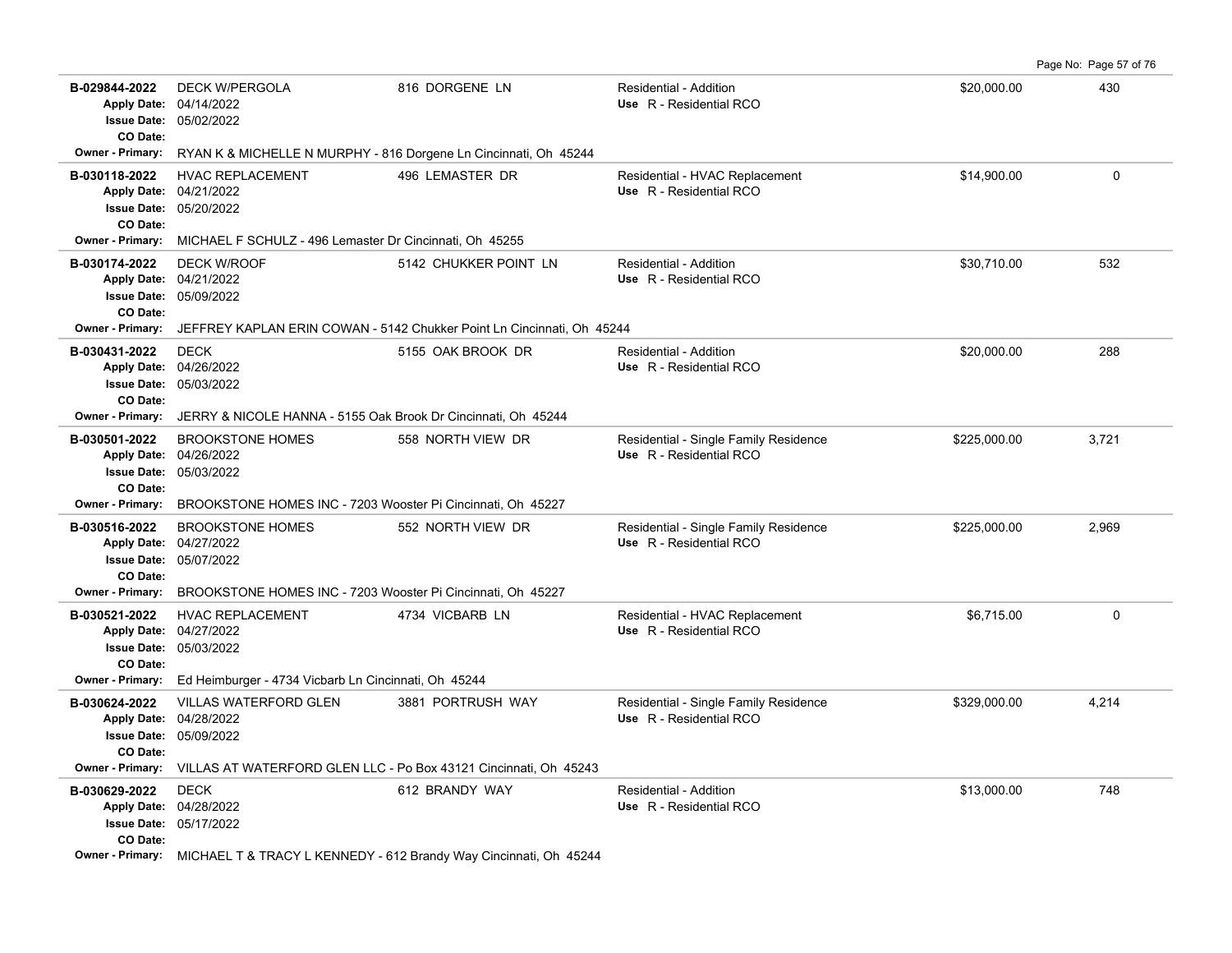Page No: Page 58 of 76

| B-030688-2022                            | <b>SUNROOM</b><br>Apply Date: 04/29/2022<br>Issue Date: 05/04/2022                                                                     | 4185 FORSYTHIA DR                                                                             | Residential - Addition<br>Use R - Residential RCO                 | \$22,000.00 | 400      |
|------------------------------------------|----------------------------------------------------------------------------------------------------------------------------------------|-----------------------------------------------------------------------------------------------|-------------------------------------------------------------------|-------------|----------|
| CO Date:<br>Owner - Primary:             | KEITH & JOANNE FRASHER - 4185 Forsythia Dr Cincinnati, Oh 45245                                                                        |                                                                                               |                                                                   |             |          |
| B-030783-2022<br>CO Date:                | <b>HVAC REPLACEMENT</b><br>Apply Date: 05/02/2022<br>Issue Date: 05/02/2022                                                            | 3868 CRESCENT DR                                                                              | Residential - HVAC Replacement<br>Use R - Residential RCO         | \$2,974.00  | 0        |
| <b>Owner - Primary:</b>                  |                                                                                                                                        | PAIGE DORANNATIONAL HEATING & A/C - 4300 Creek Rd Cincinnati, Oh 45241                        |                                                                   |             |          |
| B-030810-2022<br>CO Date:                | <b>HVAC REPLACEMENT</b><br>Apply Date: 05/02/2022<br>Issue Date: 05/02/2022                                                            | 1118 WESTCHESTER WAY                                                                          | Residential - HVAC Replacement<br>Use R - Residential RCO         | \$6,000.00  | 0        |
| Owner - Primary:                         |                                                                                                                                        | MAX VERNON & AMY KAY TAYLOR TRUSTEES Po Box 2040 Atascadero, Ca 93423                         |                                                                   |             |          |
| B-030812-2022<br>CO Date:                | <b>HVAC REPLACEMENT</b><br>Apply Date: 05/02/2022<br>Issue Date: 05/02/2022                                                            | 5010 BARNSBY LN                                                                               | Residential - HVAC Replacement<br>Use R - Residential RCO         | \$5,000.00  | $\Omega$ |
| Owner - Primary:                         | ALAN L TRUSTEE FAUST - 5010 Barnsby Ln Cincinnati, Oh 45244                                                                            |                                                                                               |                                                                   |             |          |
| B-030815-2022<br><b>Owner - Primary:</b> | <b>ELECTRIC UPGRADE</b><br>Apply Date: 05/02/2022<br><b>Issue Date: 05/02/2022</b><br>CO Date: 05/06/2022                              | 5007 FORESTWOOD CT<br>JEFFREY D & KATHERINE D BROWN - 5007 Forestwood Ct Cincinnati, Oh 45244 | Residential - Electric Service Upgrade<br>Use R - Residential RCO | \$4,000.00  | 0        |
| B-030848-2022                            | <b>ELECTRIC REPAIR</b>                                                                                                                 | 4578 CLERMONT LN                                                                              | Residential - Electric Service Upgrade                            | \$3,000.00  | 0        |
| <b>Owner - Primary:</b>                  | Apply Date: 05/02/2022<br>Issue Date: 05/02/2022<br>CO Date: 05/06/2022<br>ERIC A & DONNA M LOUIS - 4578 Clermont Ln Batavia, Oh 45103 |                                                                                               | Use R - Residential RCO                                           |             |          |
| B-030888-2022                            | <b>HVAC REPLACEMENT</b>                                                                                                                | 1208 WOODCHASE TRL                                                                            | Residential - HVAC Replacement                                    | \$6,675.00  | $\Omega$ |
| Owner - Primary:                         | Apply Date: 05/03/2022<br>Issue Date: 05/03/2022<br>CO Date: 05/16/2022                                                                | STEVEN R & ELISA A LAMMRISH - 1208 Woodchase Trl Batavia, Oh 45103                            | Use R - Residential RCO                                           |             |          |
| B-030890-2022                            | <b>HVAC REPLACEMENT</b>                                                                                                                | 431 GLENROSE LN                                                                               | Residential - HVAC Replacement                                    | \$7,668.00  | 0        |
| CO Date:                                 | Apply Date: 05/03/2022<br><b>Issue Date: 05/04/2022</b>                                                                                |                                                                                               | Use R - Residential RCO                                           |             |          |
| <b>Owner - Primary:</b>                  | THADD M & MELISSA R SCOTT - 431 Glenrose Ln Cincinnati, Oh 45244                                                                       |                                                                                               |                                                                   |             |          |
| B-030973-2022<br>CO Date:                | <b>ROOF PORCH</b><br>Apply Date: 05/04/2022<br><b>Issue Date: 05/10/2022</b>                                                           | 8685 KOSZO DR                                                                                 | Residential - Addition<br>Use R - Residential RCO                 | \$8,000.00  | 729      |
| <b>Owner - Primary:</b>                  | GARTH A & JUDITH M TURNER - 8685 Koszo Dr Cincinnati, Oh 45230                                                                         |                                                                                               |                                                                   |             |          |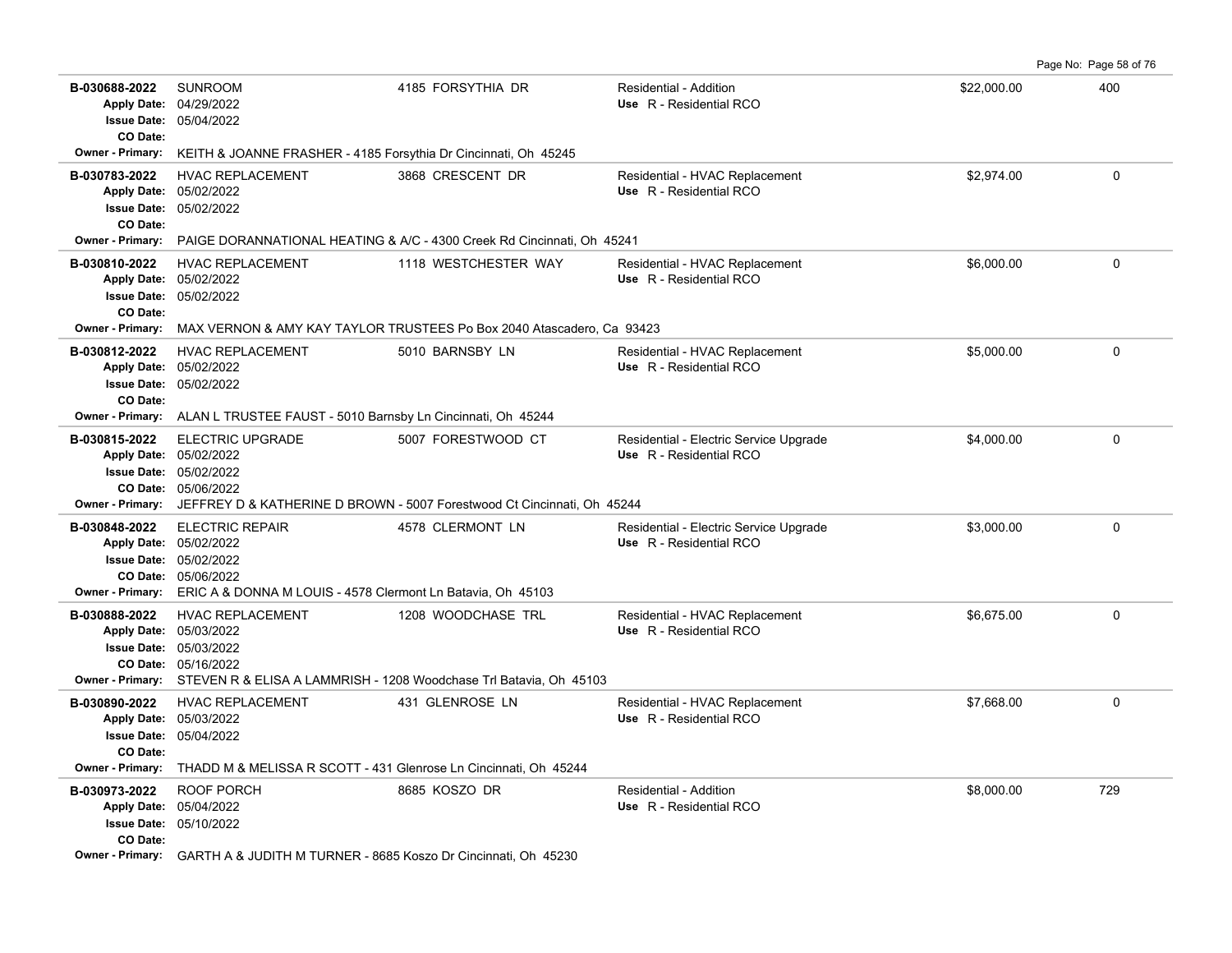|                                                      |                                                                                                                                                                                      |                                                                                       |                                                                   |             | Page No: Page 59 of 76 |
|------------------------------------------------------|--------------------------------------------------------------------------------------------------------------------------------------------------------------------------------------|---------------------------------------------------------------------------------------|-------------------------------------------------------------------|-------------|------------------------|
| B-030981-2022<br><b>Issue Date:</b><br>CO Date:      | <b>ROOF REPLACEMENT</b><br>Apply Date: 05/04/2022<br>05/05/2022                                                                                                                      | 4191 HERITAGE GLEN DR                                                                 | Residential - Roof Replacement<br>Use R - Residential RCO         | \$11,200.00 | 2,700                  |
| <b>Owner - Primary:</b>                              | GEOFFRY WAHL - 768 Regent Road Cincinnati, Oh 45245                                                                                                                                  |                                                                                       |                                                                   |             |                        |
| B-031004-2022<br><b>Owner - Primary:</b>             | <b>SOLAR PANELS</b><br>Apply Date: 05/04/2022<br><b>Issue Date: 05/06/2022</b><br>CO Date: 06/01/2022                                                                                | 1308 HEITMAN LN<br>JACQUELINE & CHRISTOPHER RYALL - 1320 Heitman Ln Batavia, Oh 45103 | Residential - Solar Panels<br>Use R - Residential RCO             | \$16,000.00 | $\Omega$               |
| B-031009-2022<br>CO Date:<br><b>Owner - Primary:</b> | <b>HVAC REPLACEMENT</b><br>Apply Date: 05/04/2022<br><b>Issue Date: 05/07/2022</b><br>05/20/2022<br>JAMES VOILES & JANET HELTON - 4589 Blainfield Ct Batavia, Oh 45103               | 4589 BLAINFIELD CT                                                                    | Residential - HVAC Replacement<br>Use R - Residential RCO         | \$3,999.00  | 0                      |
| B-031010-2022<br>Owner - Primary:                    | EASTGATE MALL ROOF RPLCEMNT 4601 EASTGATE BLVD<br>Apply Date: 05/04/2022<br><b>Issue Date: 05/05/2022</b><br>CO Date: 05/06/2022                                                     | EASTGATE MALL CMBS LLC - 2030 Hamilton Blvd, Suite 500 Chattanooga, Tn 37421          | Commercial - Roof Replacement<br>Use R - Residential RCO          | \$1,000.00  | $\Omega$               |
| B-031036-2022<br><b>Apply Date:</b><br>CO Date:      | <b>HVAC REPLACEMENT</b><br>05/05/2022<br><b>Issue Date: 05/05/2022</b>                                                                                                               | 4064 MCMANN RD                                                                        | Residential - HVAC Replacement<br>Use R - Residential RCO         | \$7,000.00  | 0                      |
| <b>Owner - Primary:</b>                              | RALPH & HELEN HODGE - 4064 Mcmann, Rd Cincinnati, Oh 45245                                                                                                                           |                                                                                       |                                                                   |             |                        |
| B-031037-2022<br><b>Issue Date:</b><br>CO Date:      | <b>HVAC REPLACEMENT</b><br>Apply Date: 05/05/2022<br>05/05/2022                                                                                                                      | 1180 NATURE RUN                                                                       | Residential - HVAC Replacement<br>Use R - Residential RCO         | \$10,000.00 | 0                      |
| Owner - Primary:                                     |                                                                                                                                                                                      | RONALD G & KAREN C MCCRACKEN - 1180 Nature Run St Batavia, Oh 45103                   |                                                                   |             |                        |
| B-031056-2022                                        | <b>HVAC REPLACEMENT</b><br>Apply Date: 05/05/2022<br><b>Issue Date: 05/05/2022</b><br>CO Date: 05/20/2022<br>Owner - Primary: WAYNE B HAYNES, TRS 559 Andres Ln Cincinnati, Oh 45244 | 559 ANDRES LN                                                                         | Residential - HVAC Replacement<br>Use R - Residential RCO         | \$10,000.00 | $\mathbf 0$            |
| B-031064-2022<br><b>Owner - Primary:</b>             | <b>ELECTRIC REPAIR</b><br>Apply Date: 05/05/2022<br><b>Issue Date: 05/05/2022</b><br>CO Date: 05/26/2022<br>DEREK GILBERT - 517 Harrison Ln Cincinnati, Oh 45244                     | 517 HARRISON LN                                                                       | Residential - Electric Service Upgrade<br>Use R - Residential RCO | \$2,000.00  | 0                      |
| B-031102-2022<br>CO Date:<br><b>Owner - Primary:</b> | <b>DRIVEWAY</b><br>Apply Date: 05/06/2022<br><b>Issue Date: 05/10/2022</b><br>REBECCA LEMING - 4592 Brookview Dr Batavia, Oh 45103                                                   | 4592 BROOKVIEW DR                                                                     | Residential - Site Development<br>Use R - Residential RCO         | \$4,000.00  | $\Omega$               |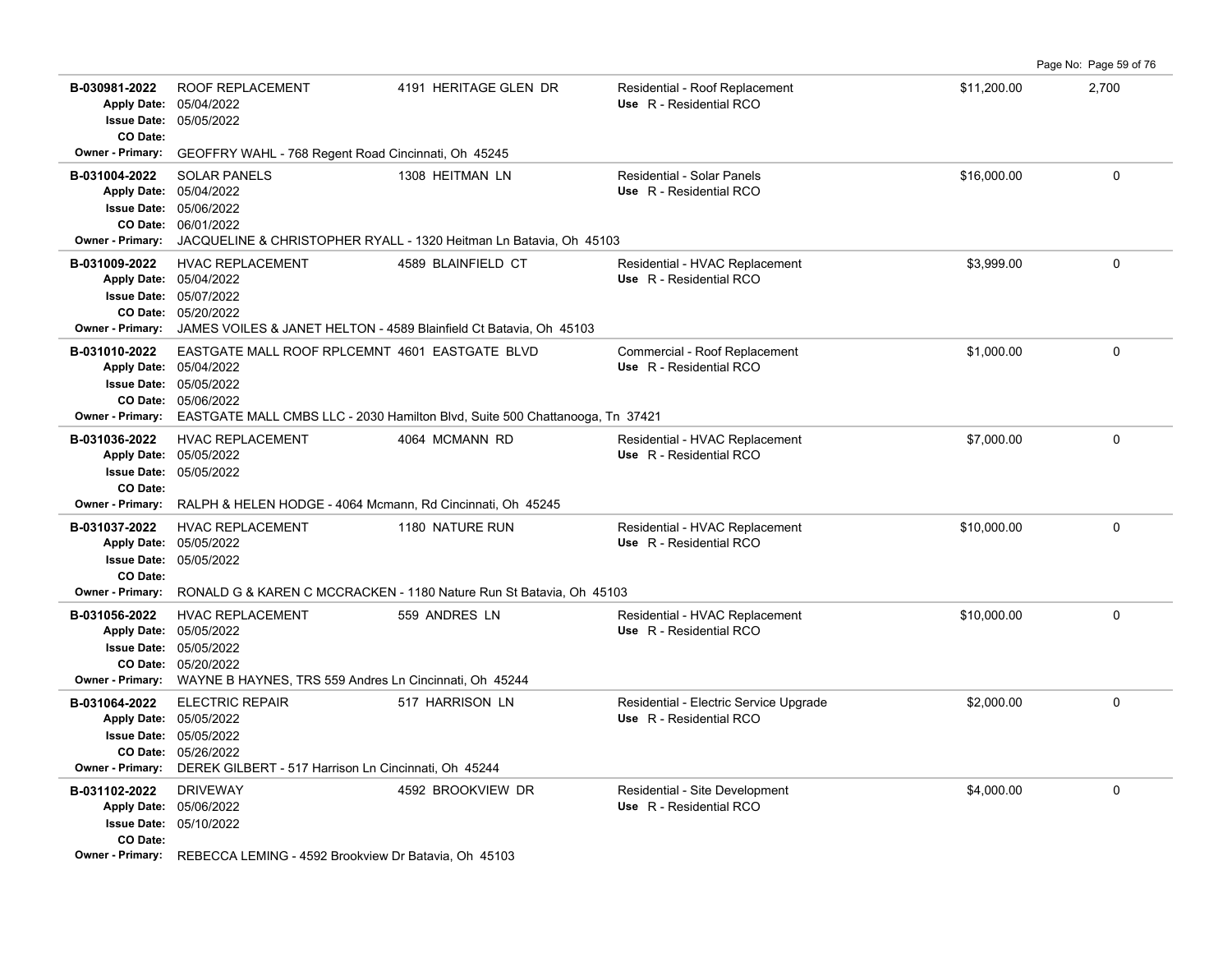Page No: Page 60 of 76

| B-031113-2022<br>CO Date:                     | <b>SEWER CHANGEOVER</b><br>Apply Date: 05/06/2022<br><b>Issue Date: 05/07/2022</b>                                                   | 4864 KLATTE RD                                                                           | Residential - Alteration<br>Use R - Residential RCO               | \$10,000.00 | $\Omega$    |
|-----------------------------------------------|--------------------------------------------------------------------------------------------------------------------------------------|------------------------------------------------------------------------------------------|-------------------------------------------------------------------|-------------|-------------|
|                                               | Owner - Primary: CLARK R MOORE - 4864 Klatte Rd Cincinnati, Oh 45244                                                                 |                                                                                          |                                                                   |             |             |
| B-031124-2022<br>CO Date:                     | <b>ELECTRIC REPAIR</b><br>Apply Date: 05/06/2022<br><b>Issue Date: 05/06/2022</b>                                                    | 4250 BABSON PARK PL                                                                      | Residential - Electric Service Upgrade<br>Use R - Residential RCO | \$4,929.00  | $\mathbf 0$ |
| Owner - Primary:                              | BRIAN HOCKET - 4250 Babson Park PI Batavia, Oh 45103                                                                                 |                                                                                          |                                                                   |             |             |
| B-031179-2022<br>CO Date:                     | <b>HVAC REPLACEMENT</b><br>Apply Date: 05/09/2022<br><b>Issue Date: 05/09/2022</b>                                                   | 4773 PEWTER RD                                                                           | Residential - HVAC Replacement<br>Use R - Residential RCO         | \$8,585.00  | $\mathbf 0$ |
| Owner - Primary:                              | STEVE HENRIQUES - 4773 Pewter Rd Cincinnati, Oh 45244                                                                                |                                                                                          |                                                                   |             |             |
| B-031184-2022<br><b>Owner - Primary:</b>      | <b>HVAC REPLACEMENT</b><br>Apply Date: 05/09/2022<br><b>Issue Date: 05/09/2022</b><br>CO Date: 05/23/2022                            | 737 FOX CREEK LN<br>JAMES L & CONNIE L MICHAELIS - 737 Fox Creek Ln Cincinnati, Oh 45245 | Residential - HVAC Replacement<br>Use R - Residential RCO         | \$22,765.00 | 0           |
| B-031186-2022<br>CO Date:<br>Owner - Primary: | <b>DRIVEWAY</b><br>Apply Date: 05/09/2022<br><b>Issue Date: 05/10/2022</b><br>BONNIE L FERBER - 3883 Michael Dr Cincinnati, Oh 45255 | 3883 MICHAEL DR                                                                          | Residential - Site Development<br>Use R - Residential RCO         | \$300.00    | $\Omega$    |
| B-031205-2022<br>CO Date:                     | <b>HVAC REPLACEMENT</b><br>Apply Date: 05/09/2022<br><b>Issue Date: 05/09/2022</b>                                                   | 4251 CANNON GATE DR                                                                      | Residential - HVAC Replacement<br>Use R - Residential RCO         | \$9,000.00  | $\Omega$    |
| <b>Owner - Primary:</b>                       |                                                                                                                                      | RICHARD L & KAREN J BEAL - 4251 Cannon Gate Dr Cincinnati, Oh 45245                      |                                                                   |             |             |
| B-031209-2022<br>CO Date:                     | <b>HVAC REPLACEMENT</b><br>Apply Date: 05/09/2022<br><b>Issue Date: 05/09/2022</b>                                                   | 1071 WESTCHESTER WAY                                                                     | Residential - HVAC Replacement<br>Use R - Residential RCO         | \$10,000.00 | $\mathbf 0$ |
| Owner - Primary:                              | ANDREW K & MARY E KOHLMAN - 1071 Westchester Way Cincinnati, Oh 45244                                                                |                                                                                          |                                                                   |             |             |
| B-031216-2022<br>CO Date:                     | <b>HVAC REPLACEMENT</b><br>Apply Date: 05/09/2022<br><b>Issue Date: 05/09/2022</b>                                                   | 4189 EDINBURGH DR                                                                        | Residential - HVAC Replacement<br>Use R - Residential RCO         | \$9,000.00  | $\mathbf 0$ |
| Owner - Primary:                              | ED & MEG MAYMO - 4189 Edinburgh Dr Cincinnati, Oh 45245                                                                              |                                                                                          |                                                                   |             |             |
| B-031227-2022<br>CO Date:                     | <b>HVAC REPLACEMENT</b><br>Apply Date: 05/09/2022<br><b>Issue Date: 05/09/2022</b>                                                   | 993 VIXEN DR                                                                             | Residential - HVAC Replacement<br>Use R - Residential RCO         | \$14,000.00 | $\mathbf 0$ |
|                                               | Owner - Primary: MAGGIE CHUMLEY - 993 Vixen Dr Cincinnati, Oh 45245                                                                  |                                                                                          |                                                                   |             |             |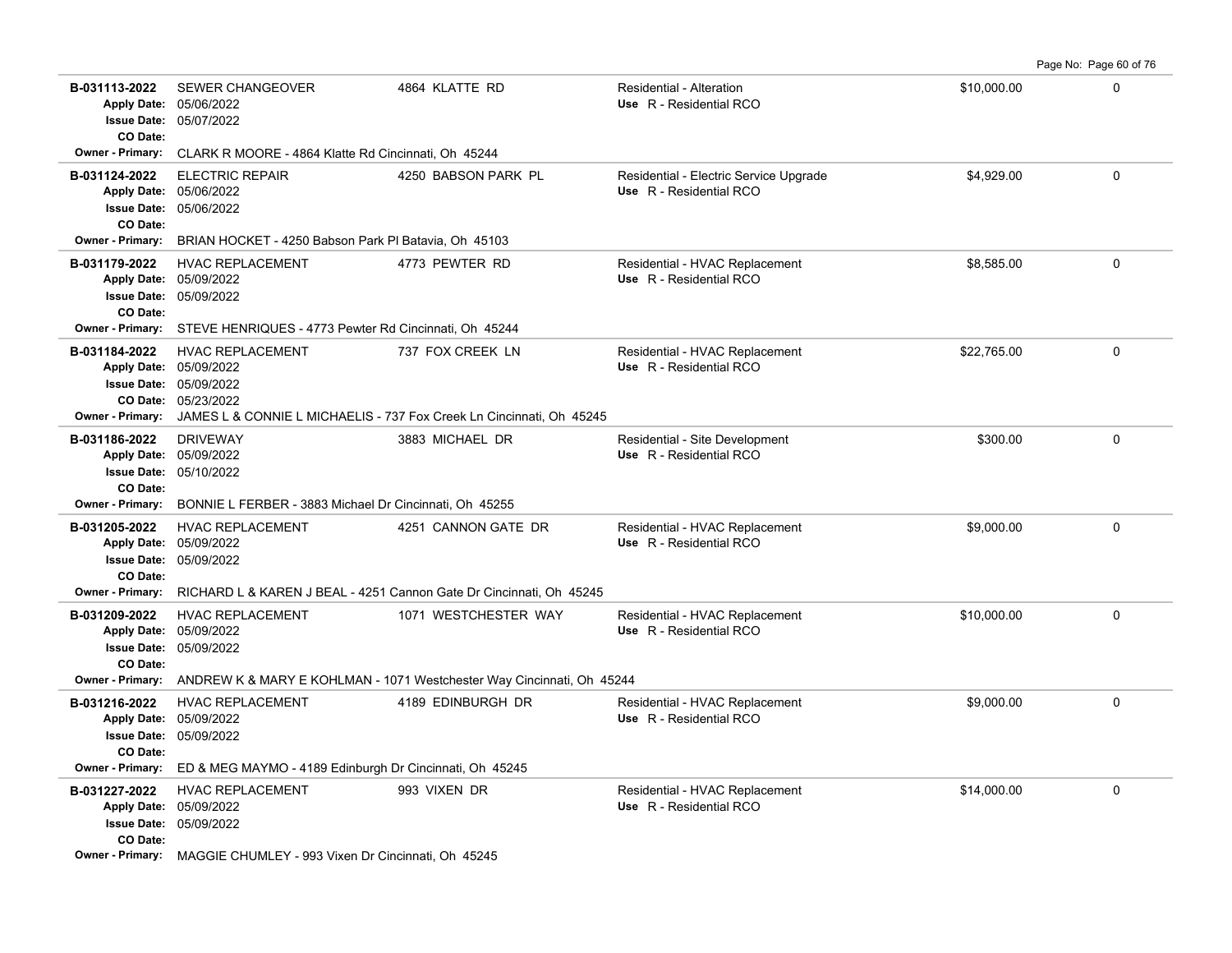**B-031268-2022** GAS LINE NG PP **1988 1287 ROUND BOTTOM RD** Residential - Alteration **1998 1288-2022** GAS LINE NG PP 05/09/2022 Apply Date: 05/09/2022 **Apply Date: Use** R - Residential RCO **Issue Date: CO Date: Owner - Primary:** . .CEZMAZ PROPERTIES LLC - 1286 Mayland Dr Cincinnati, Oh 45230 **B-031333-2022** HVAC REPLACEMENT 1139 BEECHRIDGE CT Residential - HVAC Replacement \$10,000.00 \$10,000.00 0 05/10/2022 **Issue Date:** 05/10/2022 **Apply Date: Use** R - Residential RCO **CO Date: Owner - Primary:** MICHAEL & PAMELA FELTNER - 1139 Beechridge Ct Batavia, Oh 45103 **B-031408-2022** HVAC REPLACEMENT 4643 NORTHRIDGE DR Residential - HVAC Replacement \$9,000.00 \$9,000.00 0 05/11/2022 **Issue Date:** 05/11/2022 **Apply Date: Use** R - Residential RCO **CO Date: Owner - Primary:** TERRI A GLASS - 4643 B Northridge Dr Batavia, Oh 45103 **B-031421-2022** \$55,155.00 0 SOLAR PANELS 4563 CREEKWOOD CT Residential - Solar Panels 05/14/2022 **Issue Date:** Apply Date: 05/11/2022 **Apply Date: Use** R - Residential RCO **CO Date: Owner - Primary:** JOSH & KRISTINA ORLEA - 4563 Creekwood Ct Batavia, Oh 45103 **B-031430-2022** HVAC REPLACEMENT 1297 MCGUFFEY LN Residential - HVAC Replacement \$9,800.00 \$9,800.00 0 05/24/2022 **CO Date:** 05/11/2022 **Issue Date:** Apply Date: 05/11/2022 **Apply Date: Use** R - Residential RCO **Owner - Primary:** DEREK W & DONNA L HART - 1297 Mcguffey Ln Batavia, Oh 45103 B-031446-2022 HVAC REPLACEMENT 4436 SPRINGFIELD CT Residential - HVAC Replacement \$11,750.00 \$11,750.00 0 05/20/2022 **Issue Date:** Apply Date: 05/12/2022 **Apply Date: Use** R - Residential RCO **CO Date: Owner - Primary:** KIMBERLY PHILLIPS - 4436 Springfield Ct Batavia, Oh 45103 **B-031447-2022** HVAC REPLACEMENT 4488 PEARL LN Residential - HVAC Replacement \$11,250.00 \$11,250.00 05/20/2022 **Issue Date:** Apply Date: 05/12/2022 **Apply Date: Use** R - Residential RCO **CO Date: Owner - Primary:** JONATHAN & DEBRA SEIPELT - 4488 Pearl Ln Batavia, Oh 45103 **B-031453-2022** \$1,075.00 0 TIMBER TRLS ELEC APT 100 200 SOUTHERN TRCE Commercial - Alteration 05/25/2022 **CO Date:** 05/20/2022 **Issue Date:** Apply Date: 05/12/2022 **Apply Date: Use** R - Residential RCO **Owner - Primary:** TIMBER TRAILS APARTMENTS LLC - 1360 E 9Th St, Ste 300 - Tax Dept Cleveland, Oh 44114 **B-031454-2022** \$1,075.00 0 TIMBER TRLS ELEC APT 101 200 SOUTHERN TRCE Commercial - Alteration 05/25/2022 **CO Date:** 05/20/2022 **Issue Date:** Apply Date: 05/12/2022 **Apply Date: Use** R - Residential RCO

Page No: Page 61 of 76

**Owner - Primary:** TIMBER TRAILS APARTMENTS LLC - 1360 E 9Th St, Ste 300 - Tax Dept Cleveland, Oh 44114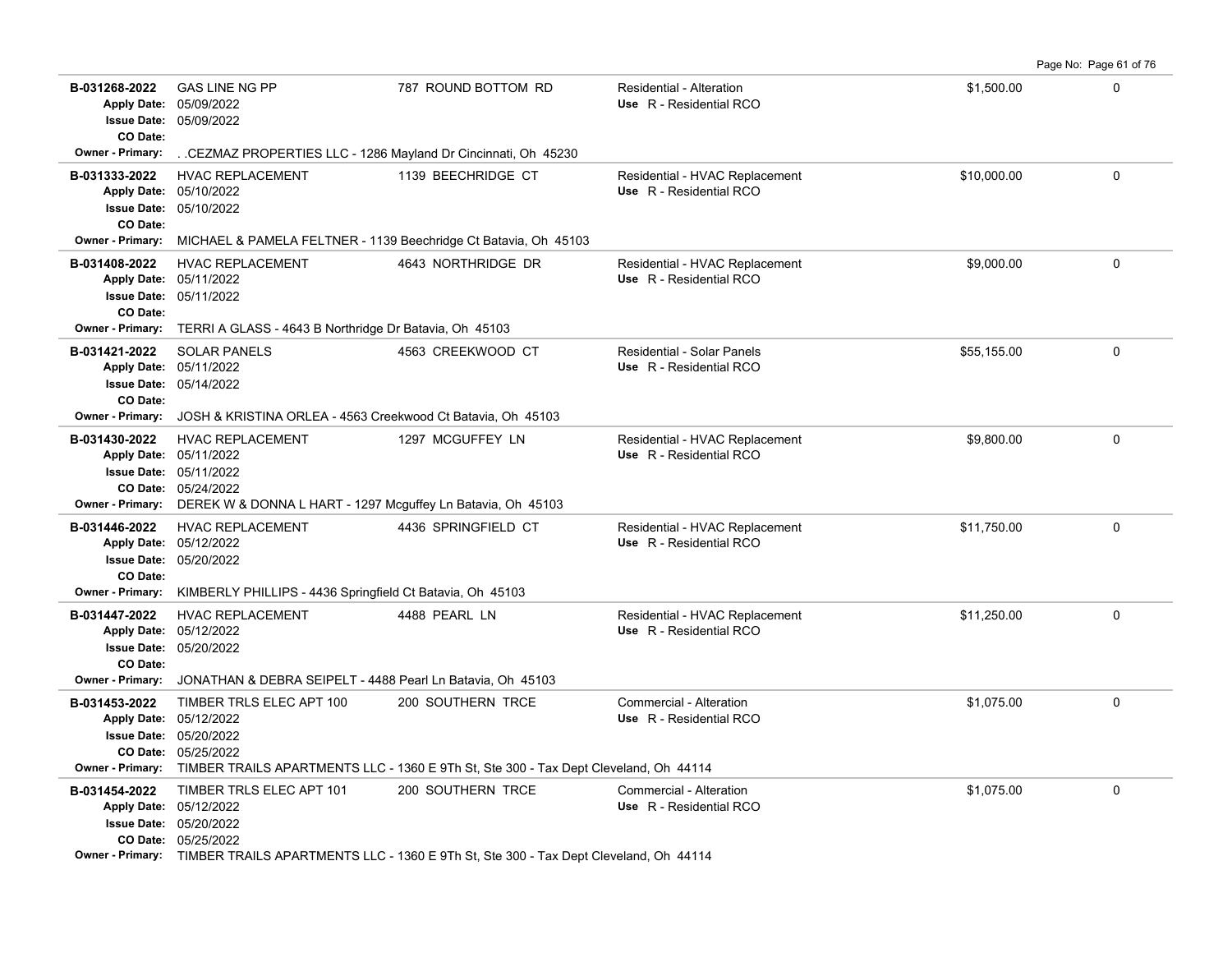| B-031455-2022<br>CO Date:<br><b>Owner - Primary:</b> | TIMBER TRLS ELEC APT 102<br>Apply Date: 05/12/2022<br><b>Issue Date: 05/20/2022</b><br>05/25/2022          | 200 SOUTHERN TRCE<br>TIMBER TRAILS APARTMENTS LLC - 1360 E 9Th St, Ste 300 - Tax Dept Cleveland, Oh 44114                         | Commercial - Alteration<br>Use R - Residential RCO | \$1,075.00 | $\Omega$    |
|------------------------------------------------------|------------------------------------------------------------------------------------------------------------|-----------------------------------------------------------------------------------------------------------------------------------|----------------------------------------------------|------------|-------------|
| B-031456-2022                                        | TIMBER TRLS ELEC APT 103<br>Apply Date: 05/12/2022<br><b>Issue Date: 05/20/2022</b><br>CO Date: 05/25/2022 | 200 SOUTHERN TRCE<br><b>Owner - Primary:</b> TIMBER TRAILS APARTMENTS LLC - 1360 E 9Th St, Ste 300 - Tax Dept Cleveland, Oh 44114 | Commercial - Alteration<br>Use R - Residential RCO | \$1,075.00 | 0           |
| B-031457-2022<br><b>Owner - Primary:</b>             | TIMBER TRLS ELEC APT 104<br>Apply Date: 05/12/2022<br><b>Issue Date: 05/20/2022</b><br>CO Date: 05/25/2022 | 200 SOUTHERN TRCE<br>TIMBER TRAILS APARTMENTS LLC - 1360 E 9Th St, Ste 300 - Tax Dept Cleveland, Oh 44114                         | Commercial - Alteration<br>Use R - Residential RCO | \$1,075.00 | 0           |
| B-031458-2022<br>CO Date:                            | TIMBER TRLS ELEC APT 105<br>Apply Date: 05/12/2022<br><b>Issue Date: 05/20/2022</b><br>05/25/2022          | 200 SOUTHERN TRCE<br><b>Owner - Primary:</b> TIMBER TRAILS APARTMENTS LLC - 1360 E 9Th St, Ste 300 - Tax Dept Cleveland, Oh 44114 | Commercial - Alteration<br>Use R - Residential RCO | \$1,075.00 | 0           |
| B-031459-2022<br><b>Owner - Primary:</b>             | TIMBER TRLS ELEC APT 106<br>Apply Date: 05/12/2022<br><b>Issue Date: 05/20/2022</b><br>CO Date: 05/25/2022 | 200 SOUTHERN TRCE<br>TIMBER TRAILS APARTMENTS LLC - 1360 E 9Th St, Ste 300 - Tax Dept Cleveland, Oh 44114                         | Commercial - Alteration<br>Use R - Residential RCO | \$1,075.00 | $\Omega$    |
| B-031460-2022<br><b>Owner - Primary:</b>             | TIMBER TRLS ELEC APT 107<br>Apply Date: 05/12/2022<br><b>Issue Date: 05/20/2022</b><br>CO Date: 05/25/2022 | 200 SOUTHERN TRCE<br>TIMBER TRAILS APARTMENTS LLC - 1360 E 9Th St, Ste 300 - Tax Dept Cleveland, Oh 44114                         | Commercial - Alteration<br>Use R - Residential RCO | \$1,075.00 | 0           |
| B-031461-2022                                        | TIMBER TRLS ELEC APT 112<br>Apply Date: 05/12/2022<br><b>Issue Date: 05/20/2022</b><br>CO Date: 05/25/2022 | 200 SOUTHERN TRCE<br>Owner - Primary: TIMBER TRAILS APARTMENTS LLC - 1360 E 9Th St, Ste 300 - Tax Dept Cleveland, Oh 44114        | Commercial - Alteration<br>Use R - Residential RCO | \$1,075.00 | $\mathbf 0$ |
| B-031462-2022                                        | TIMBER TRLS ELEC APT 113<br>Apply Date: 05/12/2022<br><b>Issue Date: 05/20/2022</b><br>CO Date: 05/25/2022 | 200 SOUTHERN TRCE<br>Owner - Primary: TIMBER TRAILS APARTMENTS LLC - 1360 E 9Th St, Ste 300 - Tax Dept Cleveland, Oh 44114        | Commercial - Alteration<br>Use R - Residential RCO | \$1,075.00 | $\pmb{0}$   |
| B-031463-2022                                        | TIMBER TRLS ELEC APT 118<br>Apply Date: 05/12/2022<br><b>Issue Date: 05/20/2022</b><br>CO Date: 05/25/2022 | 200 SOUTHERN TRCE<br><b>Owner - Primary:</b> TIMBER TRAILS APARTMENTS LLC - 1360 F 9Th St Ste 300 - Tax Dent Cleveland Oh 44114   | Commercial - Alteration<br>Use R - Residential RCO | \$1,075.00 | 0           |

Page No: Page 62 of 76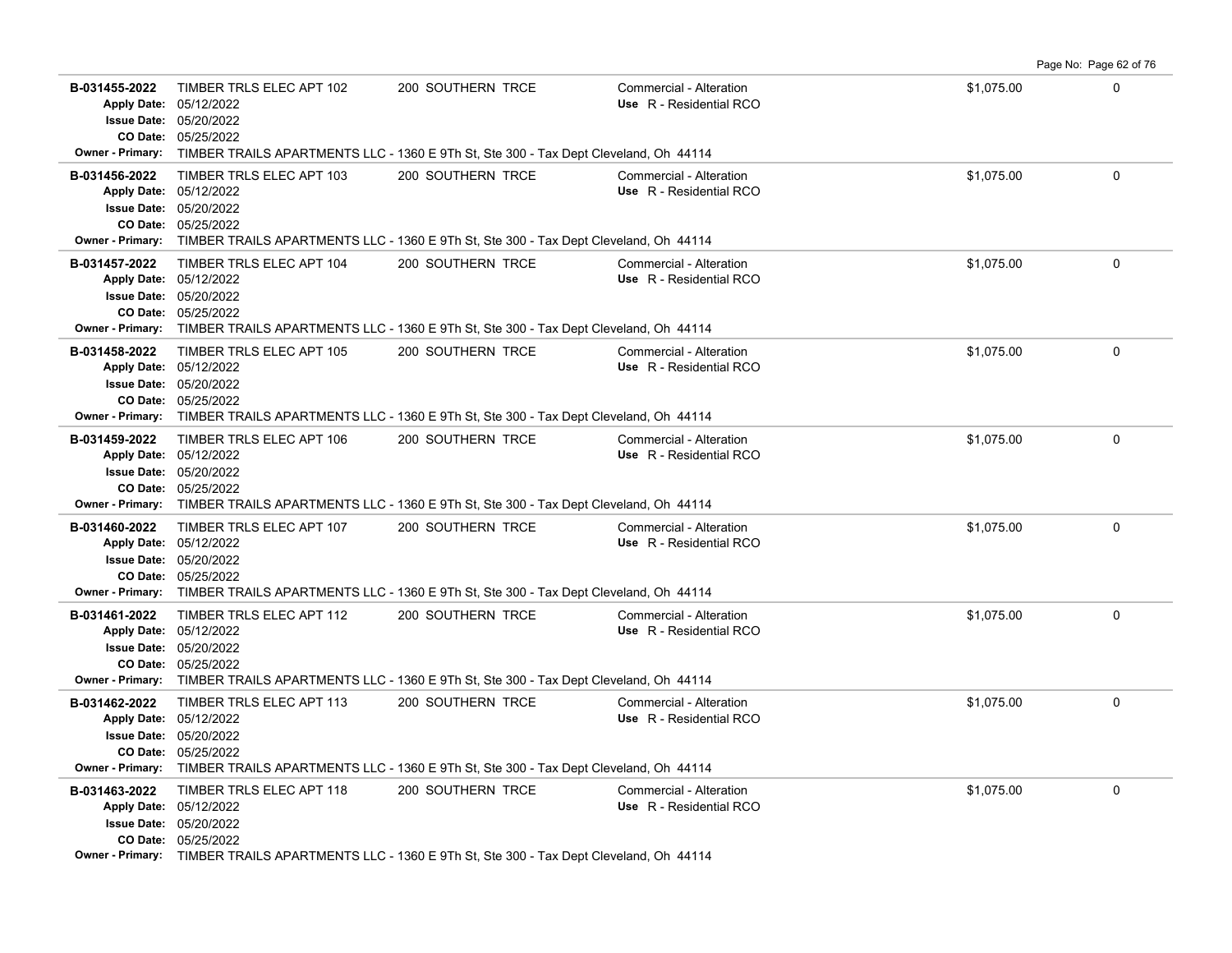|                           |                                                                                                                                                                                                                            |                   |                                                    |            | Page No: Page 63 of 76 |
|---------------------------|----------------------------------------------------------------------------------------------------------------------------------------------------------------------------------------------------------------------------|-------------------|----------------------------------------------------|------------|------------------------|
| B-031464-2022             | TIMBER TRLS ELEC APT 120<br>Apply Date: 05/12/2022<br><b>Issue Date: 05/20/2022</b><br>CO Date: 05/25/2022                                                                                                                 | 200 SOUTHERN TRCE | Commercial - Alteration<br>Use R - Residential RCO | \$1,075.00 | $\Omega$               |
|                           | <b>Owner - Primary:</b> TIMBER TRAILS APARTMENTS LLC - 1360 E 9Th St, Ste 300 - Tax Dept Cleveland, Oh 44114                                                                                                               |                   |                                                    |            |                        |
| B-031465-2022             | TIMBER TRLS ELEC APT 121<br>Apply Date: 05/12/2022<br><b>Issue Date: 05/20/2022</b><br>CO Date: 05/25/2022<br>Owner - Primary: TIMBER TRAILS APARTMENTS LLC - 1360 E 9Th St, Ste 300 - Tax Dept Cleveland, Oh 44114        | 200 SOUTHERN TRCE | Commercial - Alteration<br>Use R - Residential RCO | \$1.075.00 | $\Omega$               |
| B-031466-2022             | TIMBER TRLS ELEC APT 122<br>Apply Date: 05/12/2022<br><b>Issue Date: 05/20/2022</b><br>CO Date: 05/25/2022<br>Owner - Primary: TIMBER TRAILS APARTMENTS LLC - 1360 E 9Th St, Ste 300 - Tax Dept Cleveland, Oh 44114        | 200 SOUTHERN TRCE | Commercial - Alteration<br>Use R - Residential RCO | \$1,075.00 | 0                      |
| B-031467-2022             | TIMBER TRLS ELEC APT 123<br>Apply Date: 05/12/2022<br><b>Issue Date: 05/20/2022</b><br>CO Date: 05/25/2022<br>Owner - Primary: TIMBER TRAILS APARTMENTS LLC - 1360 E 9Th St, Ste 300 - Tax Dept Cleveland, Oh 44114        | 200 SOUTHERN TRCE | Commercial - Alteration<br>Use R - Residential RCO | \$1,075.00 | $\Omega$               |
| B-031468-2022             | TIMBER TRLS ELEC APT 124<br>Apply Date: 05/12/2022<br><b>Issue Date: 05/20/2022</b><br>CO Date: 05/25/2022<br><b>Owner - Primary:</b> TIMBER TRAILS APARTMENTS LLC - 1360 E 9Th St, Ste 300 - Tax Dept Cleveland, Oh 44114 | 200 SOUTHERN TRCE | Commercial - Alteration<br>Use R - Residential RCO | \$1,075.00 | $\mathbf 0$            |
| B-031469-2022             | TIMBER TRLS ELEC APT 125<br>Apply Date: 05/12/2022<br><b>Issue Date: 05/20/2022</b><br>CO Date: 05/25/2022<br>Owner - Primary: TIMBER TRAILS APARTMENTS LLC - 1360 E 9Th St, Ste 300 - Tax Dept Cleveland, Oh 44114        | 200 SOUTHERN TRCE | Commercial - Alteration<br>Use R - Residential RCO | \$1,075.00 | $\mathbf 0$            |
| B-031470-2022             | TIMBER TRLS ELEC APT 126<br>Apply Date: 05/12/2022<br><b>Issue Date: 05/20/2022</b><br>CO Date: 05/25/2022<br>Owner - Primary: TIMBER TRAILS APARTMENTS LLC - 1360 E 9Th St, Ste 300 - Tax Dept Cleveland, Oh 44114        | 200 SOUTHERN TRCE | Commercial - Alteration<br>Use R - Residential RCO | \$1,075.00 | $\mathbf 0$            |
| B-031471-2022             | TIMBER TRLS ELEC APT 127<br>Apply Date: 05/12/2022<br><b>Issue Date: 05/20/2022</b><br>CO Date: 05/25/2022<br>Owner - Primary: TIMBER TRAILS APARTMENTS LLC - 1360 E 9Th St, Ste 300 - Tax Dept Cleveland, Oh 44114        | 200 SOUTHERN TRCE | Commercial - Alteration<br>Use R - Residential RCO | \$1,075.00 | 0                      |
| B-031472-2022<br>CO Date: | TIMBER TRLS ELEC APT 137<br>Apply Date: 05/12/2022<br>Issue Date: 05/20/2022                                                                                                                                               | 200 SOUTHERN TRCE | Commercial - Alteration<br>Use R - Residential RCO | \$1,075.00 | 0                      |
|                           | Owner - Primary: TIMBER TRAILS APARTMENTS LLC - 1360 E 9Th St, Ste 300 - Tax Dept Cleveland, Oh 44114                                                                                                                      |                   |                                                    |            |                        |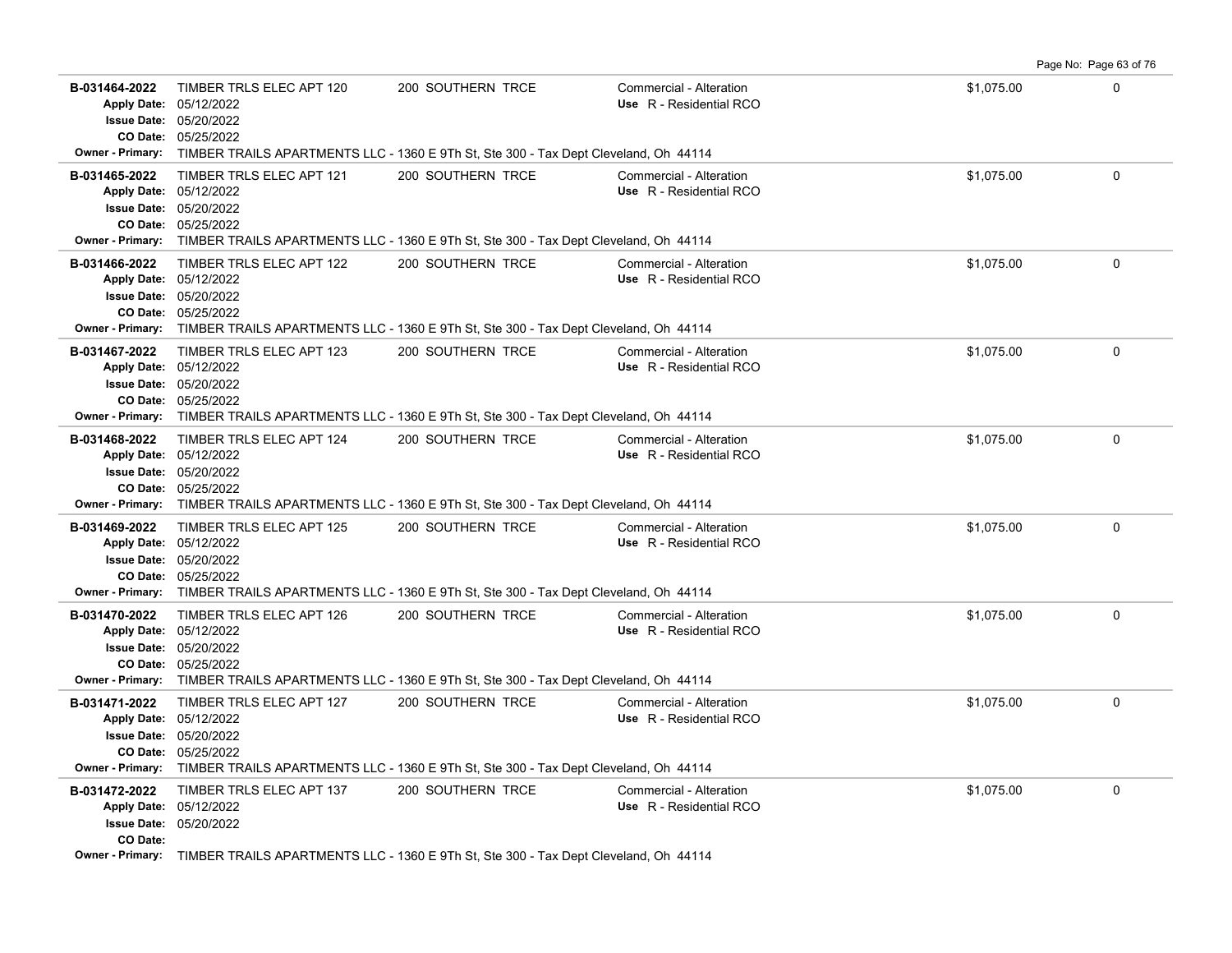|                                                                            |                                                                                                                                                                                                                     |                                                                                                           |                                                       |             | Page No: Page 64 of 76 |
|----------------------------------------------------------------------------|---------------------------------------------------------------------------------------------------------------------------------------------------------------------------------------------------------------------|-----------------------------------------------------------------------------------------------------------|-------------------------------------------------------|-------------|------------------------|
| B-031473-2022<br><b>Owner - Primary:</b>                                   | TIMBER TRLS ELEC APT 138<br>Apply Date: 05/12/2022<br><b>Issue Date: 05/20/2022</b><br>CO Date: 05/25/2022<br>TIMBER TRAILS APARTMENTS LLC - 1360 E 9Th St, Ste 300 - Tax Dept Cleveland, Oh 44114                  | 200 SOUTHERN TRCE                                                                                         | Commercial - Alteration<br>Use R - Residential RCO    | \$1,075.00  | $\Omega$               |
| B-031474-2022                                                              | TIMBER TRLS ELEC APT 144<br>Apply Date: 05/12/2022<br><b>Issue Date: 05/20/2022</b><br>CO Date: 05/25/2022<br>Owner - Primary: TIMBER TRAILS APARTMENTS LLC - 1360 E 9Th St, Ste 300 - Tax Dept Cleveland, Oh 44114 | 200 SOUTHERN TRCE                                                                                         | Commercial - Alteration<br>Use R - Residential RCO    | \$1,075.00  | 0                      |
| B-031475-2022<br><b>Owner - Primary:</b>                                   | TIMBER TRLS ELEC APT 145<br>Apply Date: 05/12/2022<br><b>Issue Date: 05/20/2022</b><br>CO Date: 05/25/2022<br>TIMBER TRAILS APARTMENTS LLC - 1360 E 9Th St, Ste 300 - Tax Dept Cleveland, Oh 44114                  | 200 SOUTHERN TRCE                                                                                         | Commercial - Alteration<br>Use R - Residential RCO    | \$1,075.00  | 0                      |
| B-031476-2022<br><b>Apply Date:</b><br><b>Owner - Primary:</b>             | TIMBER TRLS ELEC APT 154<br>05/12/2022<br><b>Issue Date: 05/20/2022</b><br>CO Date: 05/25/2022<br>TIMBER TRAILS APARTMENTS LLC - 1360 E 9Th St, Ste 300 - Tax Dept Cleveland, Oh 44114                              | 200 SOUTHERN TRCE                                                                                         | Commercial - Alteration<br>Use R - Residential RCO    | \$1,075.00  | $\Omega$               |
| B-031477-2022<br>CO Date:<br><b>Owner - Primary:</b>                       | TIMBER TRLS ELEC APT 155<br>Apply Date: 05/12/2022<br><b>Issue Date: 05/20/2022</b><br>05/25/2022<br>TIMBER TRAILS APARTMENTS LLC - 1360 E 9Th St, Ste 300 - Tax Dept Cleveland, Oh 44114                           | 200 SOUTHERN TRCE                                                                                         | Commercial - Alteration<br>Use R - Residential RCO    | \$1,075.00  | 0                      |
| B-031478-2022<br>CO Date:                                                  | TIMBER TRLS ELEC APT 156<br>Apply Date: 05/12/2022<br><b>Issue Date: 05/20/2022</b><br>05/25/2022<br>Owner - Primary: TIMBER TRAILS APARTMENTS LLC - 1360 E 9Th St, Ste 300 - Tax Dept Cleveland, Oh 44114          | 200 SOUTHERN TRCE                                                                                         | Commercial - Alteration<br>Use R - Residential RCO    | \$1,075.00  | $\Omega$               |
| B-031479-2022<br><b>Apply Date:</b><br>CO Date:<br><b>Owner - Primary:</b> | TIMBER TRLS ELEC APT 157<br>05/12/2022<br><b>Issue Date: 05/20/2022</b><br>05/25/2022                                                                                                                               | 200 SOUTHERN TRCE<br>TIMBER TRAILS APARTMENTS LLC - 1360 E 9Th St, Ste 300 - Tax Dept Cleveland, Oh 44114 | Commercial - Alteration<br>Use R - Residential RCO    | \$1,075.00  | 0                      |
| B-031486-2022<br>CO Date:<br><b>Owner - Primary:</b>                       | <b>HVAC REPLACEMENT</b><br>Apply Date: 05/12/2022<br><b>Issue Date: 05/12/2022</b><br>DAN DELACORE - 4085 Glen Este Withamsville Rd Cincinnati, Oh 45245                                                            | 4085 GLEN ESTE-WITHAMSVILLE Residential - HVAC Replacement                                                | Use R - Residential RCO                               | \$15,000.00 | $\mathbf 0$            |
| B-031489-2022<br><b>Issue Date:</b><br>CO Date:                            | <b>SOLAR PANELS</b><br>Apply Date: 05/12/2022<br>05/17/2022<br><b>Owner - Primary:</b> CHAD & ANGELA RENATA MERKLE - 1068 Ridgepointe Dr Batavia, Oh 45103                                                          | 1068 RIDGEPOINTE DR                                                                                       | Residential - Solar Panels<br>Use R - Residential RCO | \$8,000.00  | $\Omega$               |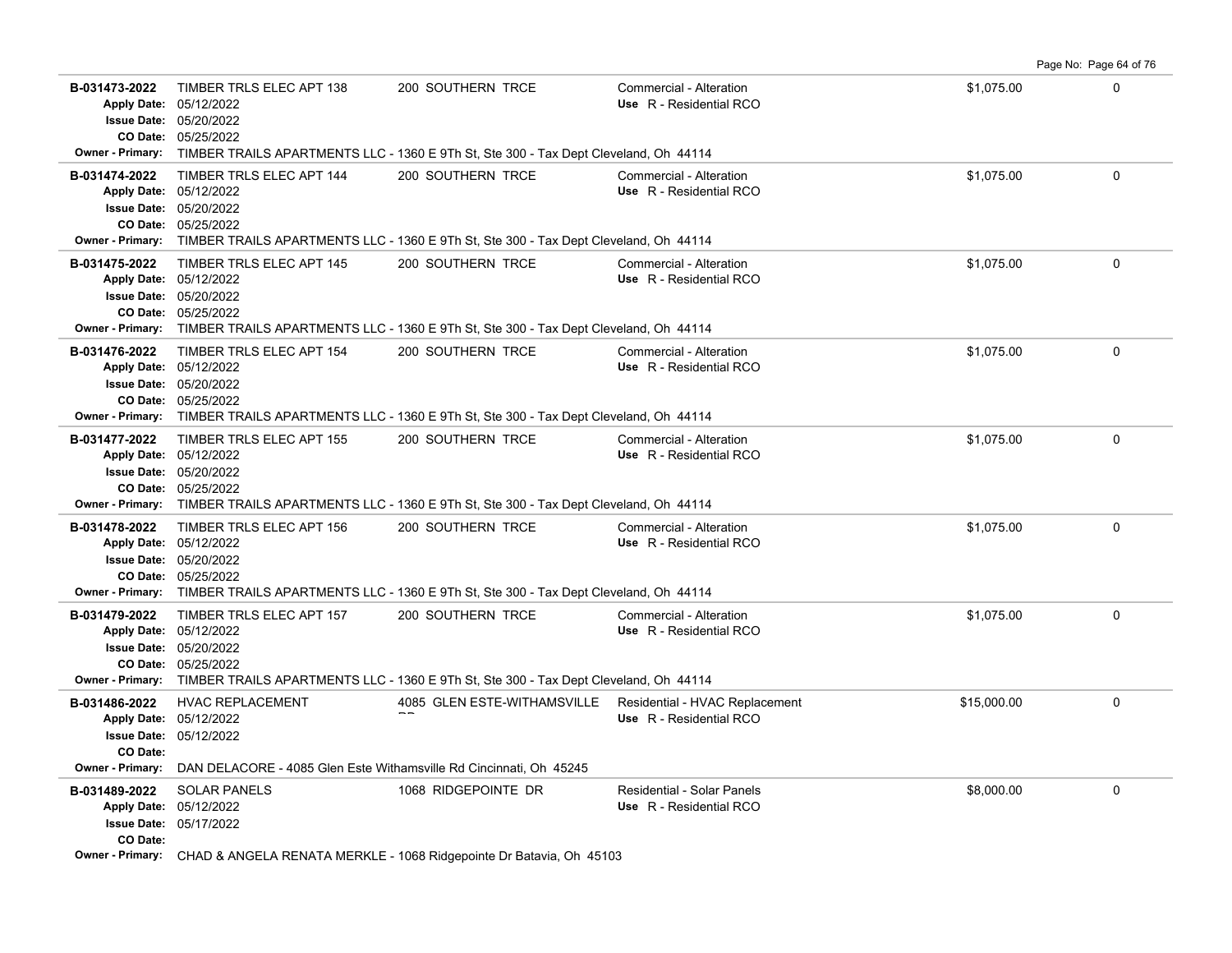**B-031493-2022** HVAC REPLACEMENT 4603 BROOKVIEW DR Residential - HVAC Replacement \$10,000.00 \$10,000.00 0 05/12/2022 **Issue Date:** 05/12/2022 **Apply Date: Use** R - Residential RCO **CO Date: Owner - Primary:** JARROD PERKINS - 4603 Brookview Dr Batavia, Oh 45103 **B-031494-2022** \$10,429.00 0 HVAC REPLACEMENT 691 HYACINTH RD Residential - HVAC Replacement 06/02/2022 **CO Date:** 05/12/2022 **Issue Date:** 05/12/2022 **Apply Date: Use** R - Residential RCO **Owner - Primary:** RICHARD & KAREN HASTINGS - 691 Hyacinth Rd Cincinnati, Oh 45245 B-031498-2022 MADDOX DEVELOPMENT 1249 TRACTION Residential - Single Family Residence \$220,000.00 3,336 05/17/2022 **Issue Date:** 05/12/2022 **Apply Date: Use** R - Residential RCO **CO Date: Owner - Primary:** TYLER M GIBBSMADDOX DEVELOPMENT CO LLC - 3005 S Bantam Rd Bethel, Oh 45106 **B-031552-2022** \$10,000.00 390 DECK 4797 HABITS GLEN CT Residential - Addition 05/20/2022 **Issue Date:** Apply Date: 05/12/2022 **Apply Date: Use** R - Residential RCO **CO Date: Owner - Primary:** JULIA M SLONE - 4797 Habits Glen Ct Cincinnati, Oh 45244 B-031569-2022 HVAC REPLACEMENT 882 TALL TREES DR Residential - HVAC Replacement \$12,750.00 \$12,750.00 05/20/2022 **Issue Date:** Apply Date: 05/13/2022 **Apply Date: Use** R - Residential RCO **CO Date: Owner - Primary:** STEPHANIE DETEMPLE - 882 Tall Trees Dr Cincinnati, Oh 45245 **B-031573-2022** \$2,382.75 0 HVAC REPLACEMENT 693 REDWOOD CT Residential - HVAC Replacement 05/13/2022 **Issue Date:** Apply Date: 05/13/2022 **Apply Date: Use** R - Residential RCO **CO Date: Owner - Primary:** LUKE D & KELLY MCGLAUN - 693 Redwood Ct Cincinnati, Oh 45244 B-031627-2022 BROOKSTONE HOMES 973 CRESTPOINT CT Residential - Single Family Residence \$250,000.00 4,205 05/18/2022 **Issue Date:** Apply Date: 05/13/2022 **Apply Date: Use** R - Residential RCO **CO Date: Owner - Primary:** BROOKSTONE HOMES INC - 7203 Wooster Pi Cincinnati, Oh 45227 **B-031641-2022** \$9,764.00 0 HVAC REPLACEMENT 4593 BRITTWOOD LN Residential - HVAC Replacement 06/06/2022 **CO Date:** 05/14/2022 **Issue Date:** 05/14/2022 **Apply Date: Use** R - Residential RCO **Owner - Primary:** SARAH HAWKINS - 4593 Brittwood Ln Batavia, Oh 45103 **B-031643-2022** \$7,500.00 0 HVAC REPLACEMENT 3967 BEECH CREST DR Residential - HVAC Replacement 05/18/2022 **Issue Date:** 05/14/2022 **Apply Date: Use** R - Residential RCO **CO Date:**

Page No: Page 65 of 76

**Owner - Primary:** DOUGLAS SCOTT BUSHMAN - 3967 Beechcrest Dr Cincinnati, Oh 45255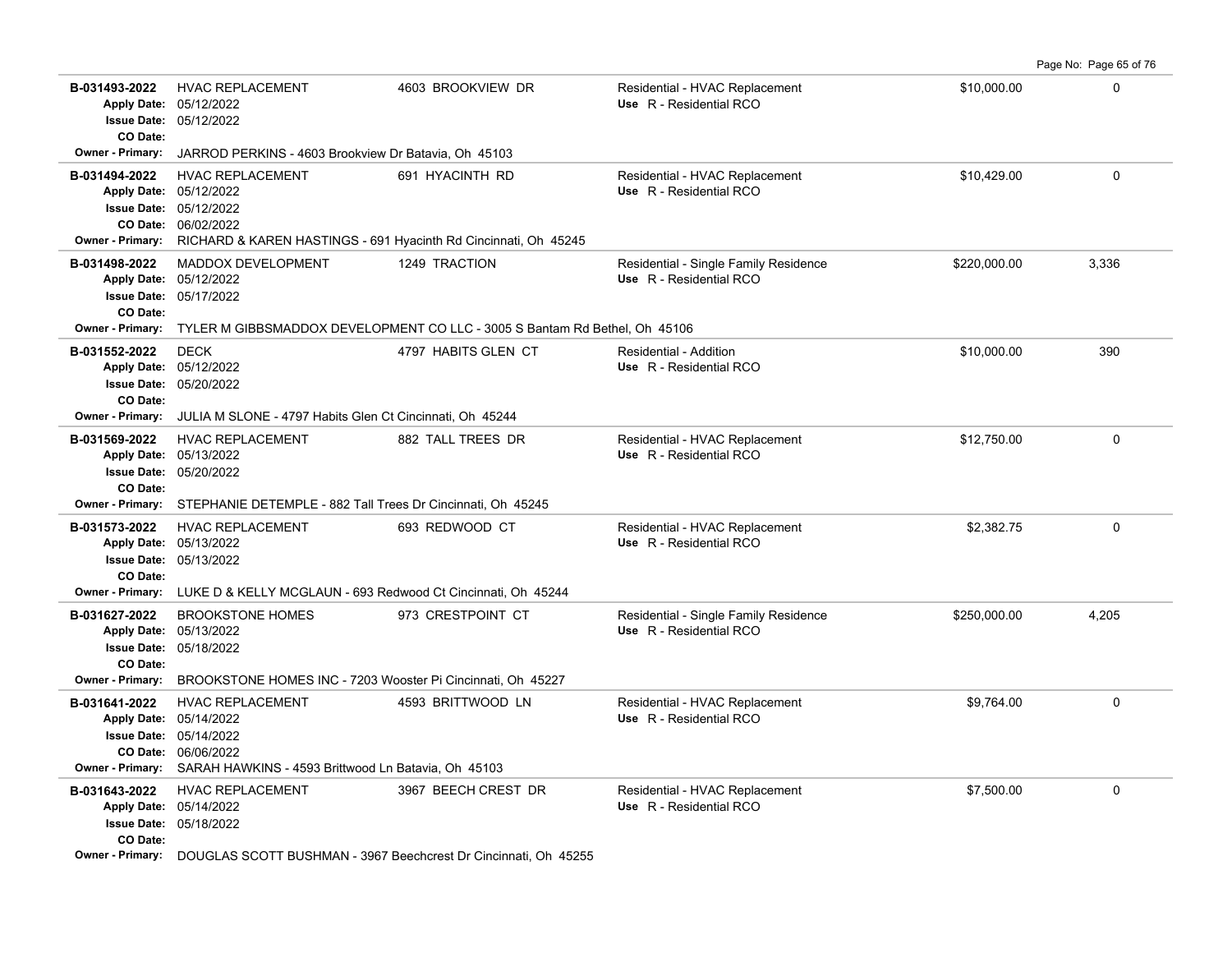**B-031647-2022** HVAC REPLACEMENT 1123 FLICK LN Residential - HVAC Replacement \$10,000.00 0 0 0 05/14/2022 **Issue Date:** Apply Date: 05/14/2022 **Apply Date: Use** R - Residential RCO **CO Date: Owner - Primary:** MICHELLE L MORRISON - 1123 Flick Ln Batavia, Oh 45103 **B-031688-2022** \$12,658.00 0 HVAC REPLACEMENT 644 HOLIDAY DR Residential - HVAC Replacement 05/27/2022 **CO Date:** 05/20/2022 **Issue Date:** 05/16/2022 **Apply Date: Use** R - Residential RCO **Owner - Primary:** TOMMY L & HENIZE LILLY J DONLEY - 644 Holiday Dr Cincinnati, Oh 45245 **B-031713-2022** \$50,000.00 0 05/16/2022 **Issue Date:** 05/16/2022 **Apply Date: Use** R - Residential RCO POOL INGROUND 4344 TERRACE DR Residential - Alteration **CO Date: Owner - Primary:** MIKE STEELE - 4061 Waterford Way Cincinnati, Oh 45245 B-031732-2022 ROOF REPLACEMENT 4060 WOODSLY DR Residential - Roof Replacement \$19,083.62 0 05/17/2022 **Issue Date:** Apply Date: 05/17/2022 **Apply Date: Use** R - Residential RCO **CO Date: Owner - Primary:** GRACE JANES - 4060 Woodsly Dr Batavia, Oh 45103 **B-031734-2022** ROOF REPLACEMENT 924 CLOUGH PI Residential - Roof Replacement \$17,082.00 \$17,082.00 05/17/2022 **Issue Date:** Apply Date: 05/17/2022 **Apply Date: Use** R - Residential RCO **CO Date: Owner - Primary:** NICHOLAS STRICKLAND - 924 Clough Pike Cincinnati, Oh 45245 **B-031735-2022** HVAC REPLACEMENT 1029 OLD SR 74 Residential - HVAC Replacement \$3,999.00 \$3,999.00 05/18/2022 **Issue Date:** Apply Date: 05/17/2022 **Apply Date: Use** R - Residential RCO **CO Date: Owner - Primary:** ARNOLD A JR & LOUISE HOMAN - 1029 Batavia Pike Batavia, Oh 45103 **B-031737-2022** HVAC REPLACEMENT 4588 TARBOLTON Residential - HVAC Replacement \$3,899.00 \$3,899.00 05/18/2022 **Issue Date:** Apply Date: 05/17/2022 **Apply Date: Use** R - Residential RCO **CO Date: Owner - Primary:** LEE J & DEBRA BATES - 4588 Tarbolton St Batavia, Oh 45103 **B-031770-2022** \$9,000.00 388 05/18/2022 **Issue Date:** Apply Date: 05/17/2022 DECK 528 PARK PL Residential - Addition **Apply Date: Use** R - Residential RCO **CO Date: Owner - Primary:** DAVID A GLUTZ - 528 Park Pl Cincinnati, Oh 45244 **B-031793-2022** \$2,500.00 0 ELECTRIC UPGRADE 633 FERN CT Residential - Electric Service Upgrade 06/03/2022 **CO Date:** 05/17/2022 **Issue Date:** Apply Date: 05/17/2022 **Apply Date: Use** R - Residential RCO **Owner - Primary:** AUDREY KIRIELIUS - 2686 Columbia Trl Loveland, Oh 45140

Page No: Page 66 of 76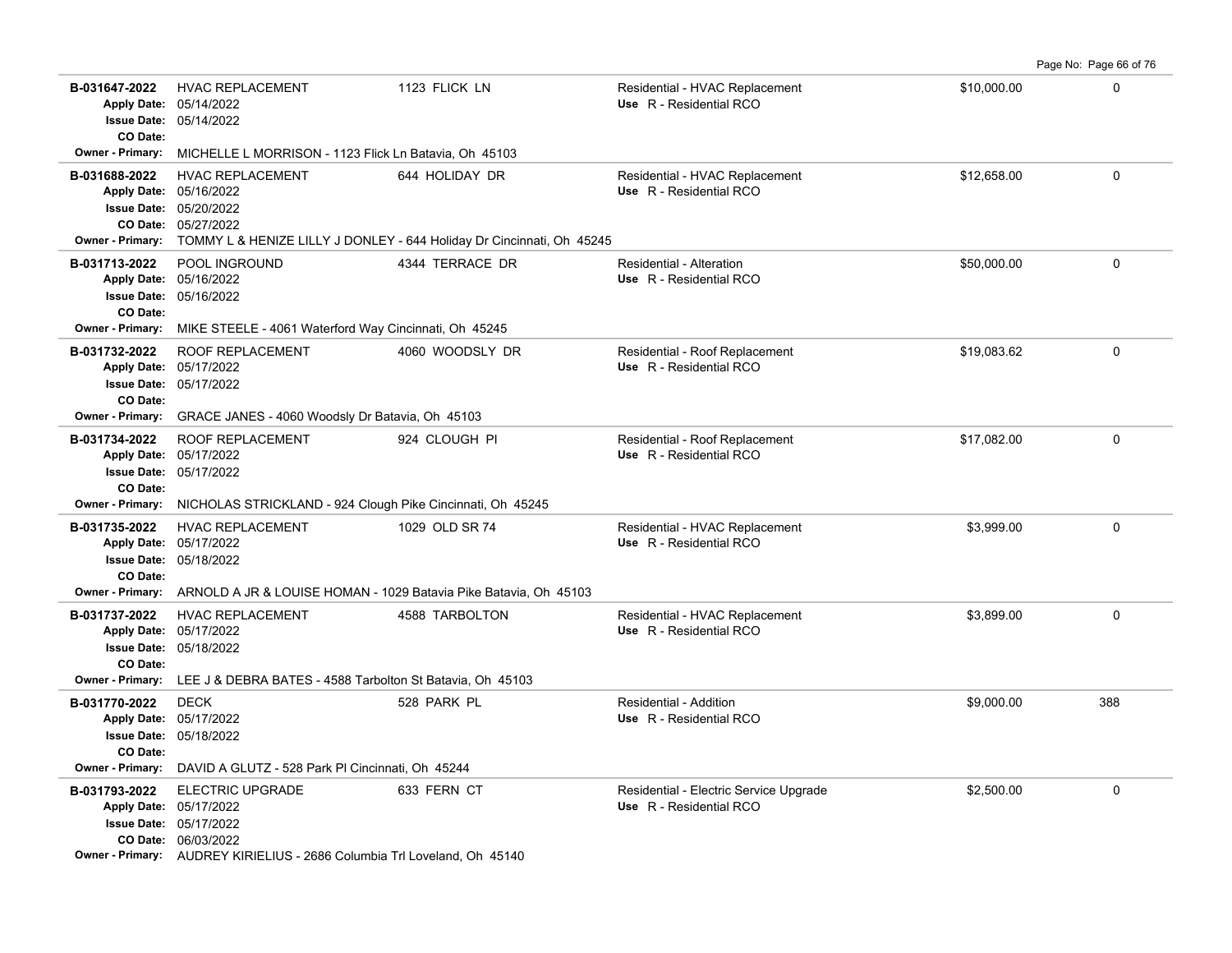|                                                                            |                                                                                                               |                                                                                      |                                                           |             | Page No: Page 67 of 76 |
|----------------------------------------------------------------------------|---------------------------------------------------------------------------------------------------------------|--------------------------------------------------------------------------------------|-----------------------------------------------------------|-------------|------------------------|
| B-031842-2022<br><b>Issue Date:</b><br>CO Date:                            | <b>HVAC REPLACEMENT</b><br>Apply Date: 05/18/2022<br>05/19/2022                                               | 3882 GORDON DR                                                                       | Residential - HVAC Replacement<br>Use R - Residential RCO | \$6,835.00  | 0                      |
| Owner - Primary:                                                           | JOHN COOPER - 3882 Gordon Dr Amelia, Oh 45102                                                                 |                                                                                      |                                                           |             |                        |
| B-031846-2022<br>CO Date:                                                  | <b>SUNROOM</b><br>Apply Date: 05/18/2022<br>Issue Date: 05/20/2022                                            | 1089 FLICK LN                                                                        | Residential - Addition<br>Use R - Residential RCO         | \$21,000.00 | 192                    |
| <b>Owner - Primary:</b>                                                    | CHARLES N WINUM - 1089 Flick Ln Batavia, Oh 45103                                                             |                                                                                      |                                                           |             |                        |
| B-031881-2022<br>CO Date:                                                  | <b>HVAC REPLACEMENT</b><br>Apply Date: 05/19/2022<br><b>Issue Date: 05/19/2022</b>                            | 688 BOBOLINK CT                                                                      | Residential - HVAC Replacement<br>Use R - Residential RCO | \$7,015.00  | 0                      |
| <b>Owner - Primary:</b>                                                    |                                                                                                               | LESLIE L & EDWARD E TRUSTEES BARTON - 688 Bobolink Ct Cincinnati, Oh 45244           |                                                           |             |                        |
| B-031899-2022<br>CO Date:                                                  | <b>HVAC REPLACEMENT</b><br>Apply Date: 05/19/2022<br><b>Issue Date: 05/19/2022</b>                            | 1076 SPLITRAIL DR                                                                    | Residential - HVAC Replacement<br>Use R - Residential RCO | \$12,000.00 | 0                      |
| Owner - Primary:                                                           | STEVEN JONES - 1076 Splitrail Dr Batavia, Oh 45103                                                            |                                                                                      |                                                           |             |                        |
| B-031960-2022<br><b>Apply Date:</b><br>CO Date:                            | HVAC REPLACEMENT<br>05/20/2022<br><b>Issue Date: 05/20/2022</b>                                               | 1187 MUIRWOOD LN                                                                     | Residential - HVAC Replacement<br>Use R - Residential RCO | \$9,000.00  | $\mathbf 0$            |
| <b>Owner - Primary:</b>                                                    | WILLIAM J JR & CHERYL J DEVITO - 4488 Stratford Ct Batavia, Oh 45103                                          |                                                                                      |                                                           |             |                        |
| B-031963-2022<br>CO Date:                                                  | <b>HVAC REPLACEMENT</b><br>Apply Date: 05/20/2022<br><b>Issue Date: 05/20/2022</b>                            | 4433 SPRINGFIELD CT                                                                  | Residential - HVAC Replacement<br>Use R - Residential RCO | \$15,000.00 | 0                      |
| Owner - Primary:                                                           | MARK & CARLA HUGENBERG - 4433 Springfield Ct Batavia, Oh 45103                                                |                                                                                      |                                                           |             |                        |
| B-031967-2022<br>CO Date:                                                  | <b>HVAC REPLACEMENT</b><br>Apply Date: 05/20/2022<br><b>Issue Date: 05/20/2022</b>                            | 4049 HAVENWOOD DR                                                                    | Residential - HVAC Replacement<br>Use R - Residential RCO | \$13,000.00 | $\mathbf 0$            |
| <b>Owner - Primary:</b>                                                    | JOE & JULIE CHOVAN - 4049 Havenwood Dr Cincinnati, Oh 45245                                                   |                                                                                      |                                                           |             |                        |
| B-031988-2022<br><b>Issue Date:</b><br>CO Date:<br><b>Owner - Primary:</b> | <b>DRIVEWAY</b><br>Apply Date: 05/20/2022<br>05/23/2022<br>HOBERT M BABB - 737 Stuart Ln Cincinnati, Oh 45245 | 737 STUART LN                                                                        | Residential - Site Development<br>Use R - Residential RCO | \$6,500.00  | 0                      |
| B-032006-2022                                                              | <b>SITTING ROOM</b>                                                                                           | 825 DORGENE LN                                                                       | <b>Residential - Addition</b>                             | \$57,000.00 | 437                    |
| CO Date:                                                                   | Apply Date: 05/20/2022<br>Issue Date: 05/26/2022                                                              |                                                                                      | Use R - Residential RCO                                   |             |                        |
|                                                                            |                                                                                                               | Owner - Primary: MICHAEL T & SUZANNE M KROEGER - 825 Dorgene Ln Cincinnati, Oh 45244 |                                                           |             |                        |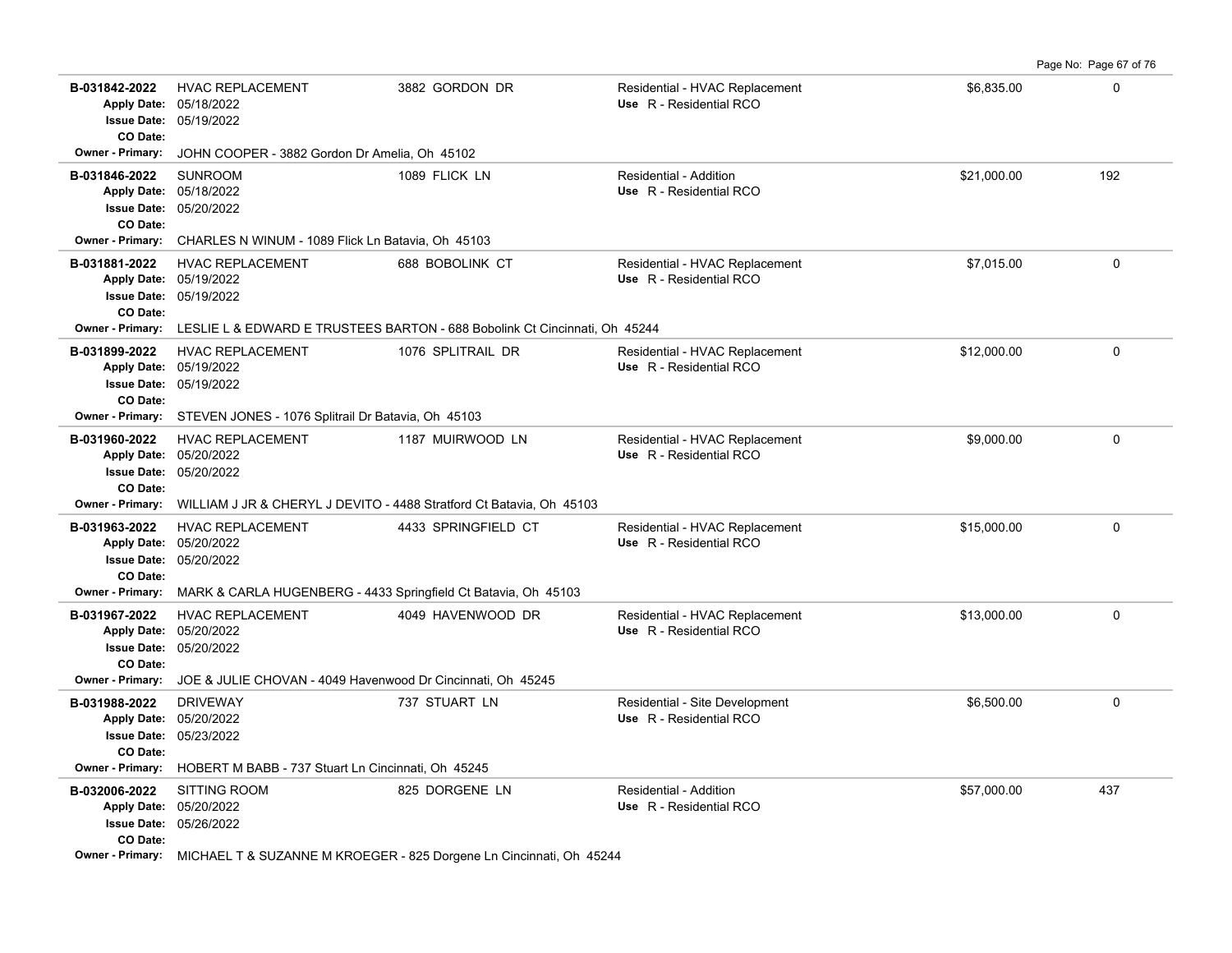**B-032034-2022** \$16,000.00 0 DRIVEWAY-VOID 4601 AICHOLTZ RD Residential - Site Development 05/23/2022 **Issue Date:** Apply Date: 05/21/2022 **Apply Date: Use** R - Residential RCO **CO Date: Owner - Primary:** TONY & VICTORIA DUNN - 4601 Aicholtz Rd Cincinnati, Oh 45244 **B-032046-2022** \$10,000.00 0 DRIVEWAY 4324 FISCHER LN Residential - Site Development 05/23/2022 **Issue Date:** 05/21/2022 **Apply Date: Use** R - Residential RCO **CO Date: Owner - Primary:** CHRISTIAN & ELLEN DUNN - 4324 Fischer Ln Cincinnati, Oh 45244 **B-032080-2022** HVAC REPLACEMENT 1011 VIXEN DR Residential - HVAC Replacement \$7,869.00 \$7,869.00 06/07/2022 **CO Date:** 05/23/2022 **Issue Date:** 05/23/2022 **Apply Date: Use** R - Residential RCO **Owner - Primary:** STEPHEN A & PATRICIA REIS - 1011 Vixen Dr Cincinnati, Oh 45245 B-032081-2022 HVAC REPLACEMENT 1087 SPLITRAIL DR Residential - HVAC Replacement \$13,436.00 \$13,436.00 05/23/2022 **Issue Date:** Apply Date: 05/23/2022 **Apply Date: Use** R - Residential RCO **CO Date: Owner - Primary:** WILLIAM & KELLIE DAVIDSON - 1087 Split Rail Dr Batavia, Oh 45103 B-032082-2022 HVAC REPLACEMENT 9 SLEEPY HOLLOW LN Residential - HVAC Replacement \$8,347.00 \$8,347.00 05/25/2022 **Issue Date:** Apply Date: 05/23/2022 **Apply Date: Use** R - Residential RCO **CO Date: Owner - Primary:** ELIZABETH & ARMSTRONG JACK JAMES - 9 1/2 Sleepy Hollow Ln Cincinnati, Oh 45244 **B-032138-2022** ELECTRIC REPAIR 693 REDWOOD CT Residential - Electric Service Upgrade \$2,382.75 6 0 05/24/2022 **Issue Date:** 05/24/2022 **Apply Date: Use** R - Residential RCO **CO Date: Owner - Primary:** LUKE D & KELLY MCGLAUN - 693 Redwood Ct Cincinnati, Oh 45244 **B-032139-2022** \$10,800.00 2,200 ROOF REPLACEMENT 768 REGENT RD Residential - Roof Replacement 05/24/2022 **Issue Date:** Apply Date: 05/24/2022 **Apply Date: Use** R - Residential RCO **CO Date: Owner - Primary:** GEOFFRY WAHL - 768 Regent Road Cincinnati, Oh 45245 **B-032188-2022** \$20,000.00 0 HVAC REPLACEMENT 732 REGENT RD Residential - HVAC Replacement 06/03/2022 **CO Date:** 05/25/2022 **Issue Date:** 05/25/2022 **Apply Date: Use** R - Residential RCO **Owner - Primary:** OCTAVIO & LAURA BLANCO - 732 Regent Rd Cincinnati, Oh 45245 B-032245-2022 BROOKSTONE HOMES 5188 CENTER VIEW DR Residential - Single Family Residence \$250,000.00 3,577 05/27/2022 **Issue Date:** 05/26/2022 **Apply Date: Use** R - Residential RCO **CO Date: Owner - Primary:** ANDY JONESBROOKSTONE HOMES LLC - 7203 Wooster Pike Cincinnati, Oh 45227

Page No: Page 68 of 76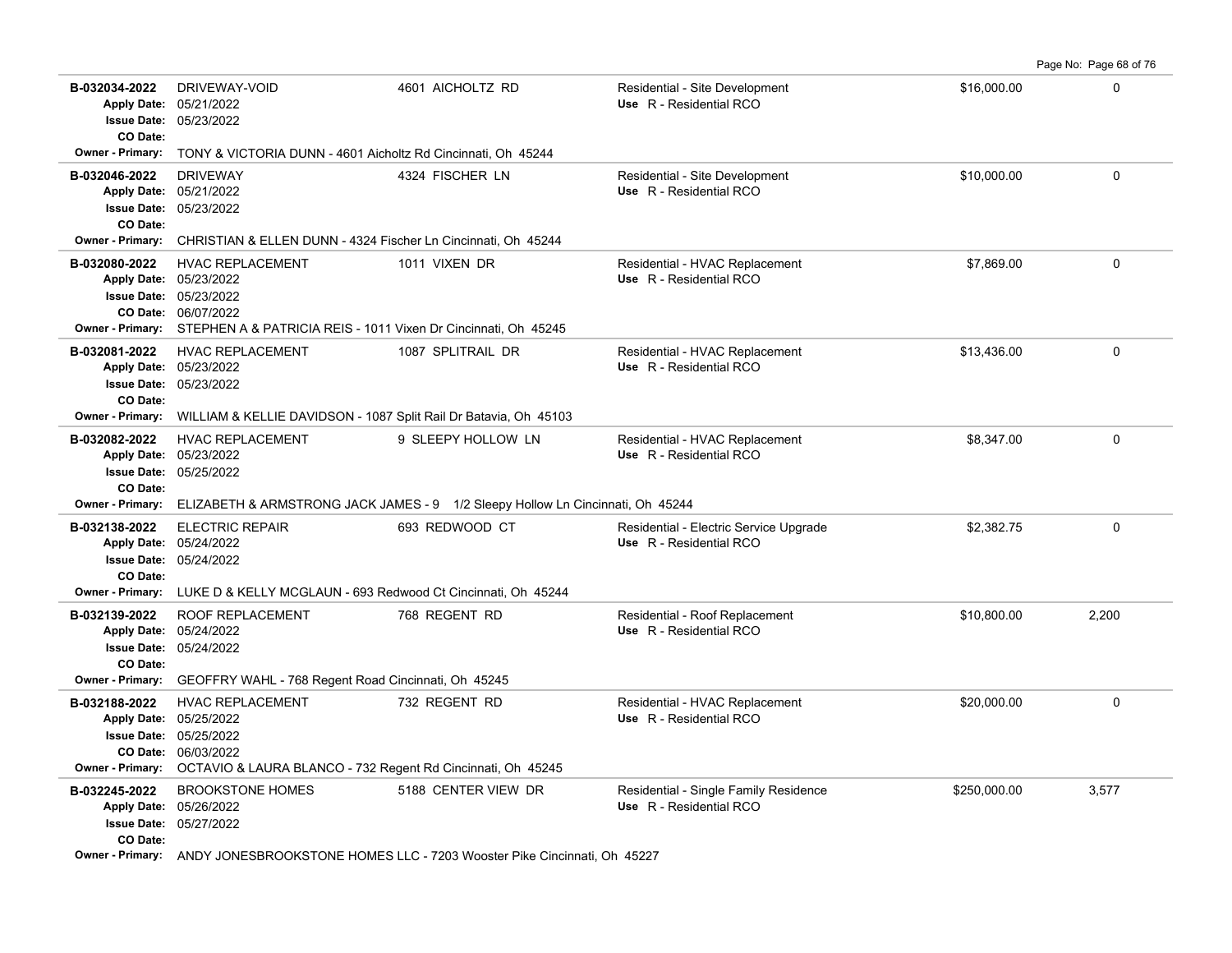Page No: Page 69 of 76 B-032264-2022 BROOKSTONE HOMES 991 CRESTPOINT CT Residential - Single Family Residence \$250,000.00 4,259 05/27/2022 **Issue Date:** Apply Date: 05/26/2022 **Apply Date: Use** R - Residential RCO **CO Date: Owner - Primary:** BROOKSTONE HOMES INC - 7203 Wooster Pi Cincinnati, Oh 45227 **B-032404-2022** HVAC REPLACEMENT 3879 MARK CT Residential - HVAC Replacement \$8,000.00 \$8,000.00 0 05/31/2022 **Issue Date:** 05/31/2022 **Apply Date: Use** R - Residential RCO **CO Date: Owner - Primary:** KIERSTON SPARKS - 3879 Mark Ct Cincinnati, Oh 45245 **B-032405-2022** \$5,000.00 0 HVAC REPLACEMENT 4496 FOREST TRL Residential - HVAC Replacement 05/31/2022 **Issue Date:** 05/31/2022 **Apply Date: Use** R - Residential RCO **CO Date: Owner - Primary:** CHARLES A & KATHY A HAYS - 4496 Forest Trl Cincinnati, Oh 45244 **B-032406-2022** \$7,000.00 0 HVAC REPLACEMENT 547 GENNIE LN Residential - HVAC Replacement 05/31/2022 **Issue Date:** Apply Date: 05/31/2022 **Apply Date: Use** R - Residential RCO **CO Date: Owner - Primary:** RODRICK & AMY CROUSEY - 547 Gennie Ln Cincinnati, Oh 45244 **B-032407-2022** HVAC REPLACEMENT 605 LEGENDARY LN Residential - HVAC Replacement \$11,000.00 \$11,000.00 0 05/31/2022 **Issue Date:** 05/31/2022 **Apply Date: Use** R - Residential RCO **CO Date: Owner - Primary:** J SCOTT & ANNA M MAXEY - 605 Legendary Ln Cincinnati, Oh 45255 **B-032409-2022** HVAC REPLACEMENT 4272 BEECHMONT DR Residential - HVAC Replacement \$5,000.00 \$5,000.00 0 05/31/2022 **Issue Date:** 05/31/2022 **Apply Date: Use** R - Residential RCO **CO Date: Owner - Primary:** ROGER K & DEBORAH L CAMPBELL - 4272 Beechmont Dr Cincinnati, Oh 45244 **R-3 - Residential; Multi-family, Congregate Care**

| Permit#                 | <b>Application Name</b>                                                    | <b>Address</b>     | <b>Work Type / Class</b>                             | <b>Declared Value</b> | <b>Bldg Area</b> |
|-------------------------|----------------------------------------------------------------------------|--------------------|------------------------------------------------------|-----------------------|------------------|
| B-030402-2022           | ASPEN WOODS BLDG D PARENT                                                  | 848 BLACKCOMB DR   | Commercial - Multi Family Structure                  | \$905,860.00          | 2.730            |
|                         | Apply Date: 04/26/2022                                                     |                    | Use R-3 - Residential: Multi-family, Congregate Care |                       |                  |
|                         | <b>Issue Date: 05/24/2022</b>                                              |                    |                                                      |                       |                  |
| CO Date:                |                                                                            |                    |                                                      |                       |                  |
|                         | <b>Owner - Primary:</b> NVR INC - 8622 Jacquemin Dr West Chester, Oh 45069 |                    |                                                      |                       |                  |
| B-030677-2022           | LONG ACRES APTS APT B                                                      | 4705 LONG ACRES DR | Commercial - Alteration                              | \$11.000.00           | 891              |
|                         | <b>Apply Date: 04/29/2022</b>                                              |                    | Use R-3 - Residential: Multi-family, Congregate Care |                       |                  |
|                         | <b>Issue Date: 05/06/2022</b>                                              |                    |                                                      |                       |                  |
| CO Date:                |                                                                            |                    |                                                      |                       |                  |
| <b>Owner - Primary:</b> | ACROPOLIS HOLDINGS LLC - 4500 Long Acres Dr Cincinnati, Oh 45245           |                    |                                                      |                       |                  |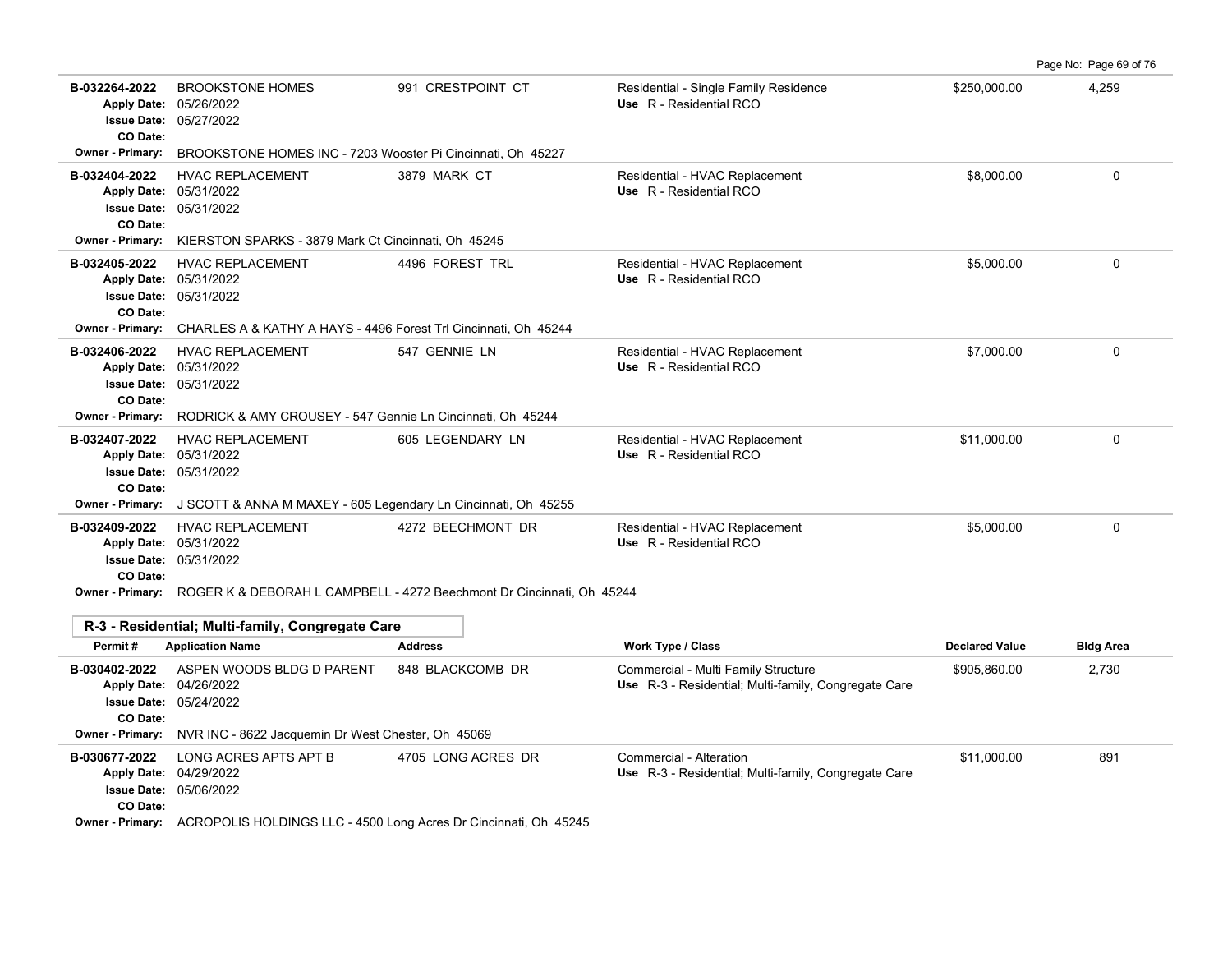|                                                     |                                                                                      |                                                                                    |                                                                                            |                       | Page No: Page 70 of 76 |  |  |  |  |
|-----------------------------------------------------|--------------------------------------------------------------------------------------|------------------------------------------------------------------------------------|--------------------------------------------------------------------------------------------|-----------------------|------------------------|--|--|--|--|
| B-030962-2022<br>Apply Date: 05/04/2022<br>CO Date: | BW VILLAS #S314 HVAC<br><b>Issue Date: 05/04/2022</b>                                | 4700 BEECHWOOD RD                                                                  | Commercial - MFAM HVAC Replacement<br>Use R-3 - Residential; Multi-family, Congregate Care | \$1,754.00            | 0                      |  |  |  |  |
| <b>Owner - Primary:</b>                             |                                                                                      | BEECHWOOD VILLA APARTMENTS - 2850 Tigertail Av, Ste 800 Coconut Gove, FI 33133     |                                                                                            |                       |                        |  |  |  |  |
| B-032053-2022<br>Apply Date: 05/21/2022<br>CO Date: | <b>LEIGH HVAC REPLACEMENT</b><br><b>Issue Date: 05/24/2022</b>                       | 3 COURTHOUSE GRN                                                                   | Commercial - MFAM HVAC Replacement<br>Use R-3 - Residential; Multi-family, Congregate Care | \$5,048.00            | 0                      |  |  |  |  |
| Owner - Primary:                                    | GAGE BRAY & ANNABEL LEIGH - 3 The Court House Green Batavia, Oh 45103                |                                                                                    |                                                                                            |                       |                        |  |  |  |  |
| B-032169-2022<br>CO Date:                           | ASPEN WOODS BLDG D UNIT A<br>Apply Date: 05/24/2022<br><b>Issue Date: 05/24/2022</b> | 848 BLACKCOMB DR                                                                   | Commercial - Single Family Unit<br>Use R-3 - Residential; Multi-family, Congregate Care    | \$0.00                | 2,730                  |  |  |  |  |
| <b>Owner - Primary:</b>                             |                                                                                      | ASPEN WOODS DEVELOPMENT LLC - 2739 Skytop Ln Cincinnati, Oh 45244                  |                                                                                            |                       |                        |  |  |  |  |
| B-032170-2022<br>Apply Date: 05/24/2022<br>CO Date: | ASPEN WOODS BLDG D UNIT B<br>Issue Date: 05/24/2022                                  | 846 BLACKCOMB DR                                                                   | Commercial - Single Family Unit<br>Use R-3 - Residential; Multi-family, Congregate Care    | \$0.00                | 2,730                  |  |  |  |  |
| <b>Owner - Primary:</b>                             | ASPEN WOODS DEVELOPMENT LLC - 2739 Skytop Ln Cincinnati, Oh 45244                    |                                                                                    |                                                                                            |                       |                        |  |  |  |  |
| B-032171-2022<br>Apply Date: 05/24/2022<br>CO Date: | ASPEN WOODS BLDG D UNIT C<br><b>Issue Date: 05/24/2022</b>                           | 844 BLACKCOMB DR                                                                   | Commercial - Single Family Unit<br>Use R-3 - Residential; Multi-family, Congregate Care    | \$0.00                | 2,730                  |  |  |  |  |
| <b>Owner - Primary:</b>                             | ASPEN WOODS DEVELOPMENT LLC - 2739 Skytop Ln Cincinnati, Oh 45244                    |                                                                                    |                                                                                            |                       |                        |  |  |  |  |
| B-032172-2022<br>Apply Date: 05/24/2022<br>CO Date: | ASPEN WOODS BLDG D UNIT D<br><b>Issue Date: 05/24/2022</b>                           | 842 BLACKCOMB DR                                                                   | Commercial - Single Family Unit<br>Use R-3 - Residential; Multi-family, Congregate Care    | \$0.00                | 2,730                  |  |  |  |  |
|                                                     |                                                                                      | Owner - Primary: ASPEN WOODS DEVELOPMENT LLC - 2739 Skytop Ln Cincinnati, Oh 45244 |                                                                                            |                       |                        |  |  |  |  |
| B-032173-2022<br>Apply Date: 05/24/2022<br>CO Date: | ASPEN WOODS BLDG D UNIT E<br><b>Issue Date: 05/24/2022</b>                           | 840 BLACKCOMB DR                                                                   | Commercial - Single Family Unit<br>Use R-3 - Residential; Multi-family, Congregate Care    | \$0.00                | 2,730                  |  |  |  |  |
|                                                     |                                                                                      | Owner - Primary: ASPEN WOODS DEVELOPMENT LLC - 2739 Skytop Ln Cincinnati, Oh 45244 |                                                                                            |                       |                        |  |  |  |  |
| <b>U - Utility &amp; Miscellaneous</b>              |                                                                                      |                                                                                    |                                                                                            |                       |                        |  |  |  |  |
| Permit#                                             | <b>Application Name</b>                                                              | <b>Address</b>                                                                     | Work Type / Class                                                                          | <b>Declared Value</b> | <b>Bldg Area</b>       |  |  |  |  |
| B-030681-2022<br>Apply Date: 04/29/2022<br>CO Date: | TENTS(3) ST VERONICA FEST<br><b>Issue Date: 05/04/2022</b>                           | 4473 MOUNT CARMEL TOBASCO                                                          | Commercial - Alteration<br>Use U - Utility & Miscellaneous                                 | \$3,500.00            | 6,150                  |  |  |  |  |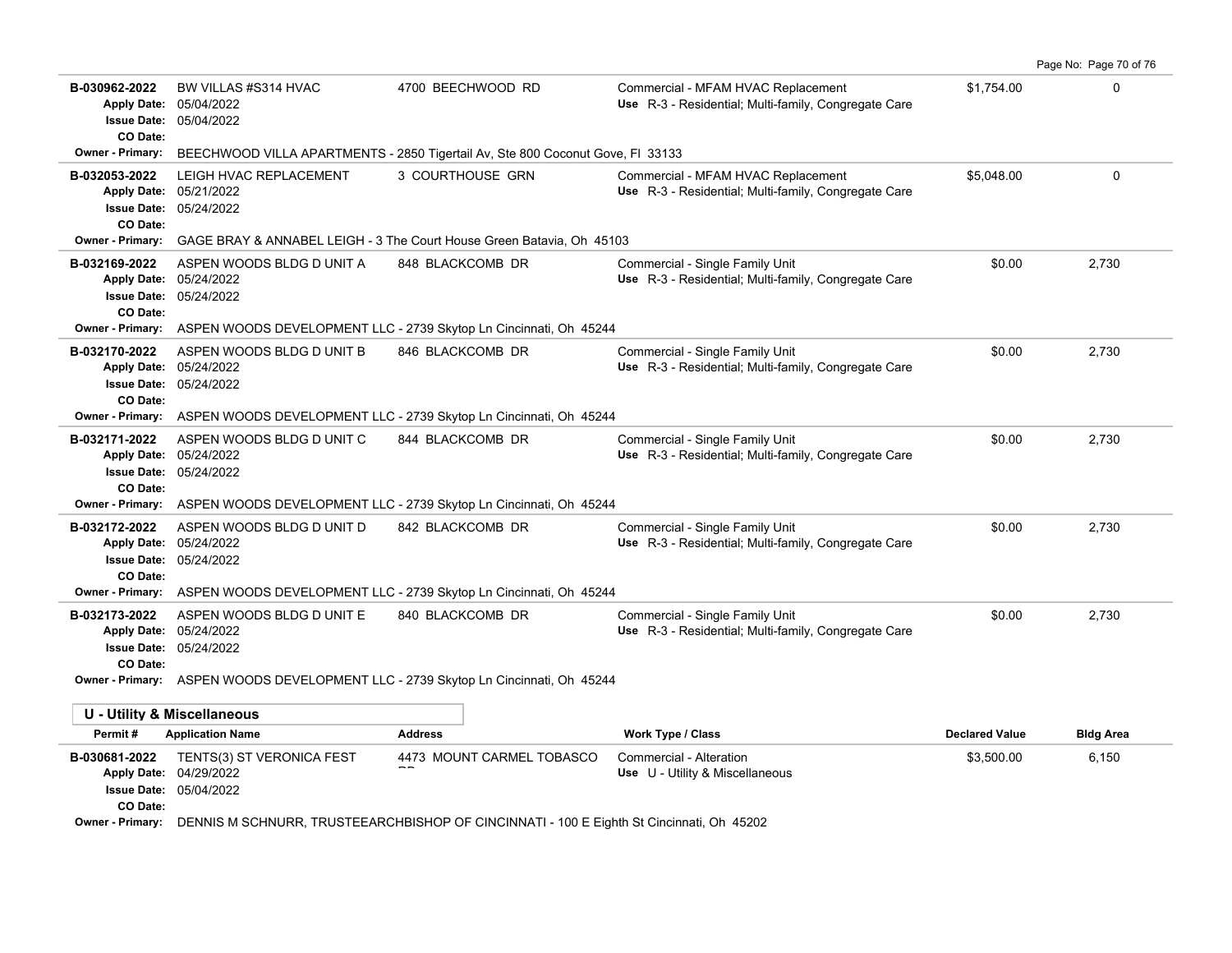**B-030785-2022** \$3,000.00 660 COMFORT INN POLE SIGN 4421 AICHOLTZ RD Commercial - Sign 05/04/2022 **Issue Date:** Apply Date: 05/02/2022 **Apply Date: Use** U - Utility & Miscellaneous **CO Date: Owner - Primary:** CHISTI MANAGEMENT LLC - 4421 Aicholtz Rd Cincinnati, Oh 45245 **B-031410-2022** \$3,000.00 35 LAVISH CINCINNATI WALL SIGN 545 CLOUGH PI Commercial - Sign 05/12/2022 **Issue Date:** Apply Date: 05/11/2022 **Apply Date: Use** U - Utility & Miscellaneous **CO Date: Owner - Primary:** LTL PROPERTIES LLC - 6278 Casey Ct Fairfield, Oh 45014 **B-031949-2022** THE PRISTINE PET SPA WALL SIGN 550 SR 125 Commercial - Sign Commercial - Sign \$7,000.00 \$7,000.00 05/24/2022 **Issue Date:** Apply Date: 05/20/2022 **Apply Date: Use** U - Utility & Miscellaneous **CO Date: Owner - Primary:** PRIME PARTNERS INC - 2801 Florida Ave, Ste 14 Coconut Grove, Fl 33133 **B-031952-2022** \$15,065.00 89 TAZIKI'S WALL SIGNS (3) 450 SR 125 Commercial - Sign 05/24/2022 **Issue Date:** Apply Date: 05/20/2022 **Apply Date: Use** U - Utility & Miscellaneous **CO Date: Owner - Primary:** REGENCY CENTERS LP - Po Box 790830 San Antonio, Tx 78279-0830 **B-032031-2022** \$11,900.00 454 SPORTSMAN'S WRHS WALL SIGNS 700 EASTGATE SOUTH DR Commercial - Sign 05/24/2022 **Issue Date:** Apply Date: 05/21/2022 **Use** U - Utility & Miscellaneous **CO Date: Owner - Primary:** 32 EAST CENTER DELAWARE LLC - 629 Euclid Av, Suite 1300 Cleveland, Oh 44114 **B-032049-2022** \$4,750.00 23 T-MOBILE WALL SIGN 4601 EASTGATE BLVD Commercial - Sign 05/24/2022 **Issue Date:** Apply Date: 05/21/2022 **Apply Date: Use** U - Utility & Miscellaneous **CO Date: Owner - Primary:** EASTGATE MALL CMBS LLC - 2030 Hamilton Blvd, Suite 500 Chattanooga, Tn 37421 **B-032125-2022** \$5,000.00 0 CHILD FOCUS WALL SIGN 4435 AICHOLTZ RD Commercial - Sign 05/26/2022 **Issue Date:** Apply Date: 05/24/2022 **Apply Date: Use** U - Utility & Miscellaneous **CO Date:**

Page No: Page 71 of 76

**Owner - Primary:** EASTGATE PROFESSIONAL OFFICE PARK V LTD - 1252 State Route 28 Milford, Oh 45150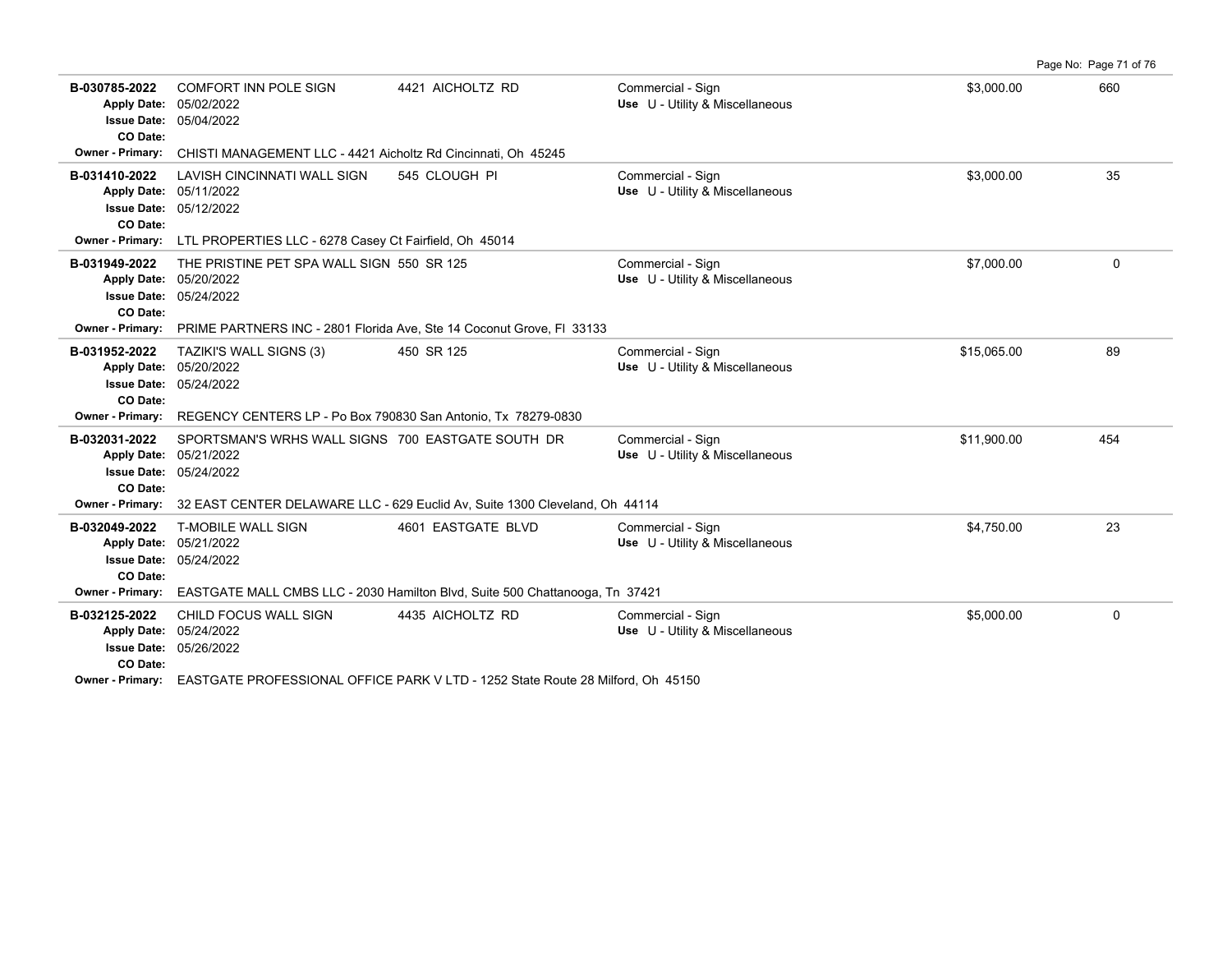### **SUMMARY FOR Union Township**

**PERMIT SUMMARY BY APPLICATION WORKTYPE IN THIS TOWNSHIP**

| Worktype                         | Issued | Value          | Worktype                        | Issued | Value        | Worktype                       | Issued | Value        |
|----------------------------------|--------|----------------|---------------------------------|--------|--------------|--------------------------------|--------|--------------|
| Single-Family Residence (SFR)    |        | \$1,749,000.00 | Two-Family Residence (TFR)      |        | \$0.00       | Commercial New (COMNEW)        | 0      | \$0.00       |
| Residential Addition (RESADD)    | 10     | \$210,710.00   | Three-Family Residence (THFR)   |        | \$0.00       | Commercial Addition (COMADD)   | 0      | \$0.00       |
| Residential Alteration (RESALT)  | 64     | \$670.597.12   | Four-Family Residence (FFR)     |        | \$0.00       | Commercial Alteration (COMALT) | 38     | \$750,327.00 |
| Res Accessory Structure (ACCSTR) |        | \$0.00         | Multi-Family Residence (MULTFR) |        | \$905.860.00 | All Other Project Types        | 76     | \$930,777.37 |
|                                  |        |                | Single-Family Unit (SFU)        |        | \$0.00       |                                |        |              |

#### **NUMBER OF PERMITS ISSUED: 143**

**DECLARED VALUE: \$4,619,184.12**

# **Washington Township**

| <b>R</b> - Residential RCO                                                                |                                                                                                                                                        |                |                          |                                                                                                |                       |                  |
|-------------------------------------------------------------------------------------------|--------------------------------------------------------------------------------------------------------------------------------------------------------|----------------|--------------------------|------------------------------------------------------------------------------------------------|-----------------------|------------------|
| Permit#                                                                                   | <b>Application Name</b>                                                                                                                                | <b>Address</b> |                          | Work Type / Class                                                                              | <b>Declared Value</b> | <b>Bldg Area</b> |
| B-031323-2022<br><b>Apply Date:</b><br><b>Issue Date:</b><br>CO Date:<br>Owner - Primary: | <b>ELECTRIC UPGRADE</b><br>05/10/2022<br>05/10/2022<br>05/20/2022<br>STEVEN & JILLIAN STINCHCOMBE - 905 Neville Penn Schoolhouse Rd Felicity, Oh 45120 |                |                          | 905 NEVILLE PENN SCHOOLHOUSE Residential - Electric Service Upgrade<br>Use R - Residential RCO | \$7,000.00            | $\Omega$         |
| B-031697-2022<br><b>Apply Date:</b><br>CO Date:<br>Owner - Primary:                       | <b>ELECTRIC REPAIR</b><br>05/16/2022<br><b>Issue Date: 05/16/2022</b><br>ROGER & DEBRA S SMITH - 2732 Chilo Cemetery Mckendree Rd Felicity, Oh 45120   |                | 2732 CHILO CEM MCKENDREE | Residential - Alteration<br>Use R - Residential RCO                                            | \$2,000.00            | $\Omega$         |
| B-031730-2022<br><b>Issue Date:</b><br>CO Date:<br><b>Owner - Primary:</b>                | <b>HVAC REPLACEMENT</b><br>Apply Date: 05/17/2022<br>05/17/2022<br>RANDELL GLEN JR & CHRISTY MAY CALHOUN - 1853 Moscow Cemetery Rd Moscow, Oh 45153    |                | 1853 MOSCOW CEMETERY RD  | Residential - HVAC Replacement<br>Use R - Residential RCO                                      | \$12,014.00           | $\Omega$         |
| B-031801-2022<br><b>Apply Date:</b><br>CO Date:<br><b>Owner - Primary:</b>                | <b>ELECTRIC UPGRADE</b><br>05/17/2022<br><b>Issue Date: 05/17/2022</b><br>743 STORAGE LLC - Po Box 229 New Richmond, Oh 45157                          | 1797 US 52     |                          | Residential - Electric Service Upgrade<br>Use R - Residential RCO                              | \$2,000.00            | $\Omega$         |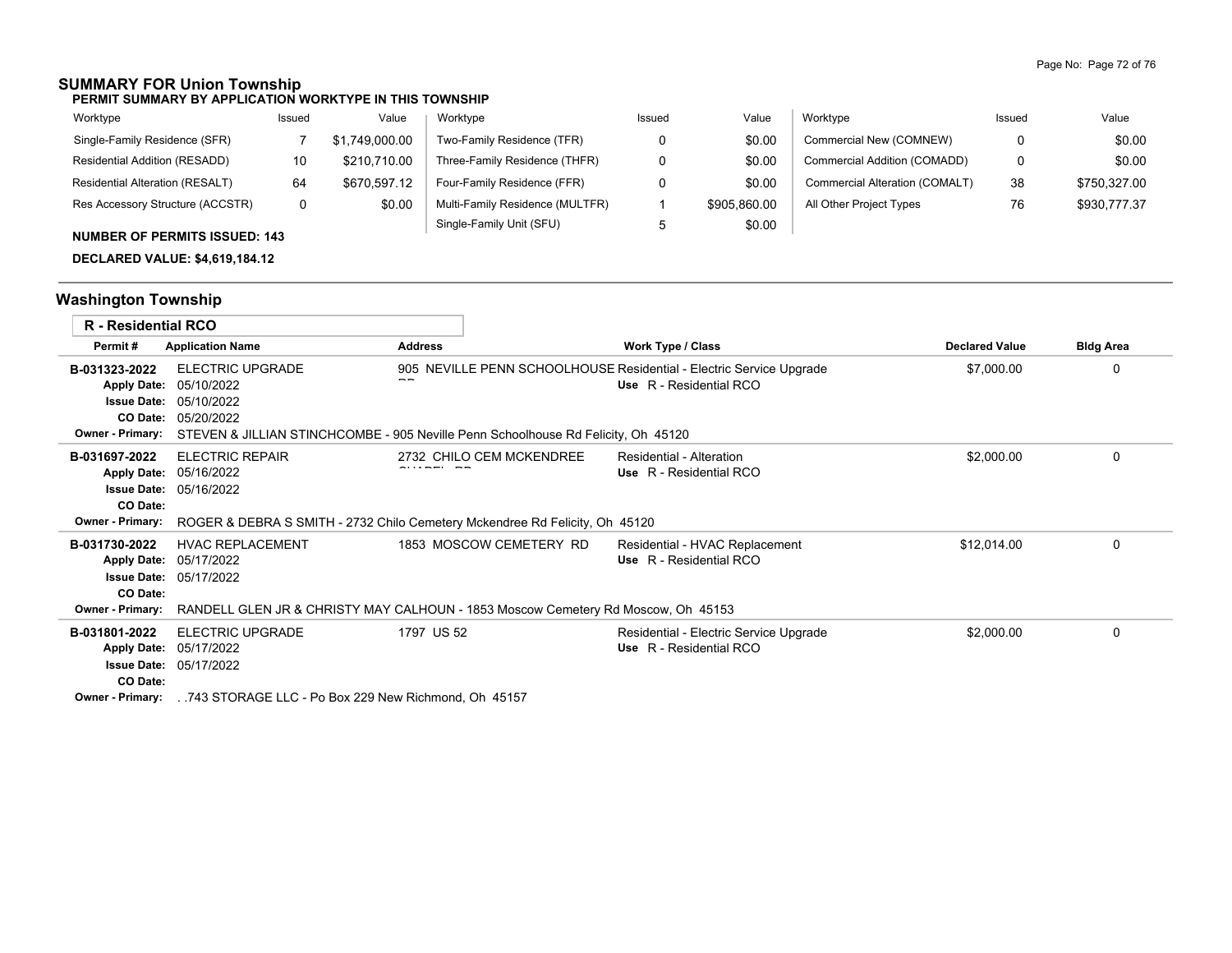### **SUMMARY FOR Washington Township**

**PERMIT SUMMARY BY APPLICATION WORKTYPE IN THIS TOWNSHIP**

| Worktype                               | Issued | Value       | Worktype                        | Issued | Value  | Worktype                       | Issued | Value       |
|----------------------------------------|--------|-------------|---------------------------------|--------|--------|--------------------------------|--------|-------------|
| Single-Family Residence (SFR)          |        | \$0.00      | Two-Family Residence (TFR)      |        | \$0.00 | Commercial New (COMNEW)        |        | \$0.00      |
| Residential Addition (RESADD)          |        | \$0.00      | Three-Family Residence (THFR)   |        | \$0.00 | Commercial Addition (COMADD)   | 0      | \$0.00      |
| <b>Residential Alteration (RESALT)</b> |        | \$23.014.00 | Four-Family Residence (FFR)     |        | \$0.00 | Commercial Alteration (COMALT) | 0      | \$0.00      |
| Res Accessory Structure (ACCSTR)       |        | \$0.00      | Multi-Family Residence (MULTFR) |        | \$0.00 | All Other Project Types        |        | \$12.014.00 |
| $\ddot{ }$                             |        |             | Single-Family Unit (SFU)        |        | \$0.00 |                                |        |             |

## **NUMBER OF PERMITS ISSUED: 4**

**DECLARED VALUE: \$23,014.00**

## **Wayne Township**

| <b>R</b> - Residential RCO                                          |                                                                                                                                                                     |                                                                              |                                                              |                       |                  |
|---------------------------------------------------------------------|---------------------------------------------------------------------------------------------------------------------------------------------------------------------|------------------------------------------------------------------------------|--------------------------------------------------------------|-----------------------|------------------|
| Permit#                                                             | <b>Application Name</b>                                                                                                                                             | <b>Address</b>                                                               | Work Type / Class                                            | <b>Declared Value</b> | <b>Bldg Area</b> |
| B-030854-2022<br><b>Apply Date:</b><br>CO Date:<br>Owner - Primary: | <b>ROOF REPLACEMENT</b><br>05/02/2022<br><b>Issue Date: 05/02/2022</b>                                                                                              | 3151 TERRA AQUA LN                                                           | Residential - Roof Replacement<br>Use R - Residential RCO    | \$22,600.34           | 0                |
|                                                                     | JOAB & ALISON ROWLAND - 3151 Terra Aqua Ln Goshen, Oh 45122                                                                                                         |                                                                              |                                                              |                       |                  |
| B-031359-2022<br>CO Date:                                           | POLE BARN<br>Apply Date: 05/10/2022<br><b>Issue Date: 05/17/2022</b>                                                                                                | 6199 SR 133                                                                  | Residential - Accessory Structure<br>Use R - Residential RCO | \$35,000.00           | $\mathbf 0$      |
| Owner - Primary:                                                    |                                                                                                                                                                     | CHRISTINA & SMITH CHRISTOPHER TARTER - 6199 State Route 133 Goshen, Oh 45122 |                                                              |                       |                  |
| B-031553-2022<br>CO Date:<br>Owner - Primary:                       | POOL INGROUND<br>Apply Date: 05/12/2022<br><b>Issue Date: 05/17/2022</b><br>BEVERLY WALLRAUCH - 2485 Cedarville Rd Goshen, Oh 45122                                 | 2485 CEDARVILLE RD                                                           | Residential - Alteration<br>Use R - Residential RCO          | \$30,000.00           | 0                |
|                                                                     |                                                                                                                                                                     |                                                                              |                                                              |                       |                  |
| B-031622-2022<br>CO Date:<br>Owner - Primary:                       | POOL INGROUND<br>Apply Date: 05/13/2022<br><b>Issue Date: 05/20/2022</b><br>BRENT J & ANGELA L WALLS - 6134 State Route 727 Goshen, Oh 45122                        | 6134 SR 727                                                                  | Residential - Alteration<br>Use R - Residential RCO          | \$23,000.00           | $\mathbf 0$      |
| B-031642-2022<br><b>Owner - Primary:</b>                            | <b>HVAC REPLACEMENT</b><br>Apply Date: 05/14/2022<br><b>Issue Date: 05/14/2022</b><br>CO Date: 05/23/2022<br>ROBERT E SMITH - 6254 State Route 727 Goshen, Oh 45122 | 6254 SR 727                                                                  | Residential - HVAC Replacement<br>Use R - Residential RCO    | \$10,607.00           | 0                |
| B-031725-2022<br>CO Date:                                           | <b>DRIVEWAY</b><br>Apply Date: 05/16/2022<br><b>Issue Date: 05/17/2022</b><br><b>Owner - Primary:</b> SCOTT & AMBER METZE - 410 Cornell Av Terrace Park. Oh 45174   | 6696 EDENTON PLEASANT PLAIN                                                  | Residential - Site Development<br>Use R - Residential RCO    | \$10,000.00           | $\mathbf 0$      |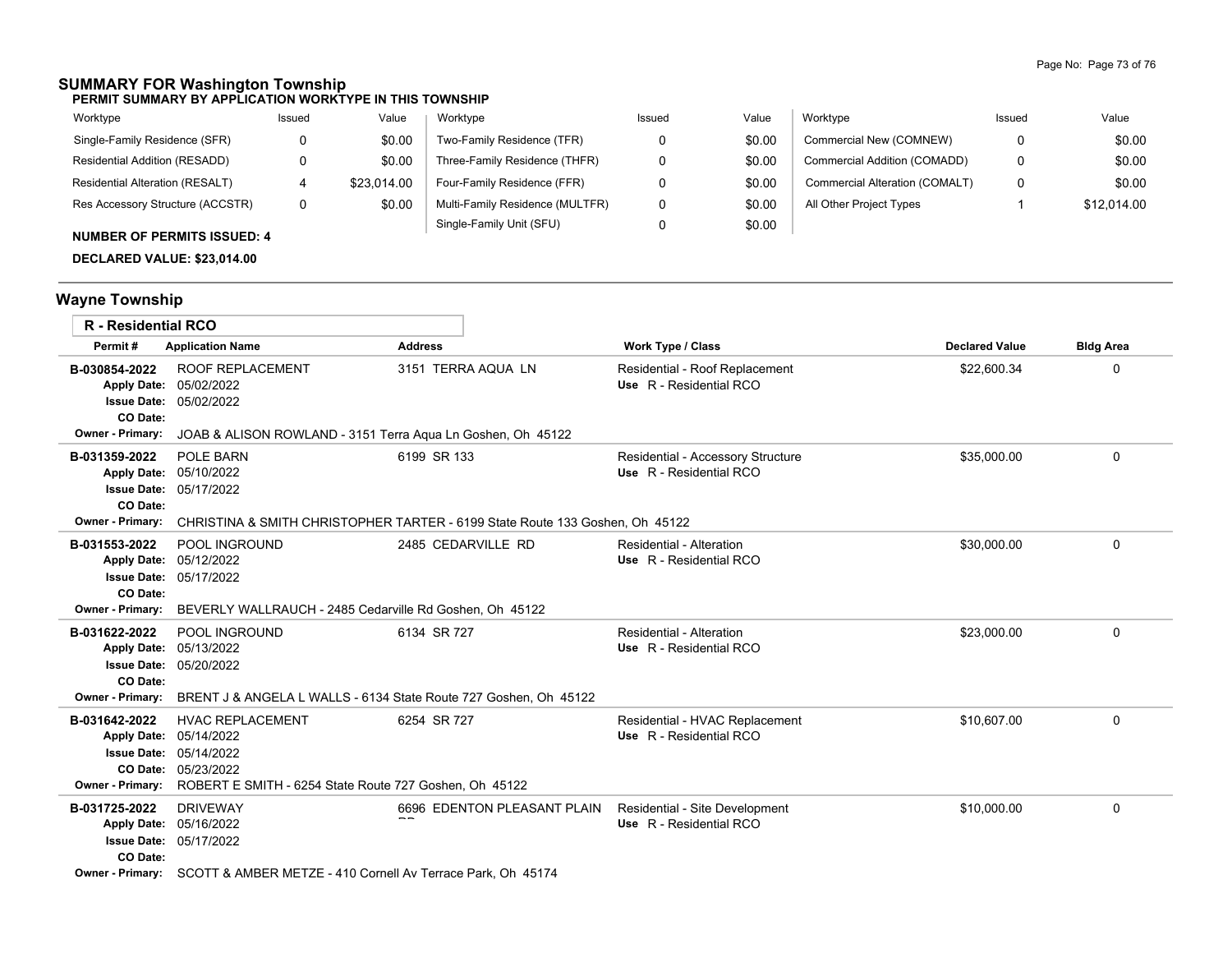| U - Utility & Miscellaneous                          |                                                         |        |                          |                                                                    |                          |                                 |                                |              |             |  |
|------------------------------------------------------|---------------------------------------------------------|--------|--------------------------|--------------------------------------------------------------------|--------------------------|---------------------------------|--------------------------------|--------------|-------------|--|
| <b>Address</b><br>Permit#<br><b>Application Name</b> |                                                         |        | <b>Work Type / Class</b> |                                                                    |                          | <b>Declared Value</b>           | <b>Bldg Area</b>               |              |             |  |
| B-031554-2022                                        | <b>ELECTRIC SERVICE</b>                                 |        |                          | 2933 ULRICH RD                                                     | Residential - Alteration |                                 |                                | \$800.00     | 0           |  |
| <b>Apply Date:</b>                                   | 05/12/2022                                              |        |                          |                                                                    |                          | Use U - Utility & Miscellaneous |                                |              |             |  |
| <b>Issue Date:</b>                                   | 05/27/2022                                              |        |                          |                                                                    |                          |                                 |                                |              |             |  |
| CO Date:                                             |                                                         |        |                          |                                                                    |                          |                                 |                                |              |             |  |
| <b>Owner - Primary:</b>                              |                                                         |        |                          | CASEY & MOLLIE SHEPHERD - 6274 Middleboro Rd Blanchester, Oh 45107 |                          |                                 |                                |              |             |  |
| SUMMARY FOR Wayne Township<br>Worktype               | PERMIT SUMMARY BY APPLICATION WORKTYPE IN THIS TOWNSHIP | Issued | Value                    | Worktype                                                           | Issued                   | Value                           | Worktype                       | Issued       | Value       |  |
| Single-Family Residence (SFR)                        |                                                         | 0      | \$0.00                   | Two-Family Residence (TFR)                                         | 0                        | \$0.00                          | Commercial New (COMNEW)        | $\mathbf{0}$ | \$0.00      |  |
| Residential Addition (RESADD)                        |                                                         | 0      | \$0.00                   | Three-Family Residence (THFR)                                      | 0                        | \$0.00                          | Commercial Addition (COMADD)   | $\Omega$     | \$0.00      |  |
| Residential Alteration (RESALT)                      |                                                         | 5      | \$87,007.34              | Four-Family Residence (FFR)                                        | $\Omega$                 | \$0.00                          | Commercial Alteration (COMALT) | $\mathbf{0}$ | \$0.00      |  |
| Res Accessory Structure (ACCSTR)                     |                                                         |        | \$35,000.00              | Multi-Family Residence (MULTFR)                                    | 0                        | \$0.00                          | All Other Project Types        | 3            | \$43,207.34 |  |
|                                                      | <b>NUMBER OF PERMITS ISSUED: 7</b>                      |        |                          | Single-Family Unit (SFU)                                           | 0                        | \$0.00                          |                                |              |             |  |

**DECLARED VALUE: \$132,007.34**

# **Williamsburg Township**

| <b>R</b> - Residential RCO                                                                       |                                                                                                                        |                                                                          |                                                           |                       |                  |  |
|--------------------------------------------------------------------------------------------------|------------------------------------------------------------------------------------------------------------------------|--------------------------------------------------------------------------|-----------------------------------------------------------|-----------------------|------------------|--|
| Permit#                                                                                          | <b>Application Name</b>                                                                                                | <b>Address</b>                                                           | Work Type / Class                                         | <b>Declared Value</b> | <b>Bldg Area</b> |  |
| B-030606-2022<br><b>Apply Date:</b><br><b>Issue Date:</b><br>CO Date:                            | <b>SOLAR PANELS</b><br>04/28/2022<br>05/02/2022<br>06/01/2022                                                          | 3678 HENNINGS MILL RD                                                    | Residential - Solar Panels<br>Use R - Residential RCO     | \$11,700.00           | $\Omega$         |  |
| Owner - Primary:                                                                                 |                                                                                                                        | HOLLY M & JASON W KREIMER - 3678 Hennings Mill Rd Williamsburg, Oh 45176 |                                                           |                       |                  |  |
| B-031318-2022<br><b>Apply Date:</b><br><b>Issue Date:</b><br>CO Date:<br><b>Owner - Primary:</b> | <b>ELECTRIC REPAIR</b><br>05/10/2022<br>05/10/2022<br>05/11/2022<br>ROY MOORE SR - 4008 Alexander Ln Batavia, Oh 45103 | 4008 ALEXANDER LN                                                        | Residential - Alteration<br>Use R - Residential RCO       | \$4,000.00            | $\Omega$         |  |
| B-031319-2022<br><b>Apply Date:</b><br><b>Issue Date:</b><br>CO Date:<br><b>Owner - Primary:</b> | POOL ABOVE GROUND<br>05/10/2022<br>05/10/2022<br>JERRY MACK - 4202 East Fork Hills Dr Batavia, Oh 45103                | 4202 EAST FORK HILLS DR                                                  | Residential - Alteration<br>Use R - Residential RCO       | \$6,000.00            | $\Omega$         |  |
|                                                                                                  |                                                                                                                        |                                                                          |                                                           |                       |                  |  |
| B-031624-2022<br><b>Apply Date:</b><br><b>Issue Date:</b><br>CO Date:                            | <b>DRIVEWAY</b><br>05/13/2022<br>05/17/2022                                                                            | 3386 CONCORD HENNINGS MILL<br>--                                         | Residential - Site Development<br>Use R - Residential RCO | \$1,000.00            | $\Omega$         |  |
| <b>Owner - Primary:</b>                                                                          | DAVID & MICKELLE GAMBREL - 4267 Mckeever Pi Williamsburg, Oh 45176                                                     |                                                                          |                                                           |                       |                  |  |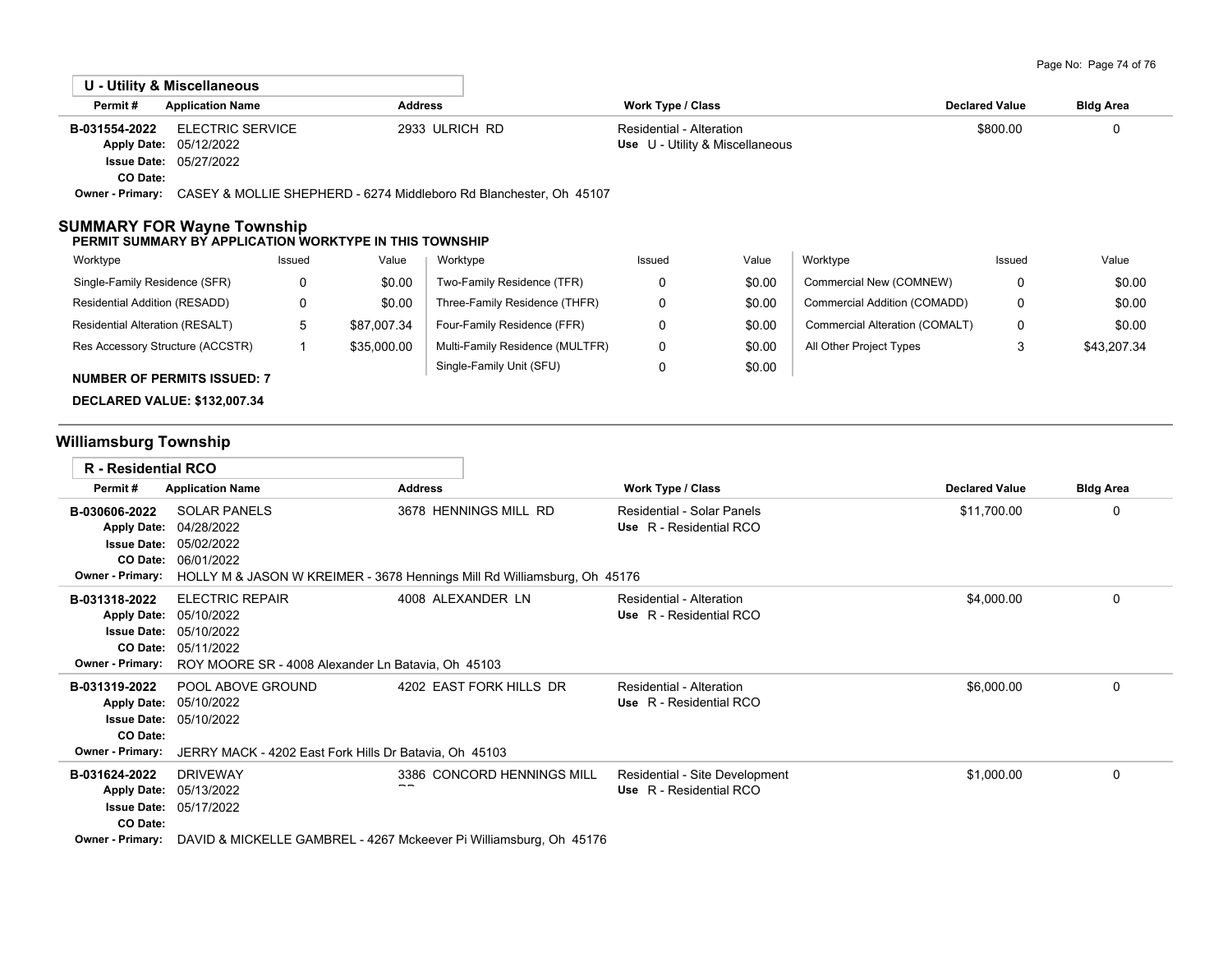| B-032255-2022<br>Apply Date: 05/26/2022<br>Issue Date: 05/27/2022<br>CO Date:                                   | POLE BARN                                              |        |                | 3463 BOOTJACK CORNER RD                                                                                                                                                                                       | Residential - Accessory Structure<br>Use R - Residential RCO     |                  |                                | \$42,000.00           | 1,728            |
|-----------------------------------------------------------------------------------------------------------------|--------------------------------------------------------|--------|----------------|---------------------------------------------------------------------------------------------------------------------------------------------------------------------------------------------------------------|------------------------------------------------------------------|------------------|--------------------------------|-----------------------|------------------|
| <b>Owner - Primary:</b>                                                                                         |                                                        |        |                | DAVID L & DARLENE HAMBLIN - 3463 Bootjack Rd Williamsburg, Oh 45176-9731                                                                                                                                      |                                                                  |                  |                                |                       |                  |
| <b>U - Utility &amp; Miscellaneous</b>                                                                          |                                                        |        |                |                                                                                                                                                                                                               |                                                                  |                  |                                |                       |                  |
| Permit#                                                                                                         | <b>Application Name</b>                                |        | <b>Address</b> |                                                                                                                                                                                                               | Work Type / Class                                                |                  |                                | <b>Declared Value</b> | <b>Bldg Area</b> |
| B-030780-2022<br><b>Apply Date:</b><br><b>Issue Date:</b><br>CO Date:                                           | ANTENNAS T-MOBILE CI13370A<br>05/02/2022<br>05/03/2022 |        |                | 4174 HALF ACRE RD                                                                                                                                                                                             | Commercial - Tower Alteration<br>Use U - Utility & Miscellaneous |                  |                                | \$30,000.00           | 0                |
| <b>Owner - Primary:</b><br>B-030961-2022<br>Apply Date: 05/04/2022<br><b>Issue Date: 05/04/2022</b>             | <b>TENT HEATHFIELDS</b><br>CO Date: 05/23/2022         |        |                | FREEMAN ENCLOSURE SYSTEMS LLC - 5433 Westheimer Rd, Suite 500 Houston, Tx 77056<br>4211 MCKEEVER RD<br>Owner - Primary: DANIEL WEBERHEATHFIELDS FARM PROPERTIES LCC - 4211 Mckeever Rd Williamsburg, Oh 45176 | Commercial - Alteration<br>Use U - Utility & Miscellaneous       |                  |                                | \$1,000.00            | 0                |
| <b>SUMMARY FOR Williamsburg Township</b><br>PERMIT SUMMARY BY APPLICATION WORKTYPE IN THIS TOWNSHIP<br>Worktype |                                                        | Issued | Value          | Worktype                                                                                                                                                                                                      | Issued                                                           | Value            | Worktype                       | Issued                | Value            |
| Single-Family Residence (SFR)                                                                                   |                                                        | 0      | \$0.00         | Two-Family Residence (TFR)                                                                                                                                                                                    | 0                                                                | \$0.00           | Commercial New (COMNEW)        | 0                     | \$0.00           |
| Residential Addition (RESADD)                                                                                   |                                                        | 0      | \$0.00         | Three-Family Residence (THFR)                                                                                                                                                                                 | 0                                                                | \$0.00           | Commercial Addition (COMADD)   | 0                     | \$0.00           |
| Residential Alteration (RESALT)                                                                                 |                                                        | 3      | \$21,700.00    | Four-Family Residence (FFR)                                                                                                                                                                                   | 0                                                                | \$0.00           | Commercial Alteration (COMALT) | $\overline{2}$        | \$31.000.00      |
| Res Accessory Structure (ACCSTR)<br><b>NUMBER OF PERMITS ISSUED: 7</b>                                          |                                                        | -1     | \$42,000.00    | Multi-Family Residence (MULTFR)<br>Single-Family Unit (SFU)                                                                                                                                                   | 0<br>0                                                           | \$0.00<br>\$0.00 | All Other Project Types        | 3                     | \$42,700.00      |
| DECLARED VALUE: \$95,700.00                                                                                     |                                                        |        |                |                                                                                                                                                                                                               |                                                                  |                  |                                |                       |                  |
| <b>Williamsburg Village</b>                                                                                     |                                                        |        |                |                                                                                                                                                                                                               |                                                                  |                  |                                |                       |                  |
| <b>R</b> - Residential RCO                                                                                      |                                                        |        |                |                                                                                                                                                                                                               |                                                                  |                  |                                |                       |                  |
| Permit#                                                                                                         | <b>Application Name</b>                                |        | <b>Address</b> |                                                                                                                                                                                                               | Work Type / Class                                                |                  |                                | <b>Declared Value</b> | <b>Bldg Area</b> |
| B-030522-2022<br>Apply Date: 04/27/2022                                                                         | ANDERSON CUSTOM HOMES                                  |        |                | 124 KELLY DR                                                                                                                                                                                                  | Residential - Single Family Residence<br>Use R - Residential RCO |                  |                                | \$376,000.00          | 3,536            |

| CO Date:      |                               |                                                                                 |                                |            |  |
|---------------|-------------------------------|---------------------------------------------------------------------------------|--------------------------------|------------|--|
|               |                               | <b>Owner - Primary:</b> AARON & TAYLER HAAS - 1360 Redleaf Dr Batavia, Oh 45103 |                                |            |  |
| B-031845-2022 | HVAC REPLACEMENT              | 255 MAIN ST                                                                     | Residential - HVAC Replacement | \$5,000.00 |  |
|               | Apply Date: 05/18/2022        |                                                                                 | Use R - Residential RCO        |            |  |
|               | <b>Issue Date: 05/18/2022</b> |                                                                                 |                                |            |  |
| CO Date:      |                               |                                                                                 |                                |            |  |
|               |                               |                                                                                 |                                |            |  |

**Owner - Primary:** CHARITY SUE MCCOY - 255 Main St Williamsburg, Oh 45176

05/02/2022 **Issue Date:**